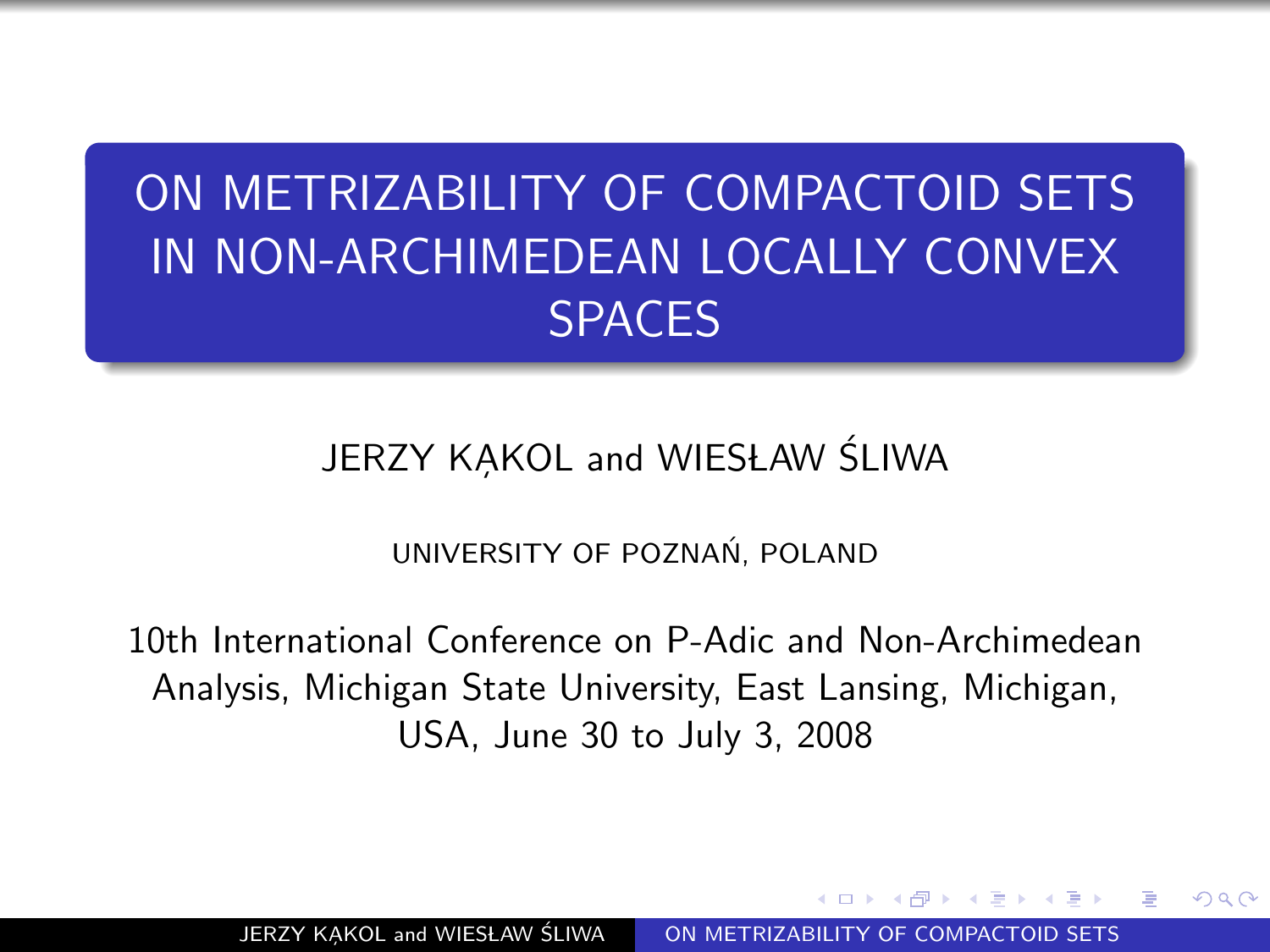In our presentation all locally convex spaces (lcs) are non-archimedean and Hausdorff.

つくへ

э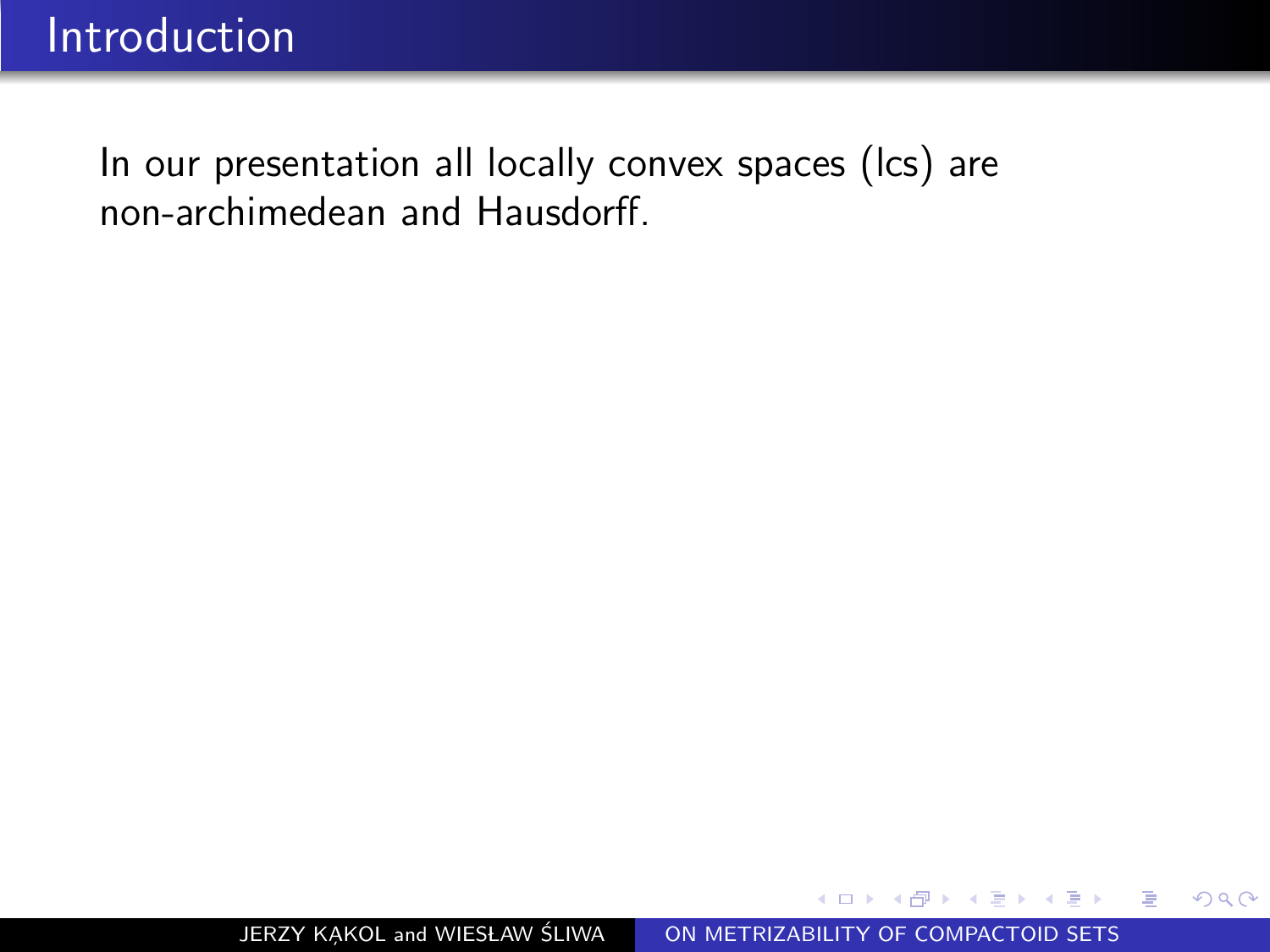In our presentation all locally convex spaces (lcs) are non-archimedean and Hausdorff.

In 2003 N. De Grande-De Kimpe, J. Kakol and C.Perez-Garcia using t-frames and some machinery concerning tensor products proved that compactoid sets in  $(LM)$ -spaces (i.e. the inductive limits of a sequence of metrizable locally convex spaces) are metrizable ([GKP, Theorem 3.1]).

つくへ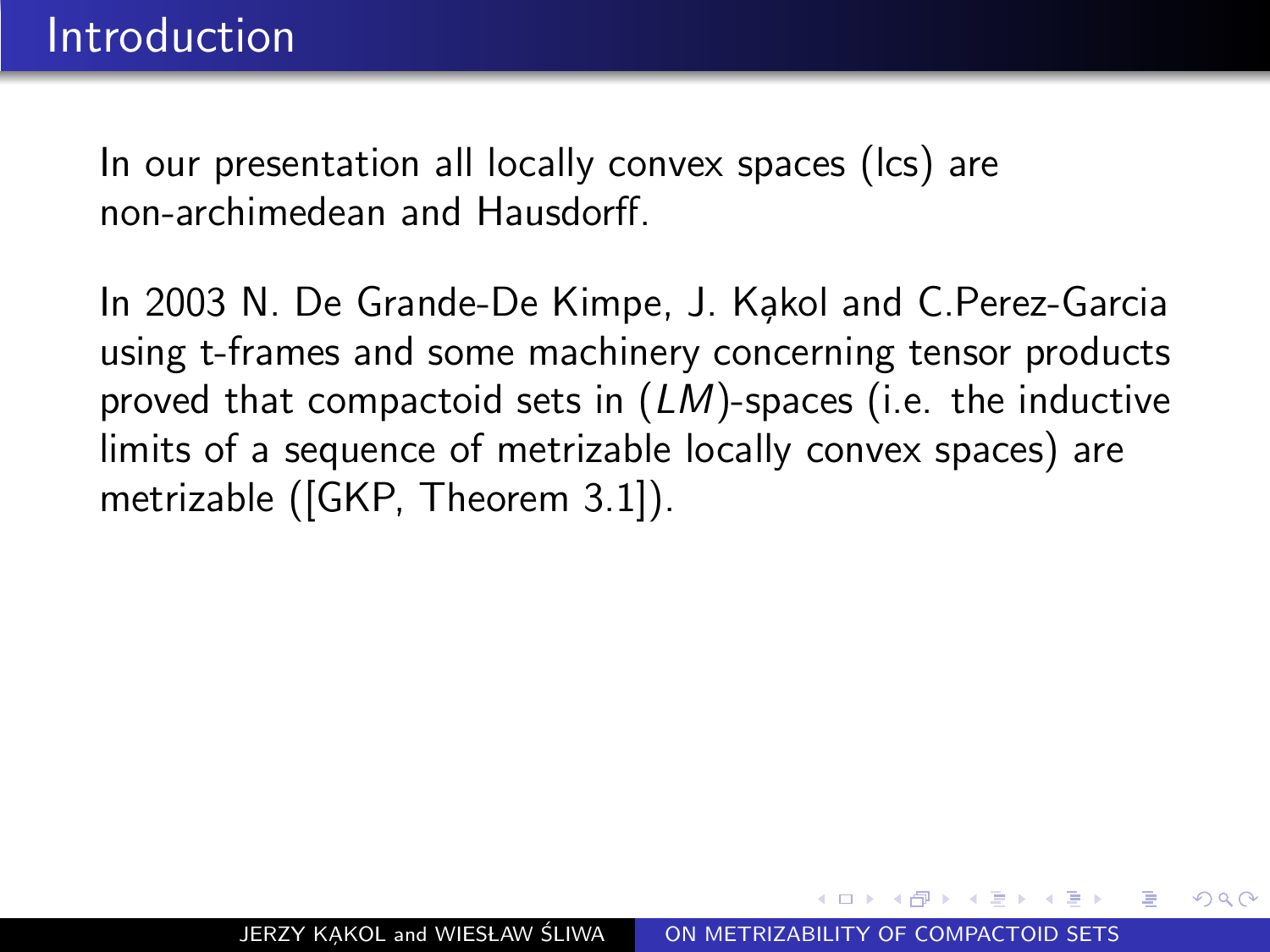In our presentation all locally convex spaces (lcs) are non-archimedean and Hausdorff.

In 2003 N. De Grande-De Kimpe, J. Kakol and C.Perez-Garcia using t-frames and some machinery concerning tensor products proved that compactoid sets in  $(LM)$ -spaces (i.e. the inductive limits of a sequence of metrizable locally convex spaces) are metrizable ([GKP, Theorem 3.1]).

In this paper we show a similar result for locally convex spaces with a L-base, i.e. with a decreasing base  $(U_{\alpha})_{\alpha \in \mathbb{N}^{N}}$  of neighbourhoods of zero. This extends the first mentioned result since every  $(LM)$ -space has a  $\mathcal{L}$ -base. We also prove that compactoid sets in  $(DF)$ -spaces are metrizable.

つくへ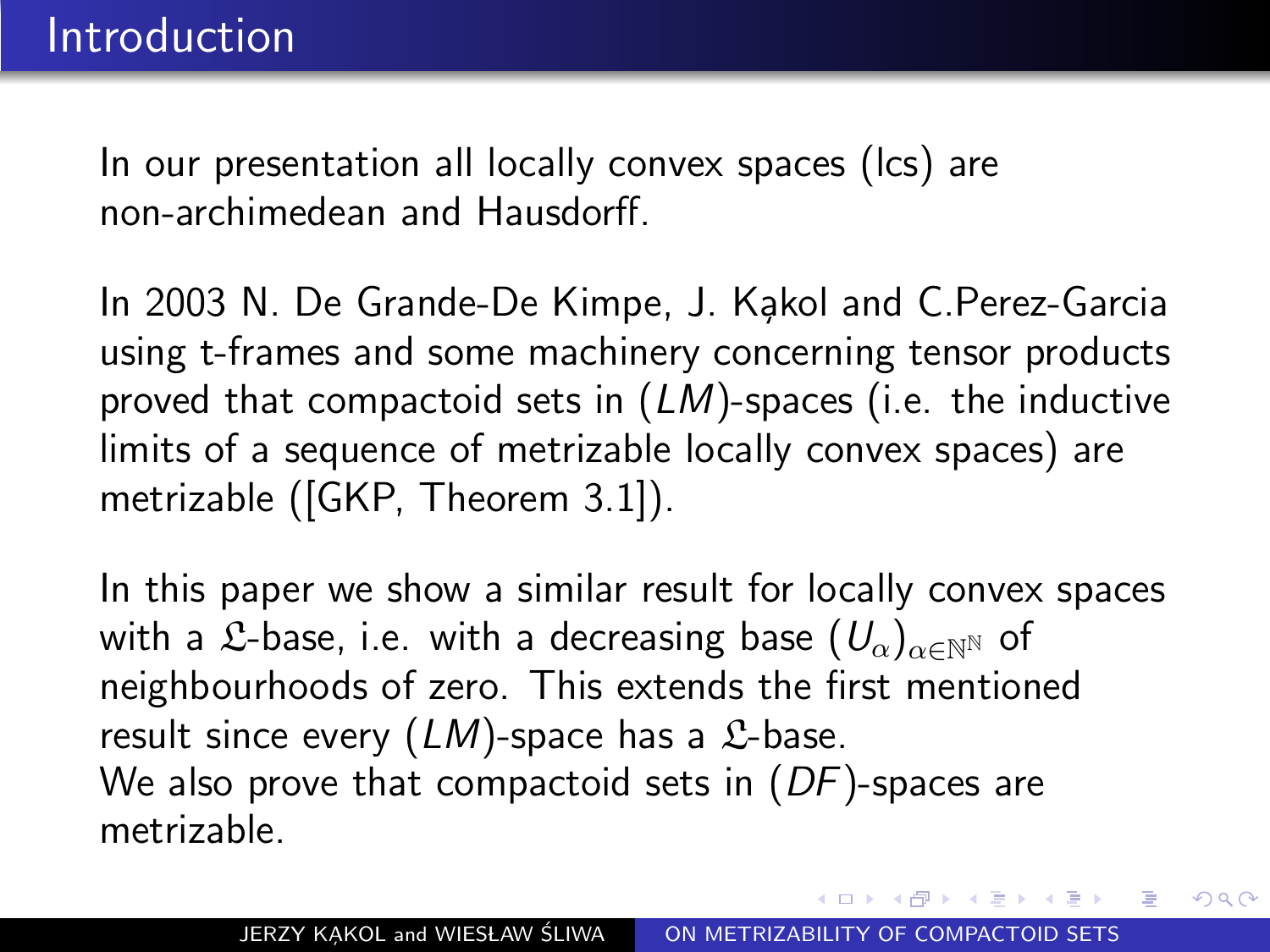We start with the following useful fact ([KS, Lemma 1]).

#### Lemma 1

Let A be an absolutely convex compactoid set in a polar Ics E. Then for every  $c > 0$  and every  $f \in [A]^\prime$ there is a  $g \in E'$  with  $|f(a) - g(a)| < c$  for  $a \in A$ .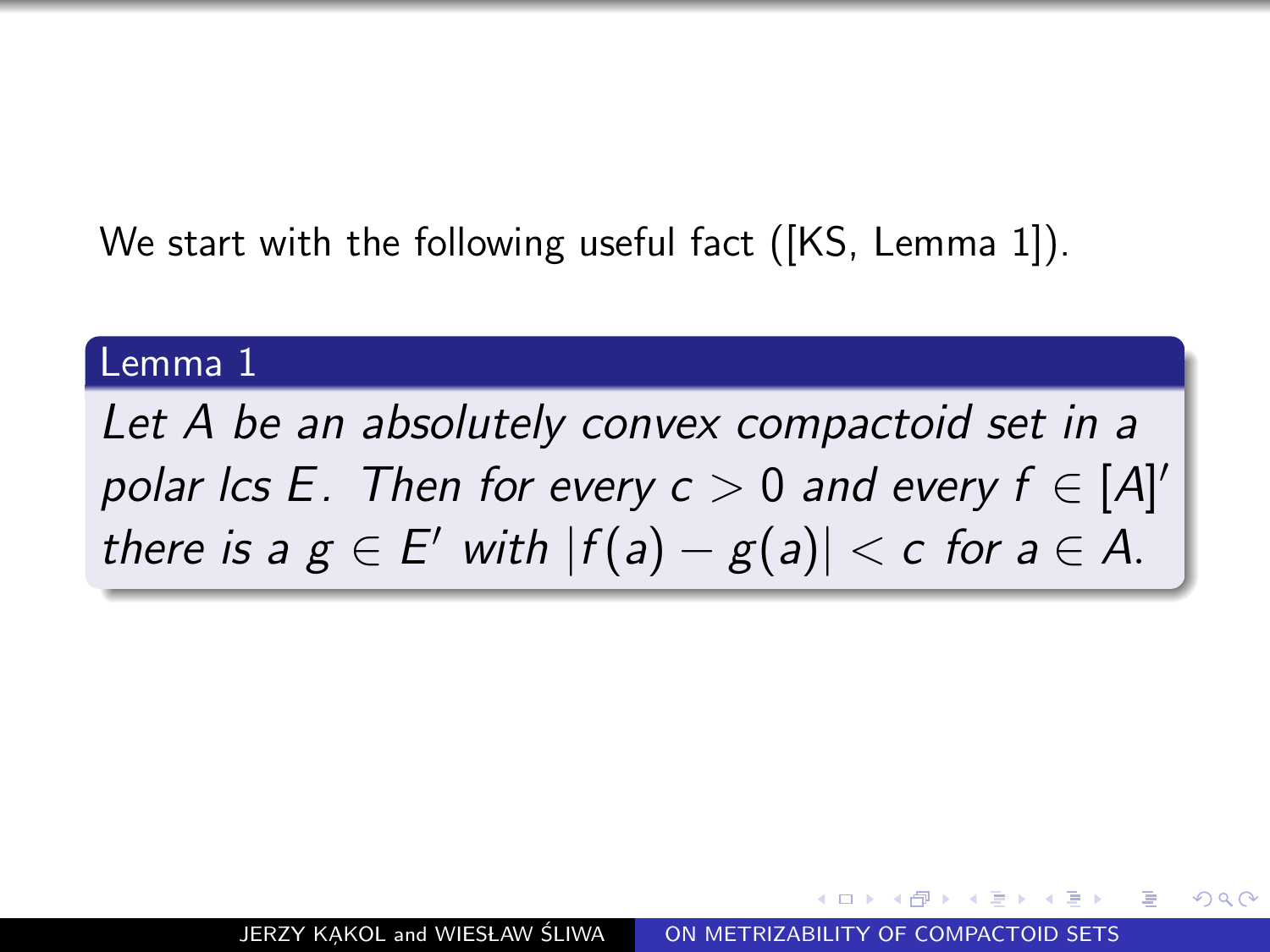Put  $H = [A]$ . Let  $c > 0$  and let  $f \in H'$ . Then for some continuous polar seminorm  $p$  on  $E$  we have  $|f(x)| \leq p(x)$  for every  $x \in H$ . Put

$$
U = \{x \in E : p(x) < c/(c+1)\}.
$$

 $\Omega$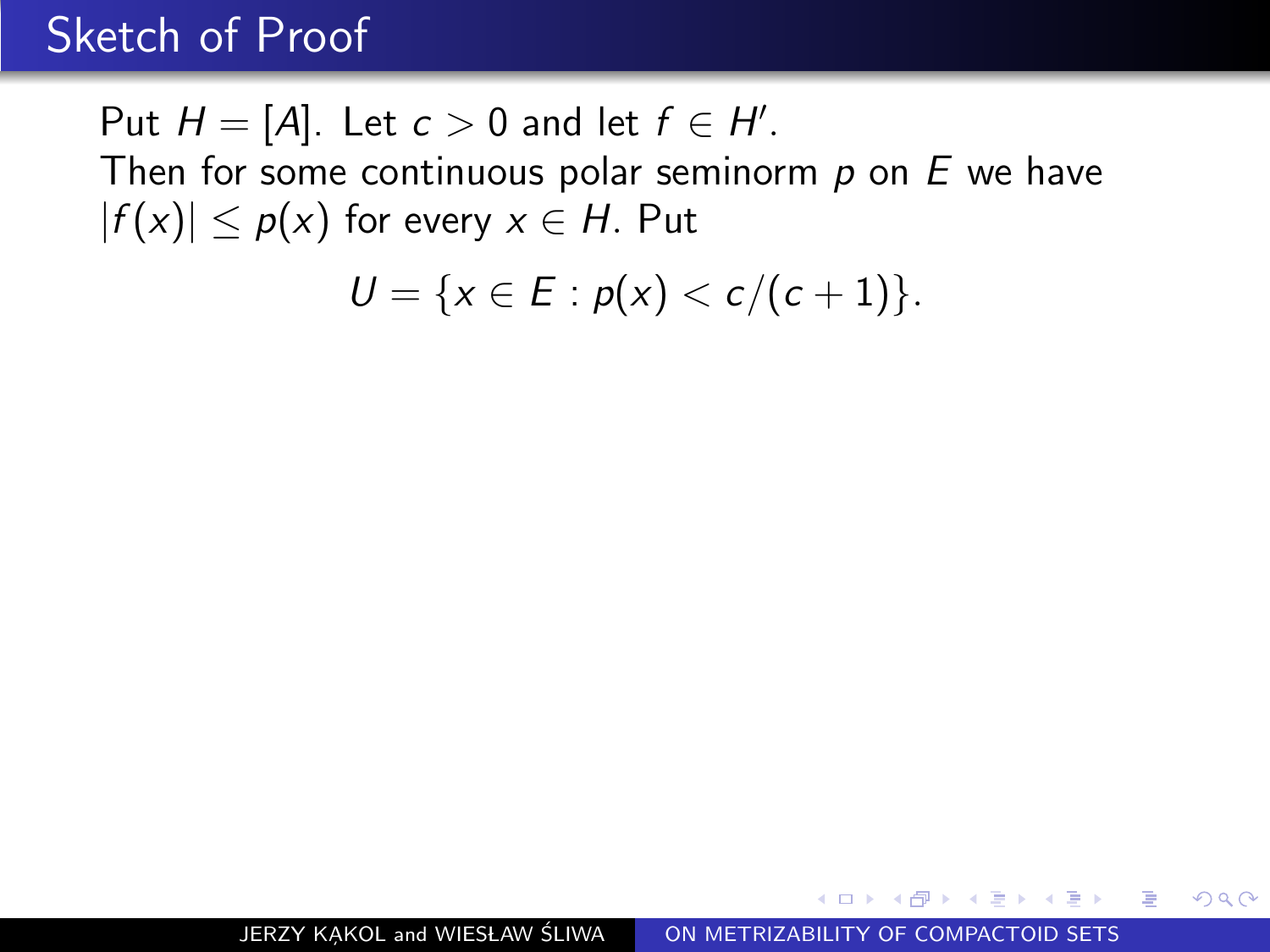Put  $H = [A]$ . Let  $c > 0$  and let  $f \in H'$ . Then for some continuous polar seminorm  $p$  on  $E$  we have  $|f(x)| \leq p(x)$  for every  $x \in H$ . Put

$$
U = \{x \in E : p(x) < c/(c+1)\}.
$$

By [Kat, Theorem 4.1] there exists a finite dimensional subspace D of H with  $A \subset U + D$ .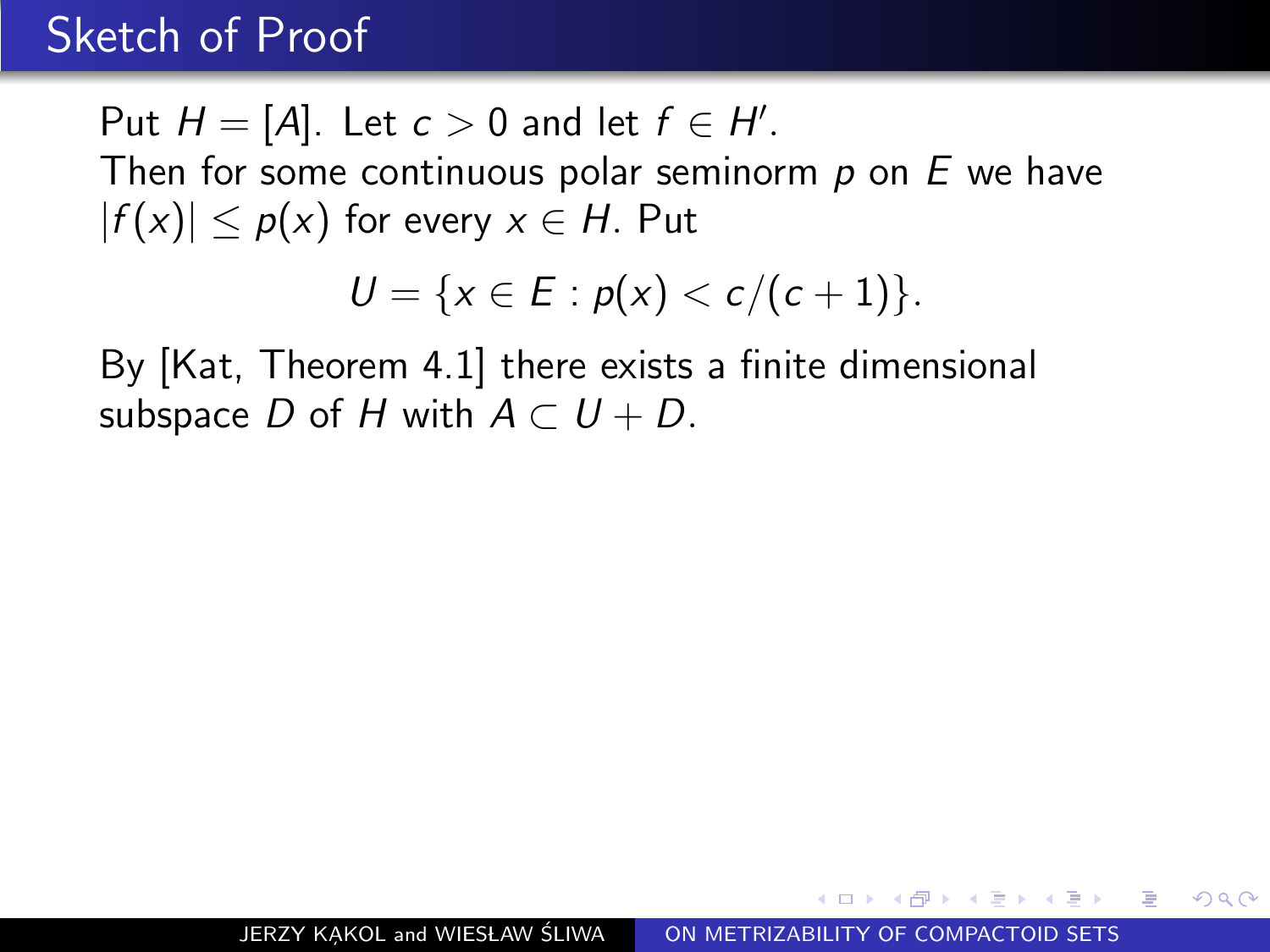Put  $H = [A]$ . Let  $c > 0$  and let  $f \in H'$ . Then for some continuous polar seminorm  $p$  on  $E$  we have  $|f(x)| \leq p(x)$  for every  $x \in H$ . Put

$$
U = \{x \in E : p(x) < c/(c+1)\}.
$$

By [Kat, Theorem 4.1] there exists a finite dimensional subspace D of H with  $A \subset U + D$ .

By [Per1, Corollary 2.2] there is a  $g \in E'$  with  $g|D = f|D$ such that

 $|g(x)| \leq (c+1)p(x)$  for all  $x \in E$ .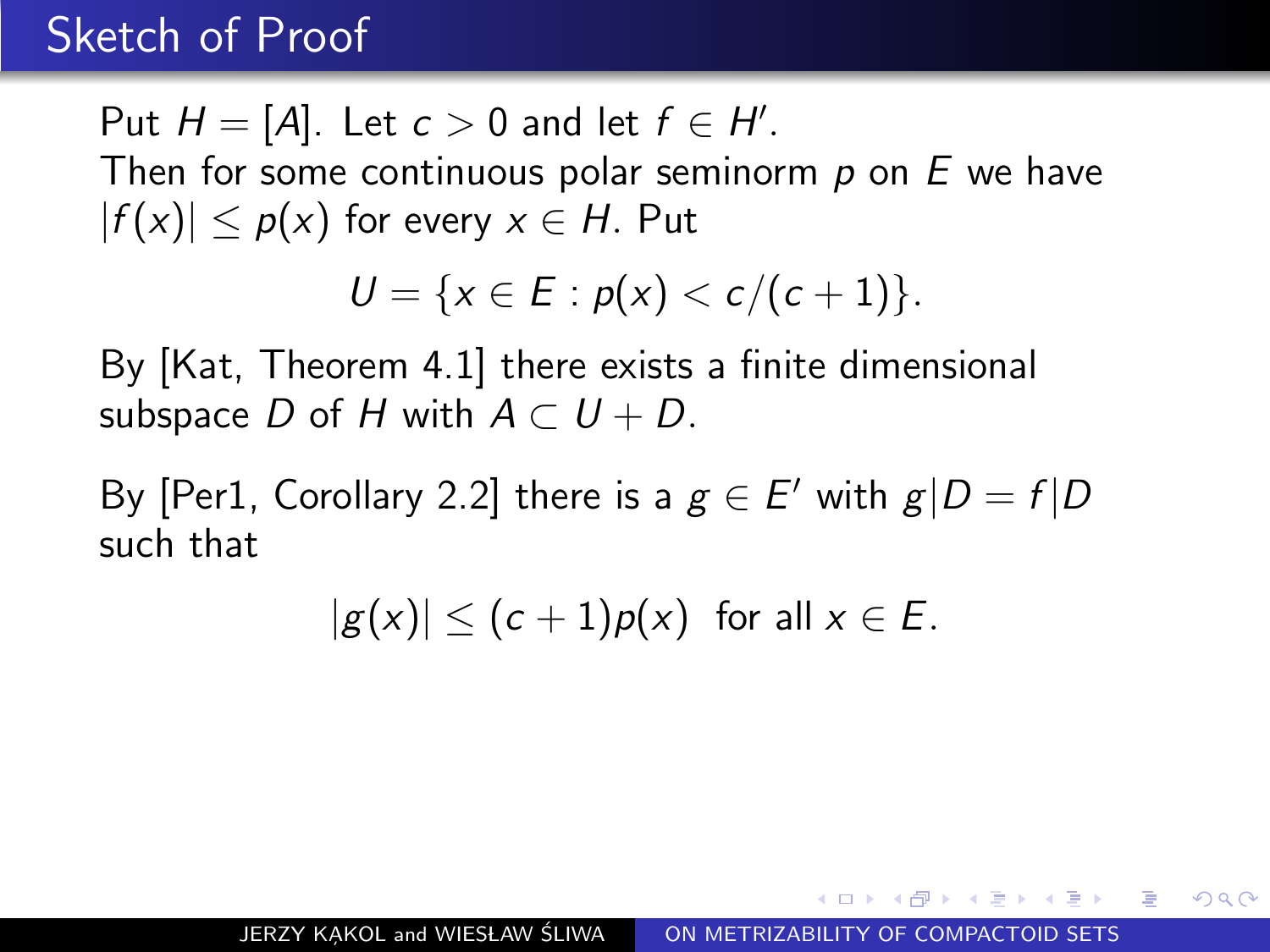Put  $H = [A]$ . Let  $c > 0$  and let  $f \in H'$ . Then for some continuous polar seminorm  $p$  on  $E$  we have  $|f(x)| \leq p(x)$  for every  $x \in H$ . Put

$$
U = \{x \in E : p(x) < c/(c+1)\}.
$$

By [Kat, Theorem 4.1] there exists a finite dimensional subspace D of H with  $A \subset U + D$ .

By [Per1, Corollary 2.2] there is a  $g \in E'$  with  $g|D = f|D$ such that

$$
|g(x)| \leq (c+1)p(x) \text{ for all } x \in E.
$$

Let  $a \in A$ . Then a is of the form  $u + d$ , where  $u \in U$  and  $d \in D$ . Hence  $u \in H$  and

$$
|f(a)-g(a)|=|f(u)-g(u)|\leq (c+1)p(u)
$$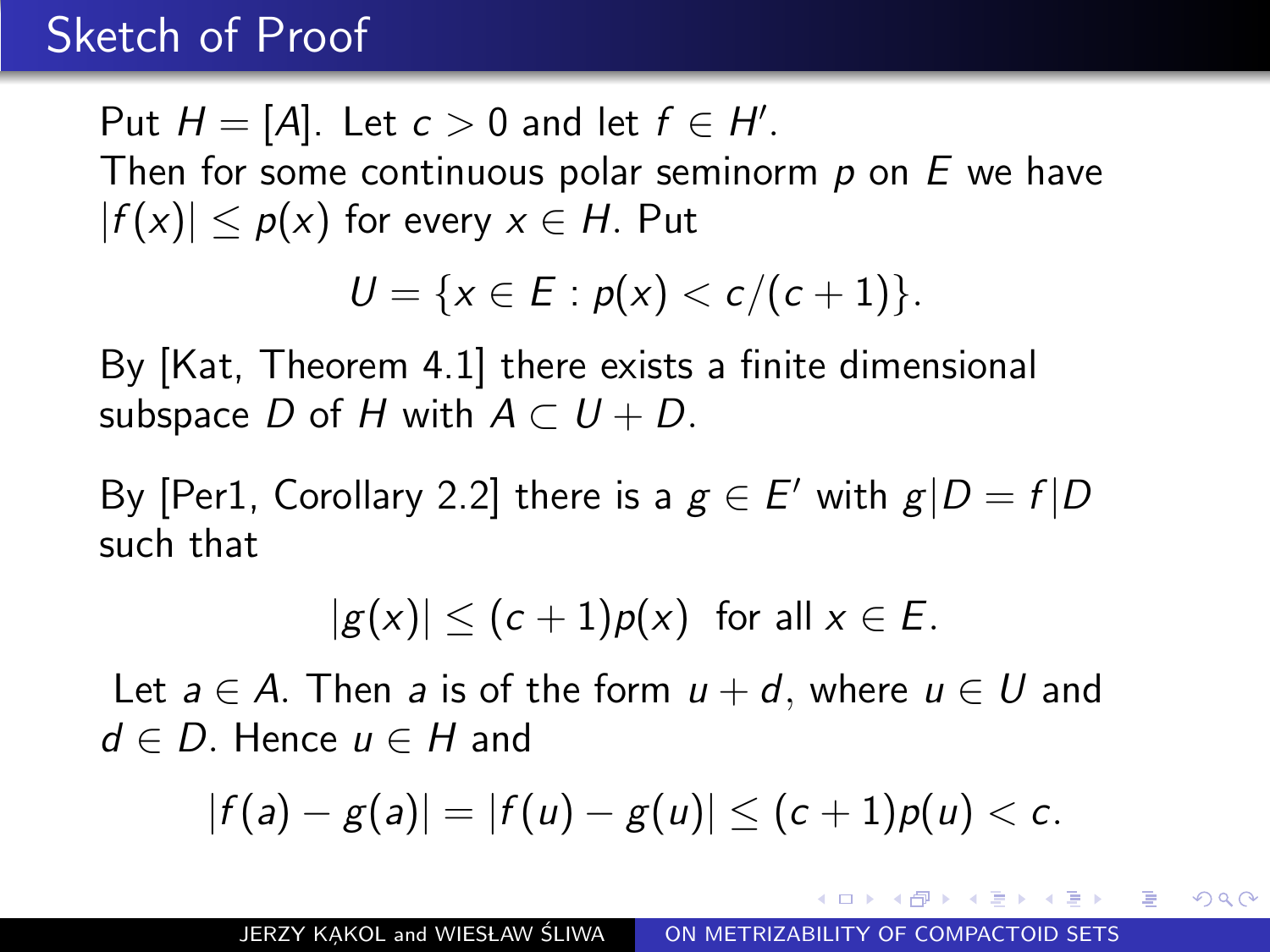Put  $H = [A]$ . Let  $c > 0$  and let  $f \in H'$ . Then for some continuous polar seminorm  $p$  on  $E$  we have  $|f(x)| \leq p(x)$  for every  $x \in H$ . Put

$$
U = \{x \in E : p(x) < c/(c+1)\}.
$$

By [Kat, Theorem 4.1] there exists a finite dimensional subspace D of H with  $A \subset U + D$ .

By [Per1, Corollary 2.2] there is a  $g \in E'$  with  $g|D = f|D$ such that

$$
|g(x)| \leq (c+1)p(x) \text{ for all } x \in E.
$$

Let  $a \in A$ . Then a is of the form  $u + d$ , where  $u \in U$  and  $d \in D$ . Hence  $u \in H$  and

$$
|f(a)-g(a)|=|f(u)-g(u)|\leq (c+1)p(u)
$$

This completes the proof.  $\square$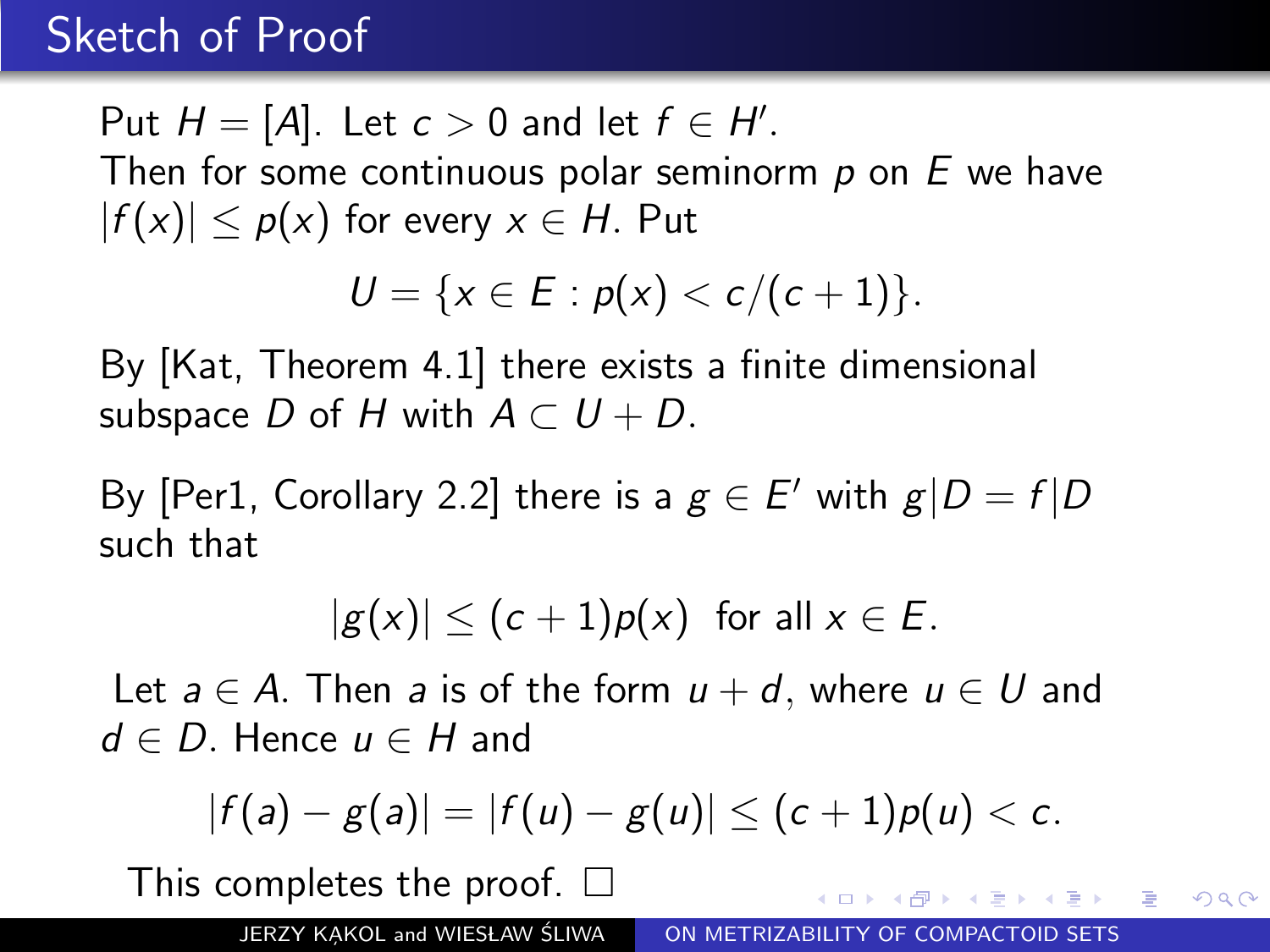Denote by  $E'_c$  the dual of E with the topology  $c(E', E)$  of uniform convergence on compactoid subsets of E.

 $\Omega$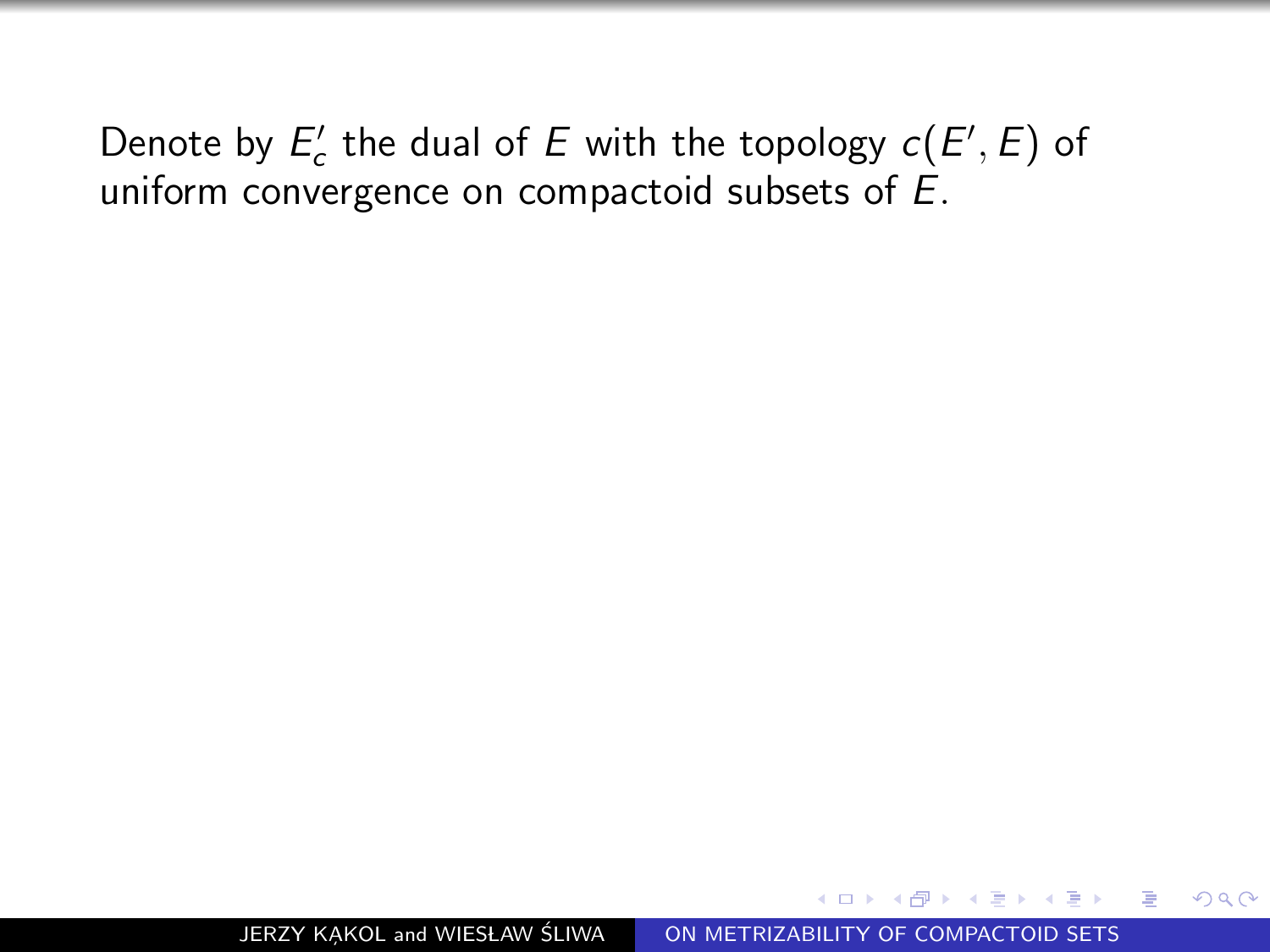Denote by  $E'_c$  the dual of E with the topology  $c(E', E)$  of uniform convergence on compactoid subsets of E.

Using Lemma 1 we shall prove the following ([KS, Theorem 2])

#### Theorem 2

For a polar lcs E the following conditions are equivalent.

(a) Every compactoid set in  $E$  is metrizable.

(b)  $E_c'$  $\int_{c}^{t}$  is of countable type.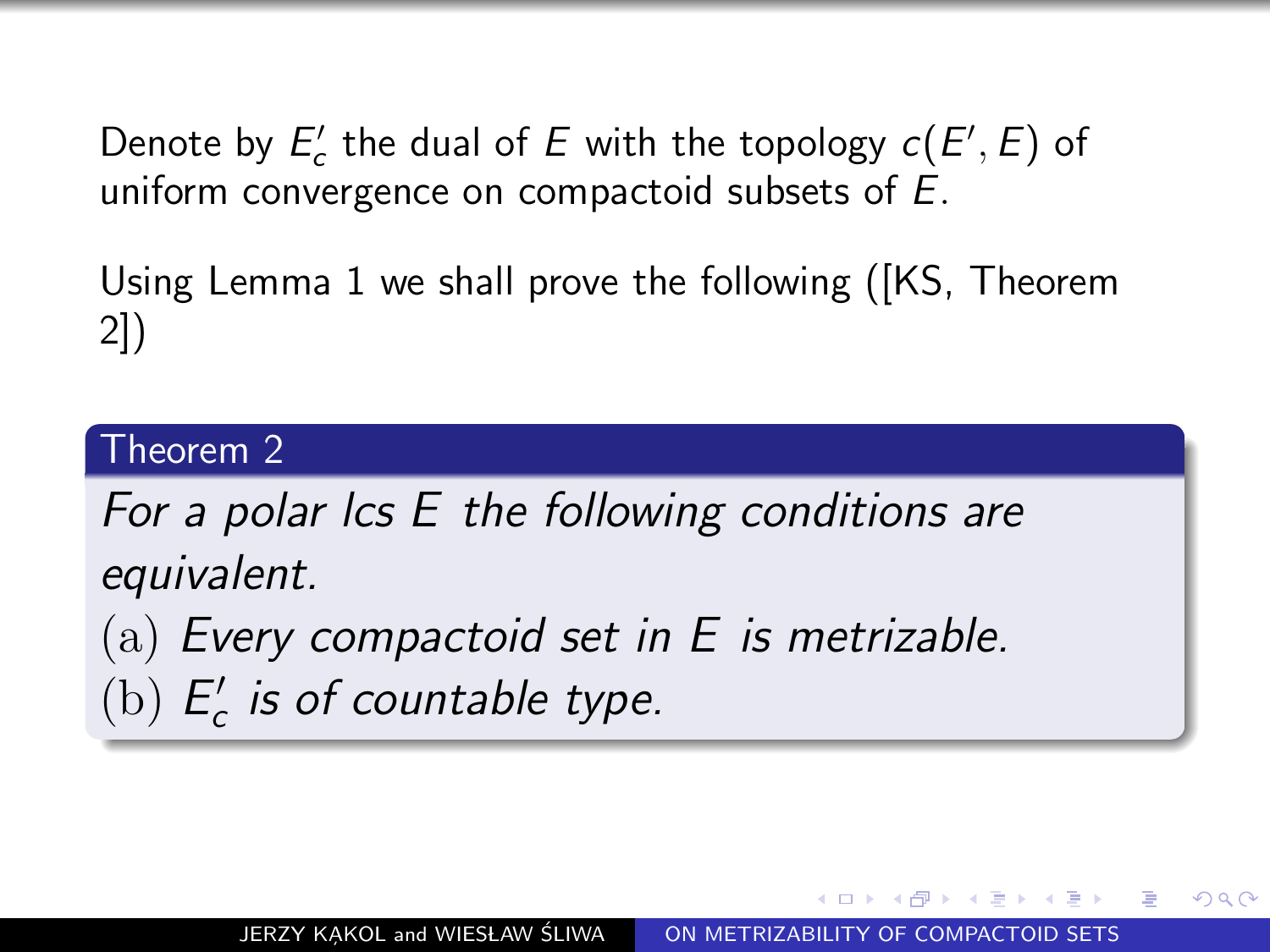$(a) \Rightarrow (b)$ .

Let  $G = E'_c$  and let  $p \in \mathcal{P}(G)$ . Then for some metrizable absolutely convex compactoid set A in E we have  $p \leq p_A$ , where  $p_A: G \to [0, \infty)$ ,  $p_A(f) = \sup_{x \in A} |f(x)|$ .

k de xia de xia de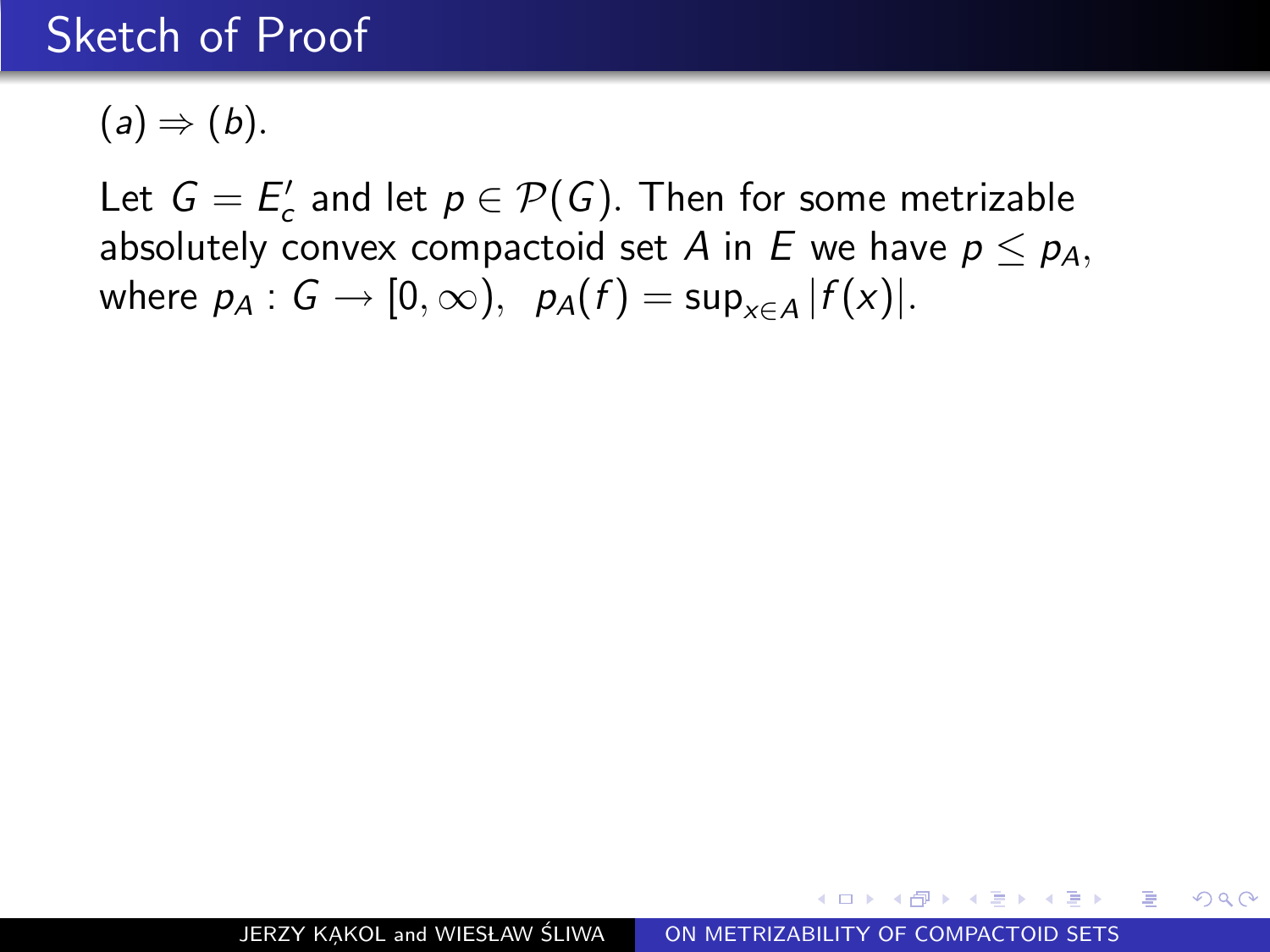$(a) \Rightarrow (b).$ 

Let  $G = E'_c$  and let  $p \in \mathcal{P}(G)$ . Then for some metrizable absolutely convex compactoid set A in E we have  $p \leq p_A$ , where  $p_A: G \to [0, \infty)$ ,  $p_A(f) = \sup_{x \in A} |f(x)|$ .

Let  $\alpha \in \mathbb{K}$  with  $|\alpha| > 1$ . By [Sch1, Proposition 8.2] there exists a sequence  $(x_n) \subset \alpha A$  with  $x_n \to 0$  in E such that its closed absolutely convex hull X includes A.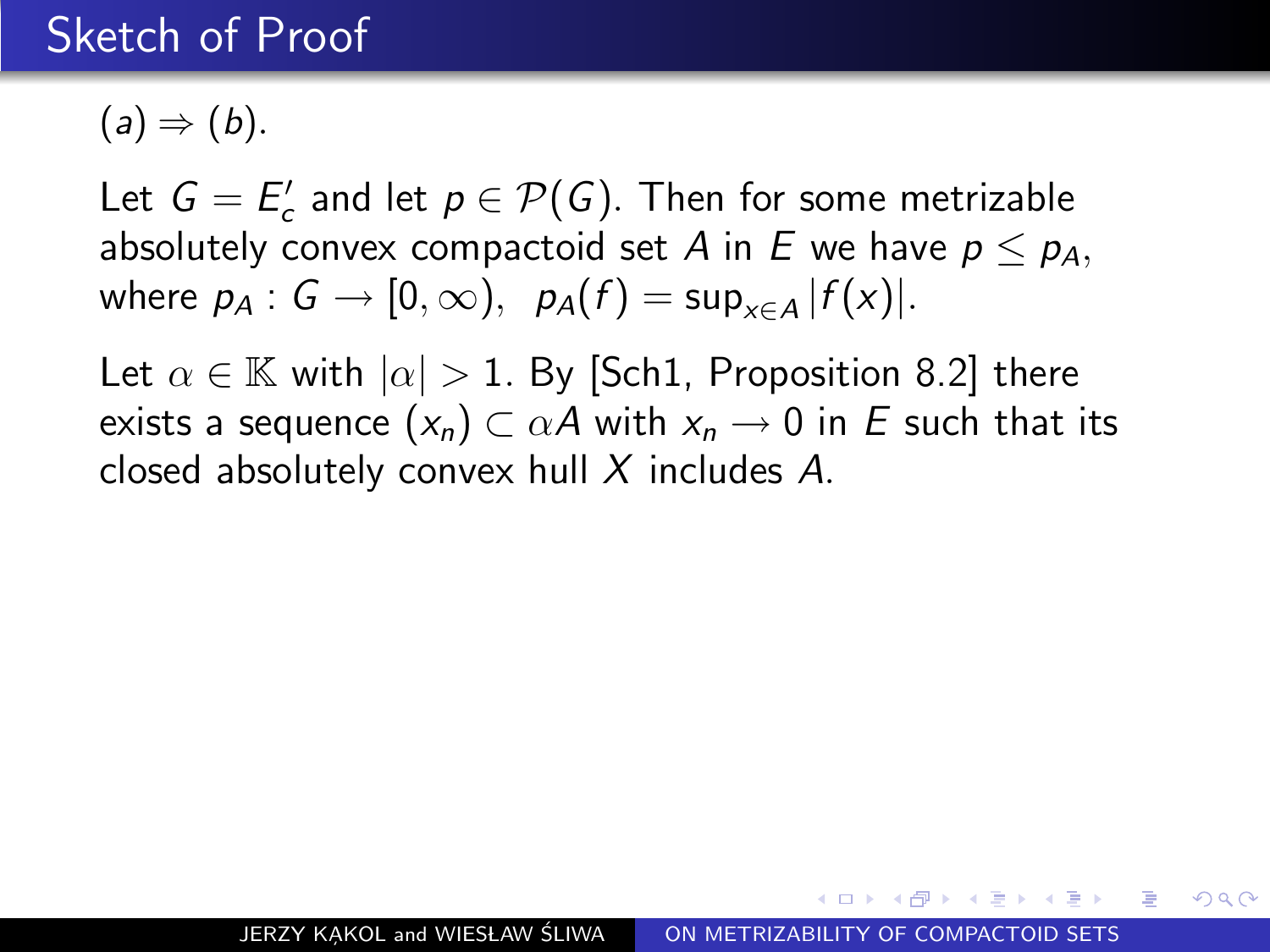$(a) \Rightarrow (b).$ 

Let  $G = E'_c$  and let  $p \in \mathcal{P}(G)$ . Then for some metrizable absolutely convex compactoid set A in E we have  $p \leq p_A$ , where  $p_A: G \to [0, \infty)$ ,  $p_A(f) = \sup_{x \in A} |f(x)|$ .

Let  $\alpha \in \mathbb{K}$  with  $|\alpha| > 1$ . By [Sch1, Proposition 8.2] there exists a sequence  $(x_n) \subset \alpha A$  with  $x_n \to 0$  in E such that its closed absolutely convex hull X includes A.

Let  $H = \ker p_A$ . The operator

$$
T: G/H \to c_0, T(f+H)=(f(x_n)),
$$

is well defined and linear.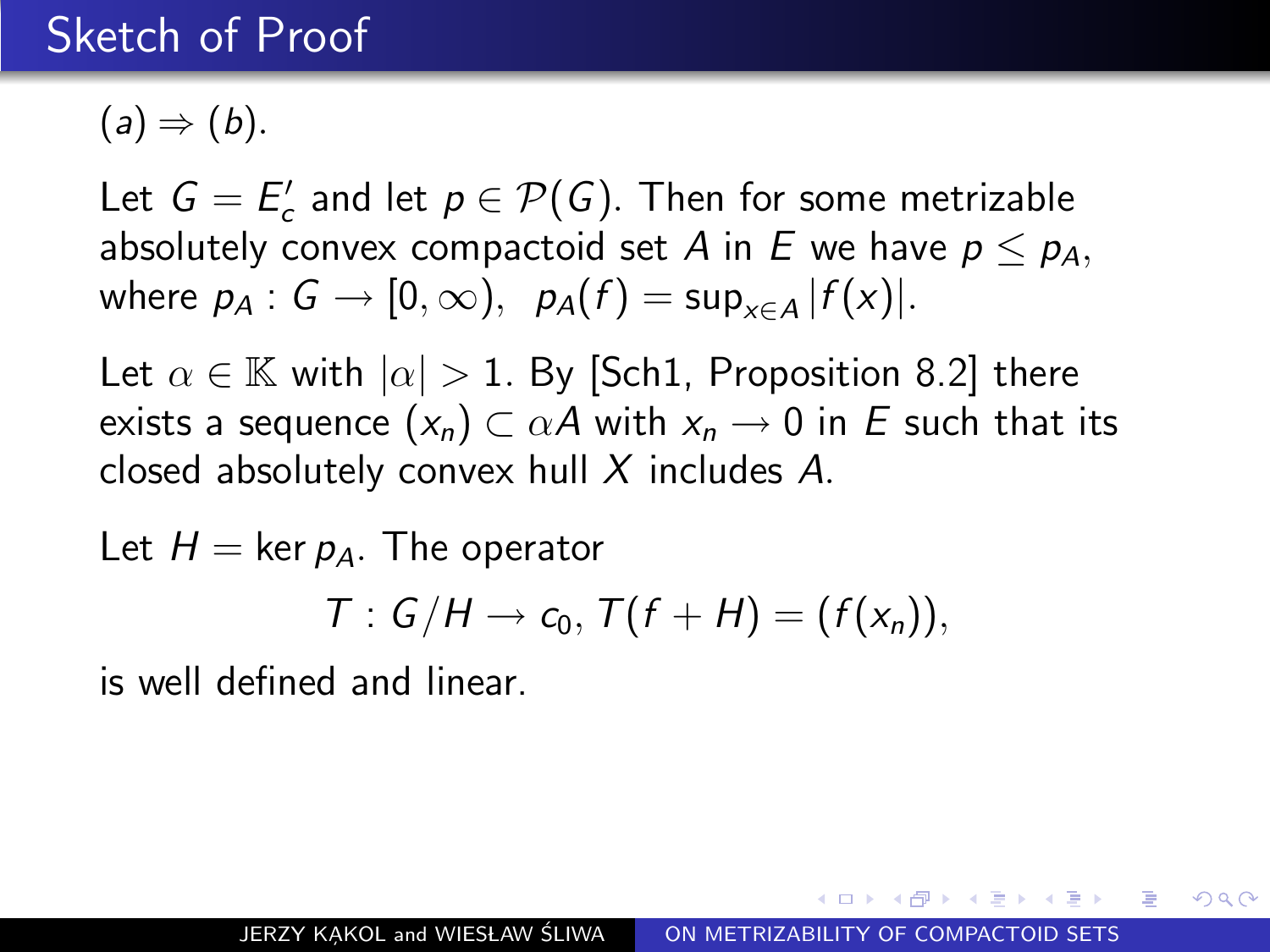$(a) \Rightarrow (b).$ 

Let  $G = E'_c$  and let  $p \in \mathcal{P}(G)$ . Then for some metrizable absolutely convex compactoid set A in E we have  $p \leq p_A$ , where  $p_A: G \to [0, \infty)$ ,  $p_A(f) = \sup_{x \in A} |f(x)|$ .

Let  $\alpha \in \mathbb{K}$  with  $|\alpha| > 1$ . By [Sch1, Proposition 8.2] there exists a sequence  $(x_n) \subset \alpha A$  with  $x_n \to 0$  in E such that its closed absolutely convex hull X includes A.

Let  $H = \ker p_A$ . The operator

$$
T: G/H \to c_0, T(f+H)=(f(x_n)),
$$

is well defined and linear.

For  $f \in G$  we have

$$
\max_{n}|f(x_n)|\leq |\alpha|p_A(f)\leq |\alpha|\sup_{x\in X}|f(x)|=|\alpha|\max_{n}|f(x_n)|.
$$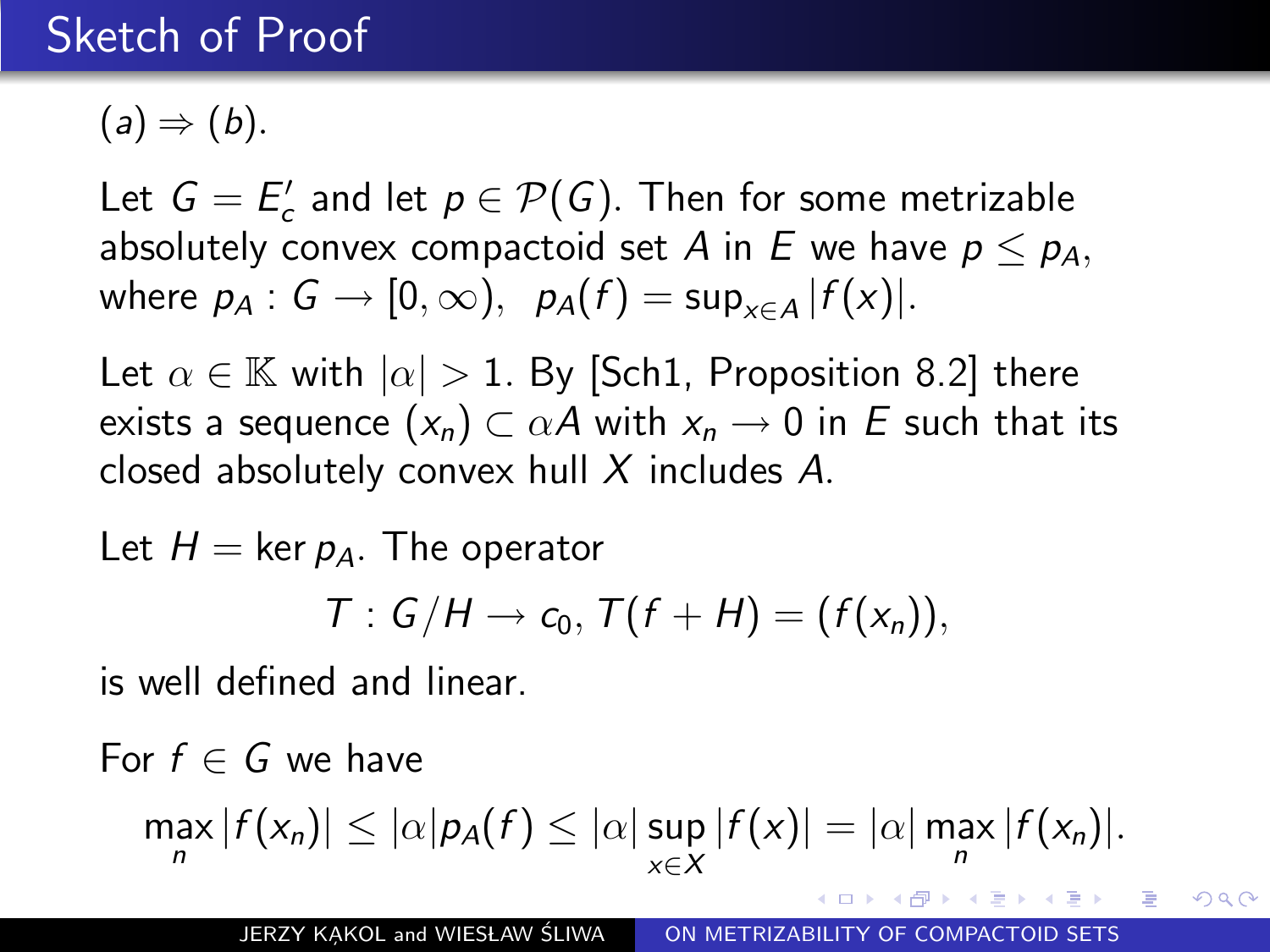## $||T(f + H)||_{\infty} \leq |\alpha|\overline{p_{A}}(f + H) \leq |\alpha||T(f + H)||_{\infty}.$

JERZY KAKOL and WIESŁAW ŚLIWA [ON METRIZABILITY OF COMPACTOID SETS](#page-0-0)

- K 로 ▶ K 로 ▶ - 로 - YO Q @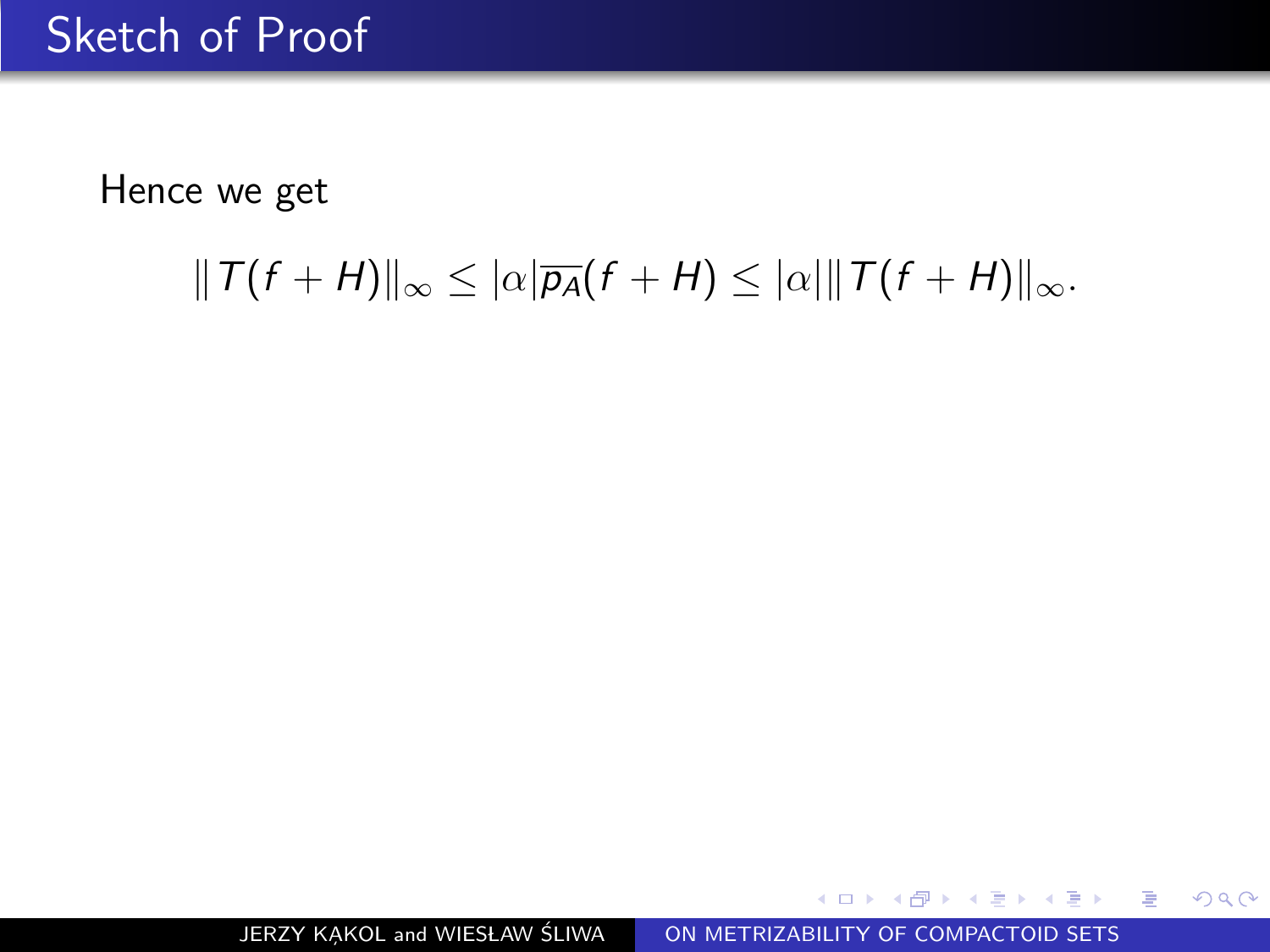$$
||T(f+H)||_{\infty}\leq |\alpha|\overline{p_{A}}(f+H)\leq |\alpha|\Vert T(f+H)\Vert_{\infty}.
$$

Thus the normed space  $M = (G/H, \overline{p_A})$  is isomorphic to a subspace of  $c_0$ , so it is of countable type.

つへへ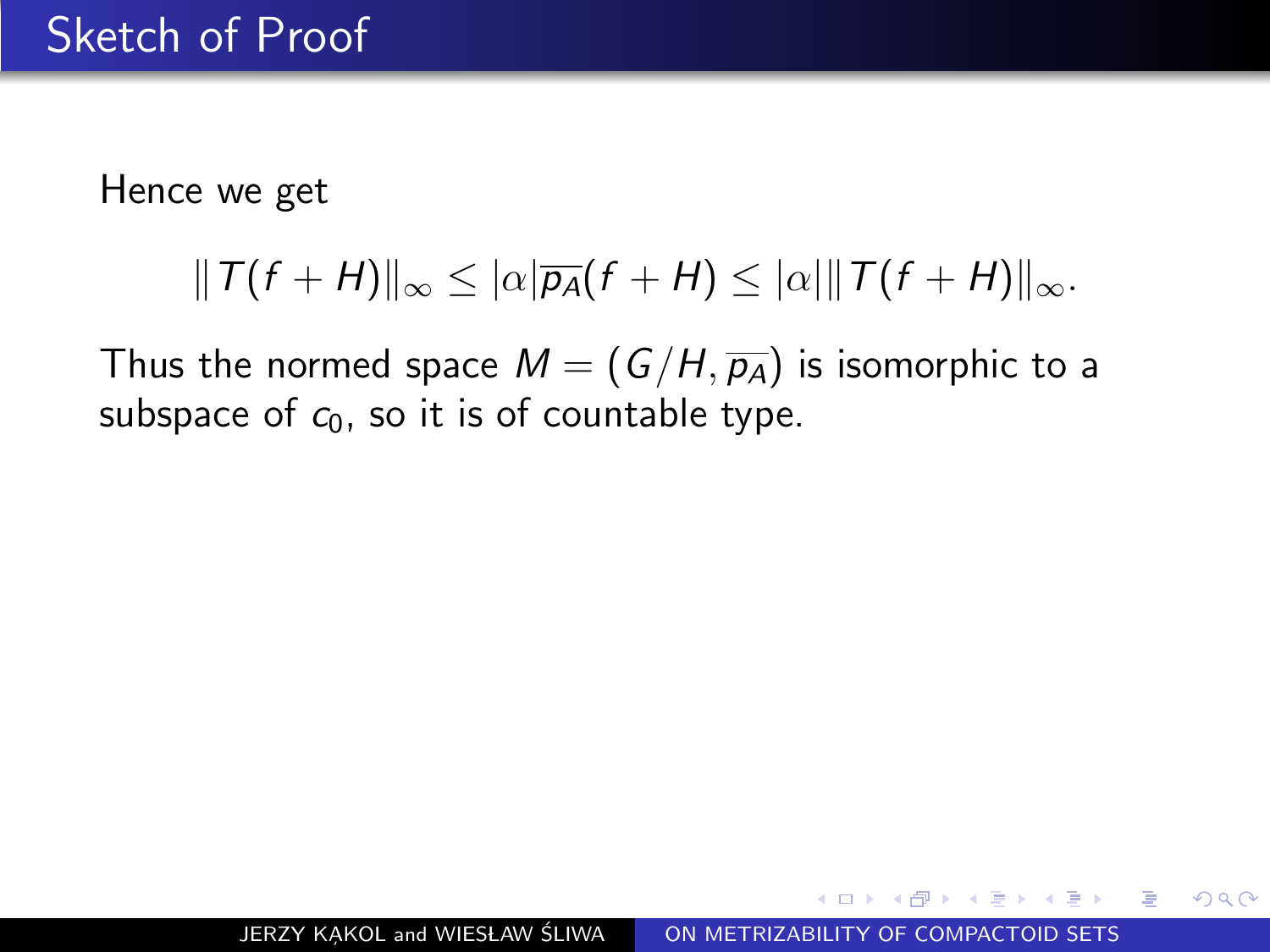$$
||T(f+H)||_{\infty}\leq |\alpha|\overline{p_{A}}(f+H)\leq |\alpha|\Vert T(f+H)\Vert_{\infty}.
$$

Thus the normed space  $M = (G/H, \overline{p_A})$  is isomorphic to a subspace of  $c_0$ , so it is of countable type.

Let  $S = \{f_n + H : n \in \mathbb{N}\}\$  be a linearly dense countable subset of M.

つくへ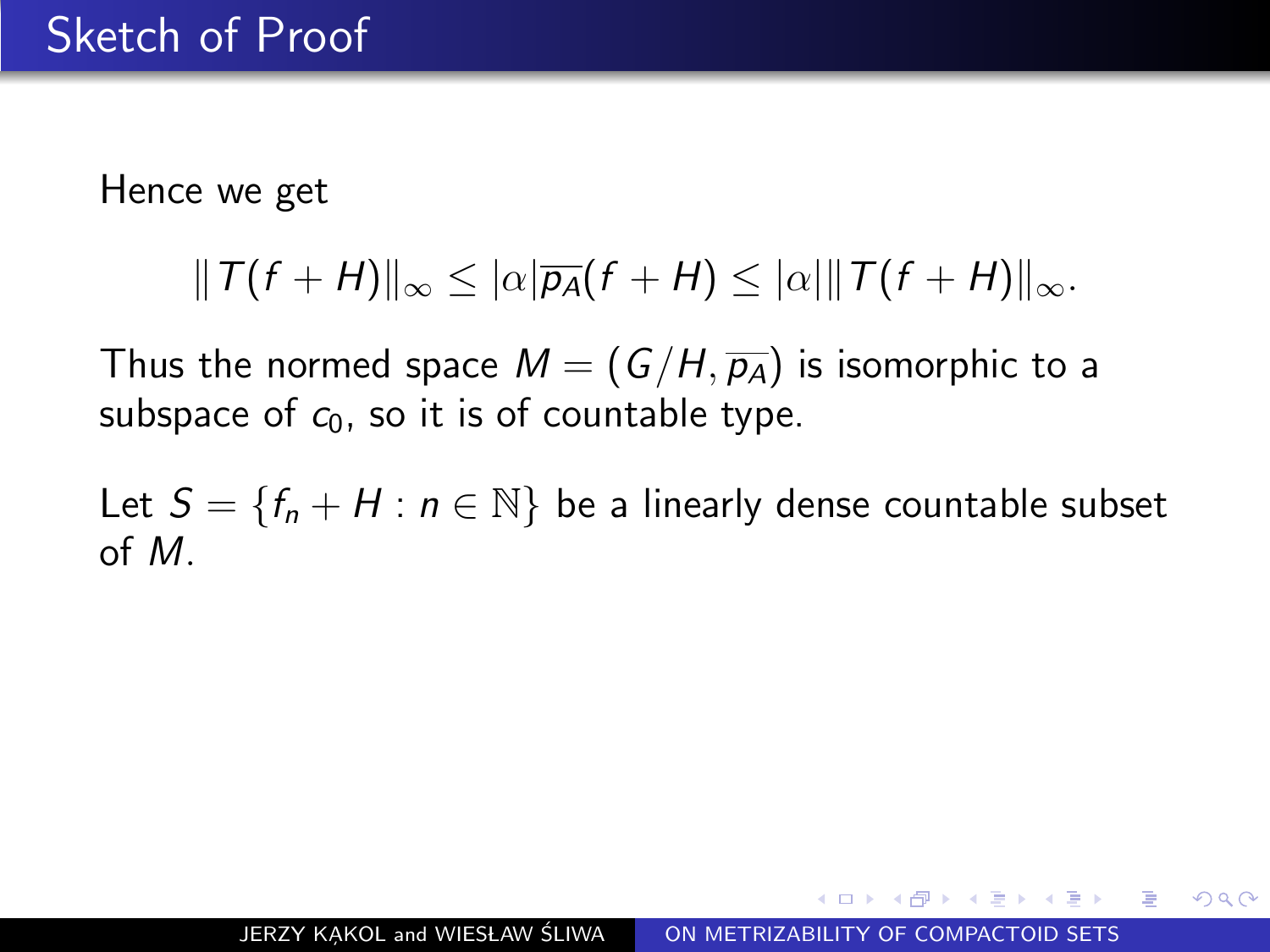$$
||T(f+H)||_{\infty}\leq |\alpha|\overline{p_{A}}(f+H)\leq |\alpha|\Vert T(f+H)\Vert_{\infty}.
$$

Thus the normed space  $M = (G/H, \overline{p_A})$  is isomorphic to a subspace of  $c_0$ , so it is of countable type.

Let  $S = \{f_n + H : n \in \mathbb{N}\}\$  be a linearly dense countable subset of M.

Then the set  $W = \{f_n + \text{ker } p : n \in \mathbb{N}\}\$ is linearly dense in the normed space  $G_n = (G / \ker p, \overline{p}).$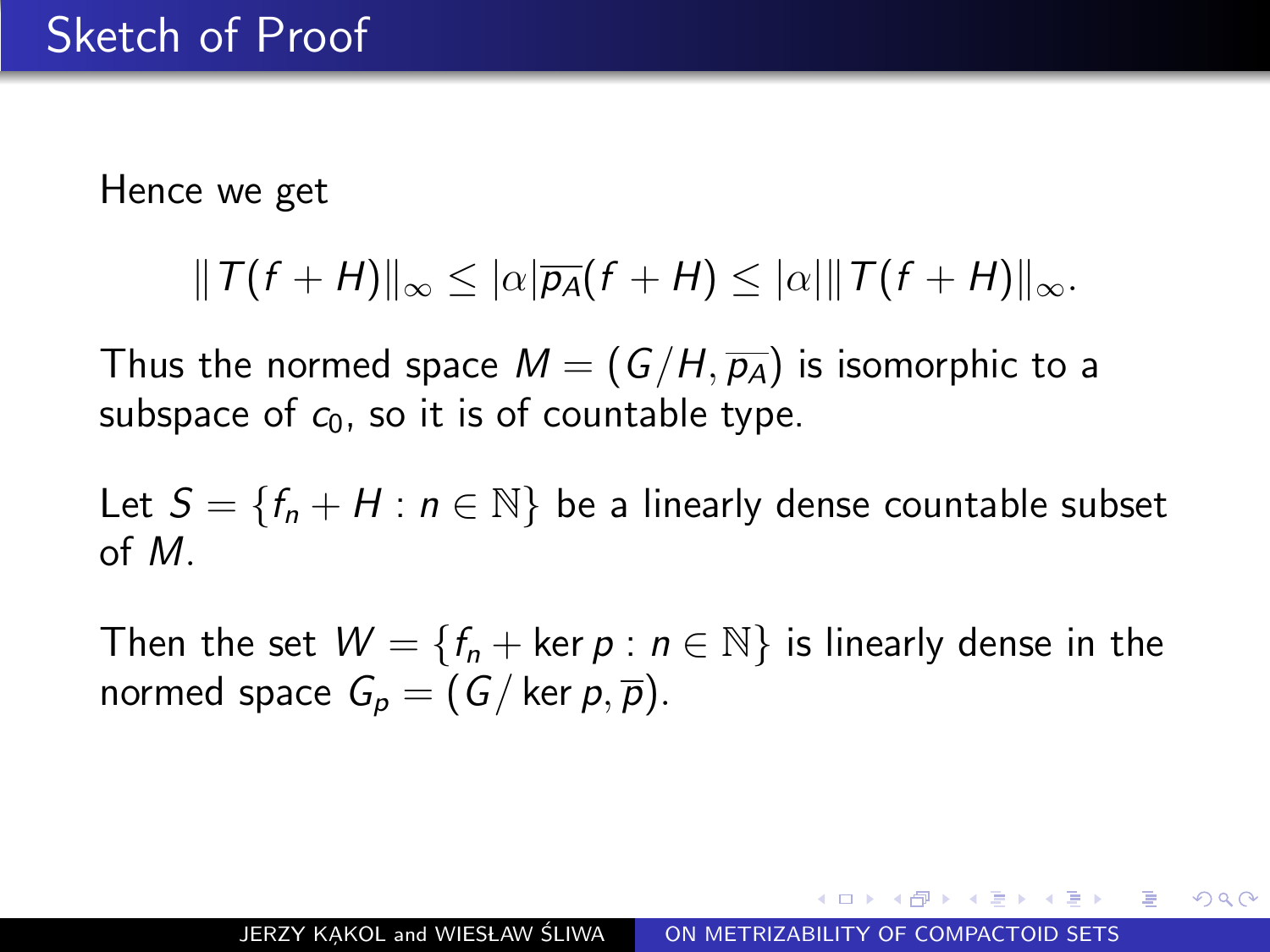$$
||T(f+H)||_{\infty}\leq |\alpha|\overline{p_{A}}(f+H)\leq |\alpha|\Vert T(f+H)\Vert_{\infty}.
$$

Thus the normed space  $M = (G/H, \overline{p_A})$  is isomorphic to a subspace of  $c_0$ , so it is of countable type.

Let  $S = \{f_n + H : n \in \mathbb{N}\}\$  be a linearly dense countable subset of M.

Then the set  $W = \{f_n + \text{ker } p : n \in \mathbb{N}\}\$ is linearly dense in the normed space  $G_p = (G / \ker p, \overline{p}).$ 

It follows that  $G$  is of countable type.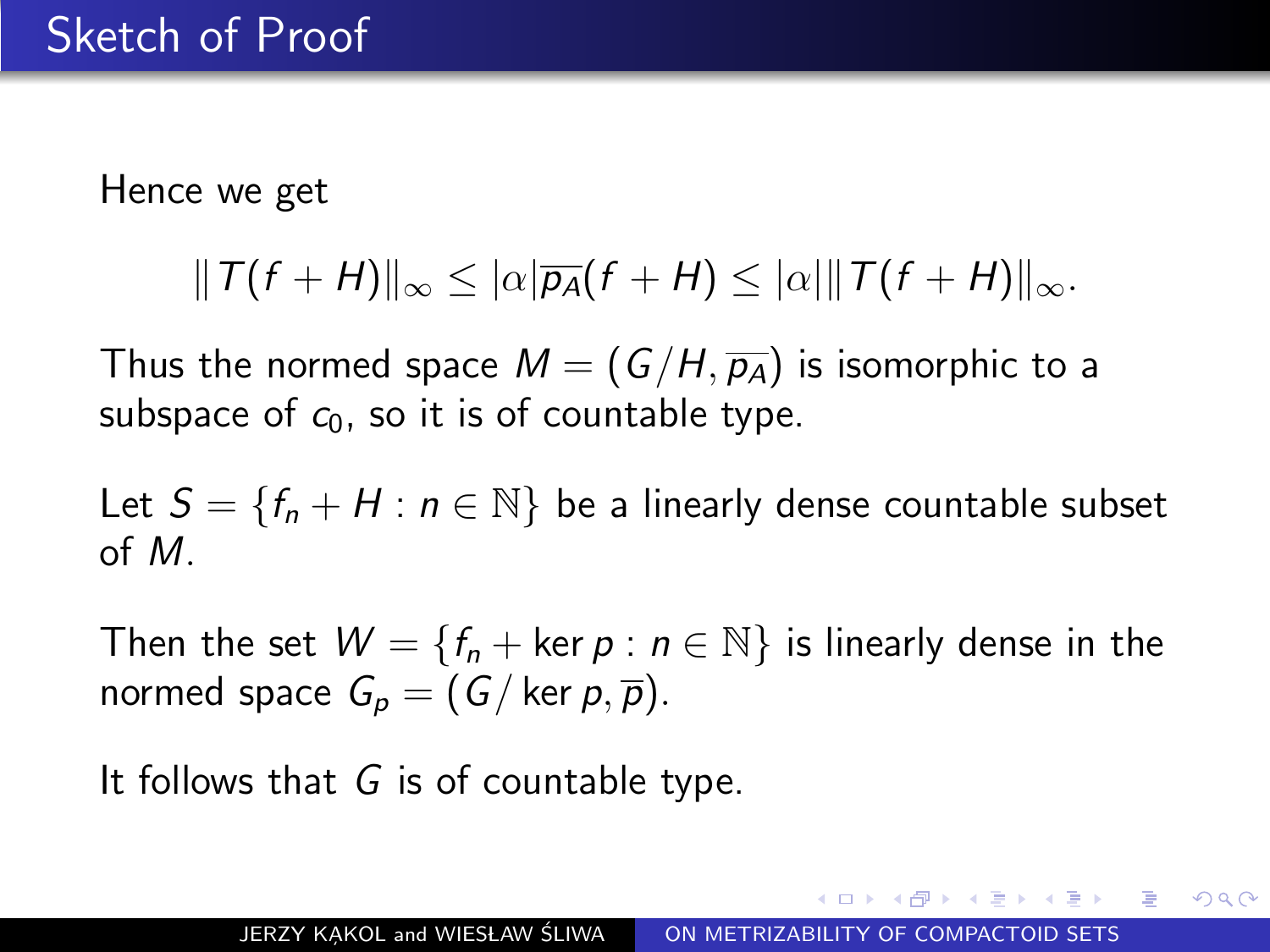$$
(b) \Rightarrow (a).
$$

JERZY KAKOL and WIESŁAW ŚLIWA | [ON METRIZABILITY OF COMPACTOID SETS](#page-0-0)

目

目  $\rightarrow$ ×. Þ

э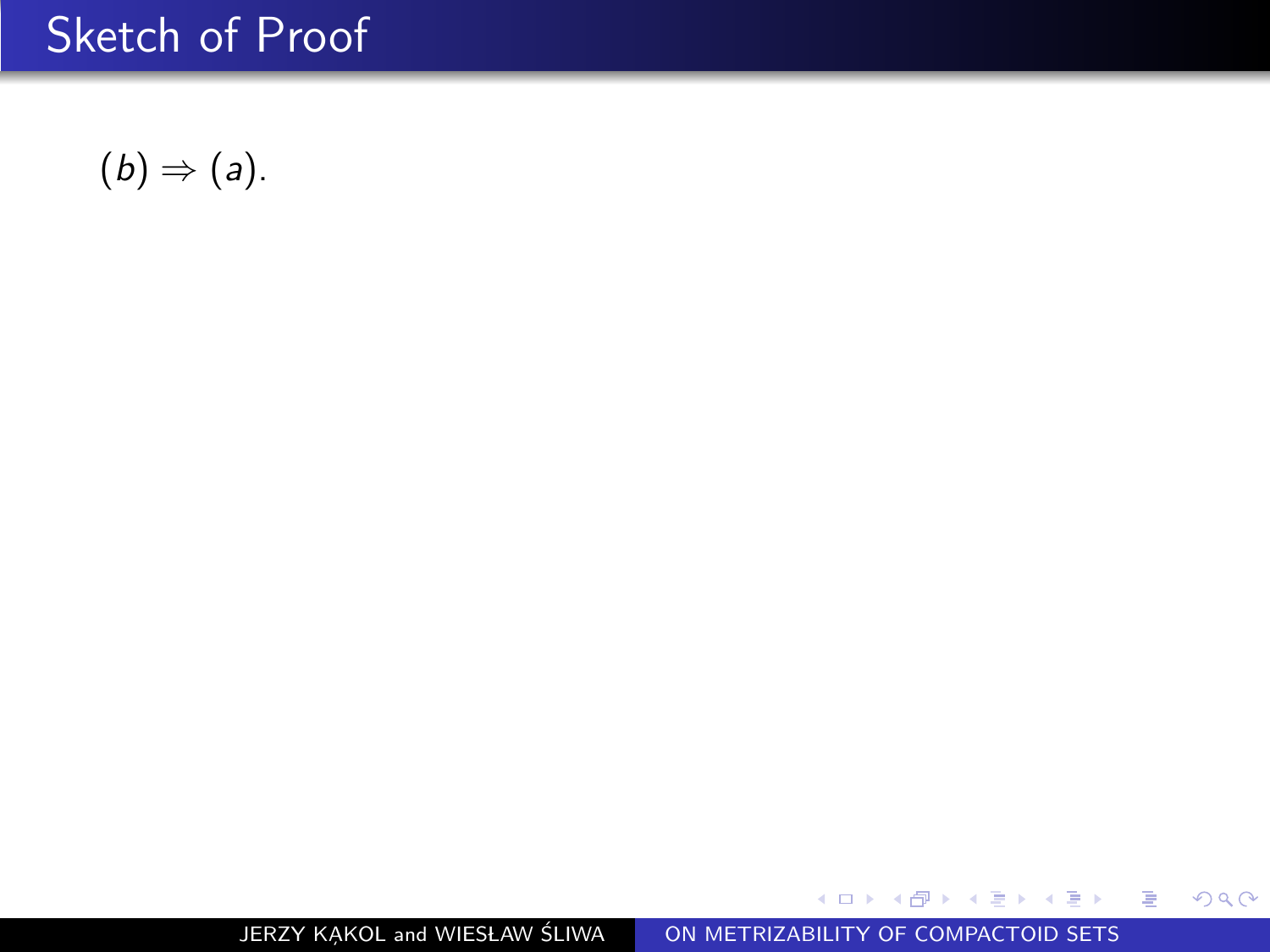Let  $A$  be an absolutely convex compactoid set in  $E$ .

 $299$ 

ヨト 重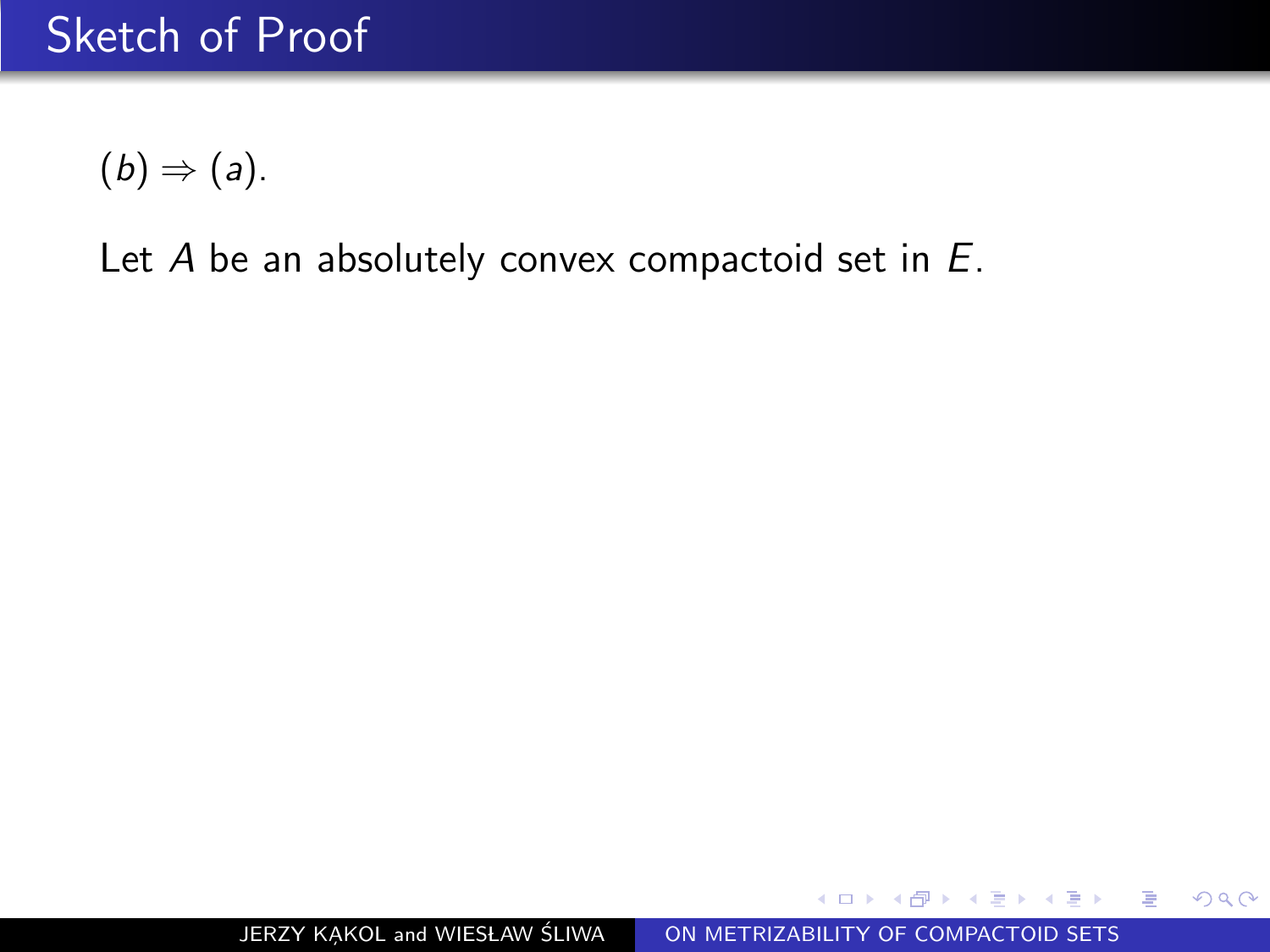#### Let  $A$  be an absolutely convex compactoid set in  $E$ .

Let G,  $p_A$ , H and  $S = \{f_n + H : n \in \mathbb{N}\}\)$  be as above.

 $299$ 

重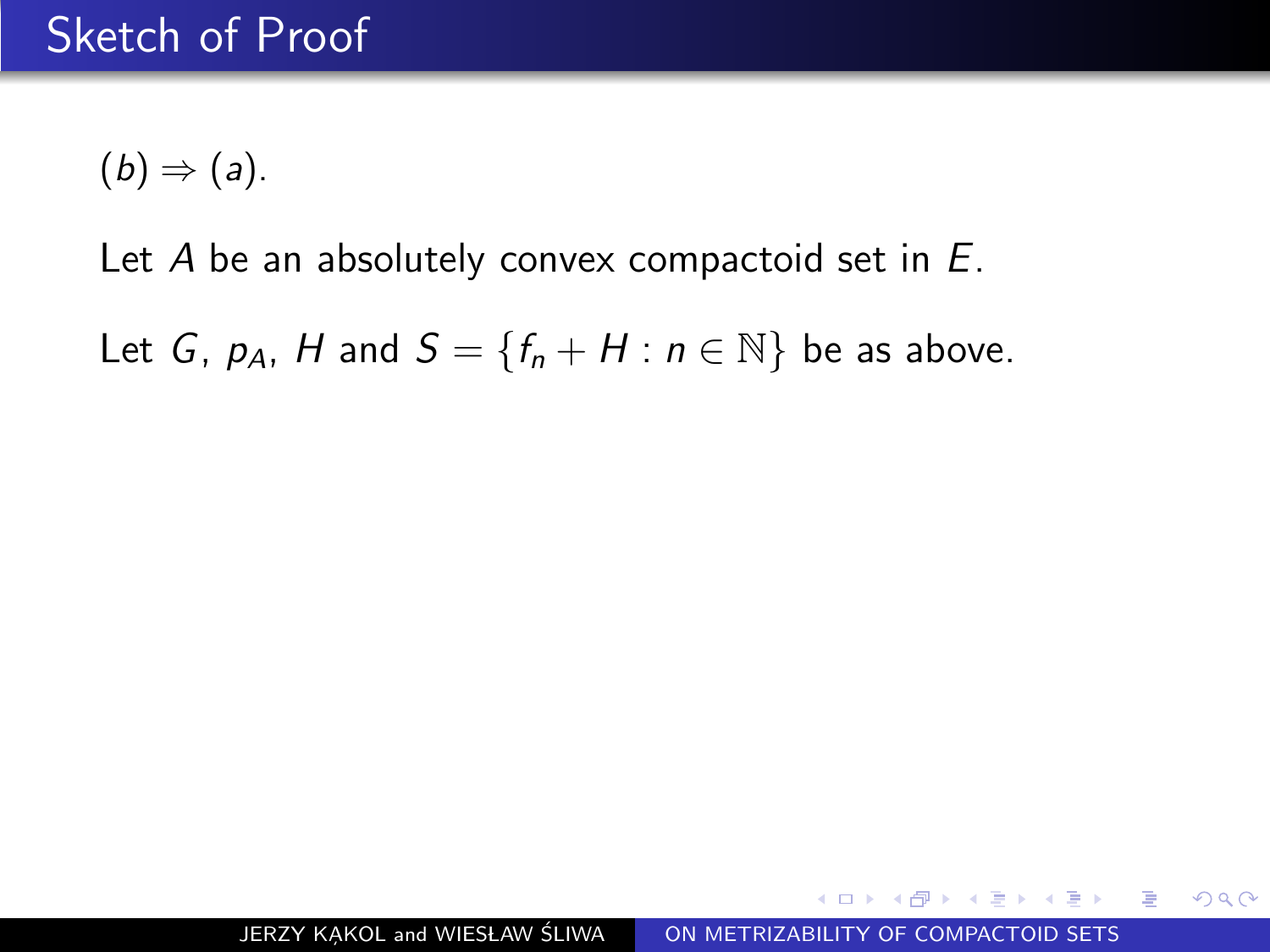#### Let  $A$  be an absolutely convex compactoid set in  $E$ .

Let G,  $p_A$ , H and  $S = \{f_n + H : n \in \mathbb{N}\}\)$  be as above.

Let  $F = [A]$ . F is of countable type ([Sch2, Proposition 4.3]).

 $QQ$ 

G.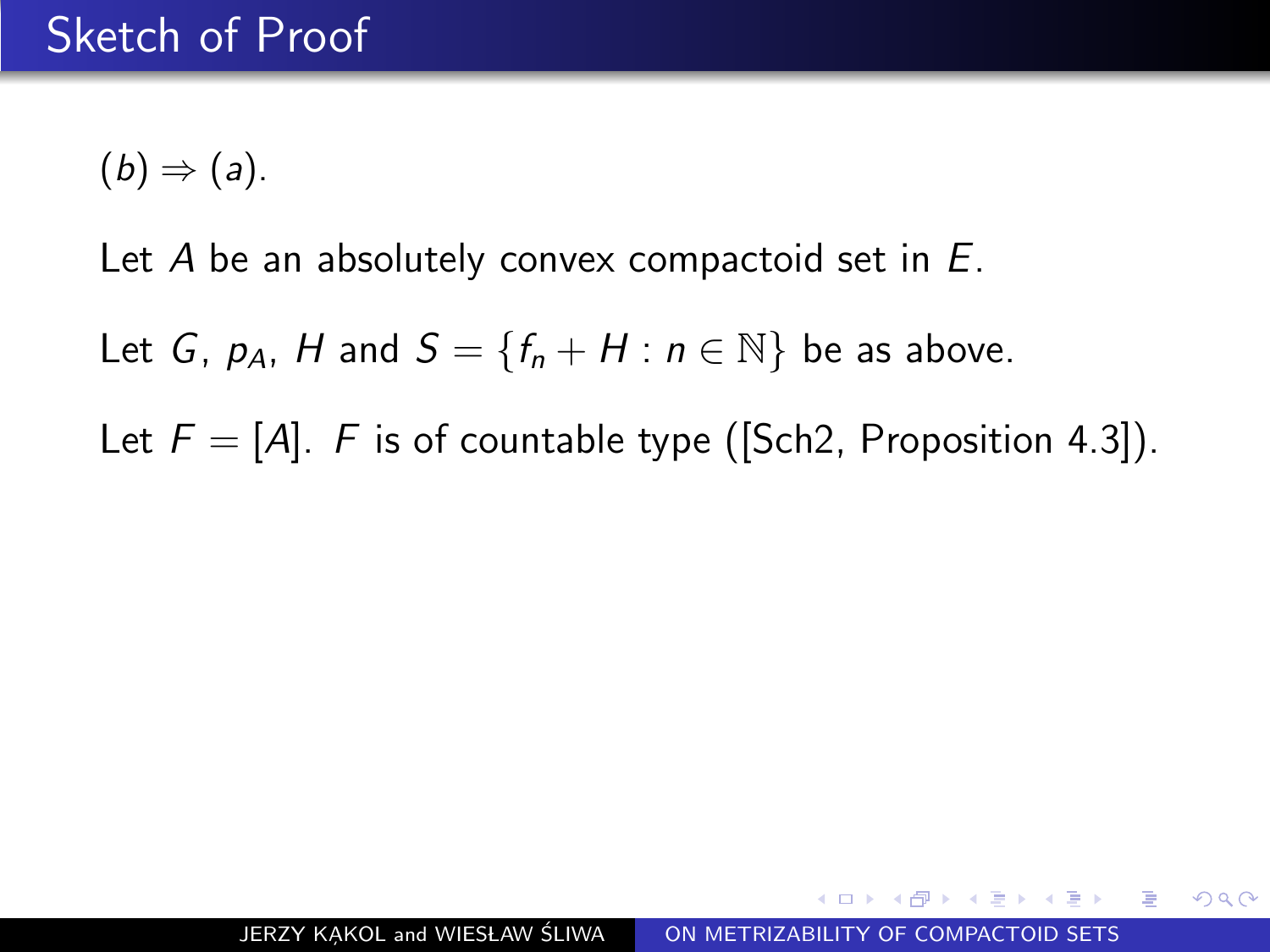Let  $A$  be an absolutely convex compactoid set in  $E$ .

Let G,  $p_A$ , H and  $S = \{f_n + H : n \in \mathbb{N}\}\)$  be as above.

Let  $F = [A]$ . F is of countable type ([Sch2, Proposition 4.3]).

Using [Kat, Theorem 4.1] we infer that A is compactoid in  $F$ .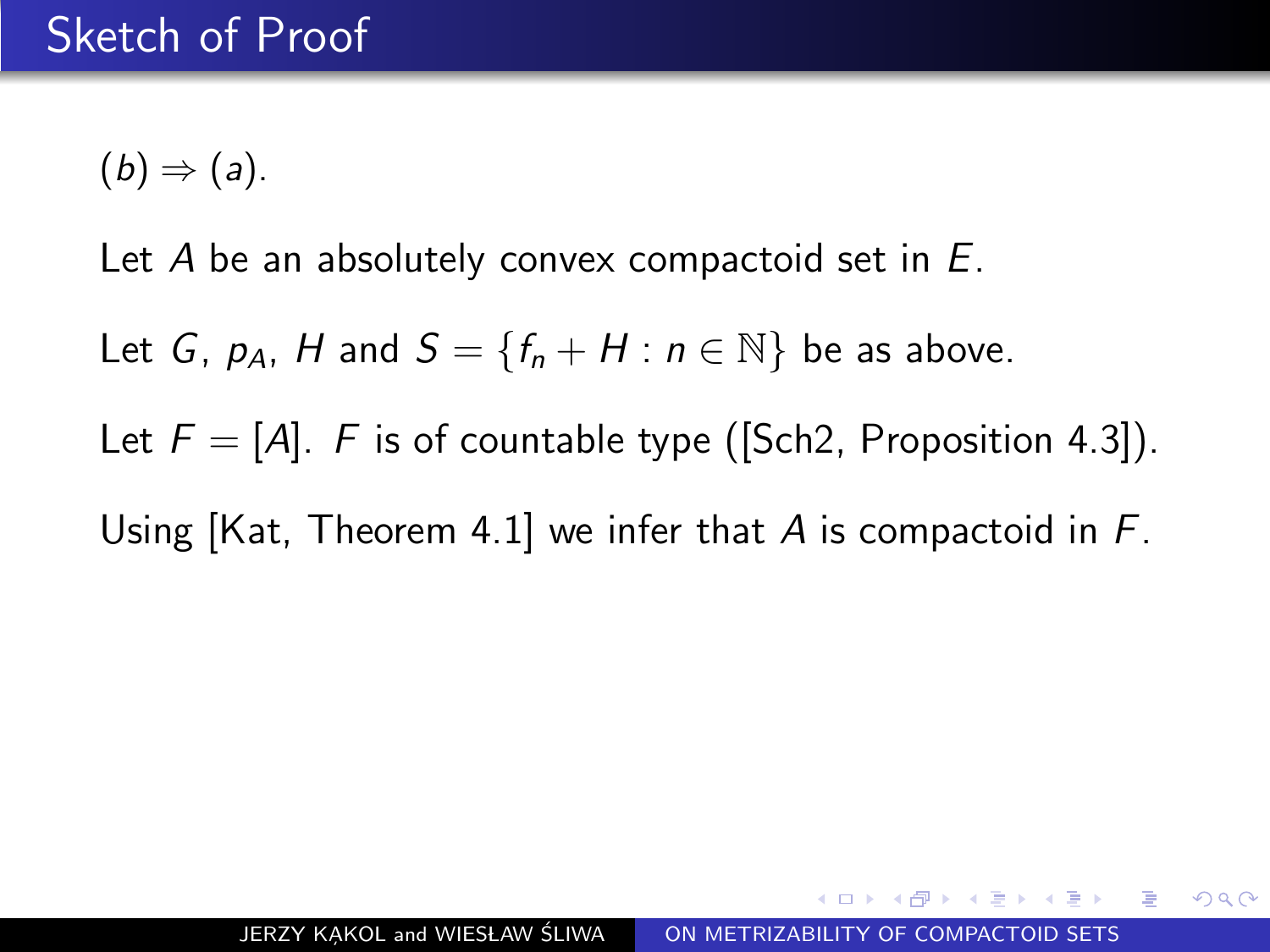Let A be an absolutely convex compactoid set in  $E$ .

Let G,  $p_A$ , H and  $S = \{f_n + H : n \in \mathbb{N}\}\)$  be as above.

Let  $F = [A]$ . F is of countable type ([Sch2, Proposition 4.3]). Using  $[Kat, Theorem 4.1]$  we infer that A is compactoid in F. Clearly the functional

$$
\|\cdot\|_A: F'\to [0,\infty),\ \ g\to \sup_{x\in A}|g(x)|
$$

is a norm on  $F'$ .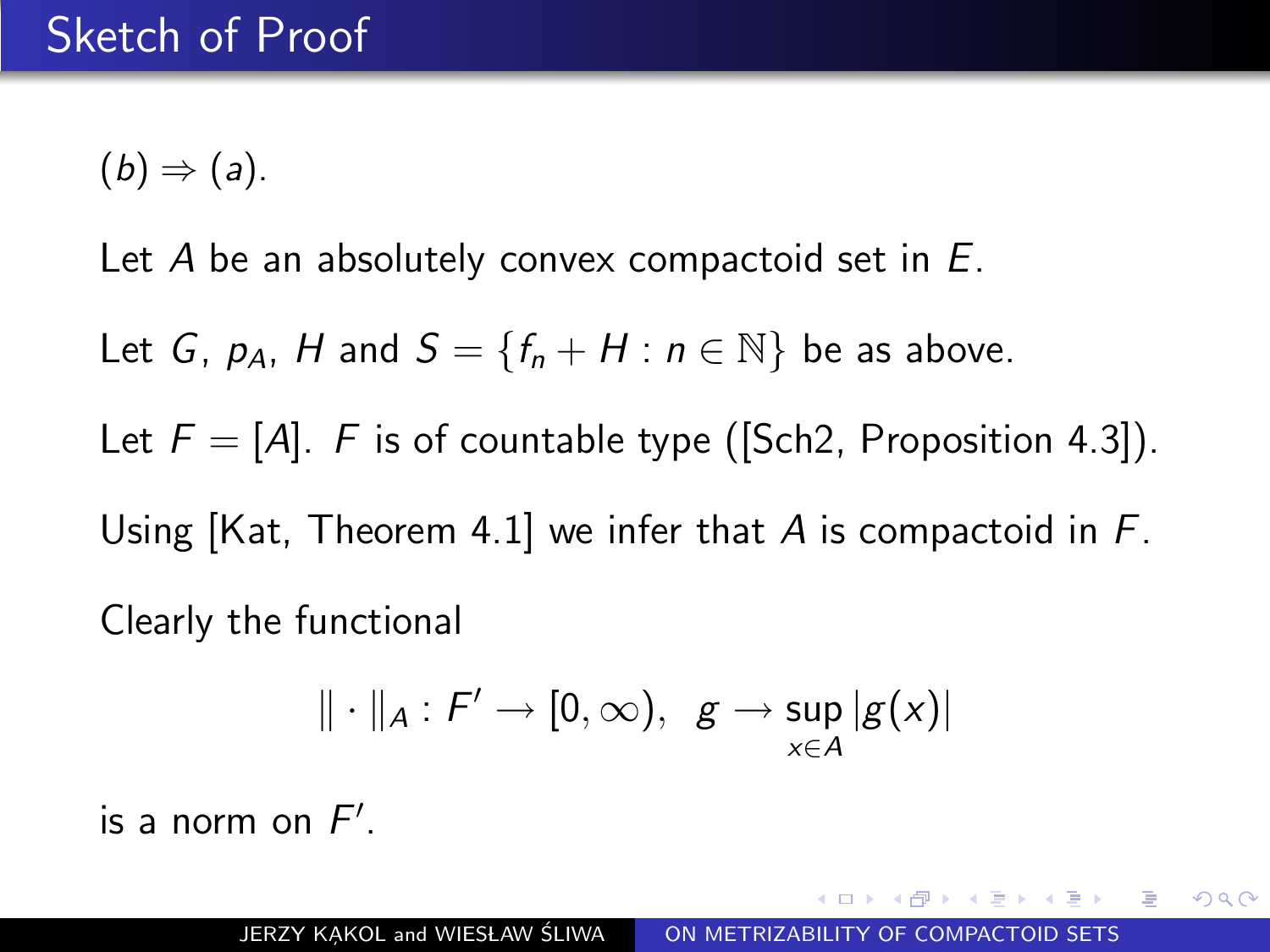JERZY KAKOL and WIESŁAW ŚLIWA [ON METRIZABILITY OF COMPACTOID SETS](#page-0-0)

化重新 化重新分

重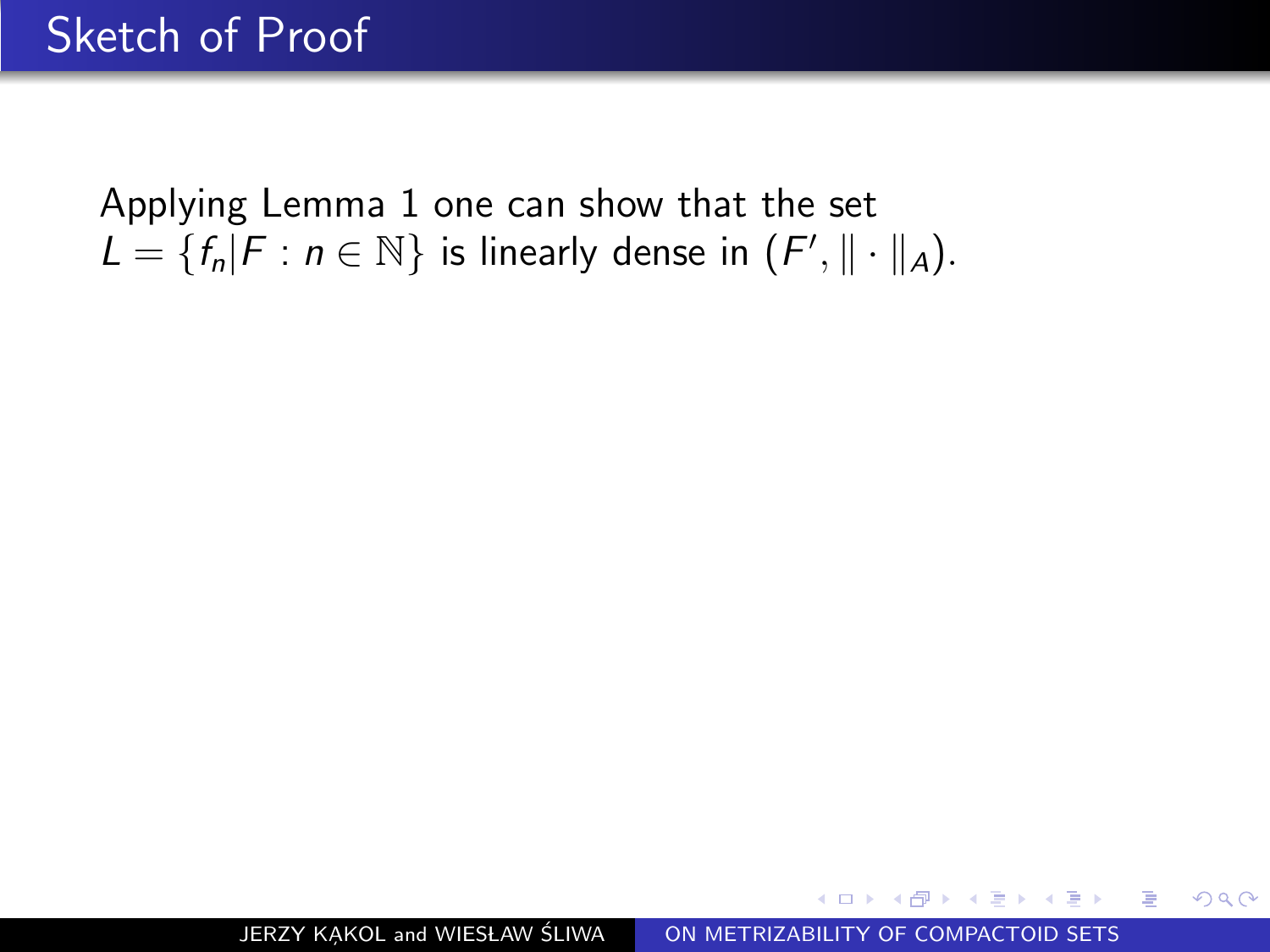Indeed, let  $f \in F'$  and  $c > 0$ . By Lemma 1 there exists  $g \in E'$  with  $||f - g|F||_A \leq c$ . Moreover, there exists  $h \in \{ \{f_n : n \in \mathbb{N} \} \}$  with  $p_A(g - h) \leq c$ . Hence  $||f - h|F||_A < c$ ; clearly  $h|F \in [L]$ .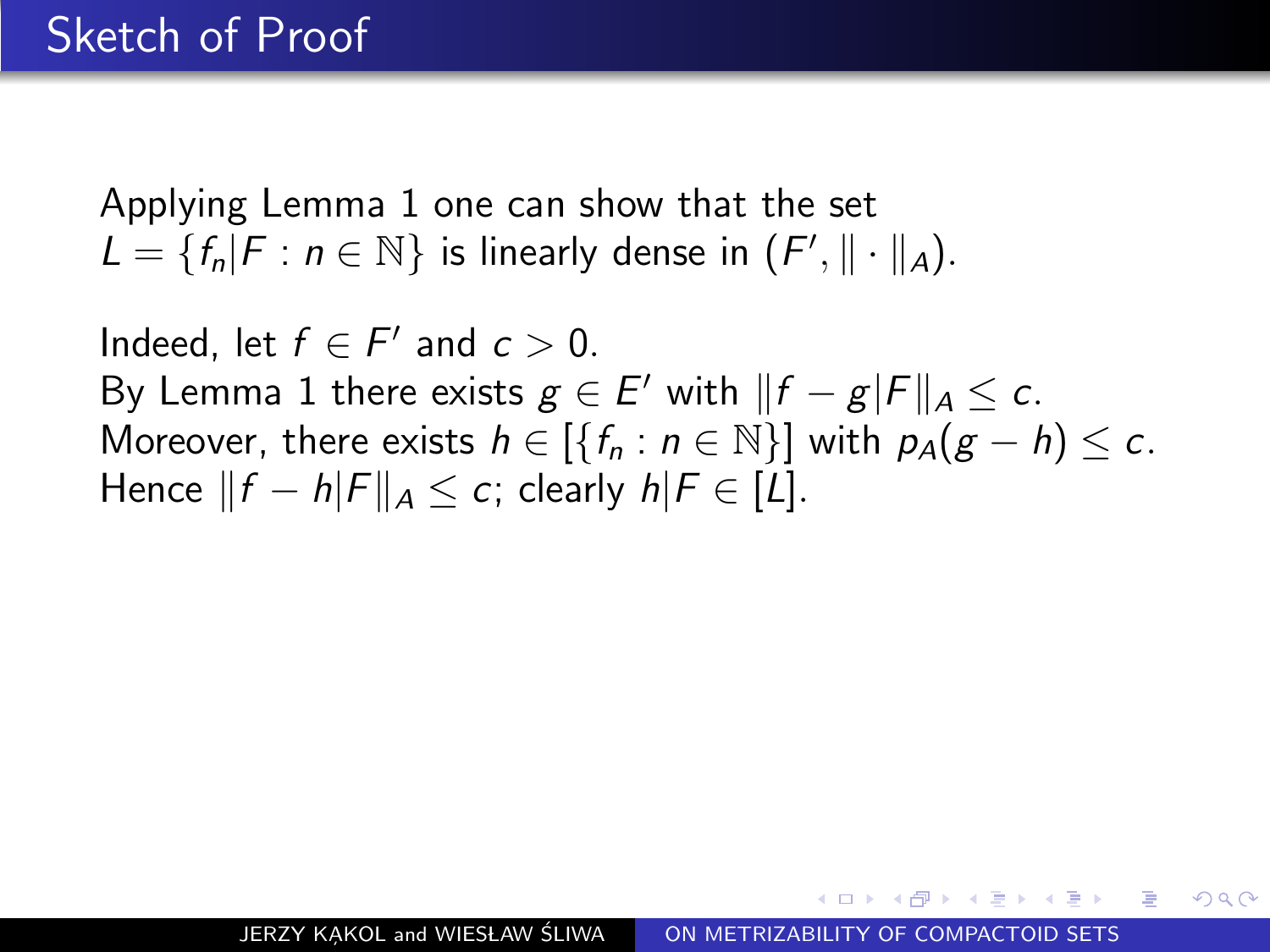Indeed, let  $f \in F'$  and  $c > 0$ . By Lemma 1 there exists  $g \in E'$  with  $||f - g|F||_A \leq c$ . Moreover, there exists  $h \in \{ \{f_n : n \in \mathbb{N} \} \}$  with  $p_A(g - h) \leq c$ . Hence  $||f - h|F||_A \leq c$ ; clearly  $h|F \in [L]$ .

Thus  $(F', \|\cdot\|_A)$  is of countable type.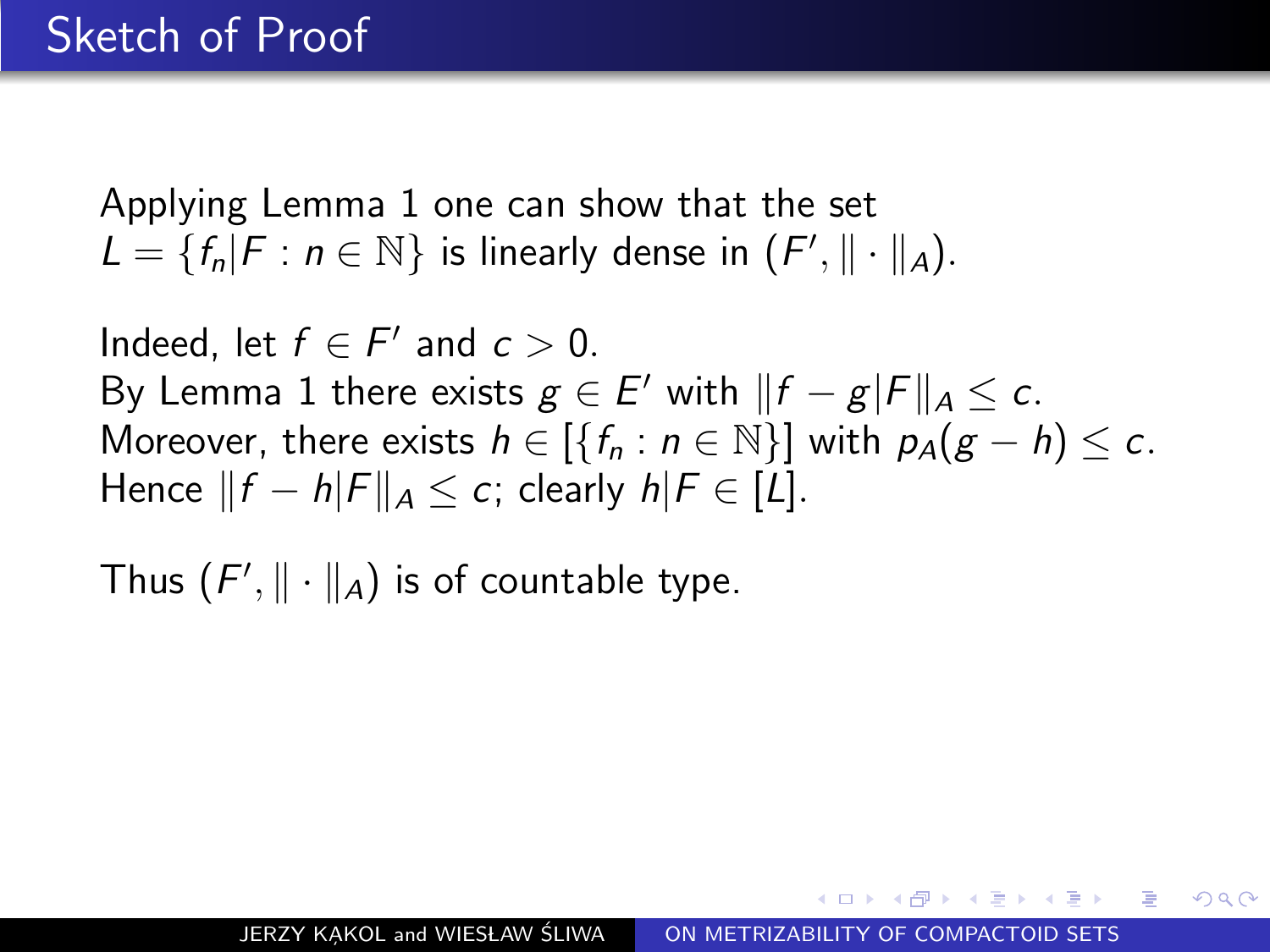Indeed, let  $f \in F'$  and  $c > 0$ . By Lemma 1 there exists  $g \in E'$  with  $||f - g|F||_A \leq c$ . Moreover, there exists  $h \in \{ \{f_n : n \in \mathbb{N} \} \}$  with  $p_A(g - h) \leq c$ . Hence  $||f - h|F||_A < c$ ; clearly  $h|F \in [L]$ .

Thus  $(F', \|\cdot\|_A)$  is of countable type.

Using  $[GKP, Lemma 1.1]$  we infer that A is metrizable in E.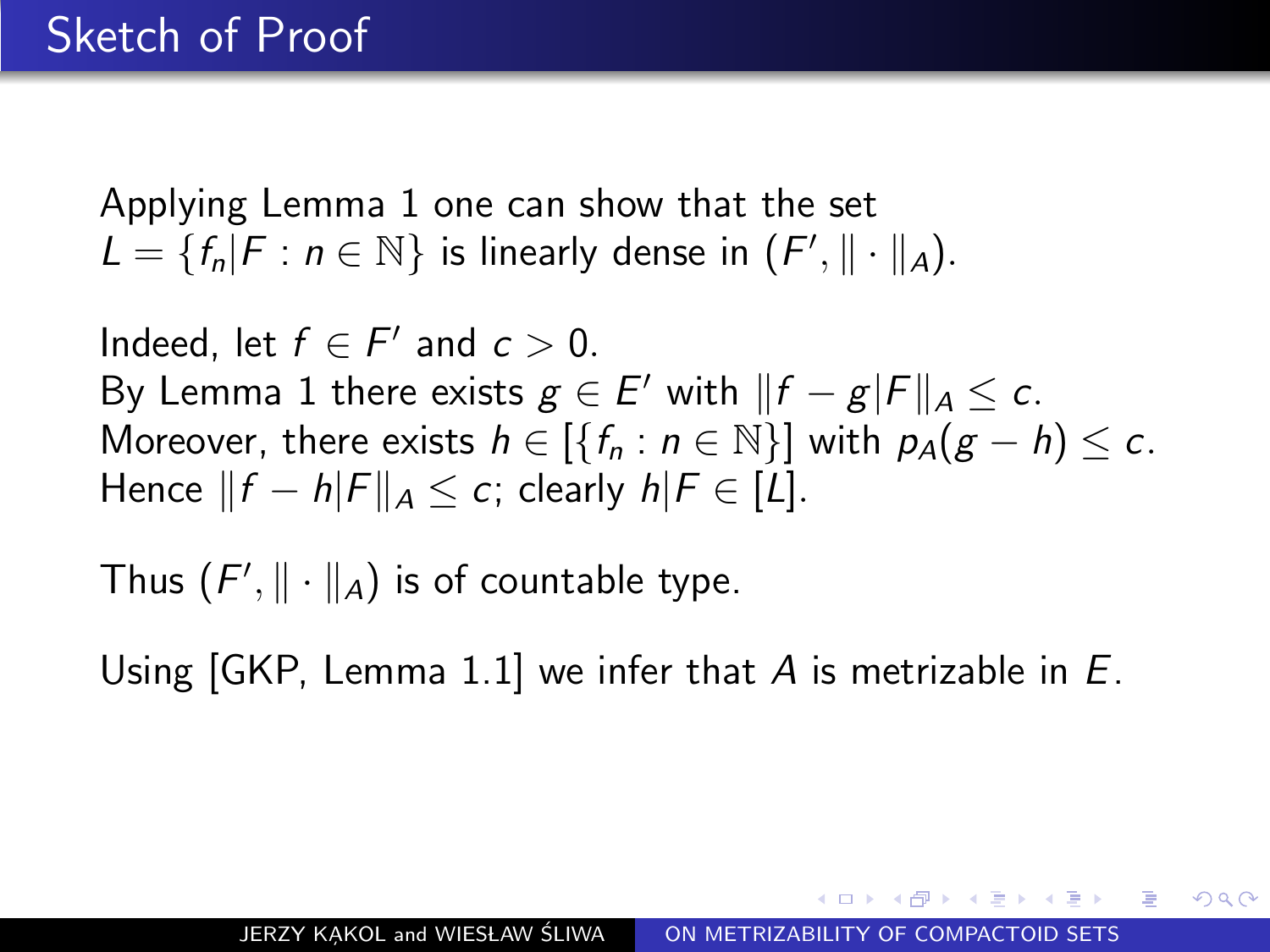Indeed, let  $f \in F'$  and  $c > 0$ . By Lemma 1 there exists  $g \in E'$  with  $||f - g|F||_A \leq c$ . Moreover, there exists  $h \in \{ \{f_n : n \in \mathbb{N} \} \}$  with  $p_A(g - h) \leq c$ . Hence  $||f - h|F||_A \leq c$ ; clearly  $h|F \in [L]$ .

Thus  $(F', \|\cdot\|_A)$  is of countable type.

Using [GKP, Lemma 1.1] we infer that A is metrizable in E.

It follows that all compactoid sets in  $E$  are metrizable.  $\square$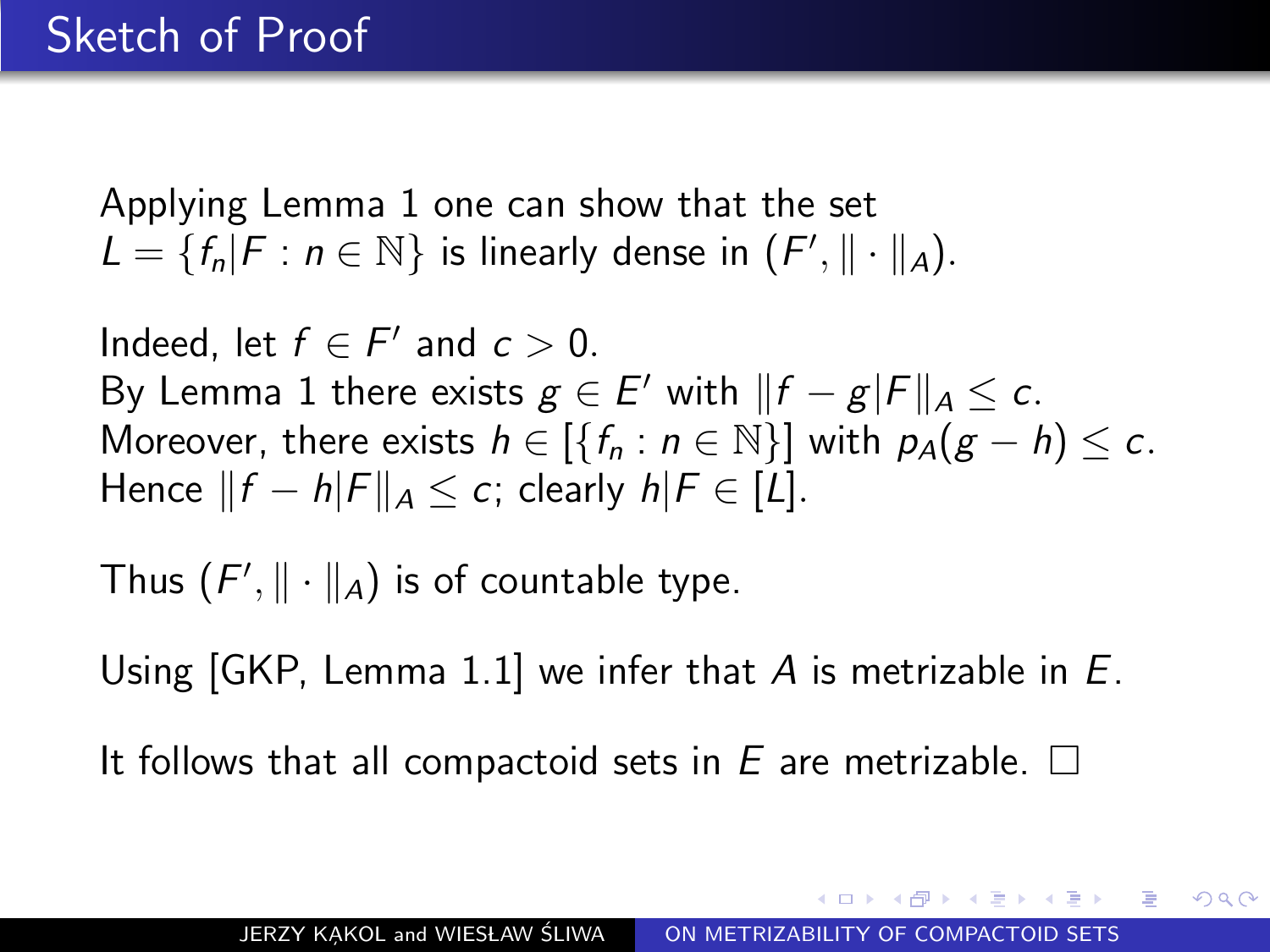Let  $E$  be a polar Ics. Since  $E_{\sigma}=(E,\sigma(E,E'))$  is of finite type, it has no subspace isomorphic to  $c_0$ ; so every bounded set in  $E_{\sigma}$  is compactoid ([GKPS3, Corollary 6.7]).

つくへ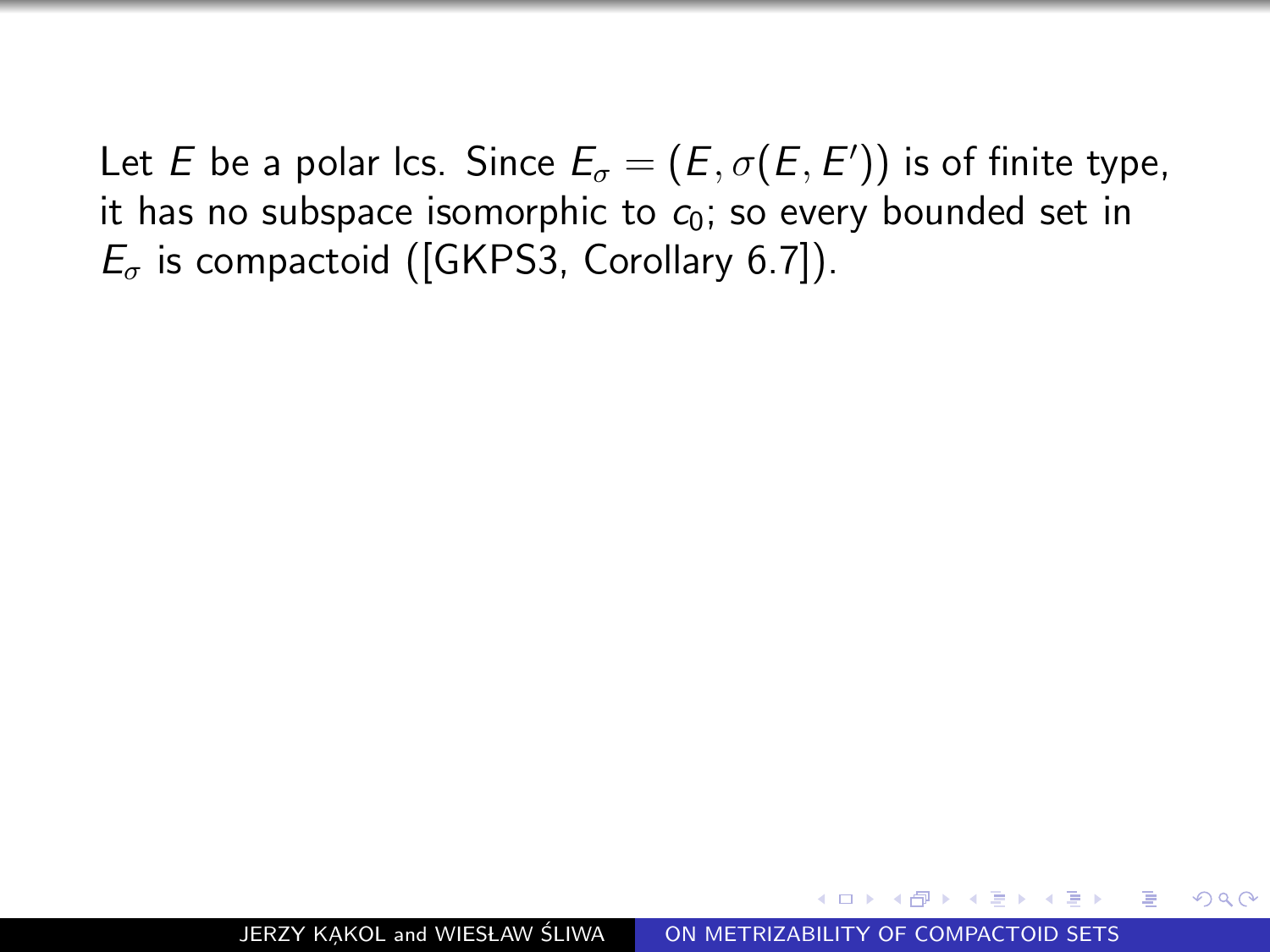Let  $E$  be a polar Ics. Since  $E_{\sigma}=(E,\sigma(E,E'))$  is of finite type, it has no subspace isomorphic to  $c_0$ ; so every bounded set in  $E_{\sigma}$  is compactoid ([GKPS3, Corollary 6.7]).

It follows that  $(E_{\sigma})'_{c} = E'_{b}$ . Thus, using Theorem 2 for  $E_{\sigma}$ , we get the following known result ([Sch1, Theorem 8.3]):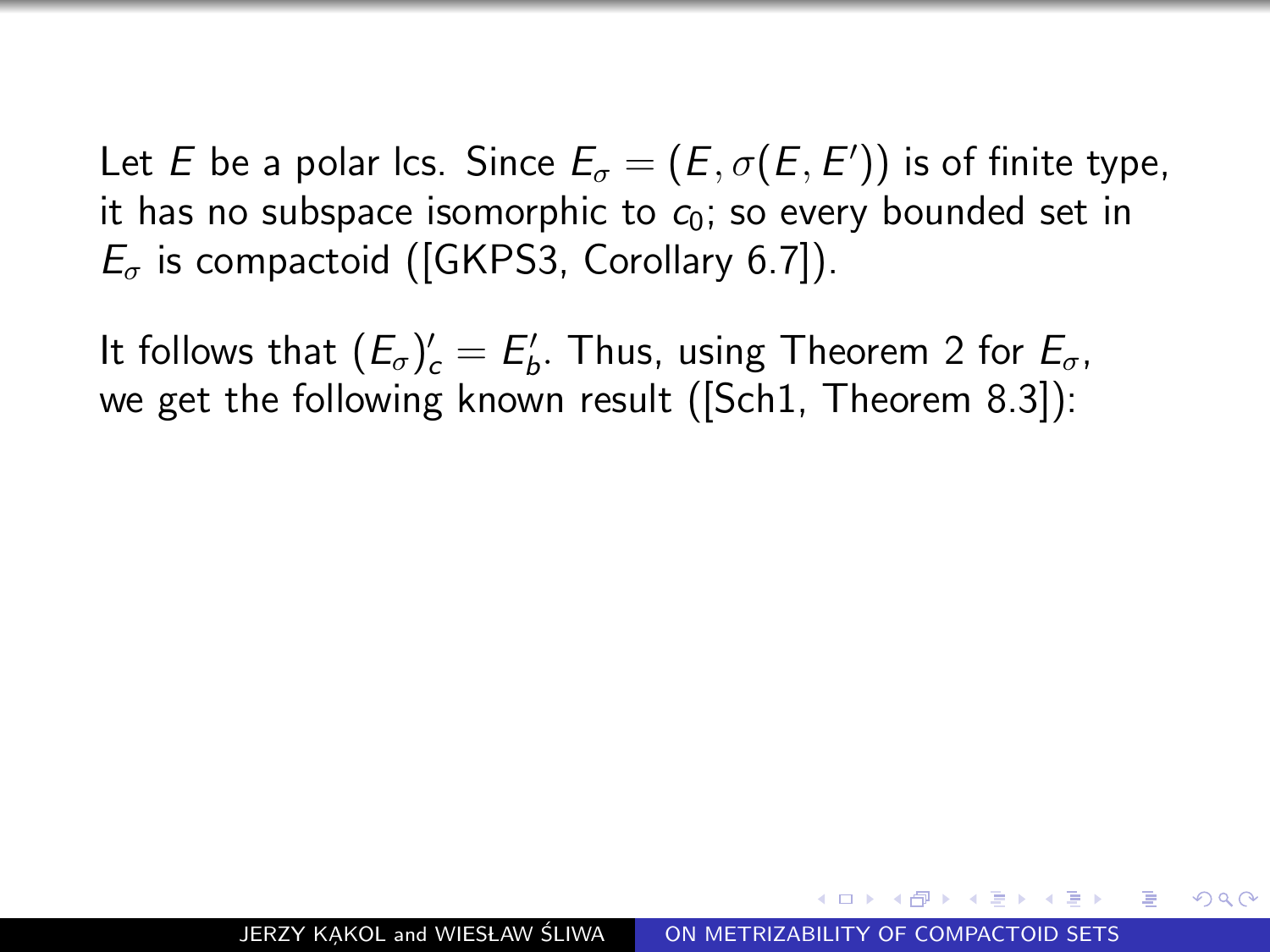Let  $E$  be a polar Ics. Since  $E_{\sigma}=(E,\sigma(E,E'))$  is of finite type, it has no subspace isomorphic to  $c_0$ ; so every bounded set in  $E_{\sigma}$  is compactoid ([GKPS3, Corollary 6.7]).

It follows that  $(E_{\sigma})'_{c} = E'_{b}$ . Thus, using Theorem 2 for  $E_{\sigma}$ , we get the following known result ([Sch1, Theorem 8.3]):

#### Corollary 3

The strong dual  $E'_b$  of a polar lcs E is of countable type if and only if every bounded set in E is  $\sigma(E,E')$ -metrizable.

つくへ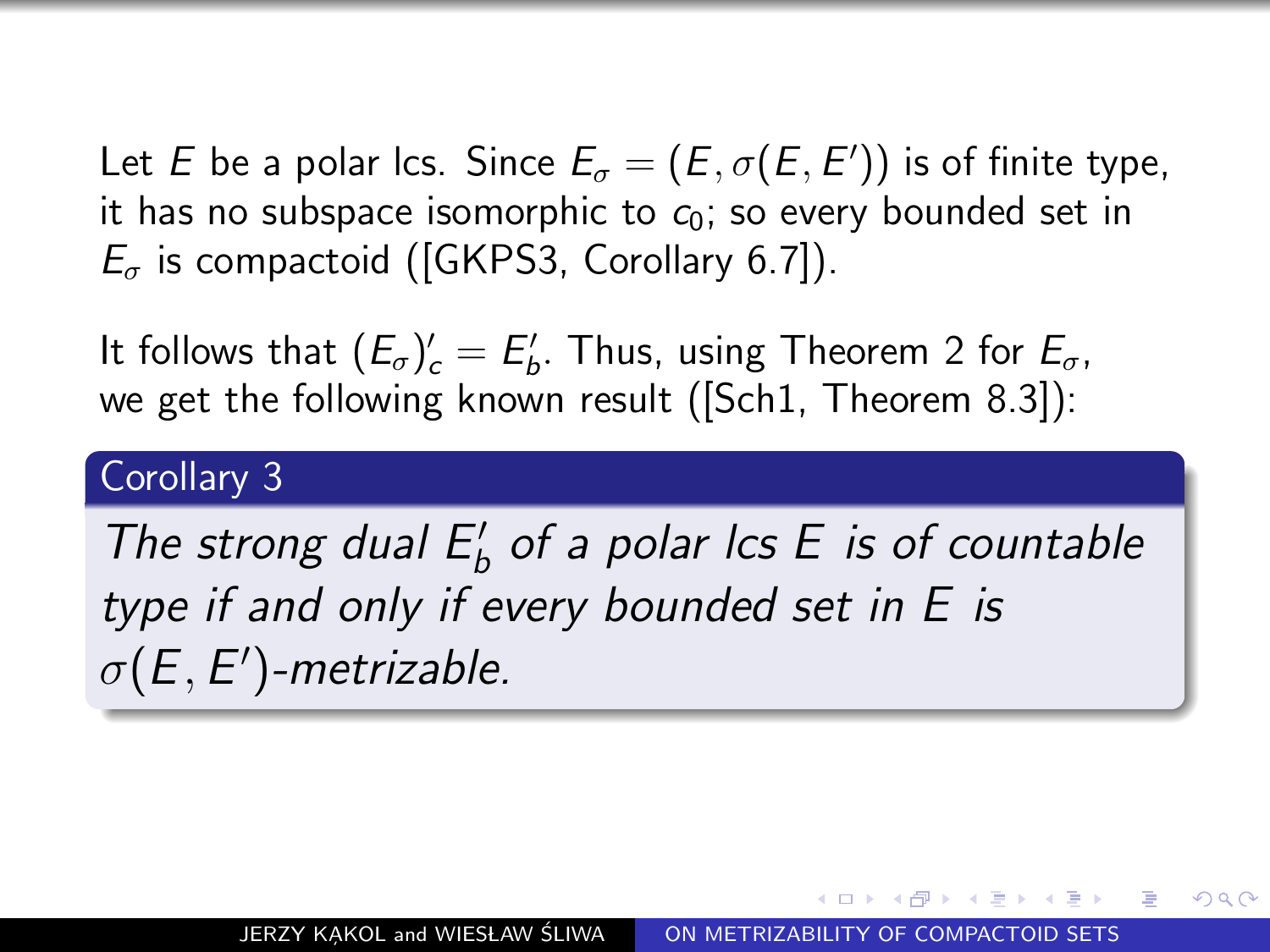By Theorem 2 and its proof we get as well ([KS, Corollary 3])

#### Corollary 4

For a lcs E the following conditions are equivalent.  $(a)$  Every compactoid set in E is metrizable. (b) For every subspace  $F$  of countable type in  $E$  the space  $F_c'$  is of countable type.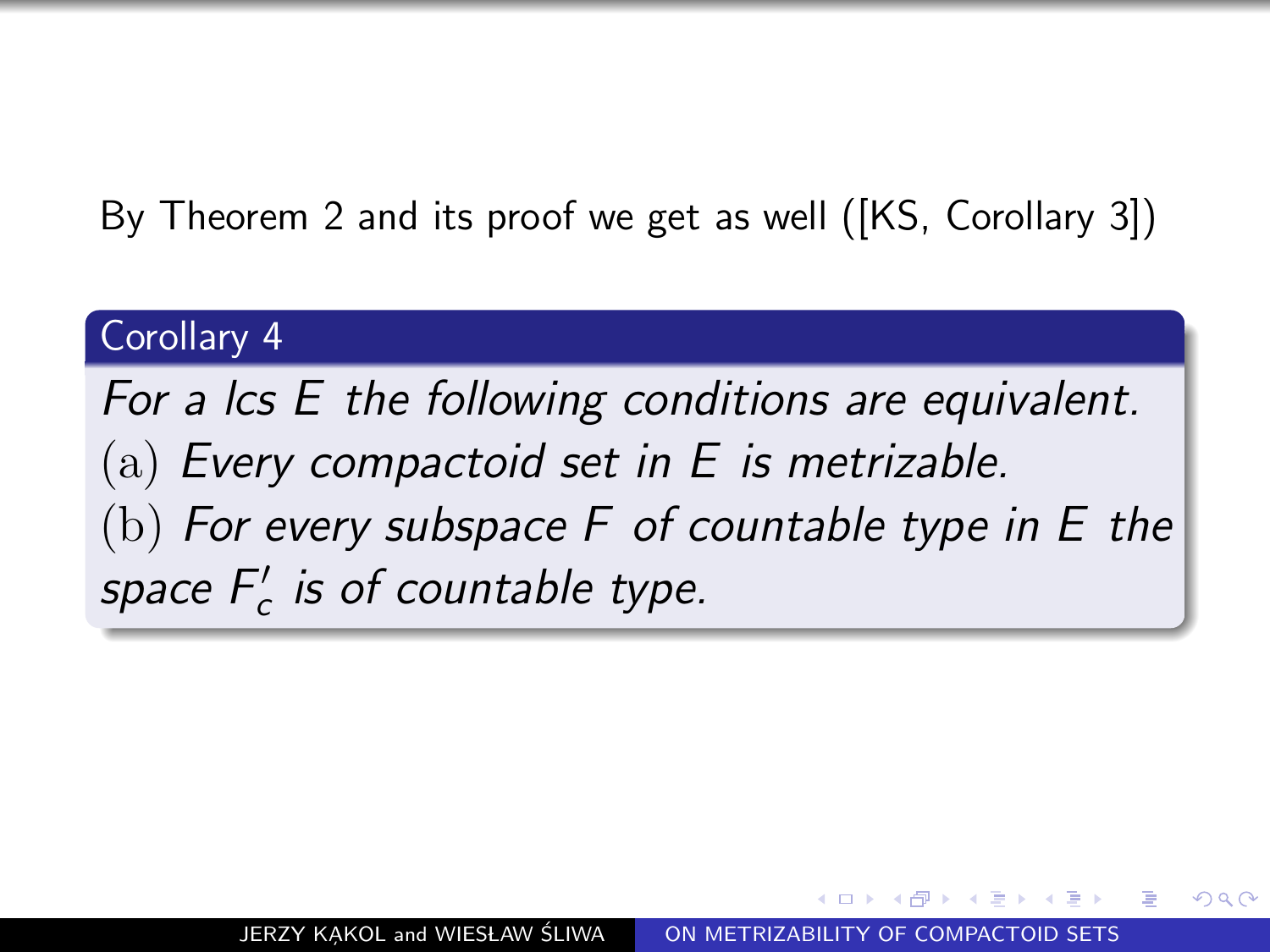$299$ 

化重压 化重压 医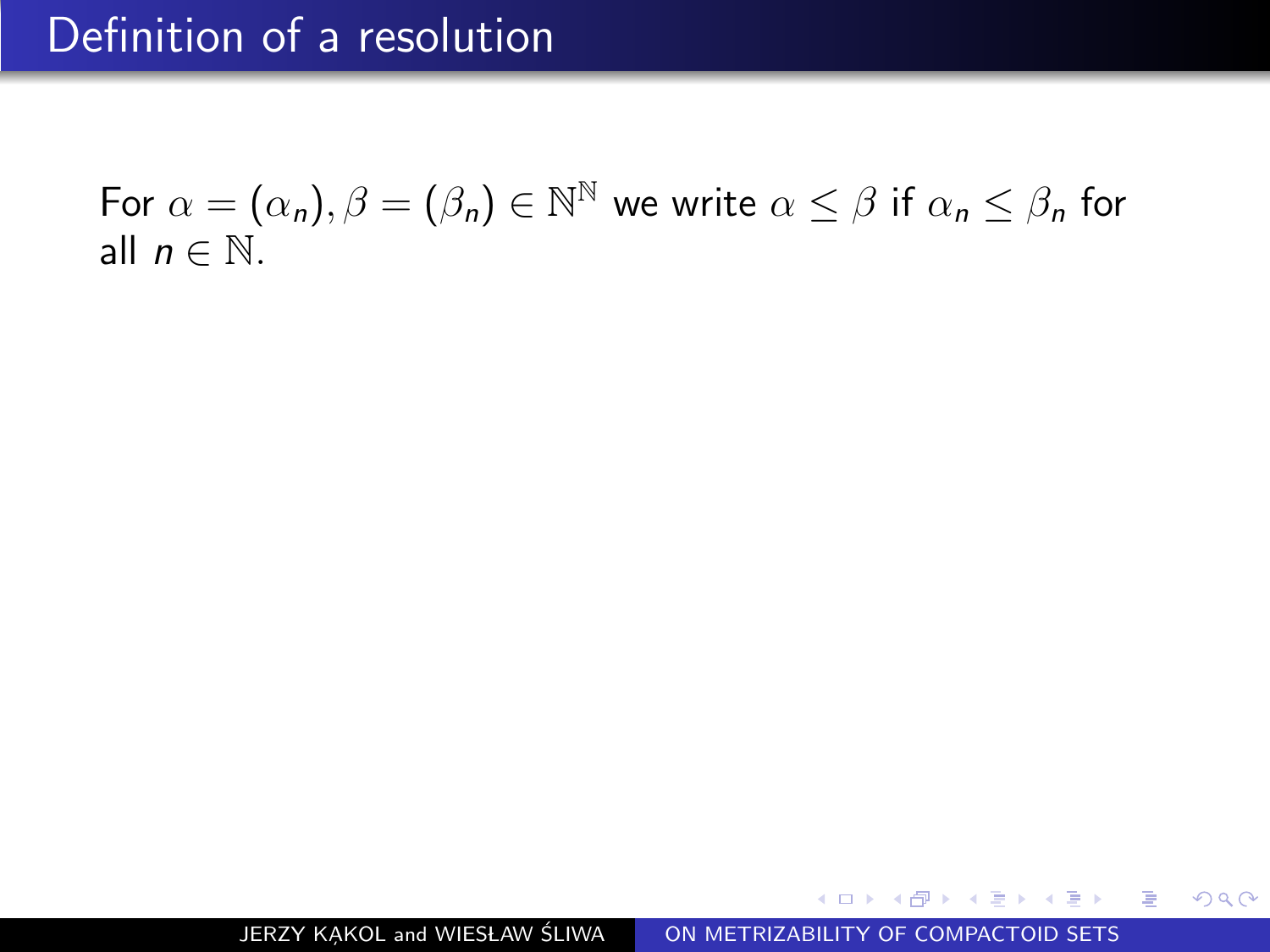A family  $(A_{\alpha})_{\alpha \in \mathbb{N}^{\mathbb{N}}}$  of sets is *increasing* if  $A_{\alpha} \subset A_{\beta}$  for all  $\alpha, \beta \in \mathbb{N}^{\mathbb{N}}$  with  $\alpha \leq \beta$ .

Similarly we define a *decreasing* family  $(A_{\alpha})_{\alpha \in \mathbb{N}^{\mathbb{N}}}$  of sets.

 $\Omega$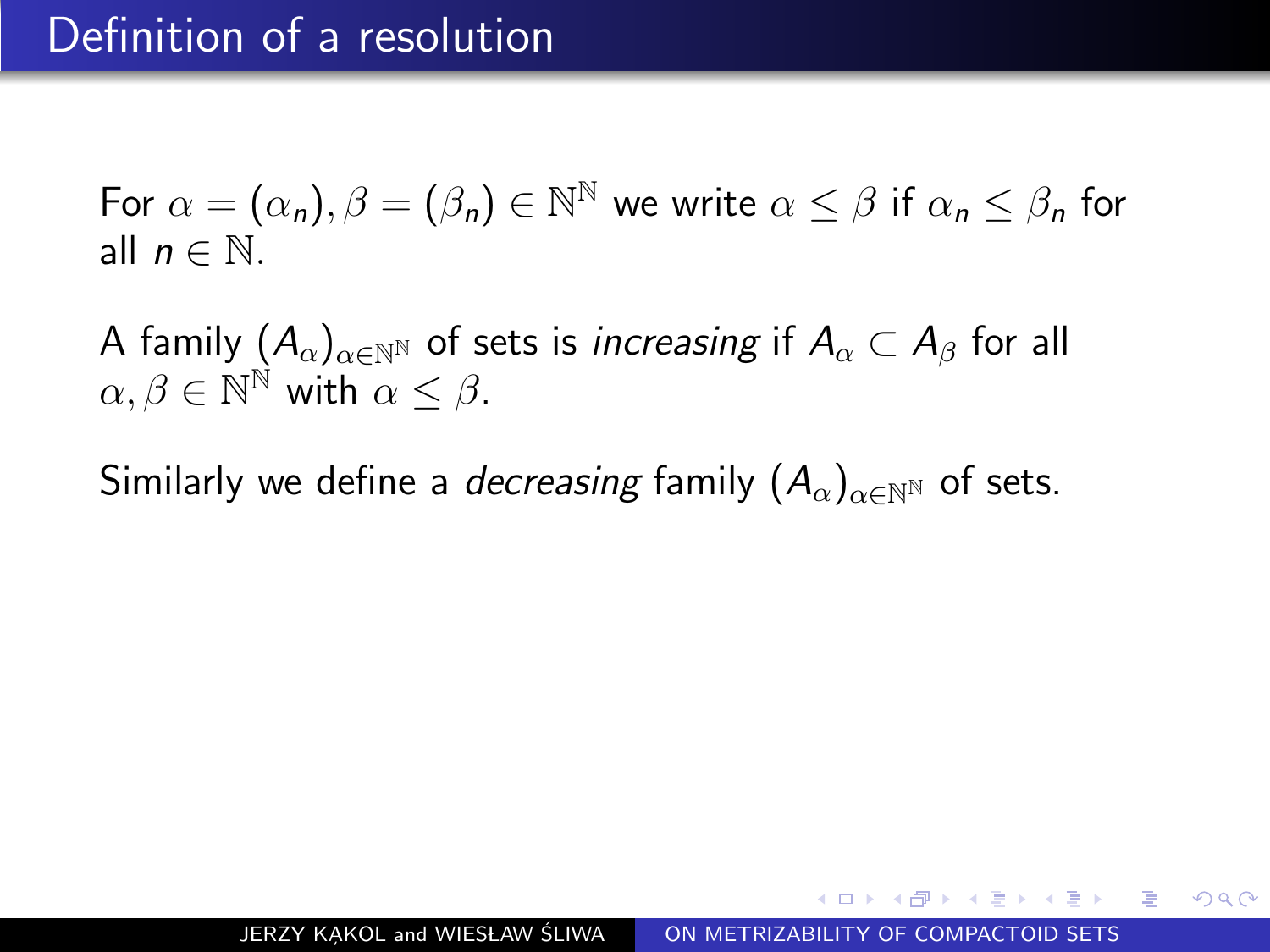A family  $(A_{\alpha})_{\alpha \in \mathbb{N}^{\mathbb{N}}}$  of sets is *increasing* if  $A_{\alpha} \subset A_{\beta}$  for all  $\alpha, \beta \in \mathbb{N}^{\mathbb{N}}$  with  $\alpha \leq \beta$ .

Similarly we define a *decreasing* family  $(A_\alpha)_{\alpha\in\mathbb{N}^{\mathbb{N}}}$  of sets.

By a resolution of a set  $A$  we mean an increasing family  $(\dot{A}_\alpha)_{\alpha\in{\mathbb N}^{\mathbb N}}$  of subsets of  $A$  with  $\bigcup\{A_\alpha:\alpha\in{\mathbb N}^{\mathbb N}\}=\mathcal A.$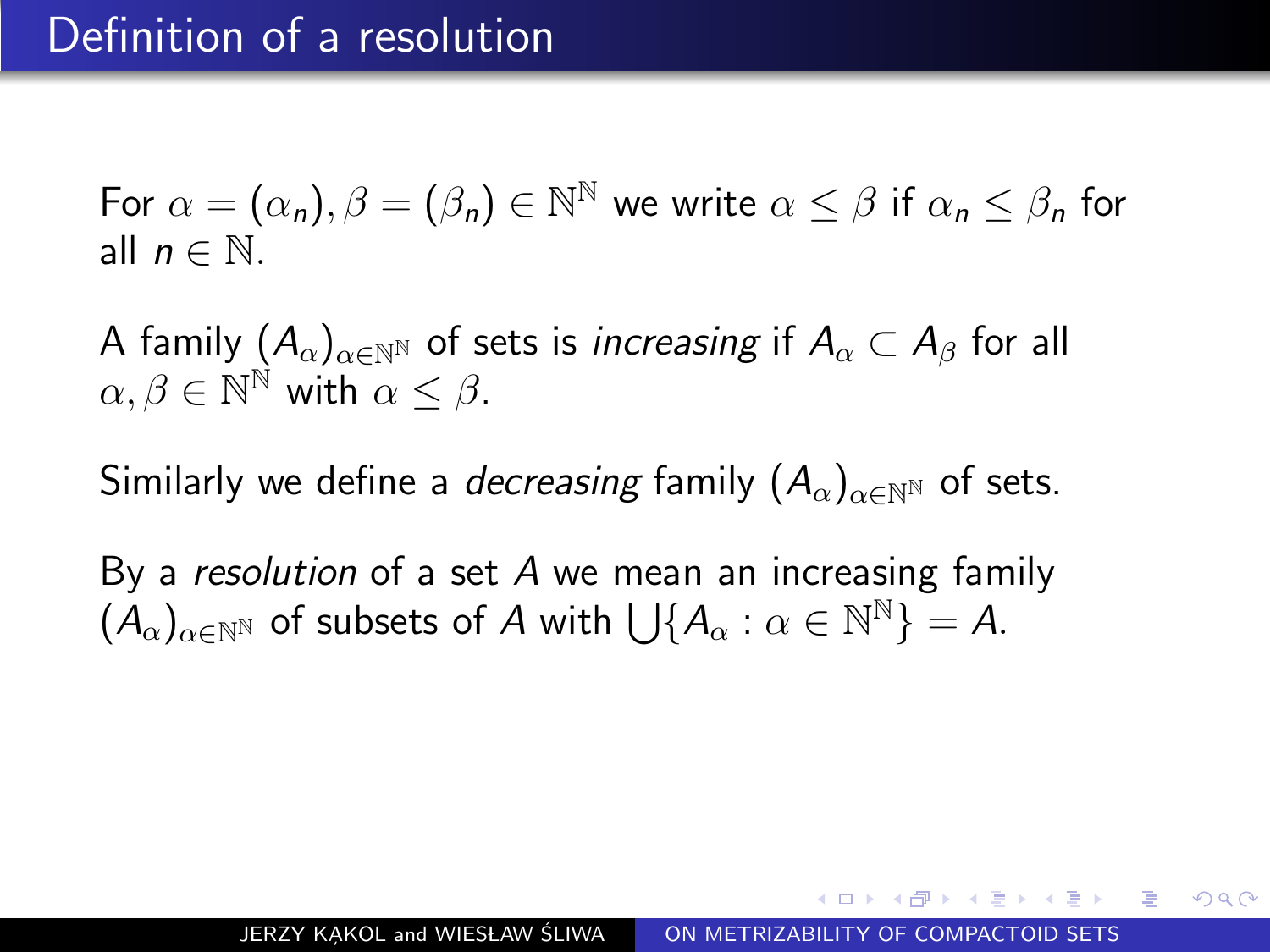A family  $(A_{\alpha})_{\alpha \in \mathbb{N}^{\mathbb{N}}}$  of sets is *increasing* if  $A_{\alpha} \subset A_{\beta}$  for all  $\alpha, \beta \in \mathbb{N}^{\mathbb{N}}$  with  $\alpha \leq \beta$ .

Similarly we define a *decreasing* family  $(A_{\alpha})_{\alpha \in \mathbb{N}^{\mathbb{N}}}$  of sets.

By a resolution of a set  $A$  we mean an increasing family  $(\dot{A}_\alpha)_{\alpha\in{\mathbb N}^{\mathbb N}}$  of subsets of  $A$  with  $\bigcup\{A_\alpha:\alpha\in{\mathbb N}^{\mathbb N}\}=\mathcal A.$ 

A resolution  $(A_{\alpha})_{\alpha \in \mathbb{N}^{\mathbb{N}}}$  of a lcs E is compactoid [bounded] if the sets  $A_\alpha, \alpha \in \mathbb{N}^\mathbb{N},$  are compactoid [bounded] in E.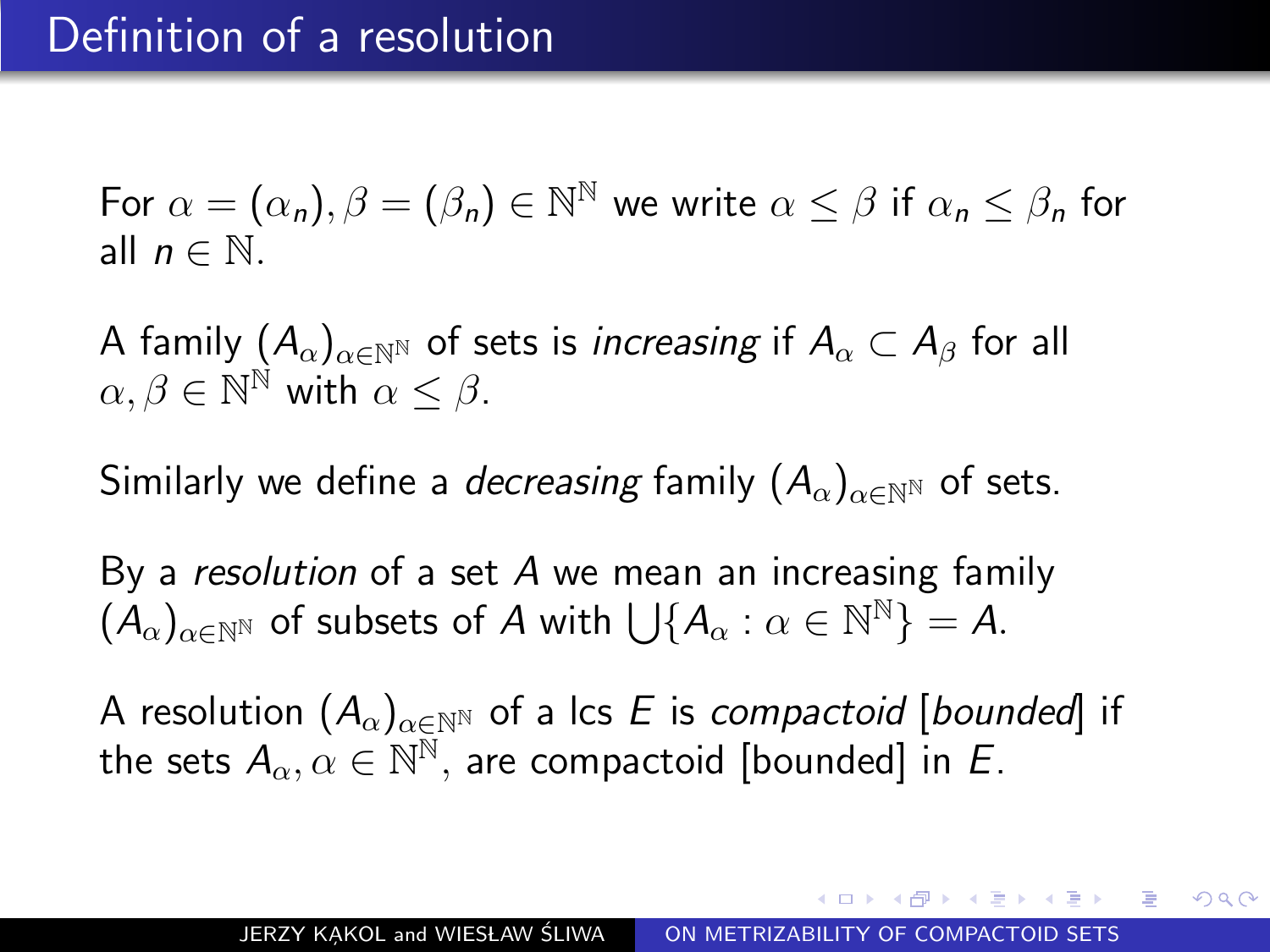We will use the following known fact ([MS, Lemma 2.1]).

#### Lemma A

Let  $(A_\alpha)_{\alpha\in\mathbb{N}^{\mathbb{N}}}$  be a resolution of an uncountable set A. Then for some  $\beta \in \mathbb{N}^\mathbb{N}$  the set  $A_\beta$  is infinite.

 $\Omega$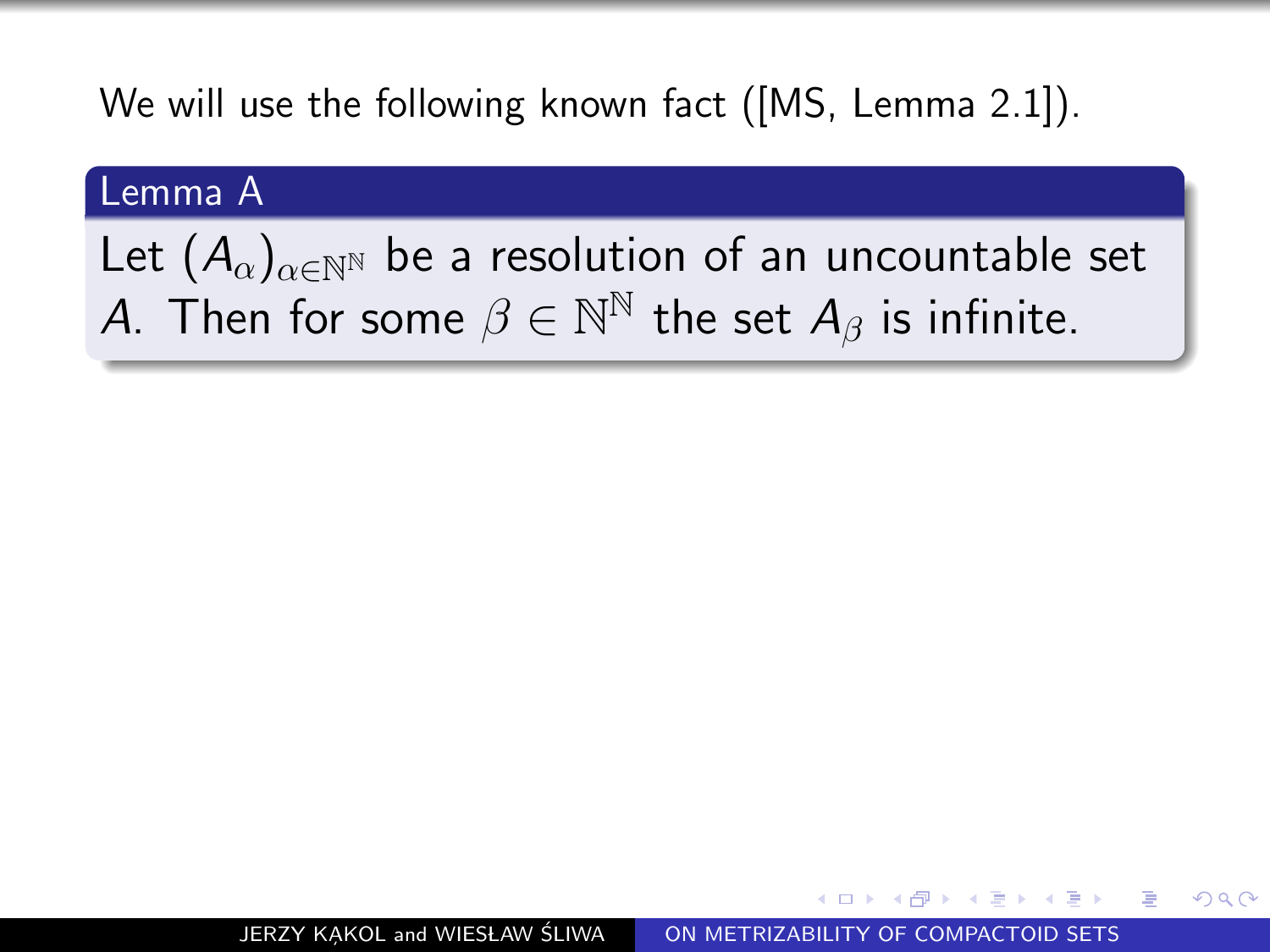We will use the following known fact ([MS, Lemma 2.1]).

#### Lemma A

Let  $(A_{\alpha})_{\alpha\in\mathbb{N}^{N}}$  be a resolution of an uncountable set A. Then for some  $\beta \in \mathbb{N}^\mathbb{N}$  the set  $A_\beta$  is infinite.

## Using the concept of a *t-frame* in a normed space we show the following ([KS, Proposition 5])

#### Proposition 5

<span id="page-41-0"></span>Any lcs E with a compactoid resolution  $(A_{\alpha})_{\alpha\in\mathbb{N}^{N}}$  is of countable type.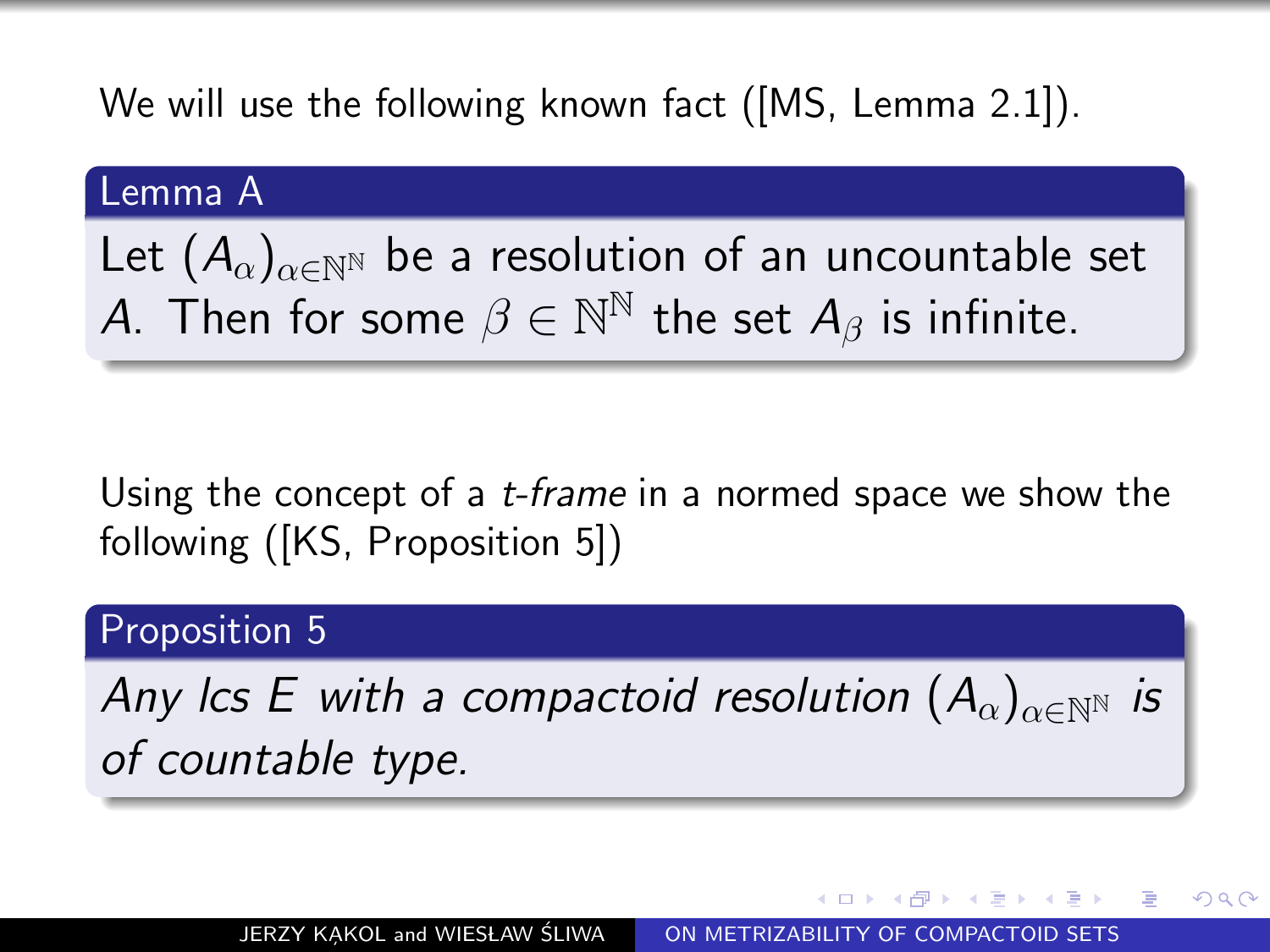## Let  $p \in \mathcal{P}(E)$ ,  $E_p = E$  / ker p and let  $\pi_p : E \to E_p$  be the quotient map.

<span id="page-42-0"></span>医心室 医心室 医心室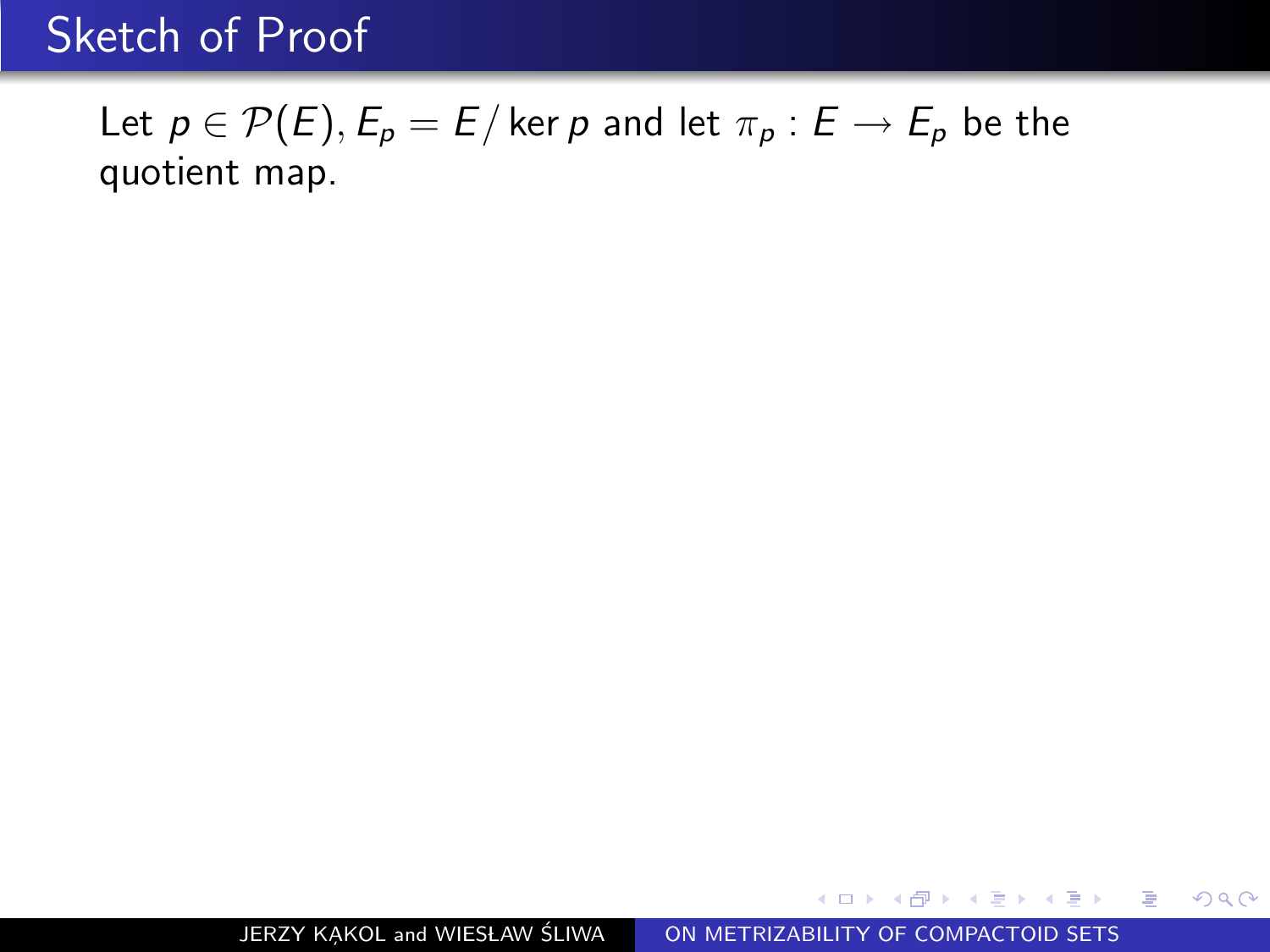Let  $p \in \mathcal{P}(E)$ ,  $E_p = E$  ker p and let  $\pi_p : E \to E_p$  be the quotient map.

Let  $\mathcal{C}_\alpha = \pi_\rho(\mathcal{A}_\alpha)$  for  $\alpha \in \mathbb{N}^\mathbb{N}$ . Then  $(\mathcal{C}_\alpha)_{\alpha \in \mathbb{N}^\mathbb{N}}$  is a compactoid resolution of the normed space  $E_p = (E_p, \overline{p})$ .

化重压 化重压 医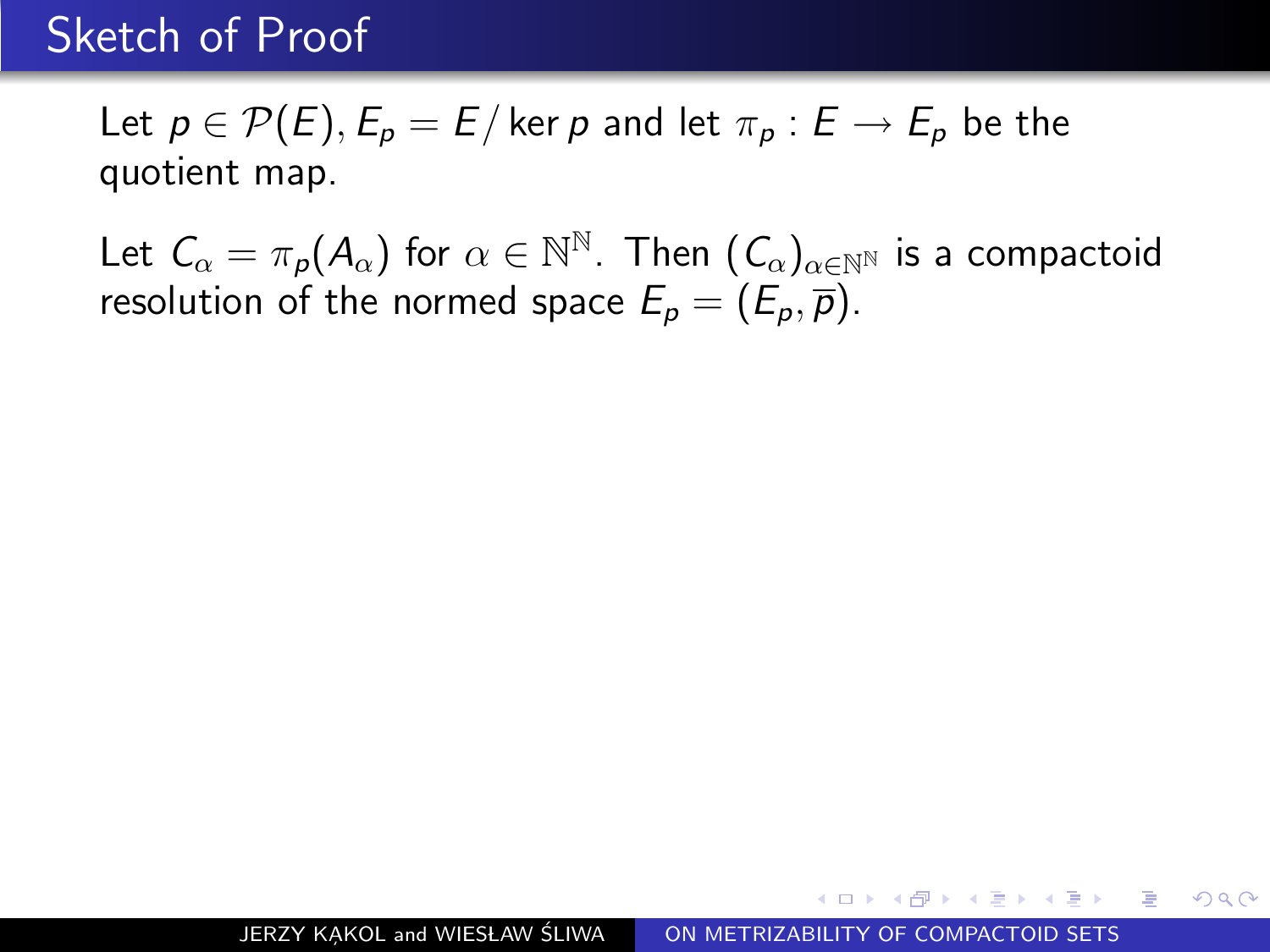Let  $p \in \mathcal{P}(E)$ ,  $E_p = E$  ker p and let  $\pi_p : E \to E_p$  be the quotient map.

Let  $\mathcal{C}_\alpha = \pi_\rho(\mathcal{A}_\alpha)$  for  $\alpha \in \mathbb{N}^\mathbb{N}$ . Then  $(\mathcal{C}_\alpha)_{\alpha \in \mathbb{N}^\mathbb{N}}$  is a compactoid resolution of the normed space  $E_p = (E_p, \overline{p})$ .

Fix  $t \in (0,1)$ . Suppose that  $E_p$  contains an uncountable t-frame X; without loss of generality we may assume that  $\overline{p}(x) > 1$  for all  $x \in X$ .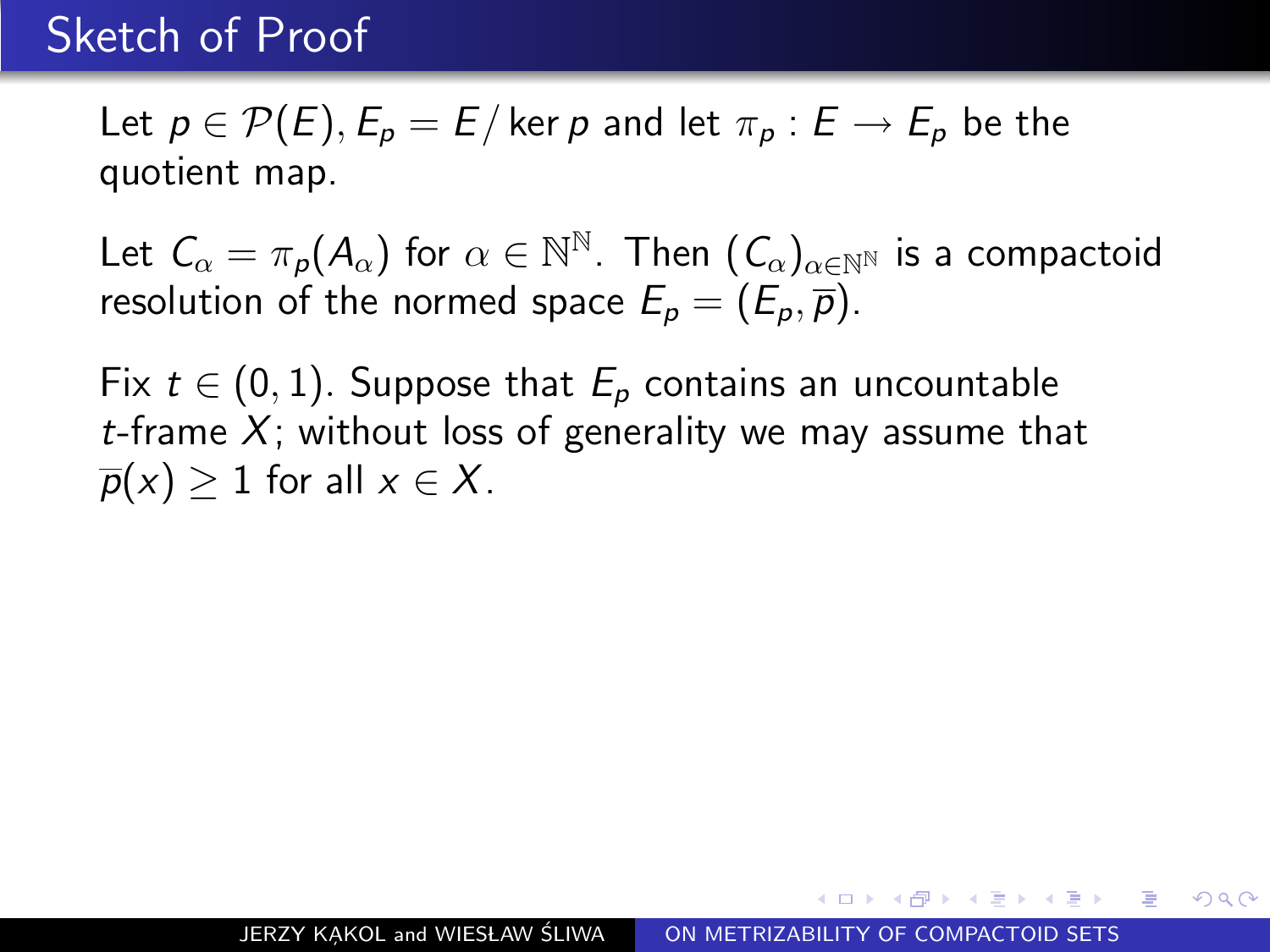Let  $p \in \mathcal{P}(E)$ ,  $E_p = E$  ker p and let  $\pi_p : E \to E_p$  be the quotient map.

Let  $\mathcal{C}_\alpha = \pi_\rho(\mathcal{A}_\alpha)$  for  $\alpha \in \mathbb{N}^\mathbb{N}$ . Then  $(\mathcal{C}_\alpha)_{\alpha \in \mathbb{N}^\mathbb{N}}$  is a compactoid resolution of the normed space  $E_p = (E_p, \overline{p})$ .

Fix  $t \in (0,1)$ . Suppose that  $E_p$  contains an uncountable t-frame X; without loss of generality we may assume that  $\overline{p}(x) > 1$  for all  $x \in X$ .

By Lemma A, for some  $\beta \in \mathbb{N}^{\mathbb{N}}$  the set  $B_{\beta} = C_{\beta} \cap X$  is infinite. The infinite compactoid t-frame  $B_{\beta}$  in the normed space  $E_p$  is distant from 0.

<span id="page-45-0"></span>It is in contradiction with [GPS, Proposition 2.2].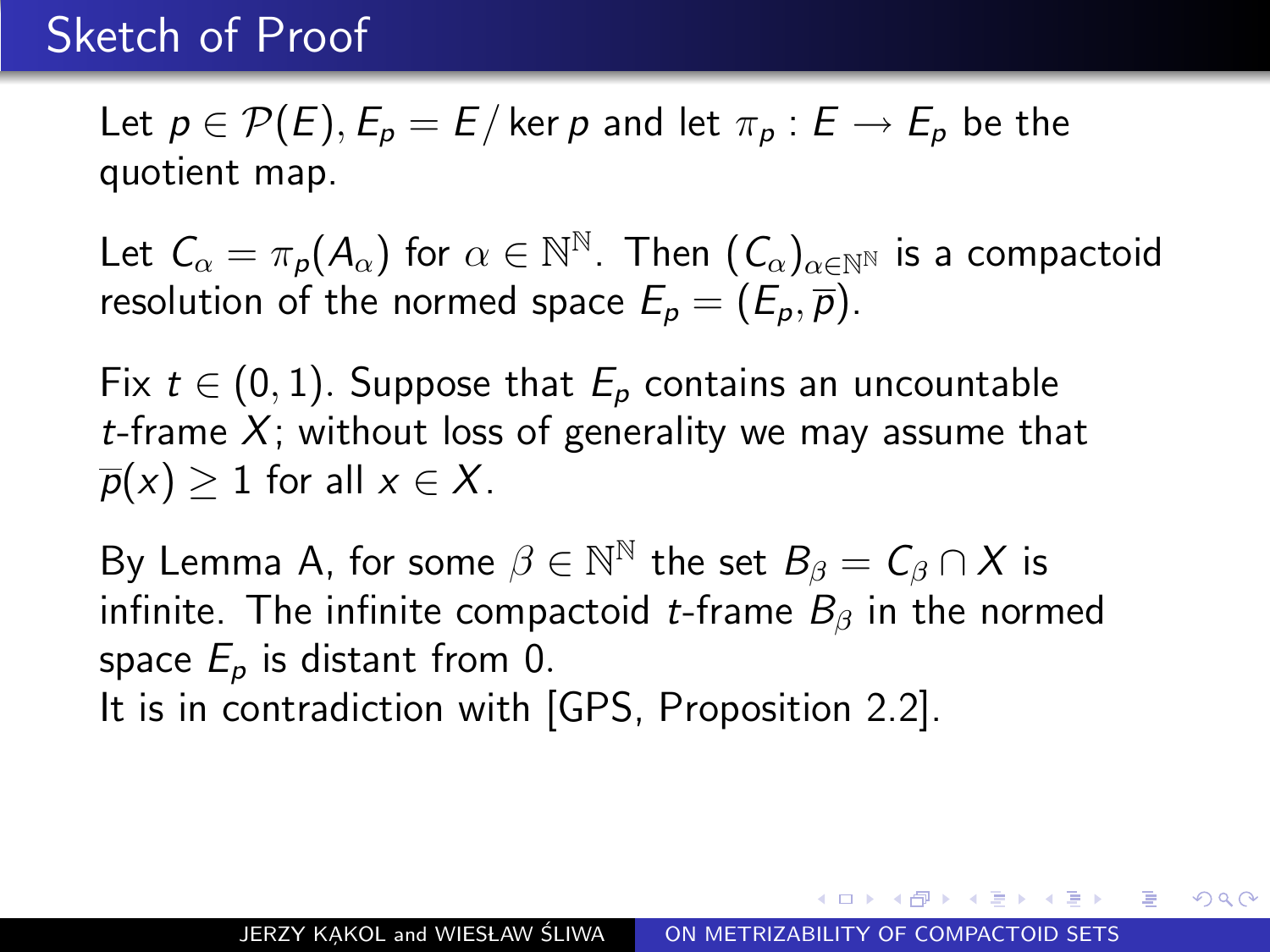Let  $p \in \mathcal{P}(E)$ ,  $E_p = E$  ker p and let  $\pi_p : E \to E_p$  be the quotient map.

Let  $\mathcal{C}_\alpha = \pi_\rho(\mathcal{A}_\alpha)$  for  $\alpha \in \mathbb{N}^\mathbb{N}$ . Then  $(\mathcal{C}_\alpha)_{\alpha \in \mathbb{N}^\mathbb{N}}$  is a compactoid resolution of the normed space  $E_p = (E_p, \overline{p})$ .

Fix  $t \in (0,1)$ . Suppose that  $E_p$  contains an uncountable t-frame X; without loss of generality we may assume that  $\overline{p}(x) > 1$  for all  $x \in X$ .

By Lemma A, for some  $\beta \in \mathbb{N}^{\mathbb{N}}$  the set  $B_{\beta} = C_{\beta} \cap X$  is infinite. The infinite compactoid t-frame  $B_{\beta}$  in the normed space  $E_p$  is distant from 0.

It is in contradiction with [GPS, Proposition 2.2].

<span id="page-46-0"></span>Thus every *t*-frame in the normed space  $E_p$  is countable. Applying [GPS, Theorem 2.5] we deduce that the space  $E_p$  is of [co](#page-45-0)[un](#page-47-0)[t](#page-41-0)[a](#page-42-0)[b](#page-46-0)[l](#page-47-0)[e t](#page-0-0)[yp](#page-125-0)[e.](#page-0-0) It follows that E is of countable type.  $299$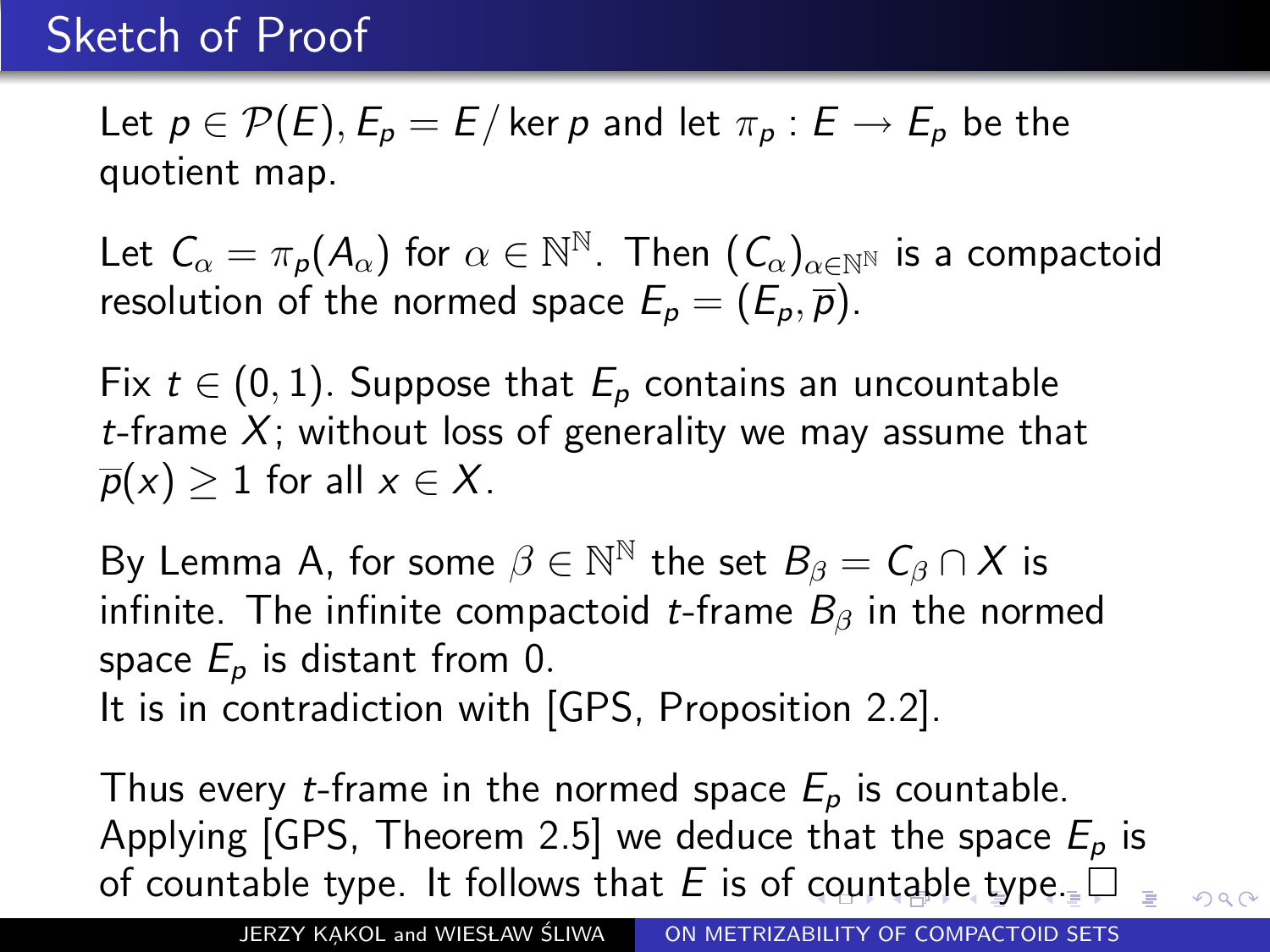### Corollary 6

# <span id="page-47-0"></span>If every bounded subset of a metrizable lcs E is compactoid, then E is of countable type.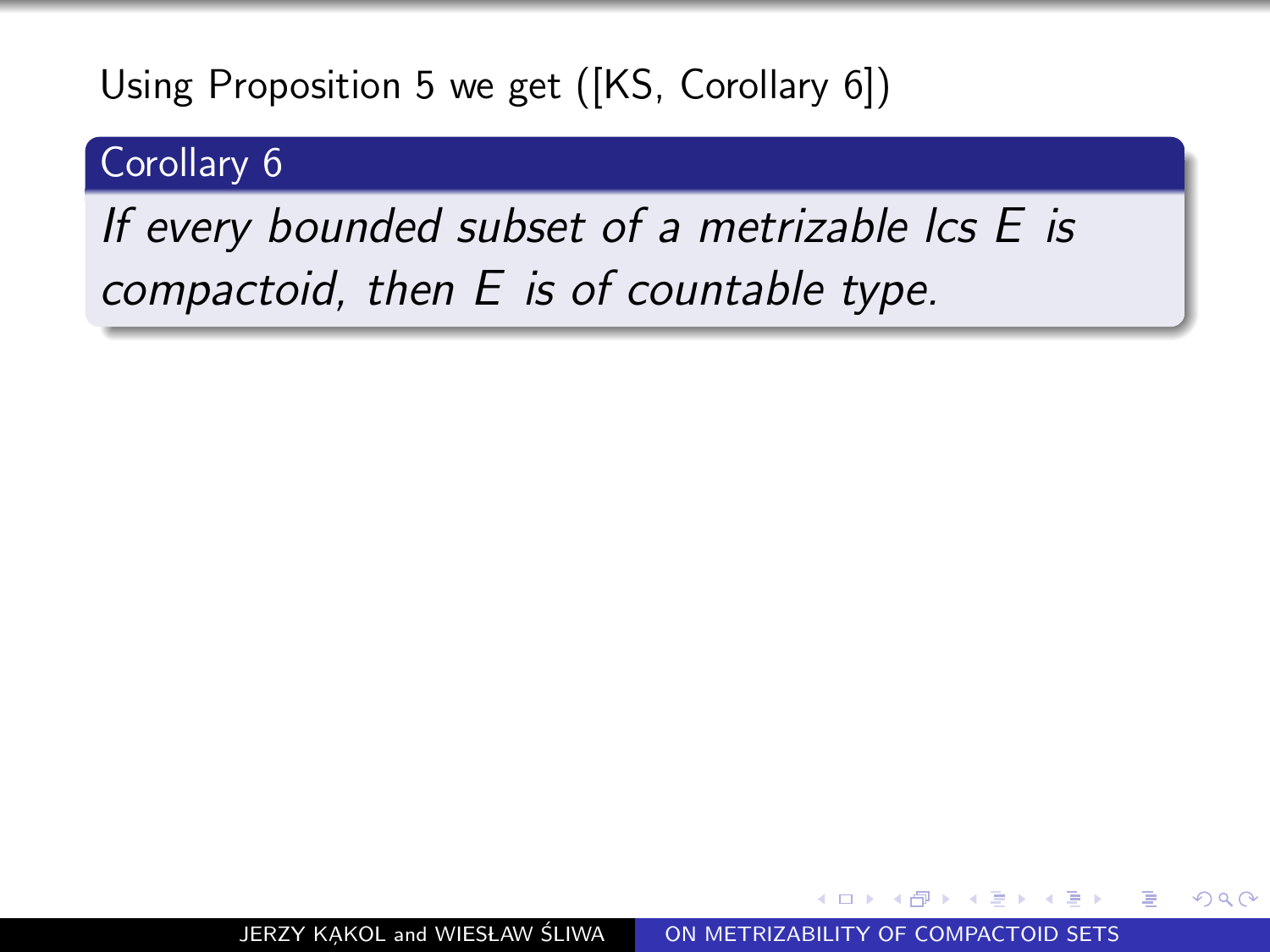### Corollary 6

If every bounded subset of a metrizable lcs E is compactoid, then E is of countable type.

PROOF. Let  $(U_n)$  be a base of absolutely convex neighbourhoods of zero in E.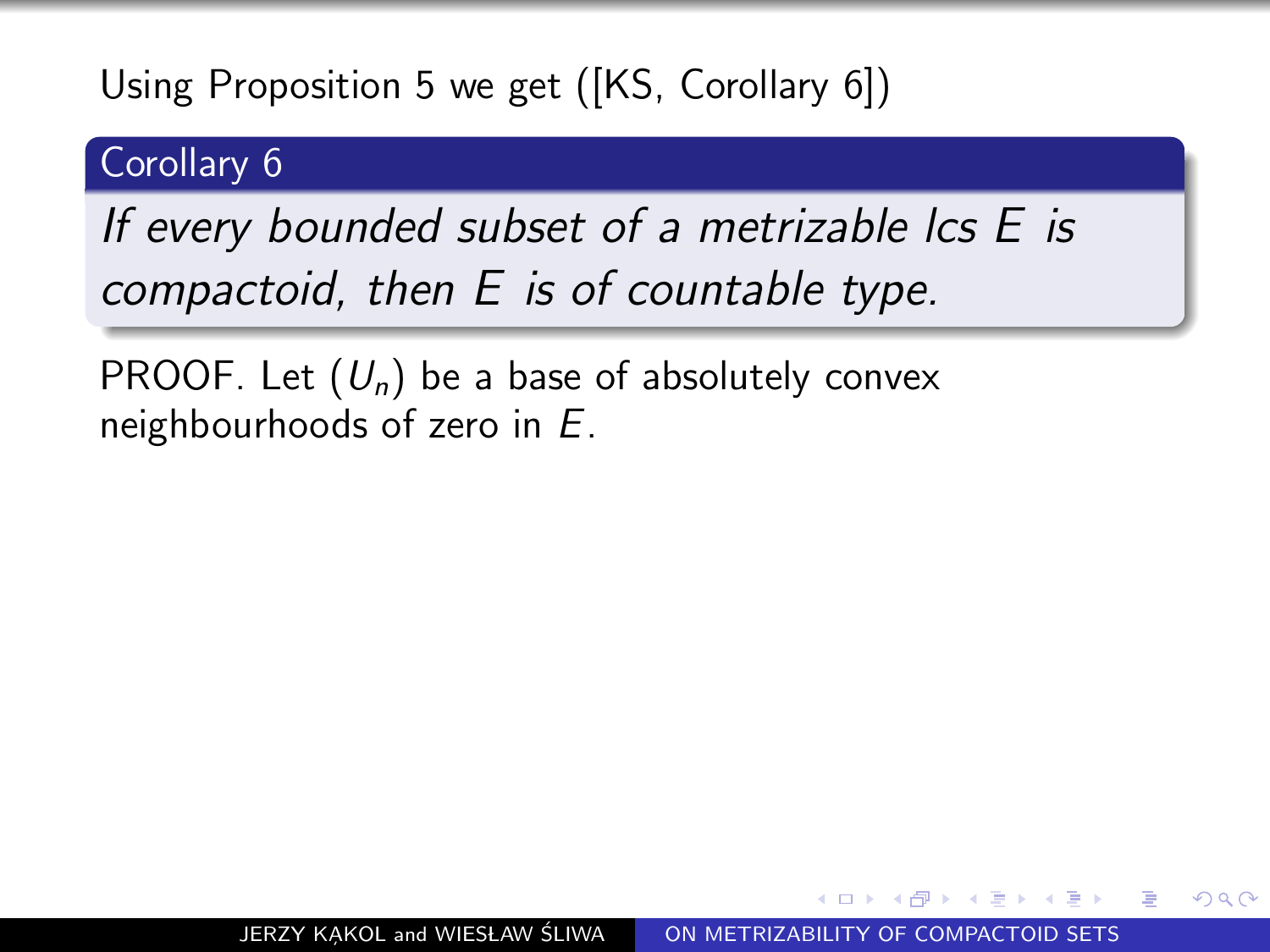### Corollary 6

# If every bounded subset of a metrizable lcs E is compactoid, then E is of countable type.

PROOF. Let  $(U_n)$  be a base of absolutely convex neighbourhoods of zero in E. Let  $\beta \in \mathbb{K}$  with  $|\beta| > 1$ . For  $\alpha = (\alpha_n) \in \mathbb{N}^{\mathbb{N}}$  we put

$$
A_{\alpha}=\bigcap_{n=1}^{\infty}\beta^{\alpha_n}U_n.
$$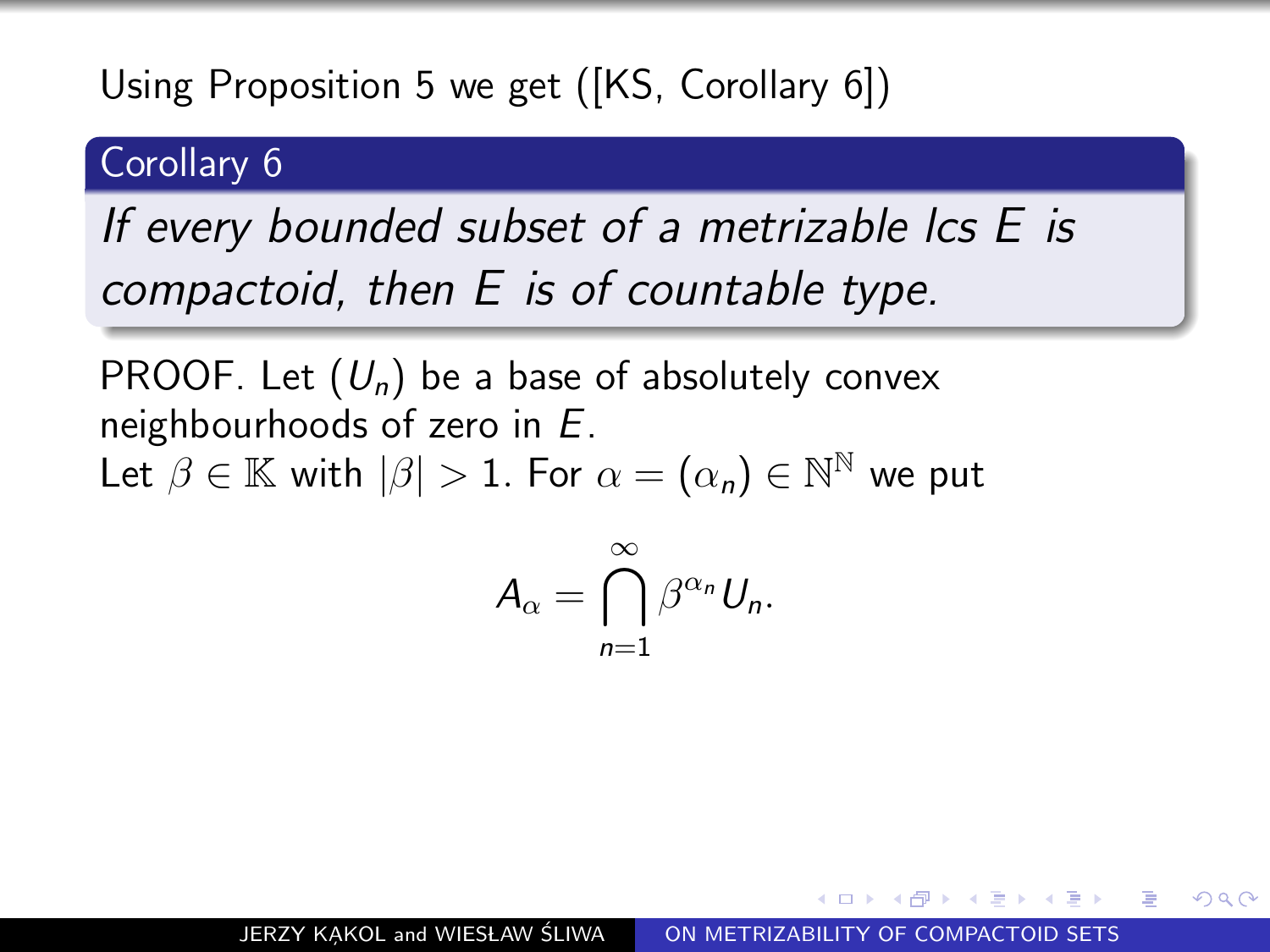## Corollary 6

If every bounded subset of a metrizable lcs E is compactoid, then E is of countable type.

PROOF. Let  $(U_n)$  be a base of absolutely convex neighbourhoods of zero in E. Let  $\beta \in \mathbb{K}$  with  $|\beta| > 1$ . For  $\alpha = (\alpha_n) \in \mathbb{N}^{\mathbb{N}}$  we put

$$
A_{\alpha}=\bigcap_{n=1}^{\infty}\beta^{\alpha_n}U_n.
$$

Clearly,  $(A_{\alpha})_{\alpha \in \mathbb{N}^{N}}$  is a bounded resolution of E; so  $(A_{\alpha})_{\alpha \in \mathbb{N}^{N}}$  is a compactoid resolution of E.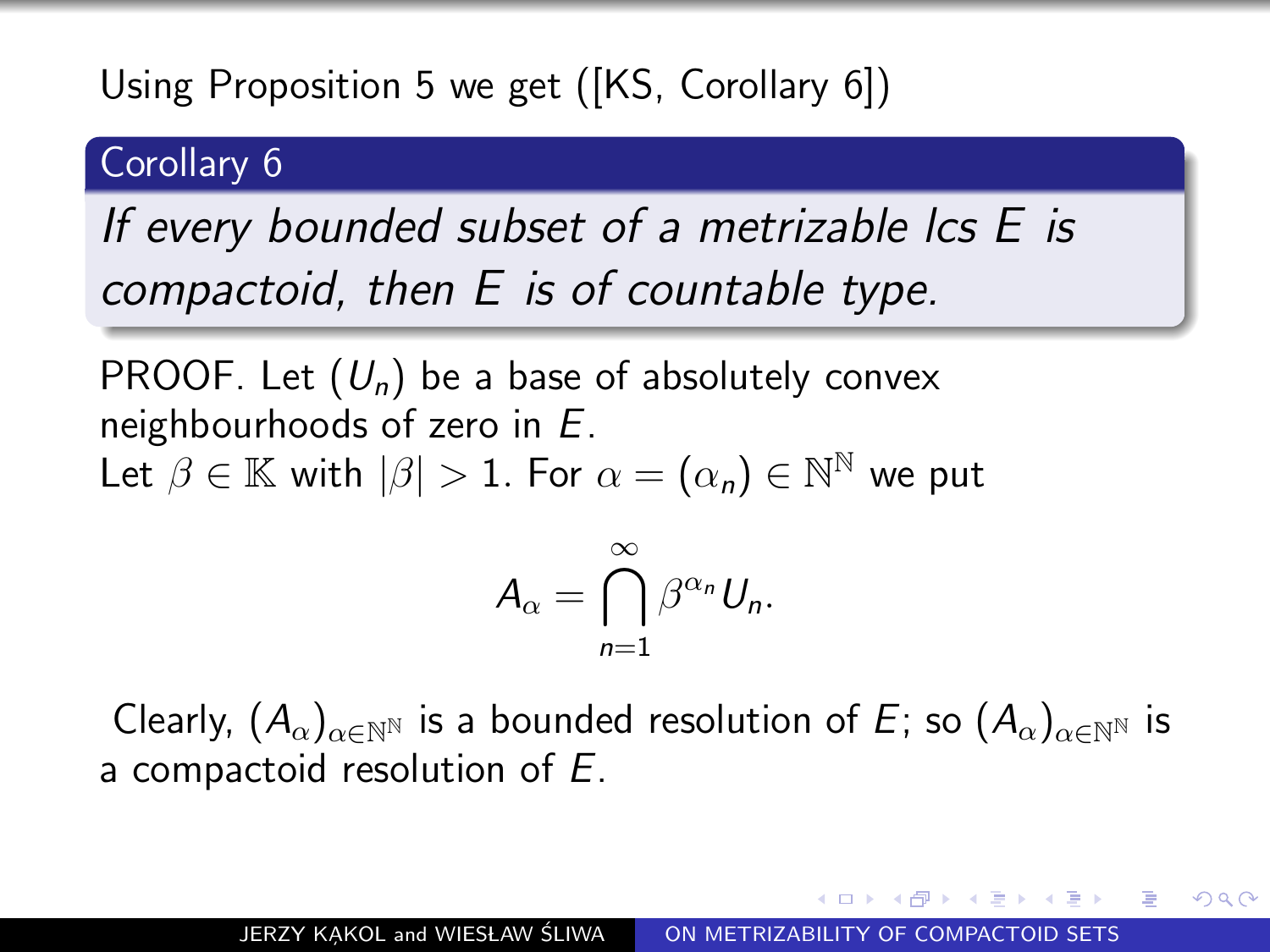## Corollary 6

# If every bounded subset of a metrizable  $\mathsf{L}_s$  is compactoid, then E is of countable type.

PROOF. Let  $(U_n)$  be a base of absolutely convex neighbourhoods of zero in E.

Let  $\beta \in \mathbb{K}$  with  $|\beta| > 1$ . For  $\alpha = (\alpha_n) \in \mathbb{N}^{\mathbb{N}}$  we put

$$
A_{\alpha}=\bigcap_{n=1}^{\infty}\beta^{\alpha_n}U_n.
$$

Clearly,  $(A_{\alpha})_{\alpha \in \mathbb{N}^{N}}$  is a bounded resolution of E; so  $(A_{\alpha})_{\alpha \in \mathbb{N}^{N}}$  is a compactoid resolution of E. By Proposition 5 the space E is of countable type.  $\square$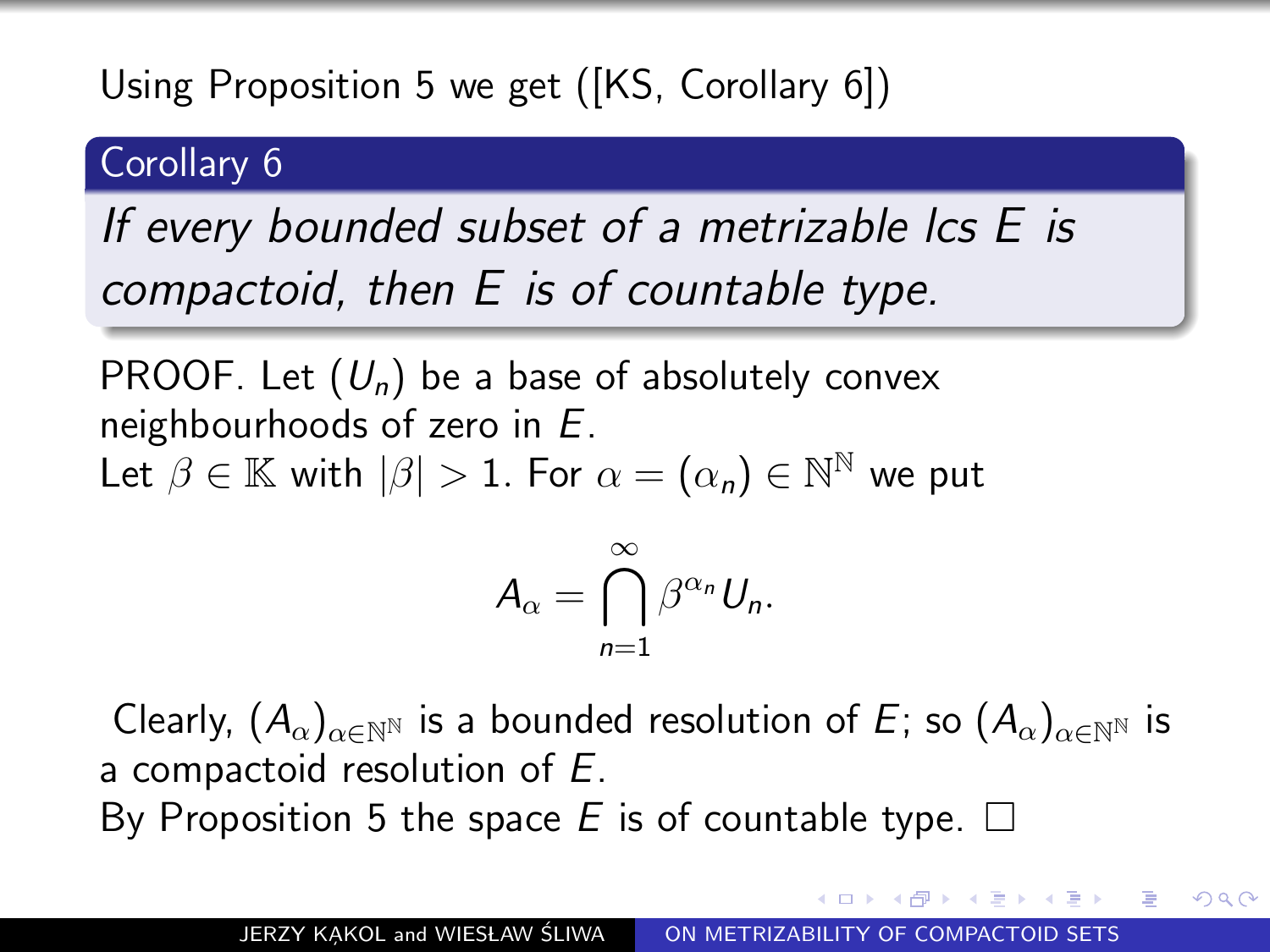## Last result yields the following known fact ([GPS, Theorem 3.1]).

Corollary 7

Every Fréchet-Montel space is of countable type.

JERZY KAKOL and WIESŁAW ŚLIWA [ON METRIZABILITY OF COMPACTOID SETS](#page-0-0)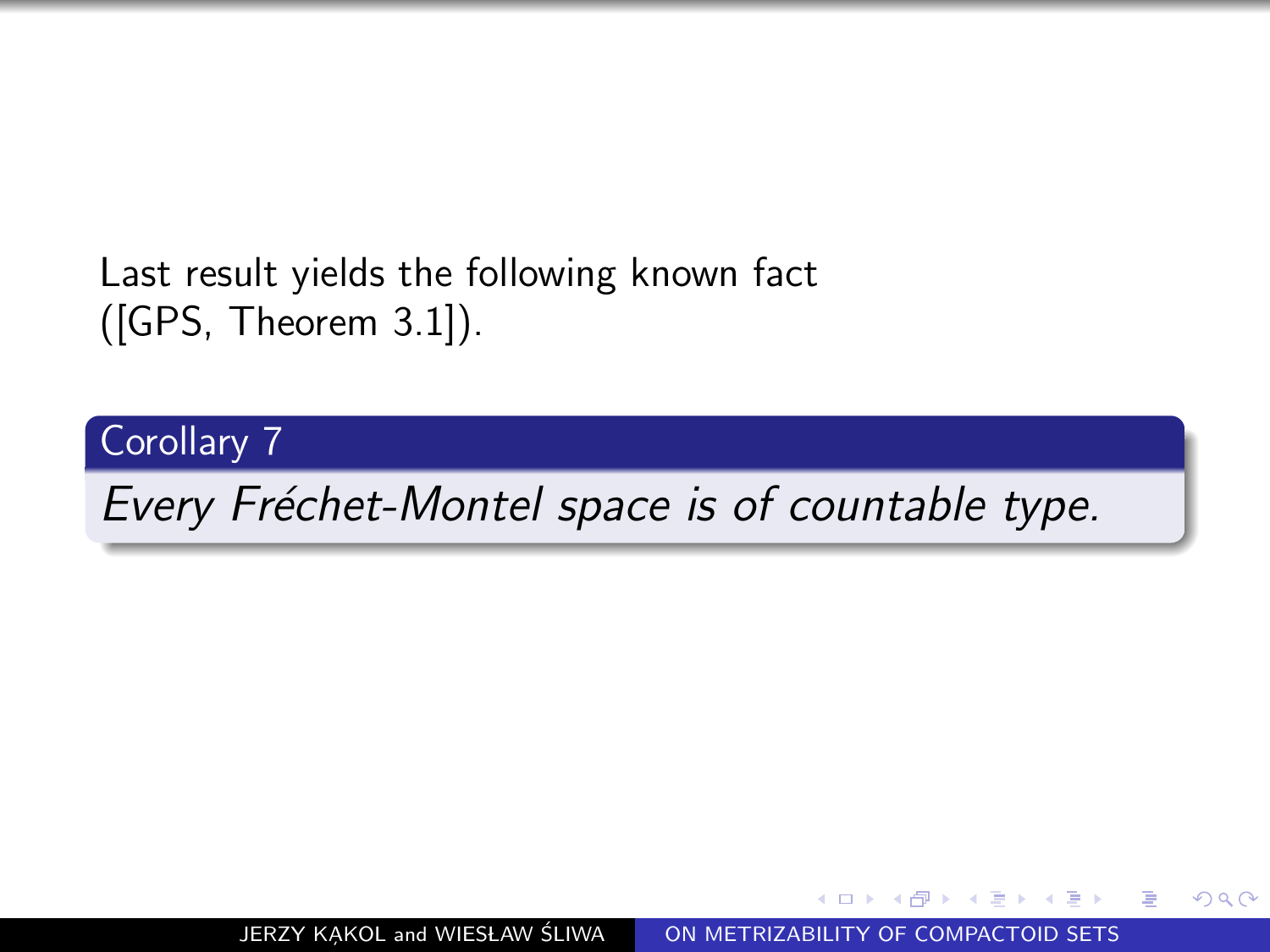A resolution  $(A_{\alpha})_{\alpha \in \mathbb{N}^{\mathbb{N}}}$  of a lcs E is countably compactoid if every countable subset of  $A_\alpha, \alpha \in \mathbb{N}^\mathbb{N},$  is compactoid.

 $\Omega$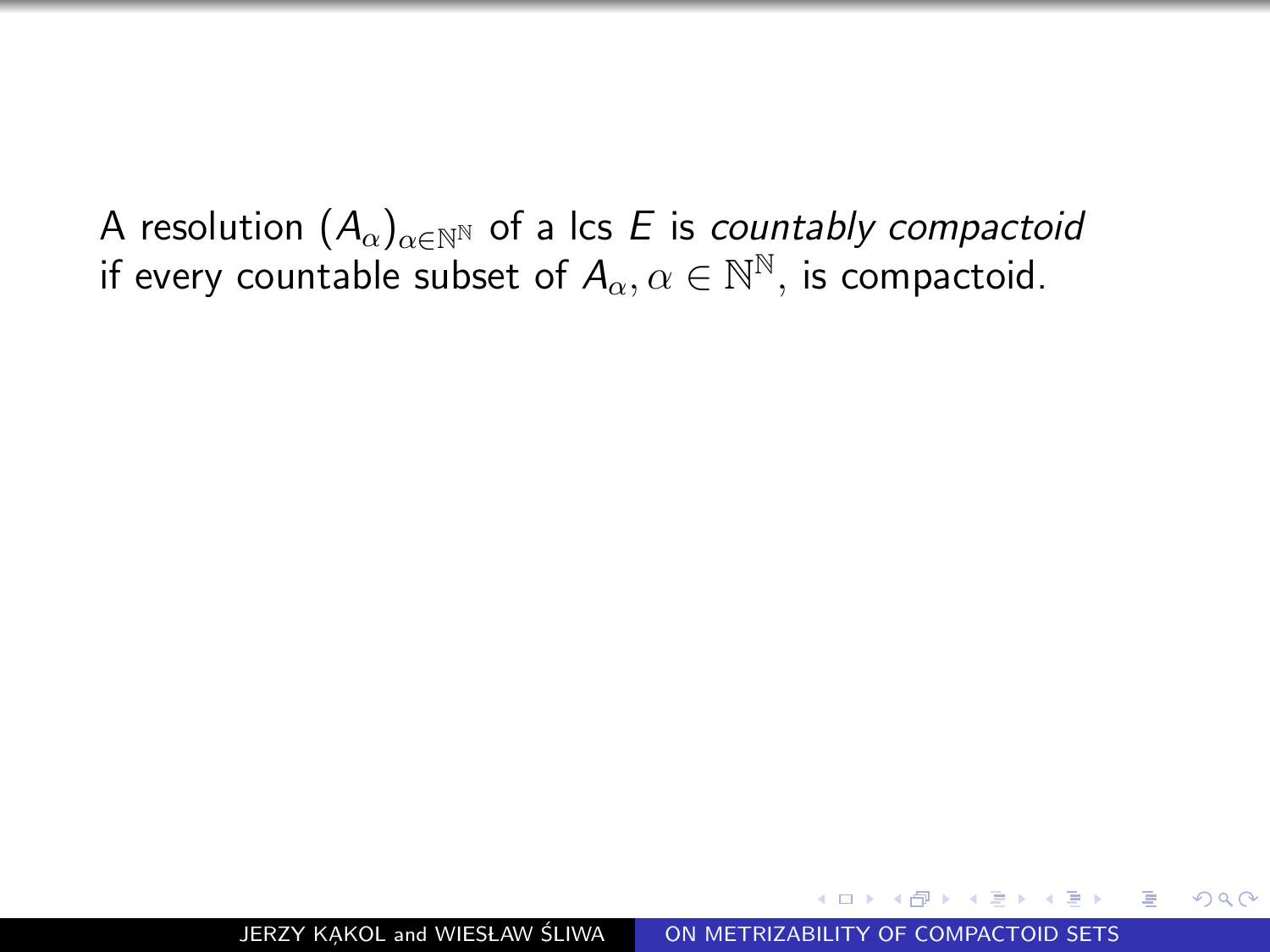A resolution  $(A_{\alpha})_{\alpha \in \mathbb{N}^{\mathbb{N}}}$  of a lcs E is countably compactoid if every countable subset of  $A_\alpha, \alpha \in \mathbb{N}^\mathbb{N},$  is compactoid.

Following the proof of Proposition 5 we get the following.

#### Remark 8

Any lcs E with a countably compactoid resolution is of countable type.

ഹൈ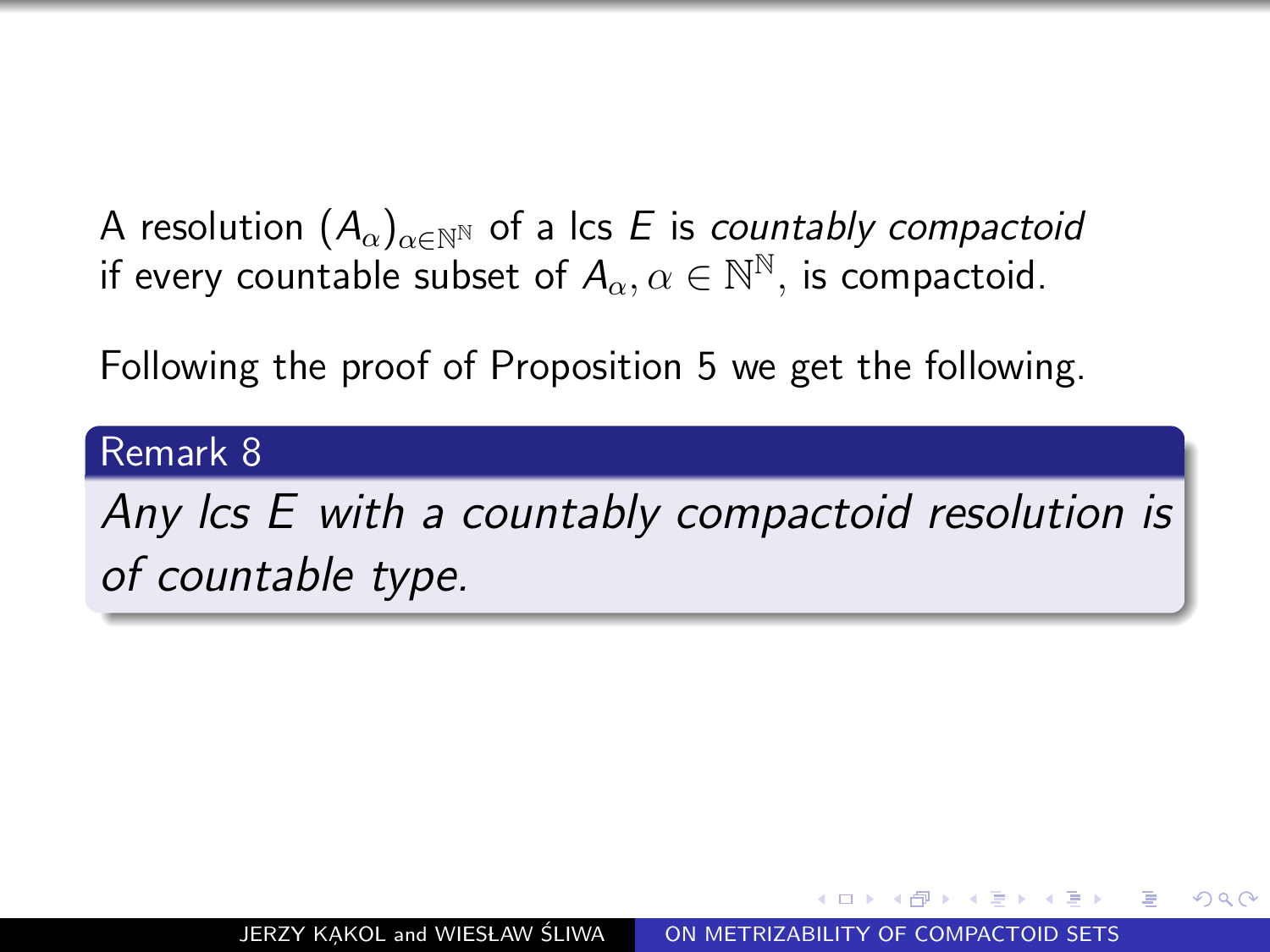We will need the following fact which follows from [Sch1, Lemma 10.6] and [Sch2, Proposition 4.5].

#### Lemma 9

For a lcs  $E$  every equicontinuous set  $A$  in  $E'$  is compactoid in  $E_c'$ .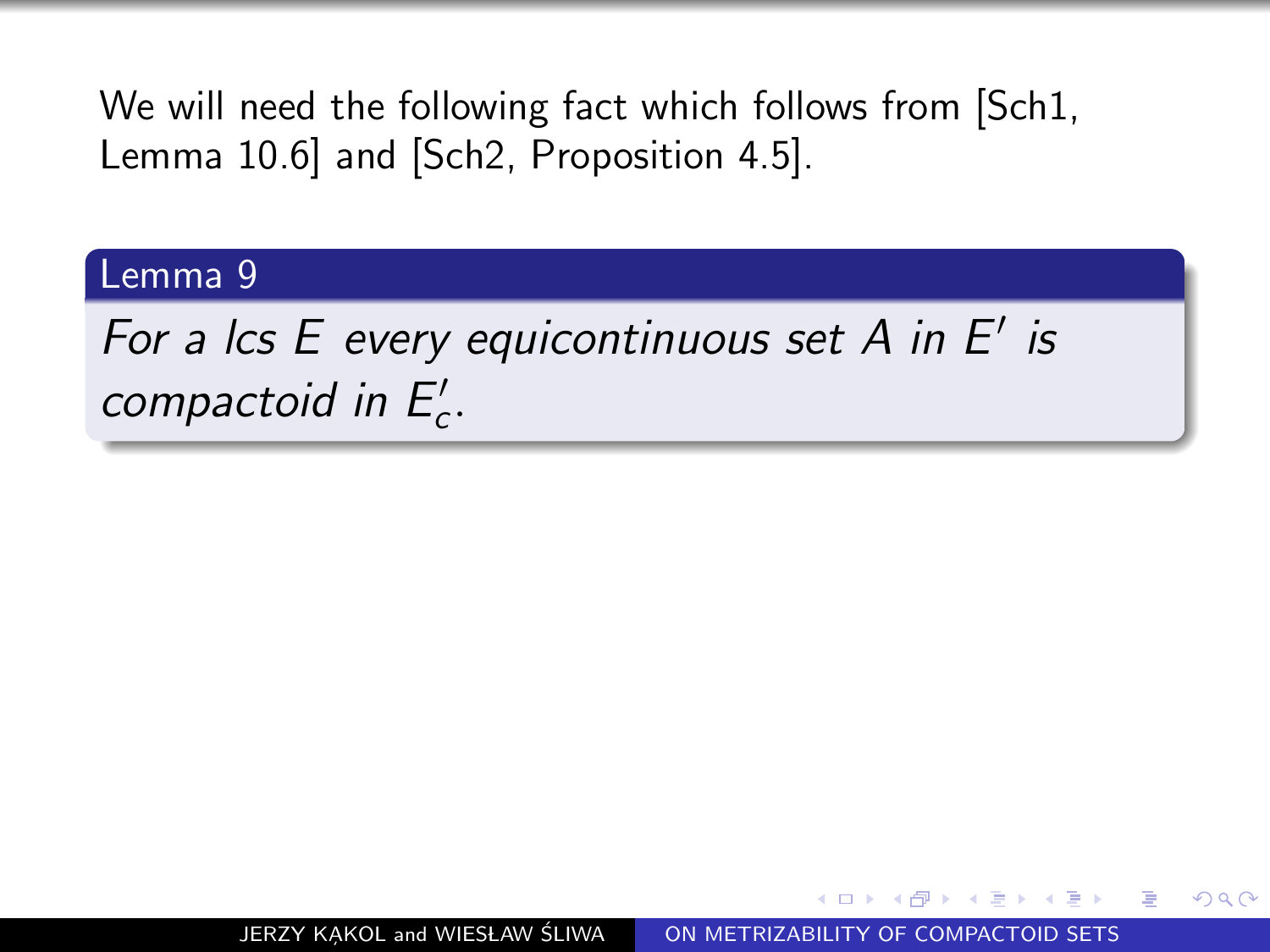We will need the following fact which follows from [Sch1, Lemma 10.6] and [Sch2, Proposition 4.5].

#### Lemma 9

For a lcs  $E$  every equicontinuous set  $A$  in  $E'$  is compactoid in  $E_c'$ .

PROOF. There is a neighbourhood  $U$  of zero in  $E$  such that  $A\subset\mathit{U}^{\circ}.$  The set  $\mathit{U}^{\circ}$  is compactoid in  $E_{\sigma}^{\prime}$  ([Per2, Theorem 4.2]). Applying [Sch1, Lemma 10.6] one gets that the topologies  $\sigma(E^{\prime},E)$  and  $c(E^{\prime},E)$  coincide on  $U^{\circ}.$ Finally using [Sch2, Proposition 4.5] we deduce that the set  $U^{\circ}$  is compactoid in  $E'_{c}$ .  $\square$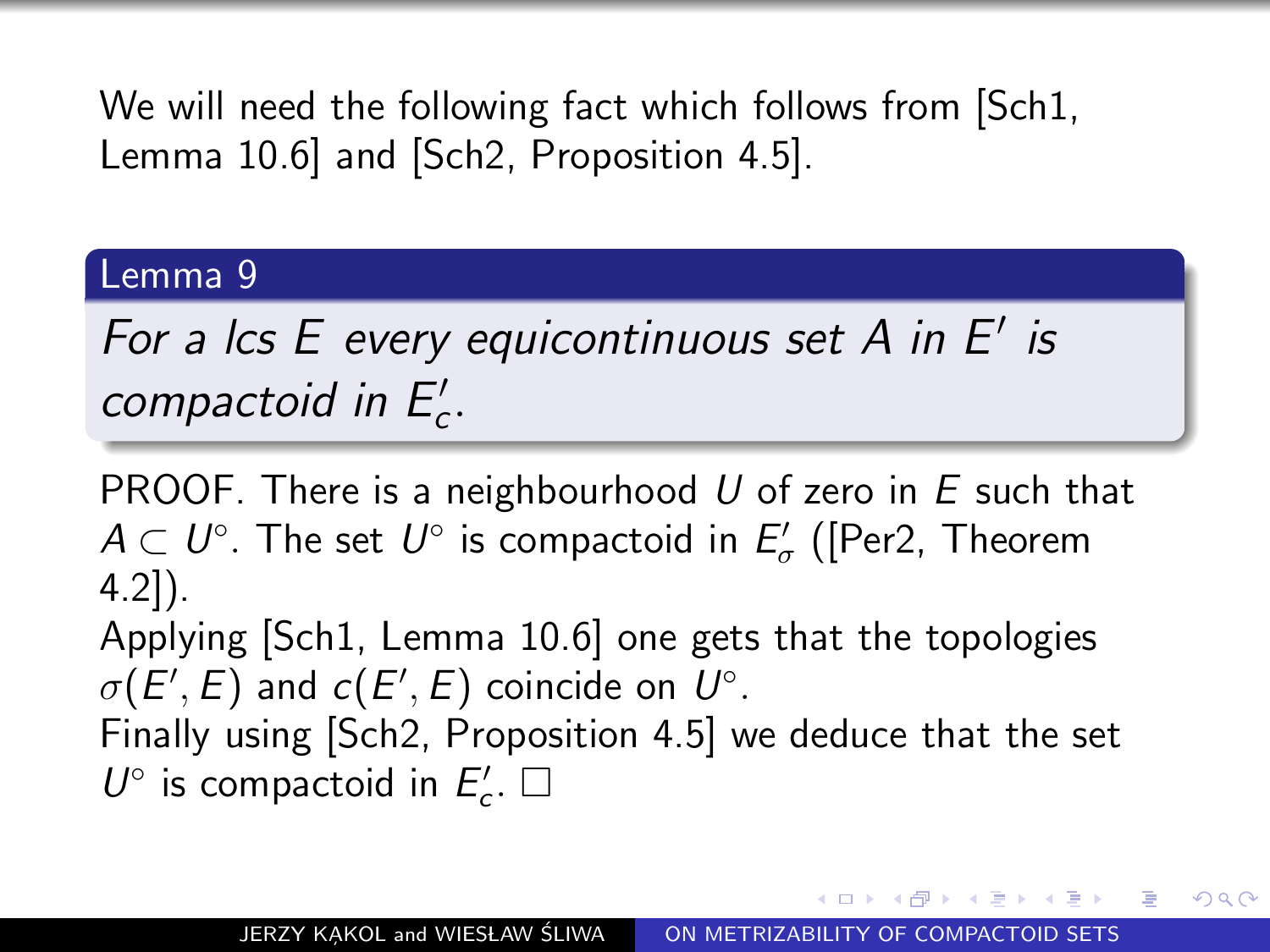#### Theorem 10

Let  $E$  be a lcs with a  $\mathfrak{L}$ -base i.e. with a decreasing base  $(U_{\alpha})_{\alpha\in\mathbb{N}^{N}}$  of neighbourhoods of zero. Then every compactoid set in E is metrizable.

ഹൈ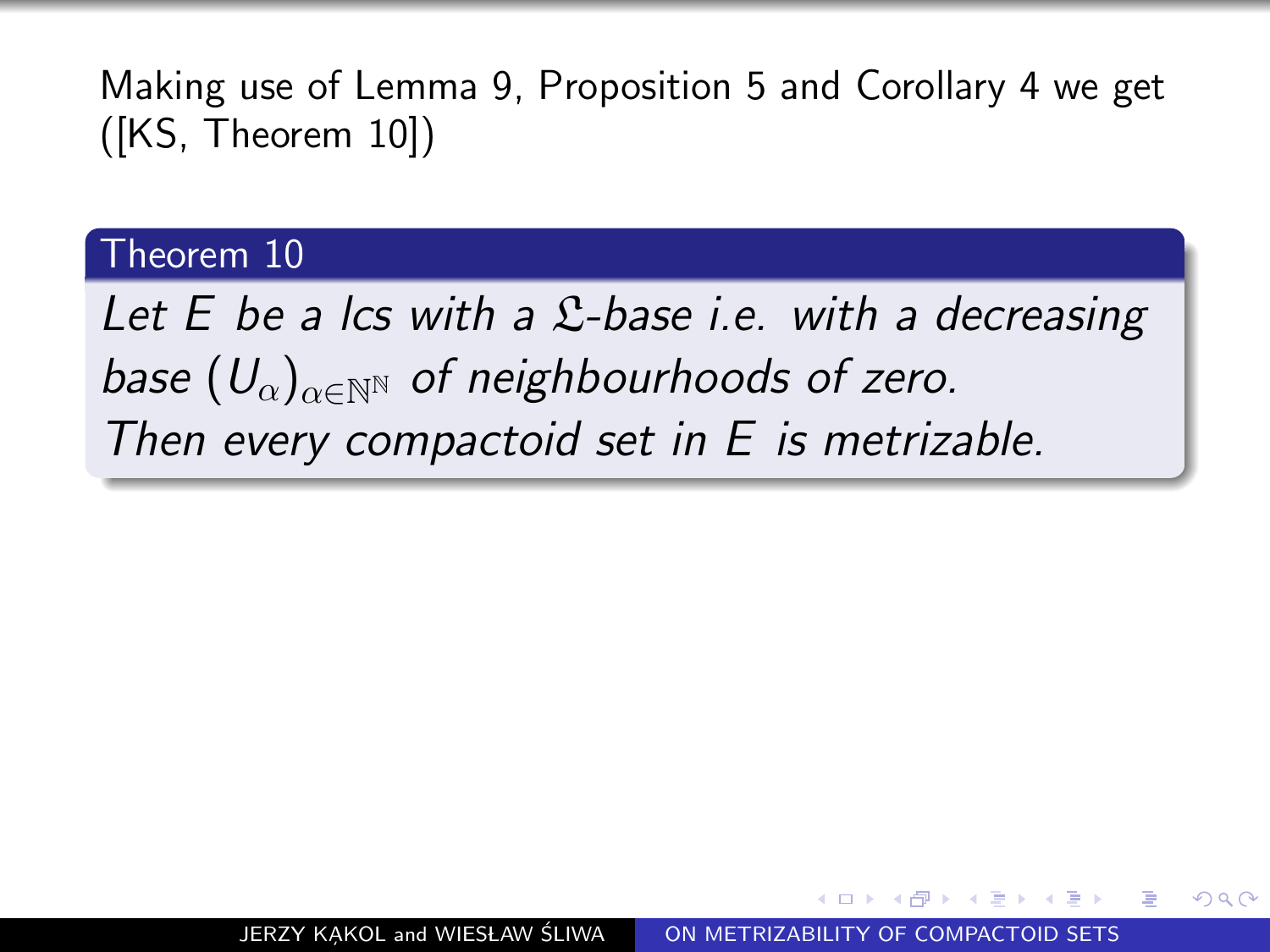#### Theorem 10

Let  $E$  be a lcs with a  $\mathfrak{L}$ -base i.e. with a decreasing base  $(U_{\alpha})_{\alpha \in \mathbb{N}^{\mathbb{N}}}$  of neighbourhoods of zero. Then every compactoid set in E is metrizable.

**PROOF.** Let F be a subspace of countable type in  $E$ . Let  $V_{\alpha} = U_{\alpha} \cap F$  for  $\alpha \in \mathbb{N}^{\mathbb{N}}$ . Clearly,  $(V_{\alpha})_{\alpha \in \mathbb{N}^{\mathbb{N}}}$  is a £-base in F.

 $\Omega$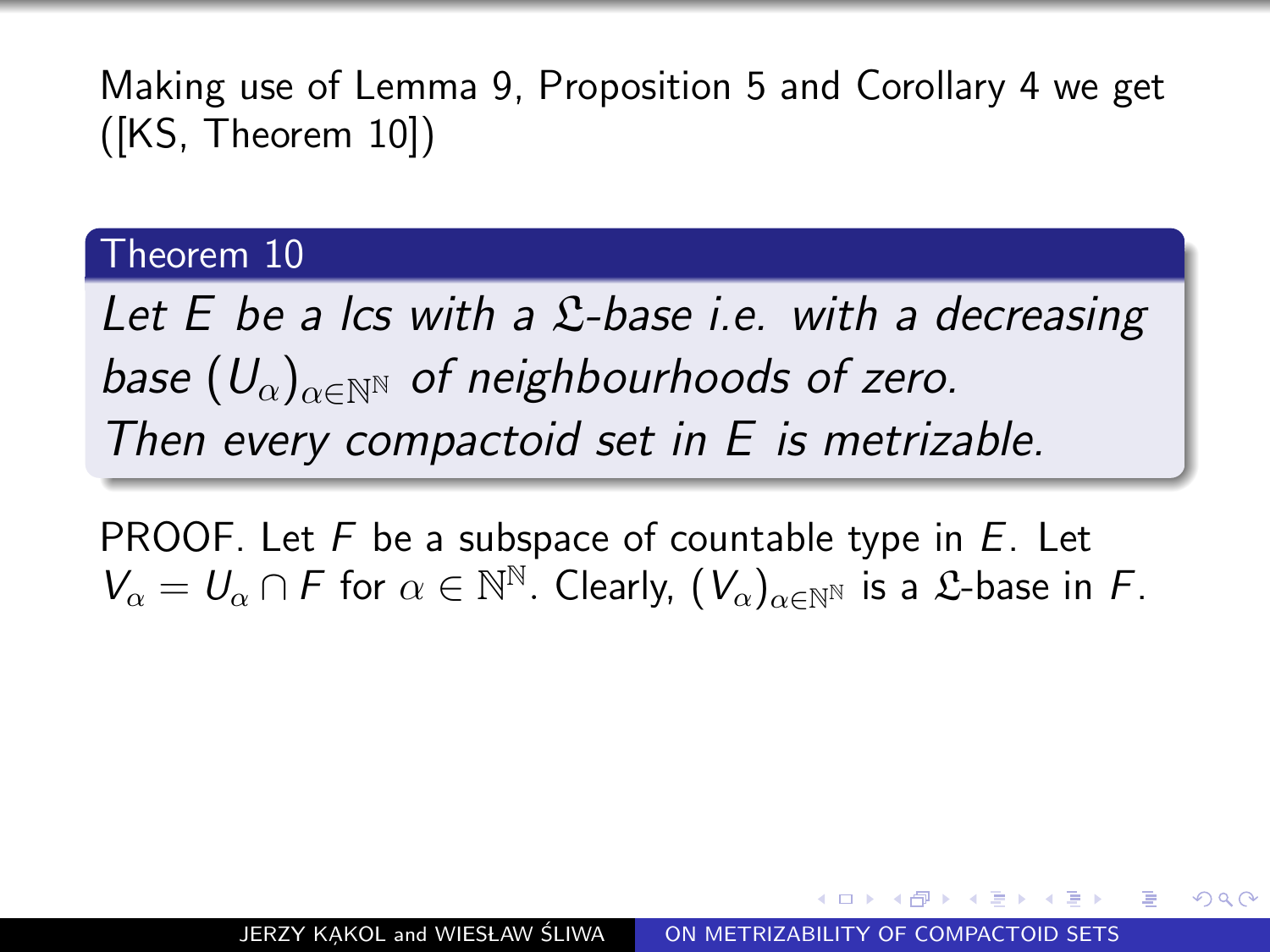#### Theorem 10

Let  $E$  be a lcs with a  $\mathfrak{L}$ -base i.e. with a decreasing base  $(U_{\alpha})_{\alpha\in\mathbb{N}^{\mathbb{N}}}$  of neighbourhoods of zero. Then every compactoid set in E is metrizable.

**PROOF.** Let F be a subspace of countable type in  $E$ . Let  $V_{\alpha} = U_{\alpha} \cap F$  for  $\alpha \in \mathbb{N}^{\mathbb{N}}$ . Clearly,  $(V_{\alpha})_{\alpha \in \mathbb{N}^{\mathbb{N}}}$  is a £-base in F.

Then  $(V_\alpha^\circ)_{\alpha\in\mathbb{N}^\mathbb{N}}$  is a compactoid resolution of  $F_c'$ . By Proposition 5, the space  $F_c'$  is of countable type.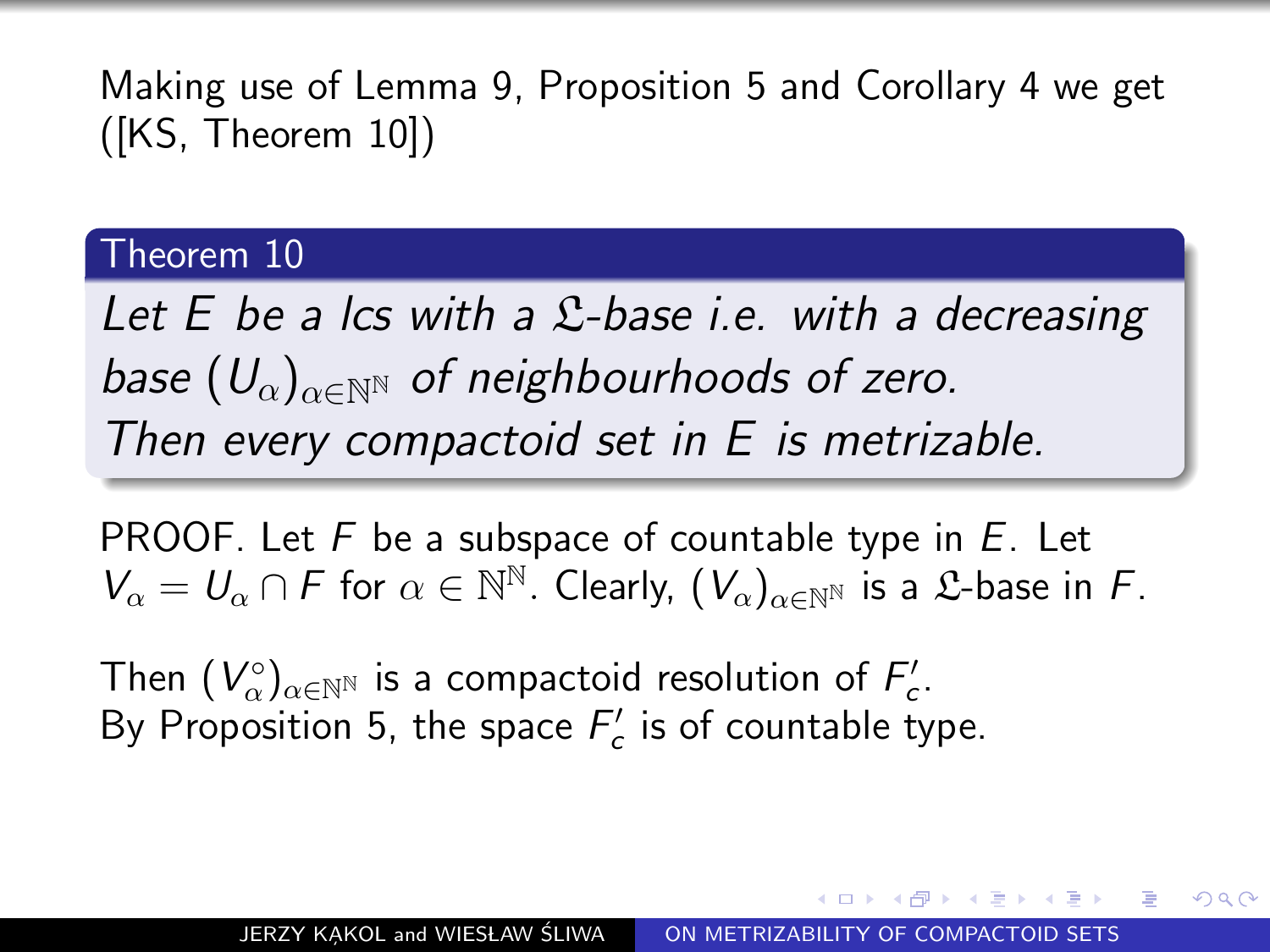#### Theorem 10

Let  $E$  be a lcs with a  $\mathfrak{L}$ -base i.e. with a decreasing base  $(U_{\alpha})_{\alpha\in\mathbb{N}^{\mathbb{N}}}$  of neighbourhoods of zero. Then every compactoid set in E is metrizable.

**PROOF.** Let F be a subspace of countable type in  $E$ . Let  $V_{\alpha} = U_{\alpha} \cap F$  for  $\alpha \in \mathbb{N}^{\mathbb{N}}$ . Clearly,  $(V_{\alpha})_{\alpha \in \mathbb{N}^{\mathbb{N}}}$  is a £-base in F.

Then  $(V_\alpha^\circ)_{\alpha\in\mathbb{N}^\mathbb{N}}$  is a compactoid resolution of  $F_c'$ . By Proposition 5, the space  $F_c'$  is of countable type.

<span id="page-60-0"></span>Corollary 4 completes the proof.  $\Box$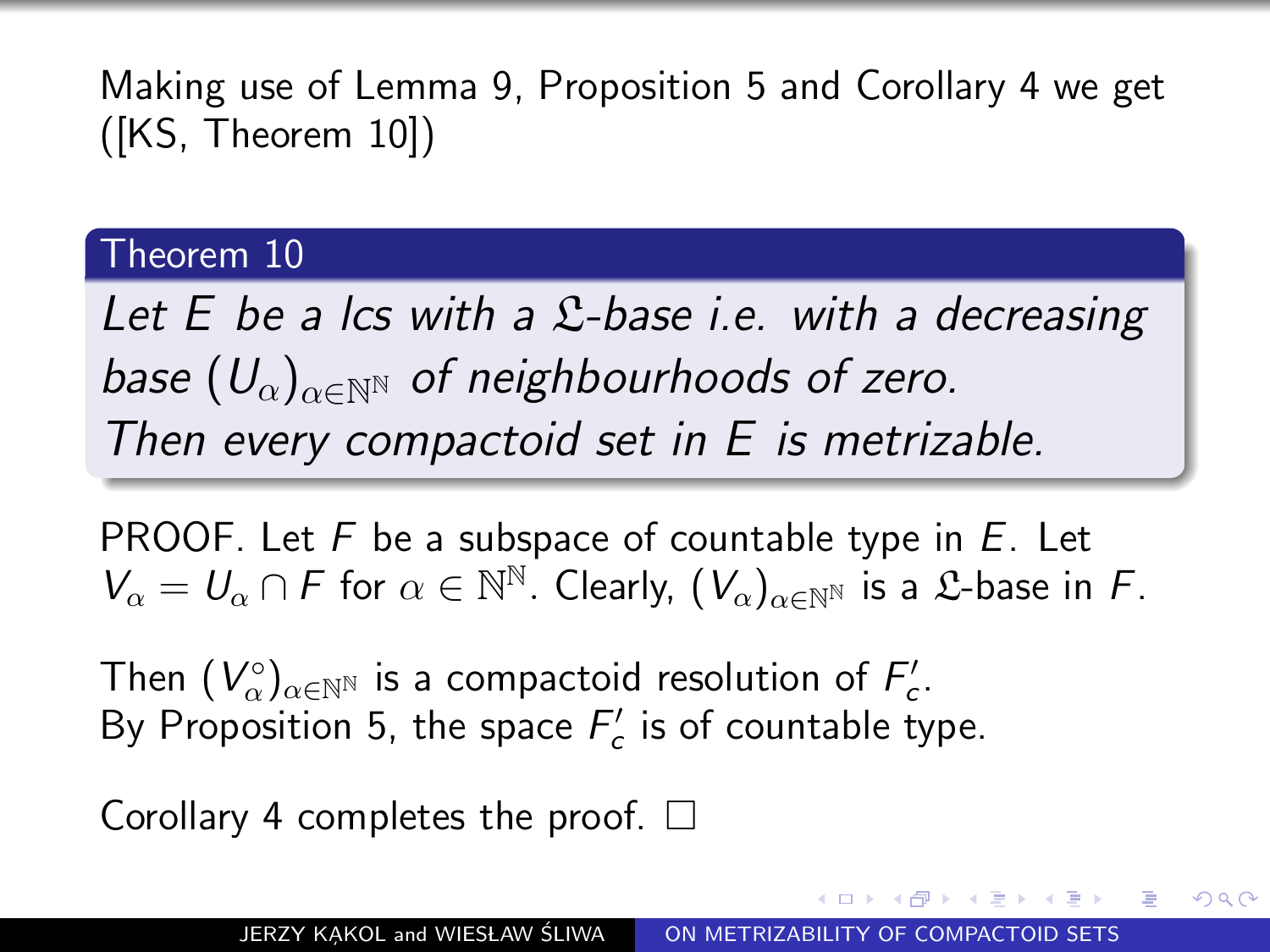#### Corollary 11

# <span id="page-61-0"></span>Every compactoid set in a (LM)-space E is metrizable.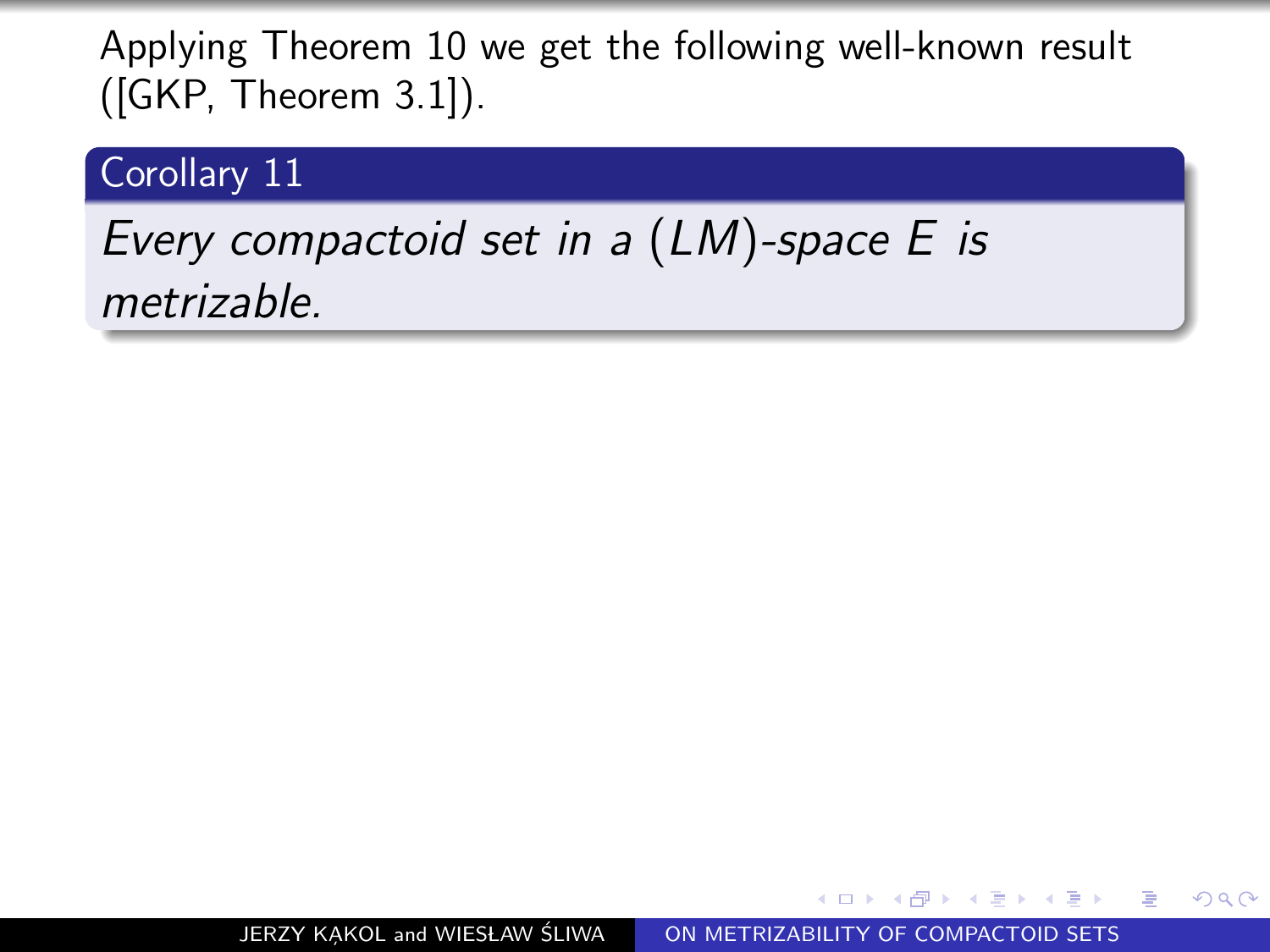#### Corollary<sub>11</sub>

# Every compactoid set in a (LM)-space E is metrizable.

PROOF. Let  $(E_n)$  be an inductive sequence of metrizable lcs such that  $E = \varinjlim E_n$ .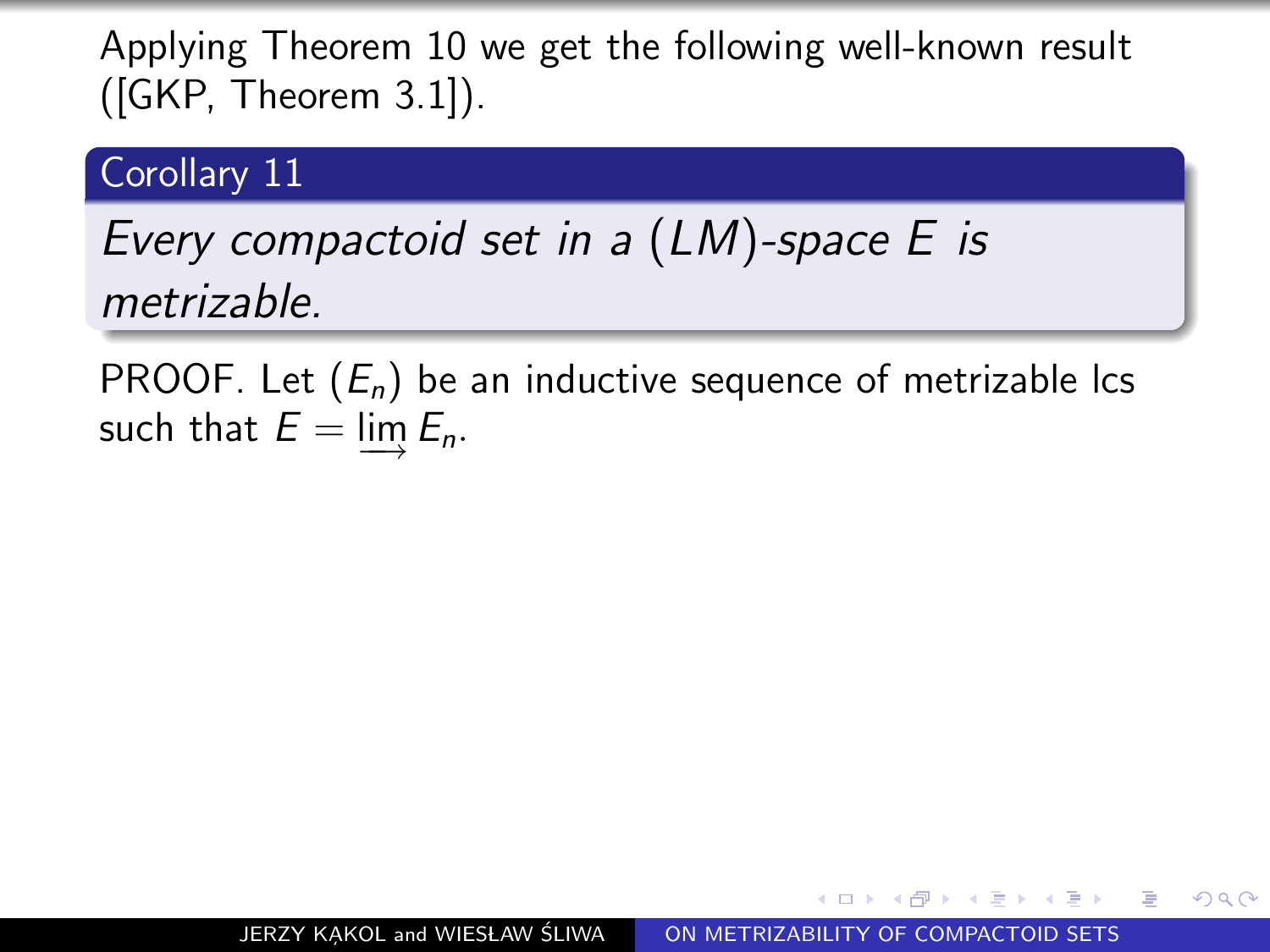#### Corollary 11

# Every compactoid set in a (LM)-space E is metrizable.

PROOF. Let  $(E_n)$  be an inductive sequence of metrizable lcs such that  $E = \lim_{n \to \infty} E_n$ . Let  $(U_{n,k})_{k=1}^{\infty}$  be a decreasing base of absolutely convex neighbourhoods of zero in  $E_n$  for  $n \in \mathbb{N}$ .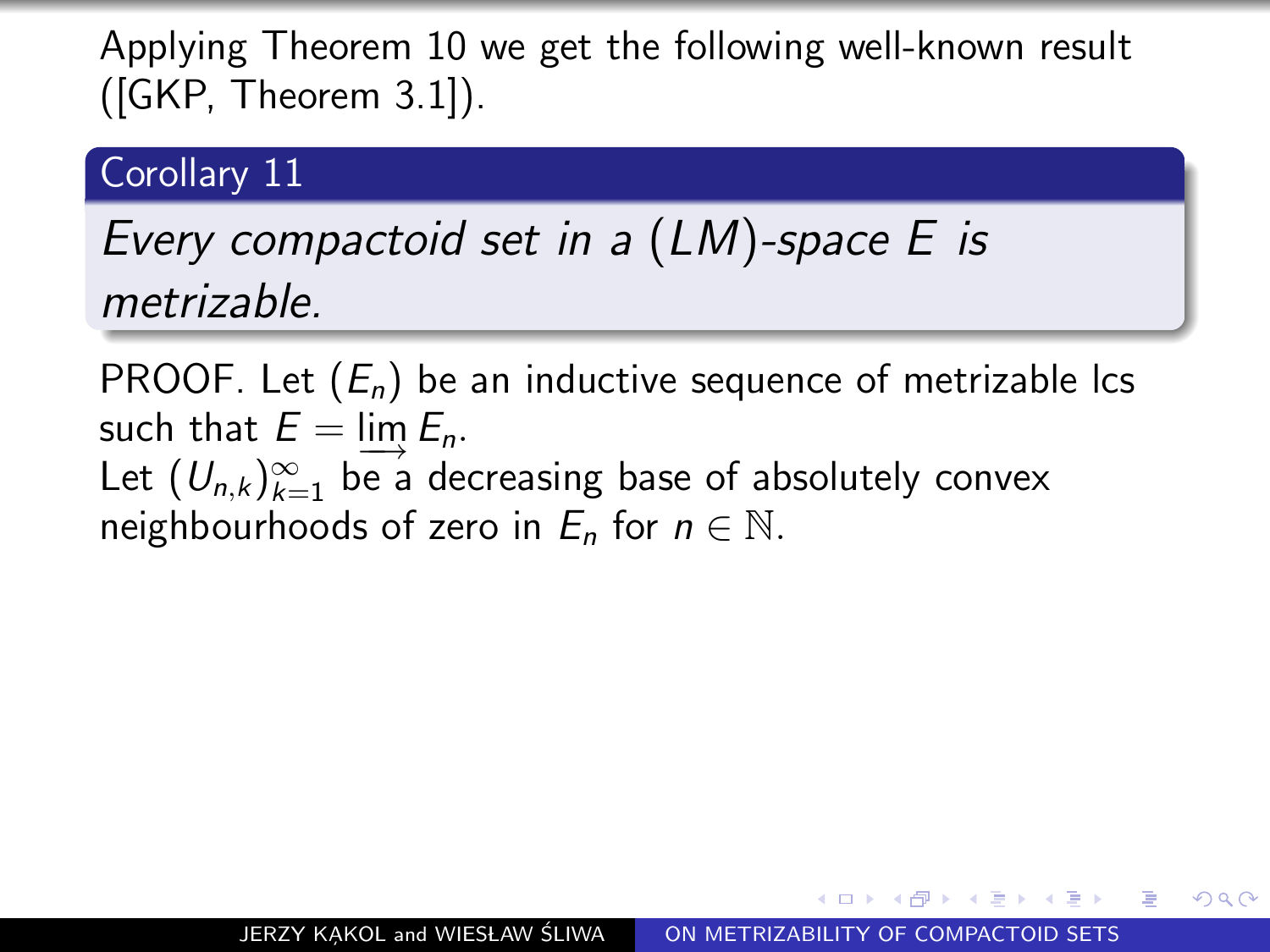#### Corollary 11

## Every compactoid set in a (LM)-space E is metrizable.

PROOF. Let  $(E_n)$  be an inductive sequence of metrizable lcs such that  $E = \lim_{n \to \infty} E_n$ . Let  $(U_{n,k})_{k=1}^{\infty}$  be a decreasing base of absolutely convex neighbourhoods of zero in  $E_n$  for  $n \in \mathbb{N}$ . Put

$$
V_{\alpha} = \sum_{n=1}^{\infty} U_{n,\alpha_n} (=\bigcup_{i=1}^{\infty} \sum_{n=1}^{i} U_{n,\alpha_n}) \text{ for } \alpha = (\alpha_n) \in \mathbb{N}^{\mathbb{N}}.
$$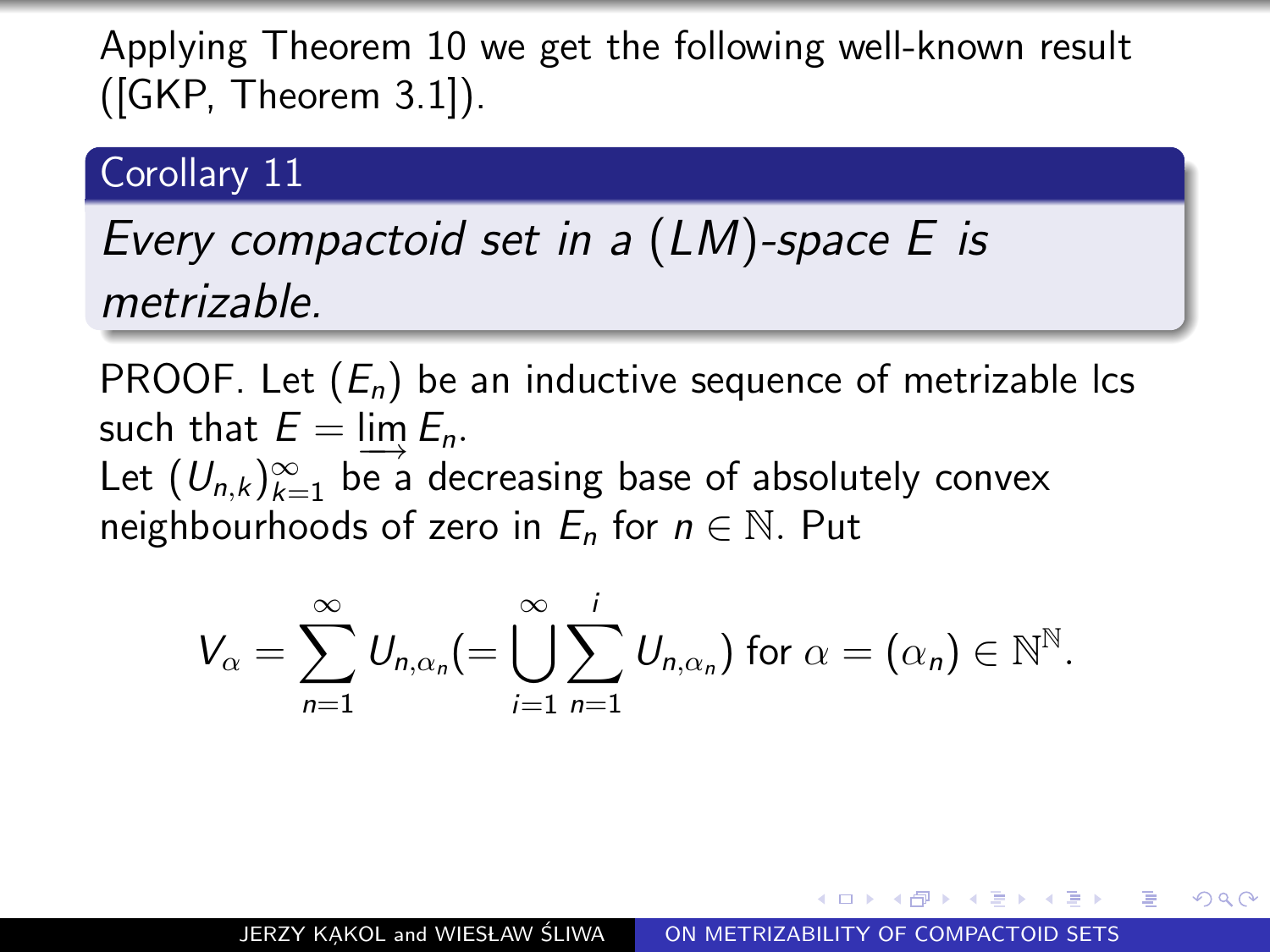#### Corollary 11

# Every compactoid set in a (LM)-space E is metrizable.

PROOF. Let  $(E_n)$  be an inductive sequence of metrizable lcs such that  $E = \lim_{n \to \infty} E_n$ . Let  $(U_{n,k})_{k=1}^{\infty}$  be a decreasing base of absolutely convex neighbourhoods of zero in  $E_n$  for  $n \in \mathbb{N}$ . Put

<span id="page-65-0"></span>
$$
V_{\alpha} = \sum_{n=1}^{\infty} U_{n,\alpha_n} (=\bigcup_{i=1}^{\infty} \sum_{n=1}^{i} U_{n,\alpha_n}) \text{ for } \alpha = (\alpha_n) \in \mathbb{N}^{\mathbb{N}}.
$$

Using [GKPS1, Proposition 1.1.7(i)] one gets easily that  $(V_{\alpha})_{\alpha \in \mathbb{N}}$  is a *L*-base in *E*.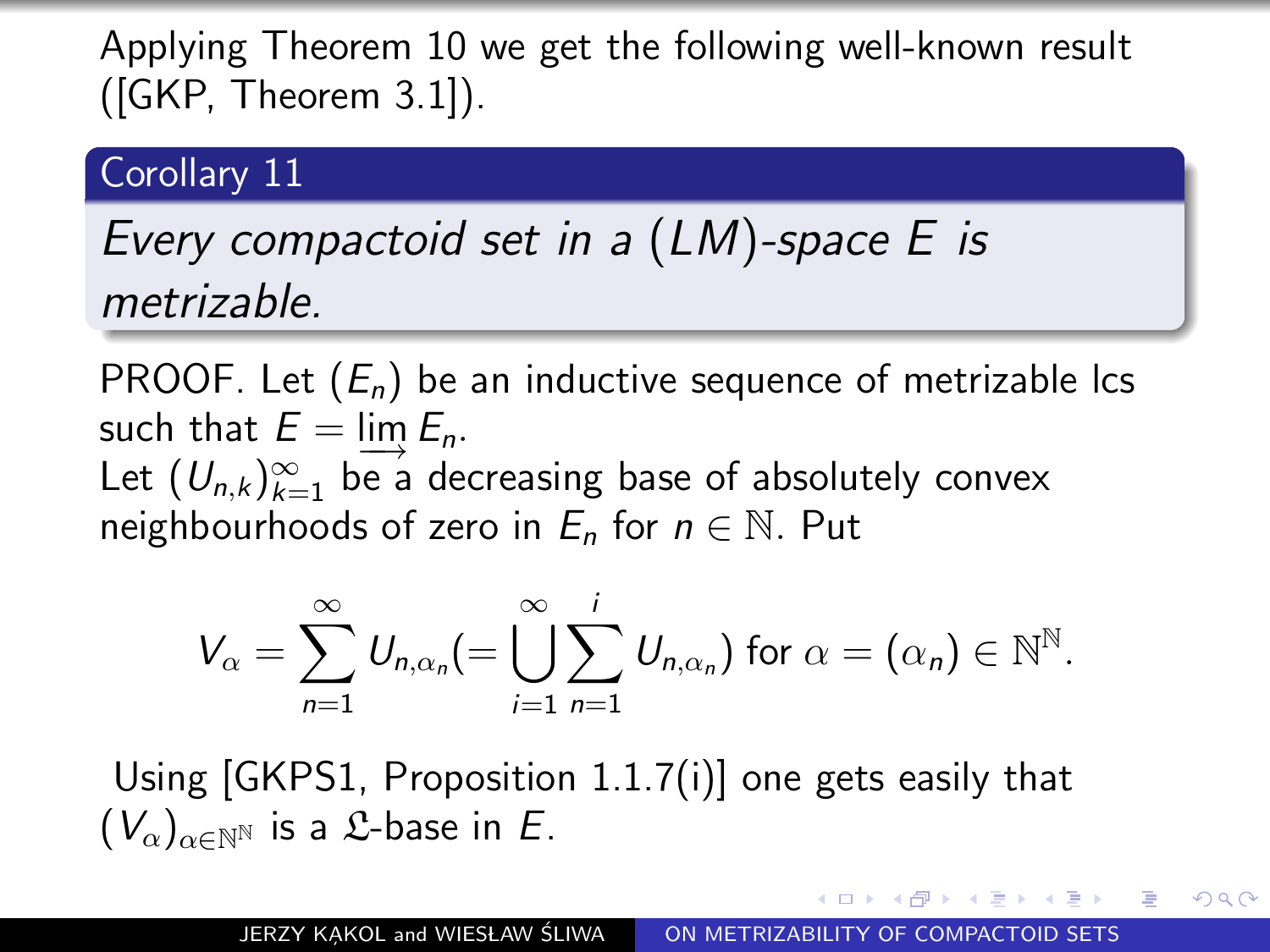### Corollary<sub>11</sub>

# Every compactoid set in a (LM)-space E is metrizable.

PROOF. Let  $(E_n)$  be an inductive sequence of metrizable lcs such that  $E = \lim_{n \to \infty} E_n$ . Let  $(U_{n,k})_{k=1}^{\infty}$  be a decreasing base of absolutely convex neighbourhoods of zero in  $E_n$  for  $n \in \mathbb{N}$ . Put

<span id="page-66-0"></span>
$$
V_{\alpha} = \sum_{n=1}^{\infty} U_{n,\alpha_n} (=\bigcup_{i=1}^{\infty} \sum_{n=1}^{i} U_{n,\alpha_n}) \text{ for } \alpha = (\alpha_n) \in \mathbb{N}^{\mathbb{N}}.
$$

Using [GKPS1, Proposition 1.1.7(i)] one gets easily that  $(V_{\alpha})_{\alpha \in \mathbb{N}}$  is a *L*-base in *E*. Now it is enough to use Theorem 10 to c[om](#page-65-0)[pl](#page-67-0)[e](#page-66-0)[t](#page-61-0)e[the](#page-0-0) [p](#page-125-0)[ro](#page-0-0)[of](#page-125-0)[.](#page-0-0)  $\square$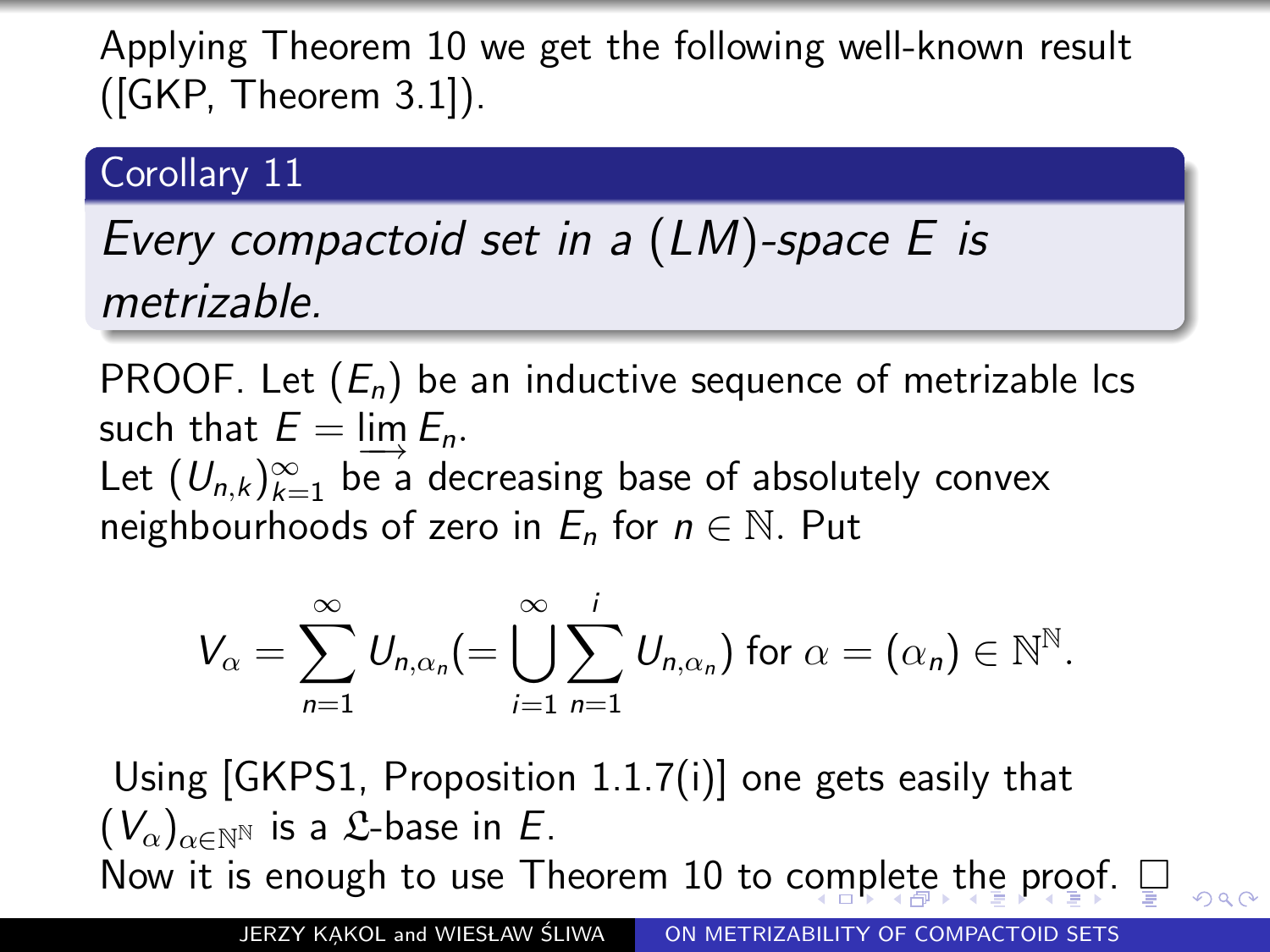### We also get the following ([KS, Corollary 12]).

## Corollary 12

# <span id="page-67-0"></span>Let E be a metrizable lcs. Then every compactoid set in the strong dual  $E_b'$  of E is metrizable.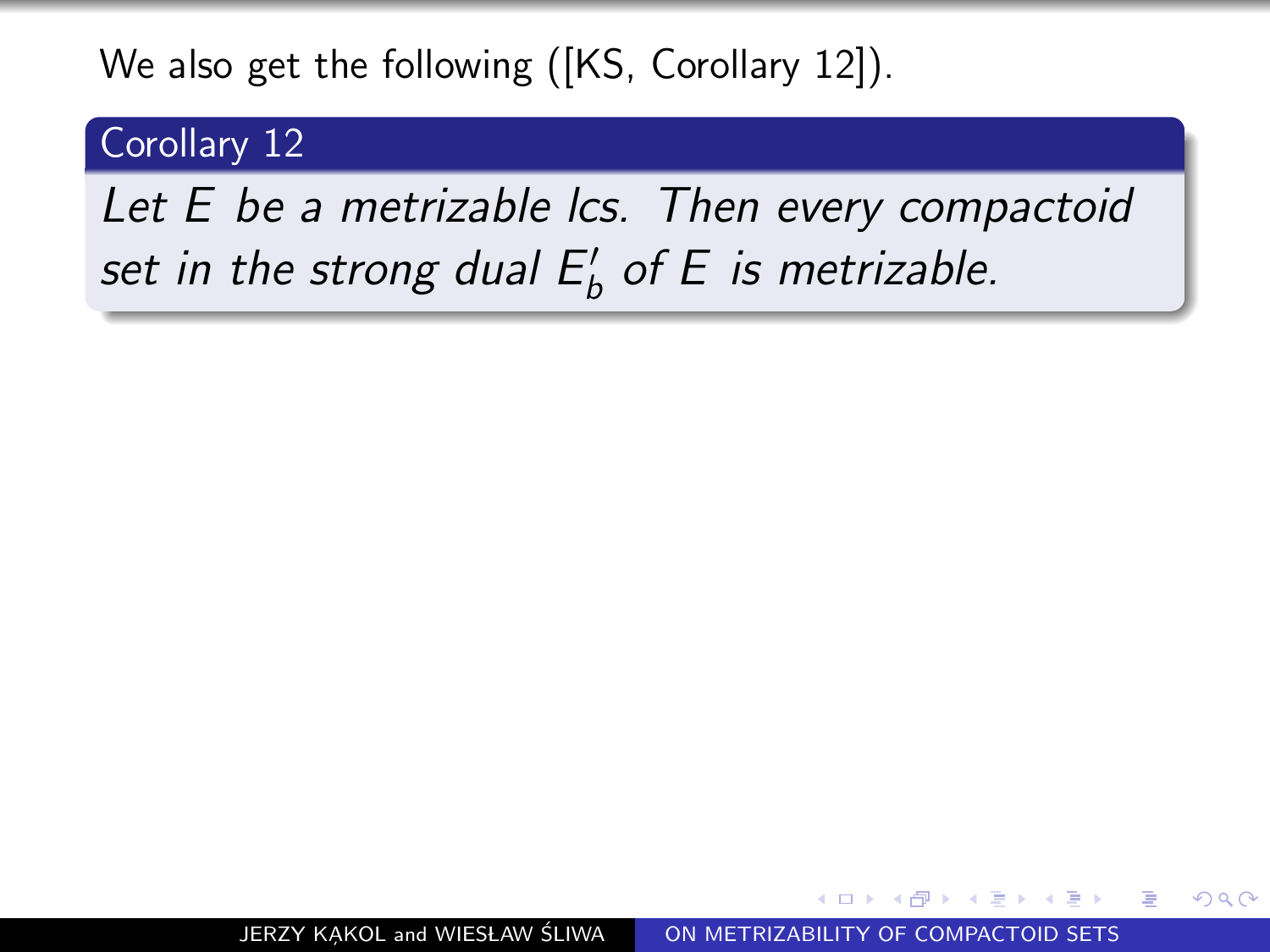## We also get the following ([KS, Corollary 12]).

## Corollary<sub>12</sub>

Let E be a metrizable lcs. Then every compactoid set in the strong dual  $E_b'$  of E is metrizable.

PROOF. Let  $(A_\alpha)_{\alpha \in \mathbb{N}^{\mathbb{N}}}$  be the bounded resolution of E constructed in the proof of Corollary 6 i.e.

$$
A_{\alpha}=\bigcap_{n=1}^{\infty}\beta^{\alpha_n}U_n
$$

for  $\alpha=(\alpha_{\textit{n}})\in{\mathbb{N}}^{\mathbb{N}},$  where  $(\textit{U}_{\textit{n}})$  is a base of absolutely convex neighbourhoods of zero in E and  $\beta \in \mathbb{K}$  with  $|\beta| > 1$ .

つへい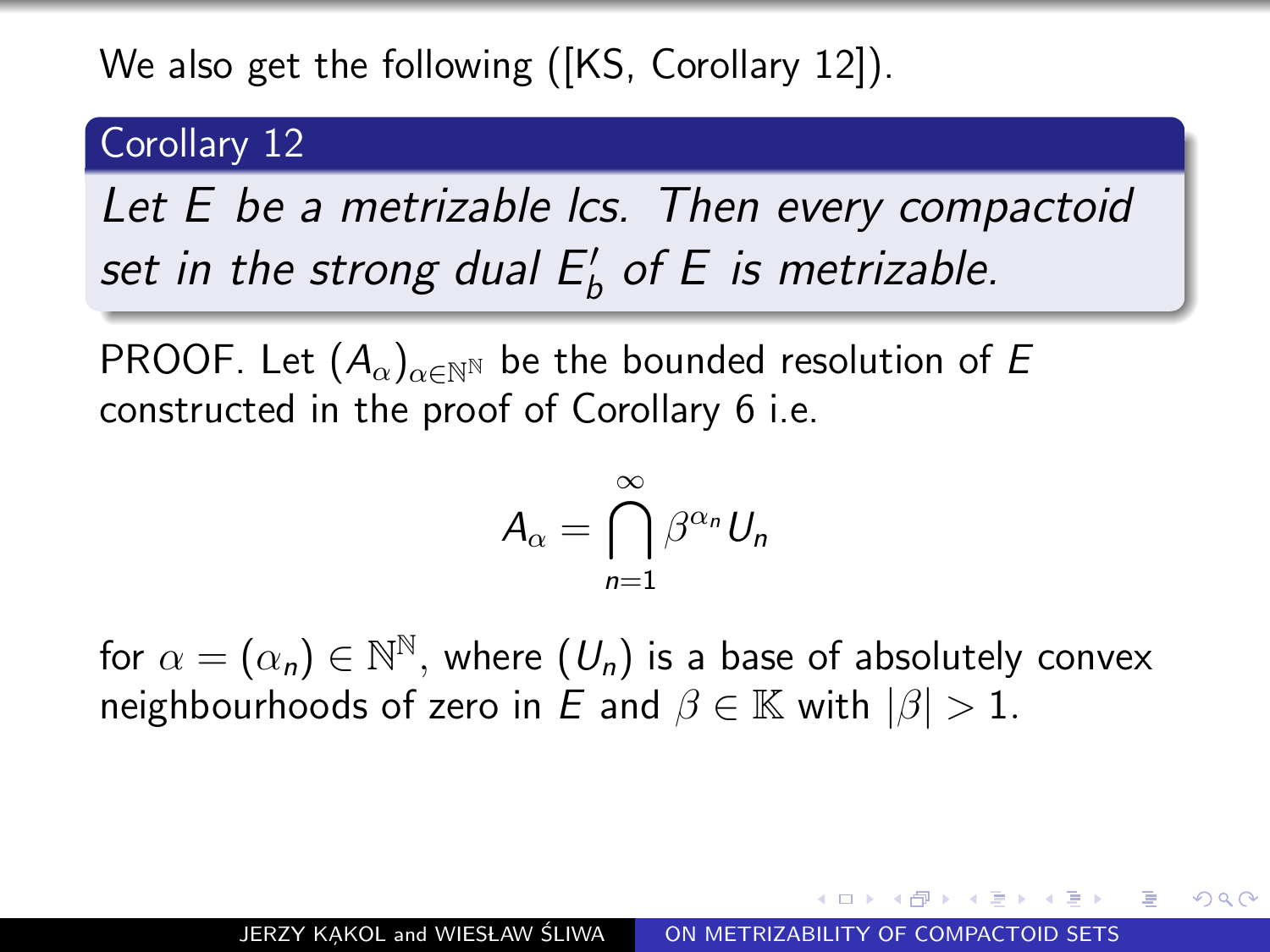## We also get the following ([KS, Corollary 12]).

## Corollary<sub>12</sub>

Let E be a metrizable lcs. Then every compactoid set in the strong dual  $E_b'$  of E is metrizable.

PROOF. Let  $(A_\alpha)_{\alpha \in \mathbb{N}^{\mathbb{N}}}$  be the bounded resolution of E constructed in the proof of Corollary 6 i.e.

$$
A_{\alpha}=\bigcap_{n=1}^{\infty}\beta^{\alpha_n}U_n
$$

for  $\alpha=(\alpha_{\textit{n}})\in{\mathbb{N}}^{\mathbb{N}},$  where  $(\textit{U}_{\textit{n}})$  is a base of absolutely convex neighbourhoods of zero in E and  $\beta \in \mathbb{K}$  with  $|\beta| > 1$ .

Clearly, for every bounded set A in E there exists  $\alpha \in \mathbb{N}^{\mathbb{N}}$  such that  $A\subset A_\alpha.$  Thus  $(A_\alpha^\circ)_{\alpha\in{\mathbb N}^{\mathbb N}}$  is a  ${\mathfrak L}$ -base in the space  $E'_b.$   $\Box$ 

 $QQ$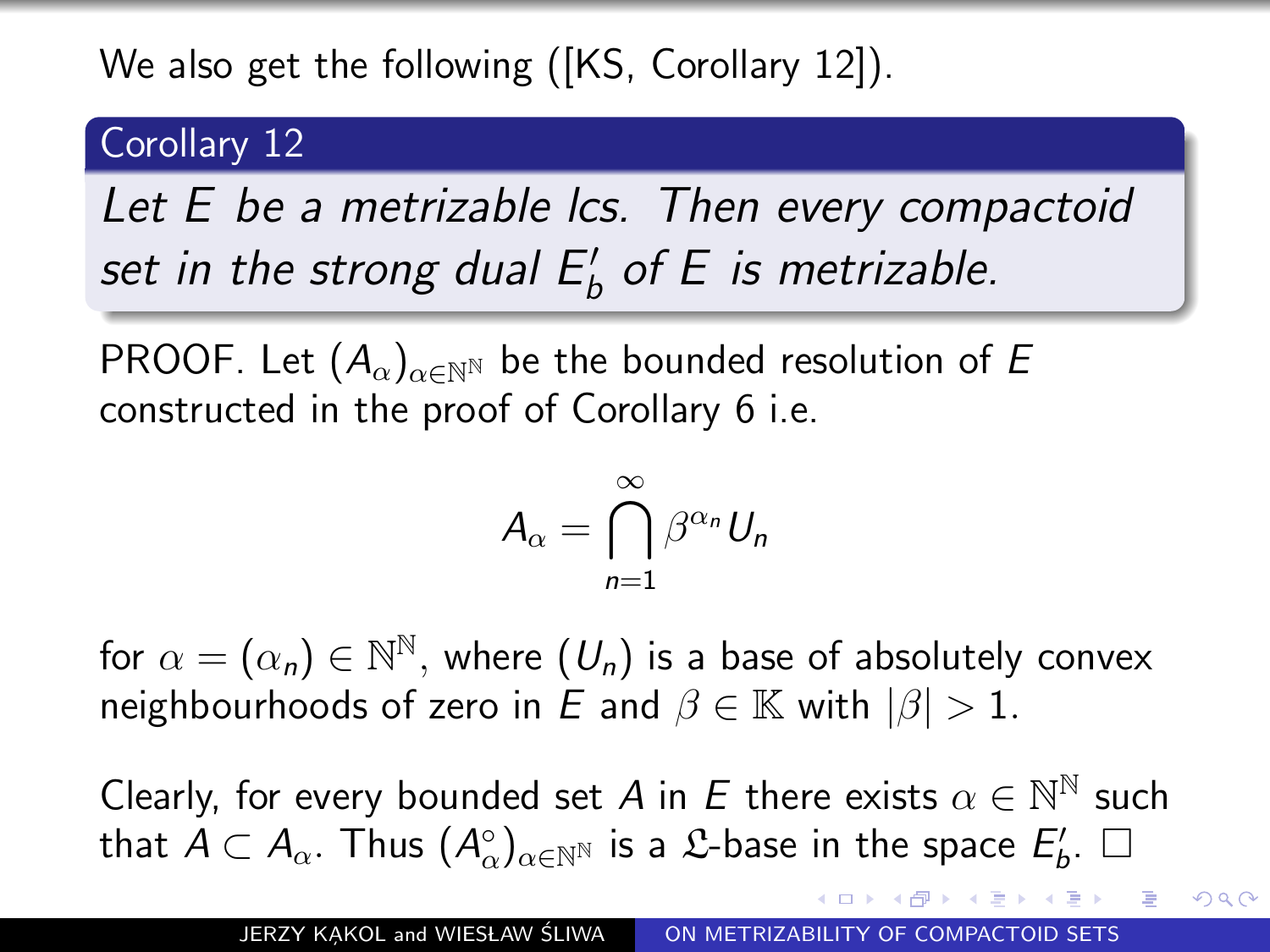Denote by  $\mathcal L$  the family of all locally convex spaces  $E$  with a  $\mathcal{L}$ -base  $(U_{\alpha})_{\alpha \in \mathbb{N}^{\mathbb{N}}}$ . Clearly all metrizable lcs belong to  $\mathcal{L}$ .

 $2990$ 

曲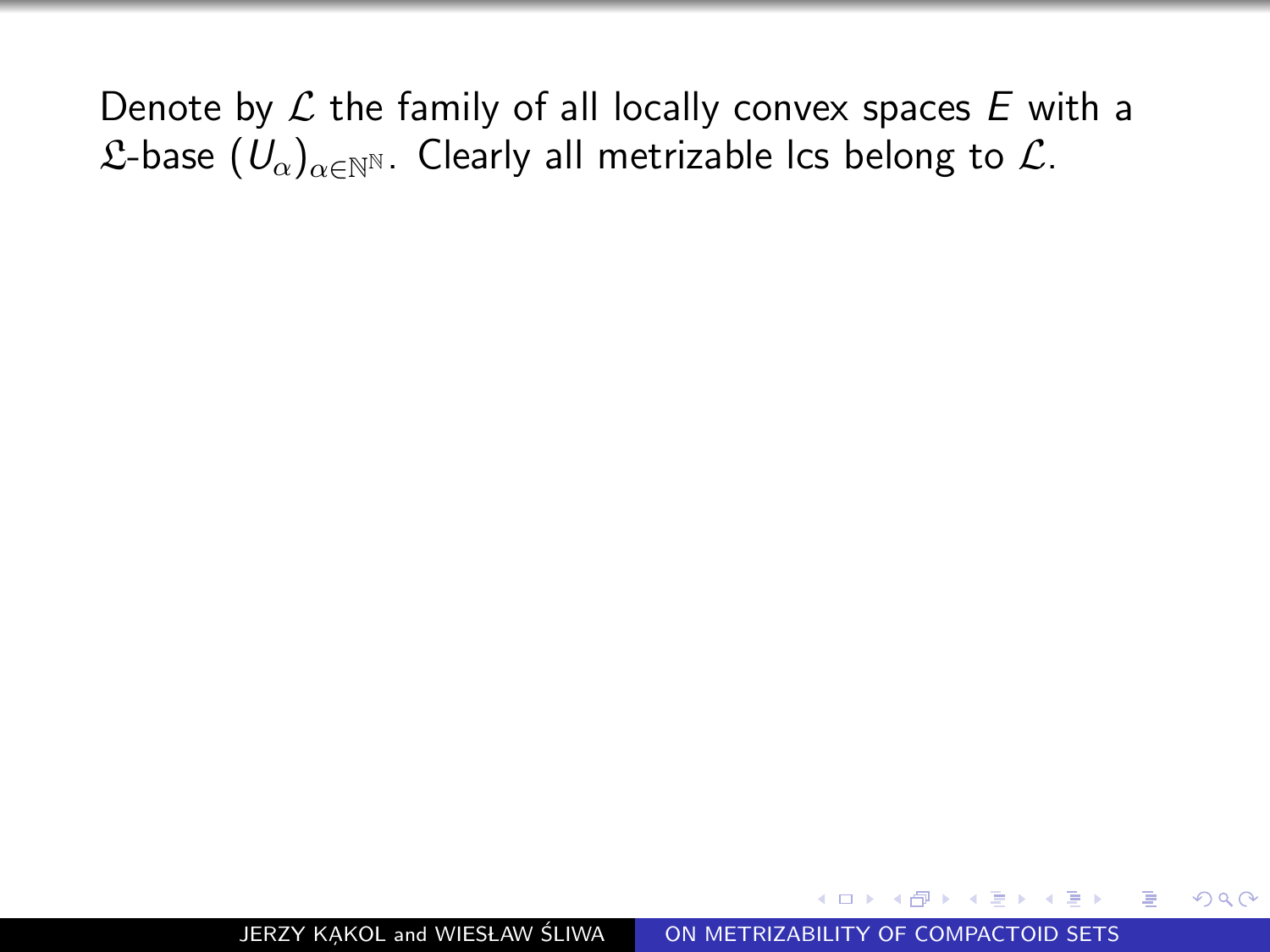Denote by  $\mathcal L$  the family of all locally convex spaces E with a  $\mathcal{L}$ -base  $(U_{\alpha})_{\alpha \in \mathbb{N}}$ . Clearly all metrizable lcs belong to  $\mathcal{L}$ .

It is easy to check the following ([KS, Proposition 13])

## Proposition 13

Let  $E \in \mathcal{L}$ . Then every subspace F of E belongs to L. If F is a closed subspace of E, then  $E/F \in \mathcal{L}$ . The completion of E belongs to  $\mathcal{L}$ .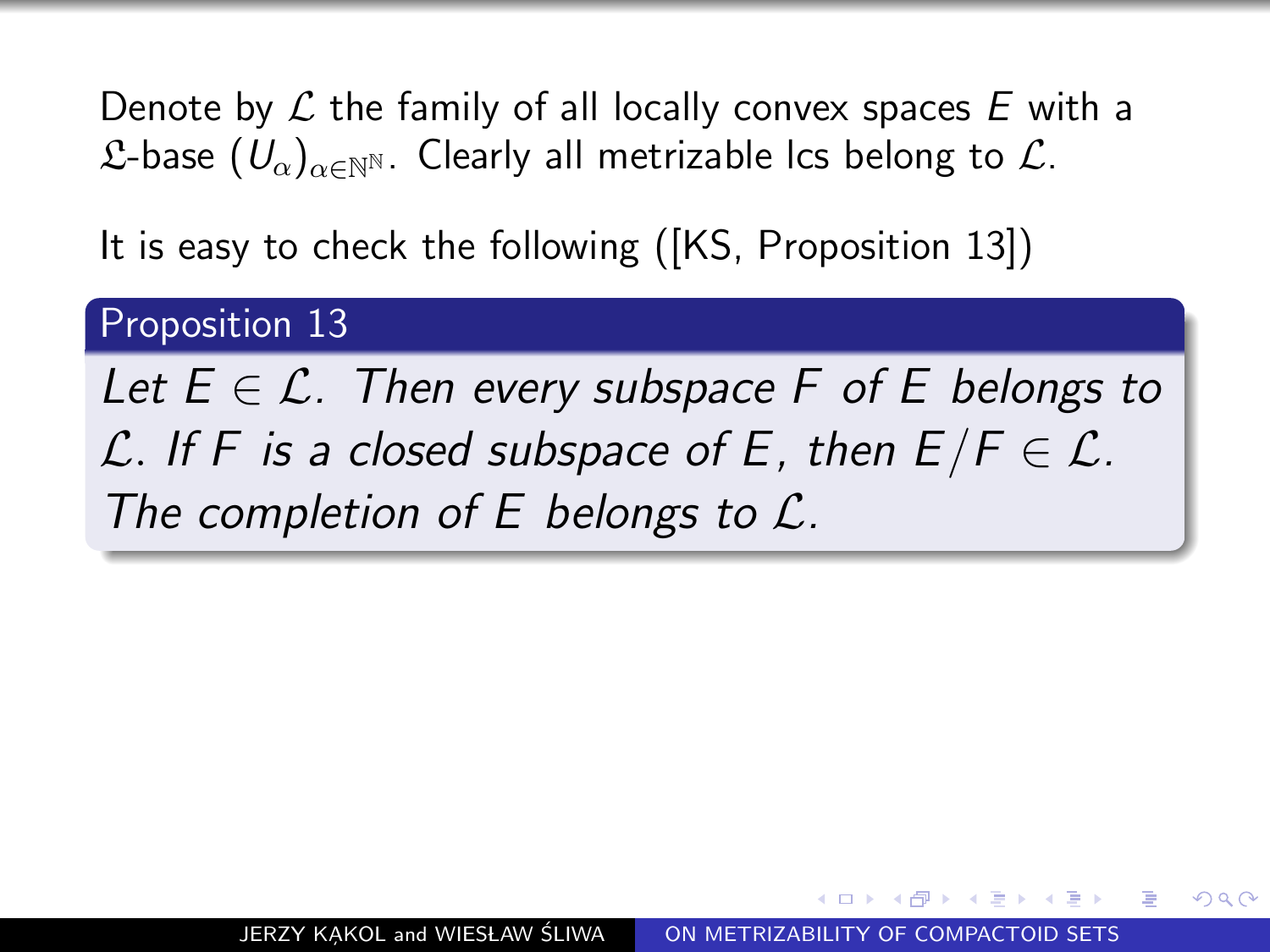Denote by  $\mathcal L$  the family of all locally convex spaces E with a  $\mathcal{L}$ -base  $(U_{\alpha})_{\alpha \in \mathbb{N}}$ . Clearly all metrizable lcs belong to  $\mathcal{L}$ .

It is easy to check the following ([KS, Proposition 13])

### Proposition 13

Let  $E \in \mathcal{L}$ . Then every subspace F of E belongs to L. If F is a closed subspace of E, then  $E/F \in \mathcal{L}$ . The completion of  $E$  belongs to  $\mathcal{L}$ .

We show that the class  $\mathcal L$  is stable by countable products, locally convex countable inductive and projective limits and locally convex countable direct sums ([KS, Propositions 14 and 15 and Corollaries 16 and 17]).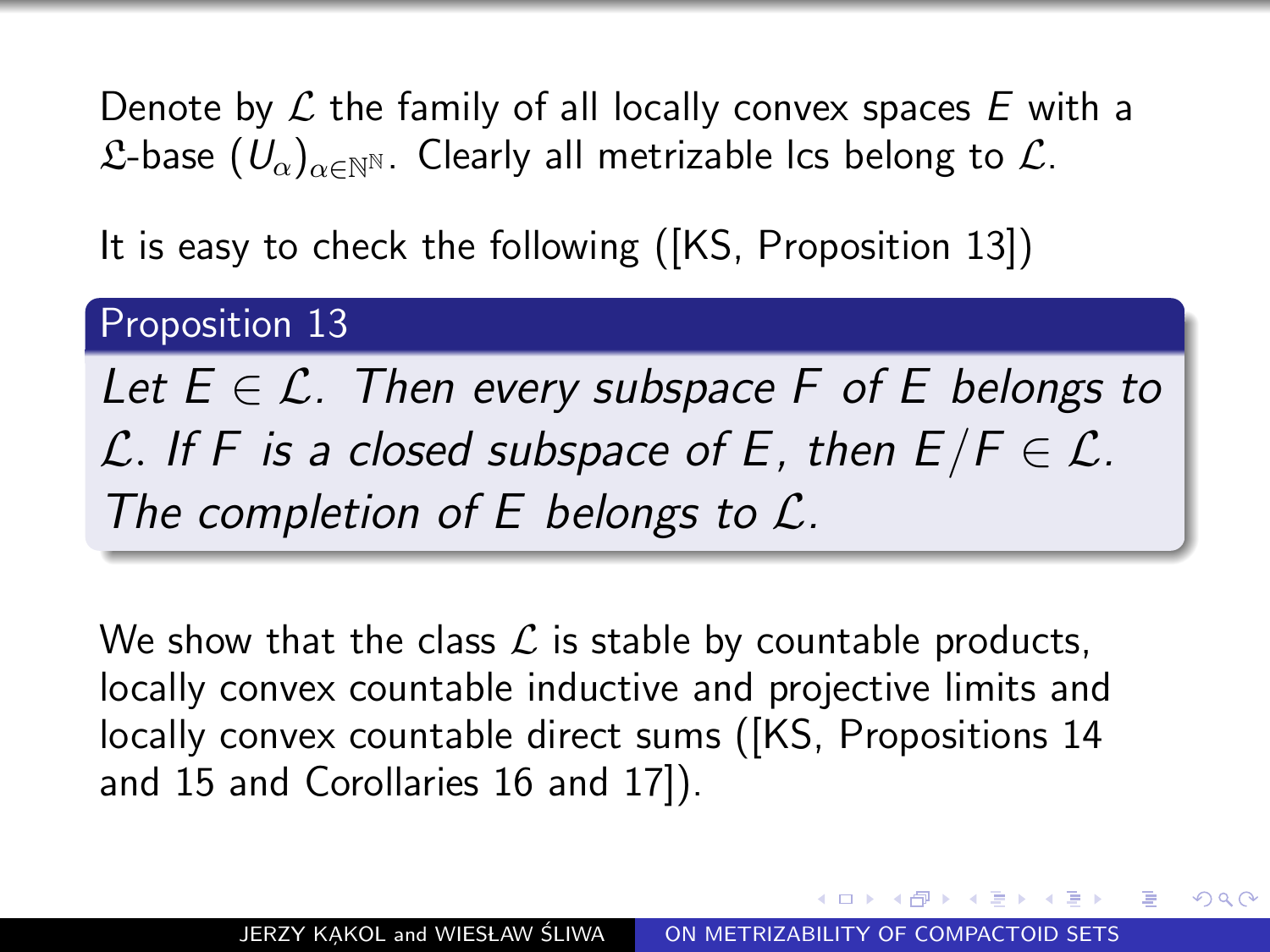# If  $(E_n) \subset \mathcal{L}$ , then  $E = \prod_{n=1}^{\infty} E_n$  belongs to  $\mathcal{L}$ .

JERZY KAKOL and WIESŁAW ŚLIWA [ON METRIZABILITY OF COMPACTOID SETS](#page-0-0)

- K 로 K K 로 K H 로

 $\sim$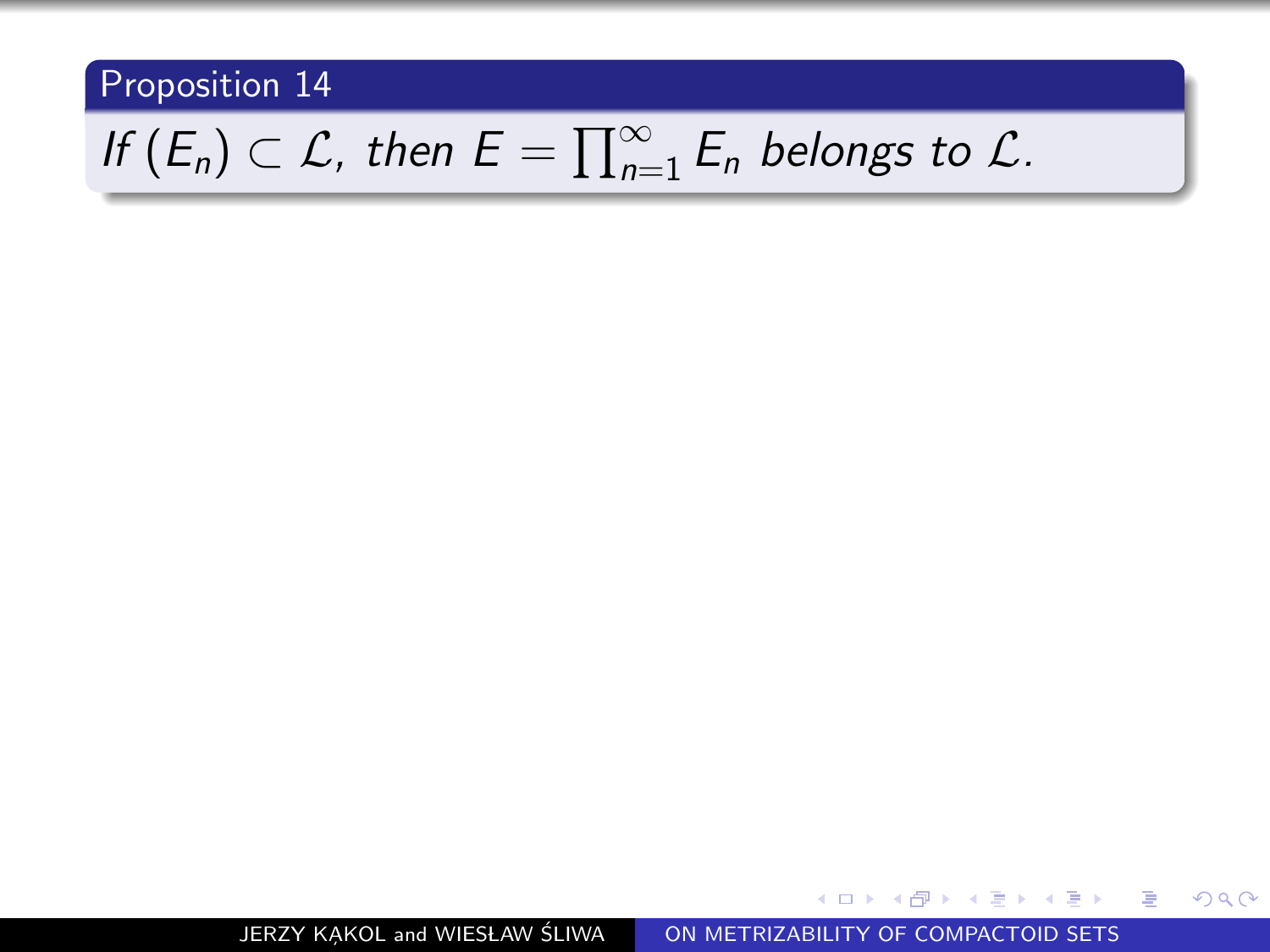If 
$$
(E_n) \subset \mathcal{L}
$$
, then  $E = \prod_{n=1}^{\infty} E_n$  belongs to  $\mathcal{L}$ .

#### Proposition 15

If  $(E_n) \subset \mathcal{L}$  is an inductive sequence, then  $\varinjlim E_n$ belongs to L.

化重复 化重变

э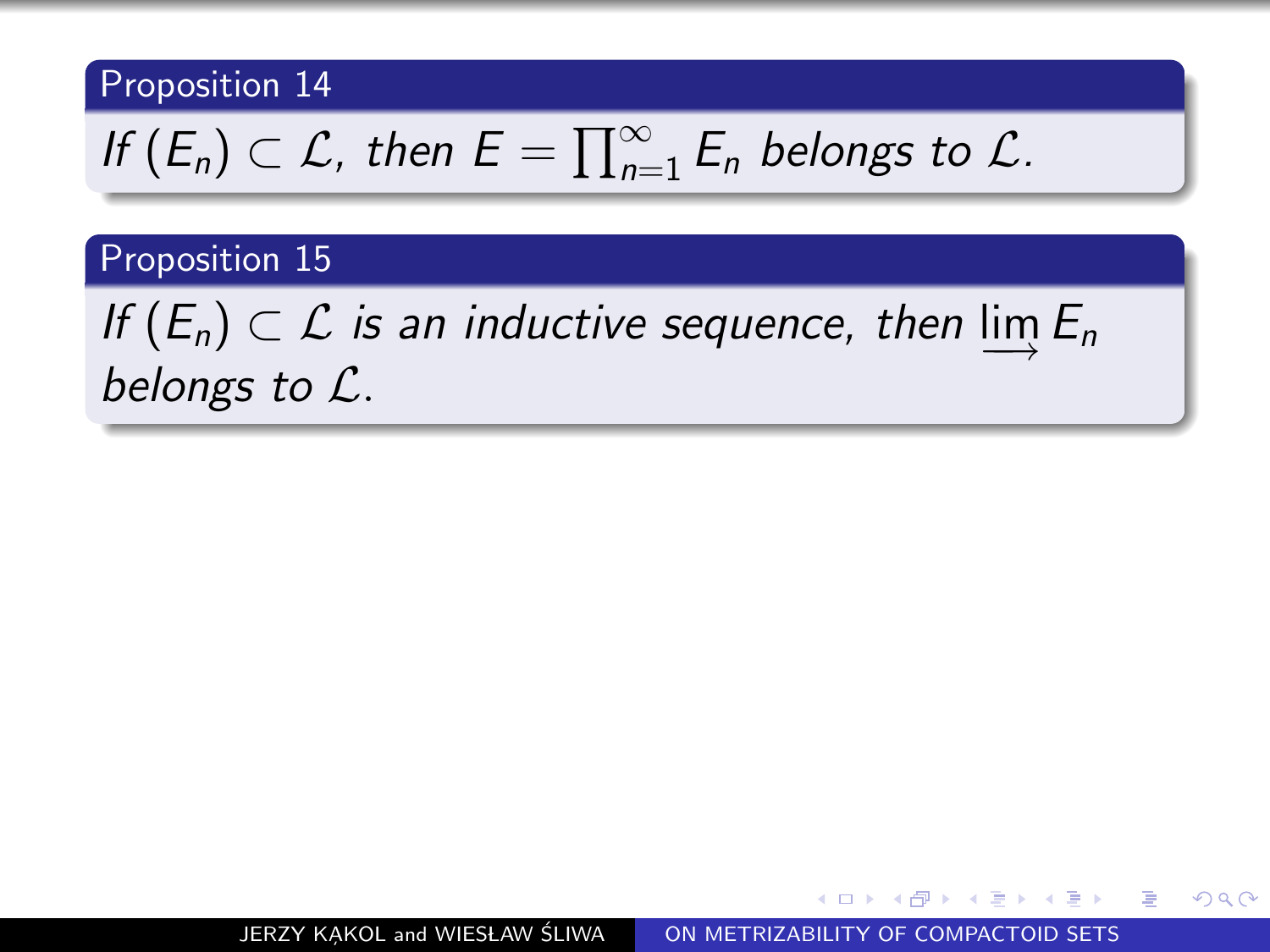If 
$$
(E_n) \subset \mathcal{L}
$$
, then  $E = \prod_{n=1}^{\infty} E_n$  belongs to  $\mathcal{L}$ .

#### Proposition 15

If  $(E_n) \subset \mathcal{L}$  is an inductive sequence, then  $\varinjlim E_n$ belongs to L.

#### Corollary 16

If  $(E_n) \subset \mathcal{L}$ , then the locally convex direct sum  $E = \bigoplus_{n=1}^{\infty} E_n$ belongs to L.

つくい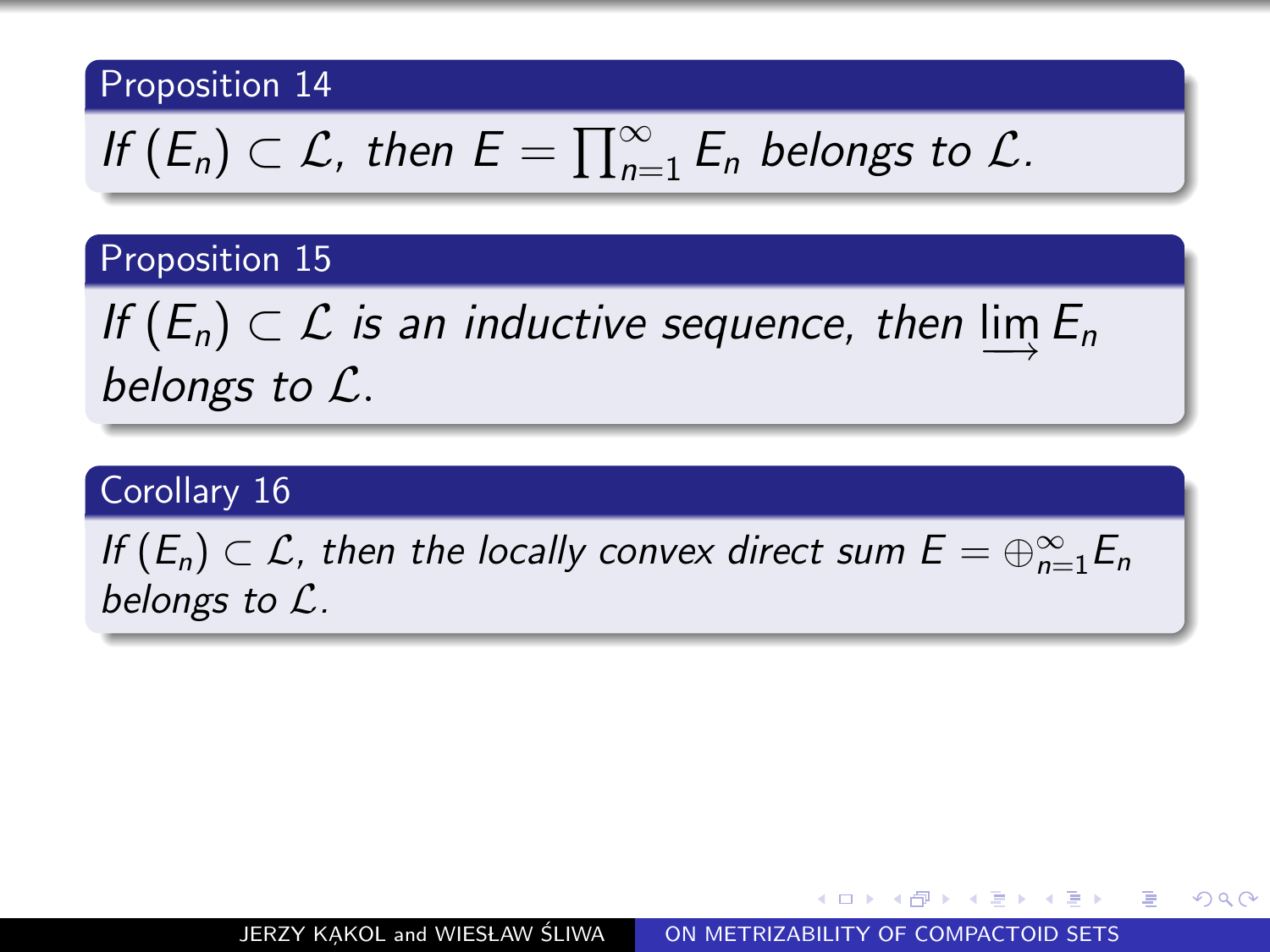If 
$$
(E_n) \subset \mathcal{L}
$$
, then  $E = \prod_{n=1}^{\infty} E_n$  belongs to  $\mathcal{L}$ .

#### Proposition 15

If  $(E_n) \subset \mathcal{L}$  is an inductive sequence, then  $\varinjlim E_n$ belongs to L.

#### Corollary 16

If  $(E_n) \subset \mathcal{L}$ , then the locally convex direct sum  $E = \bigoplus_{n=1}^{\infty} E_n$ belongs to L.

#### Corollary 17

If  $(E_n) \subset \mathcal{L}$  is a projective sequence of lcs, then the projective limit  $\varprojlim E_n$  belongs to  $\mathcal{L}$ .

JERZY KAKOL and WIESŁAW ŚLIWA [ON METRIZABILITY OF COMPACTOID SETS](#page-0-0)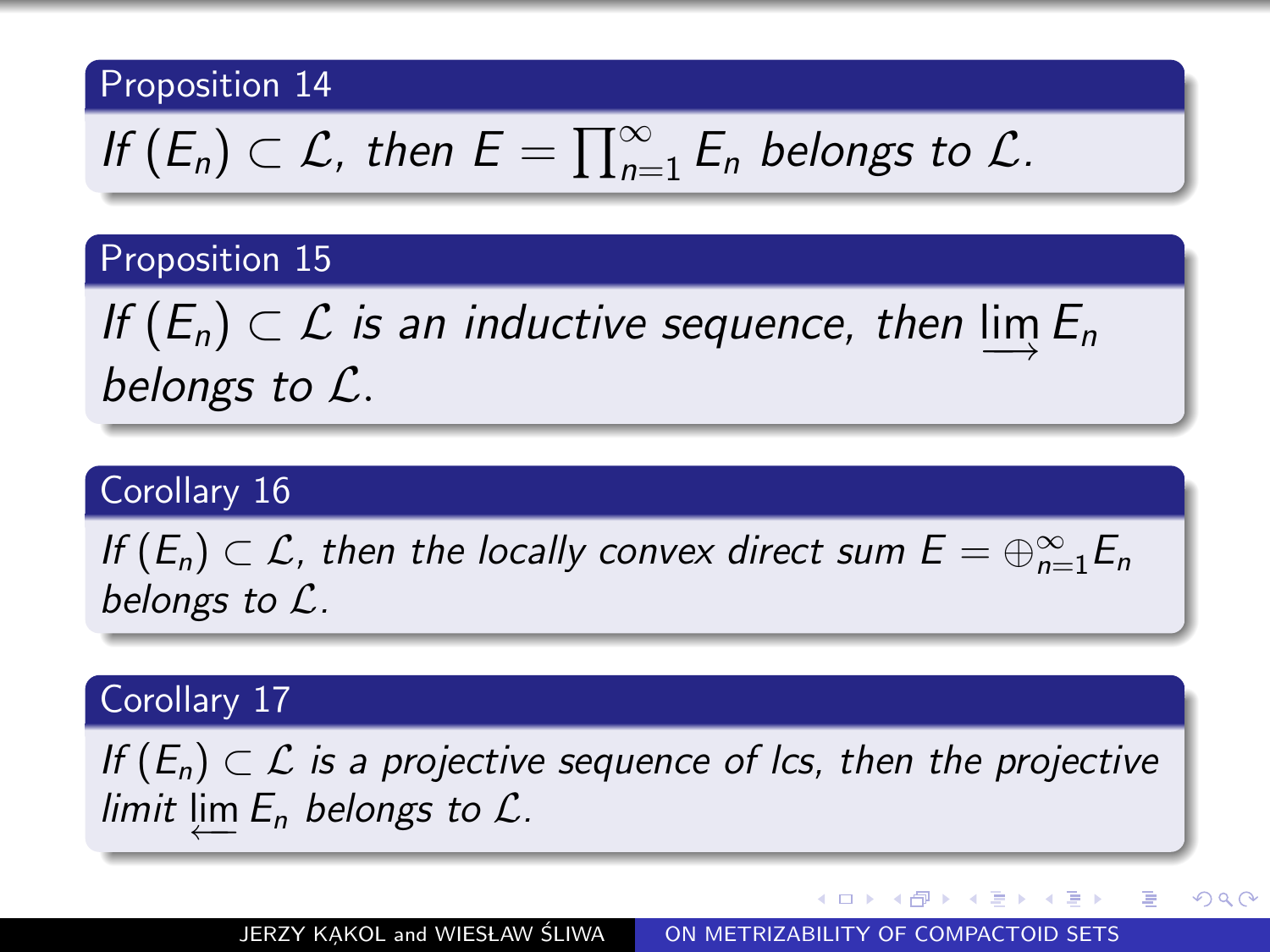Next we shall prove that compactoid sets in  $(DF)$ -spaces are metrizable.

つくへ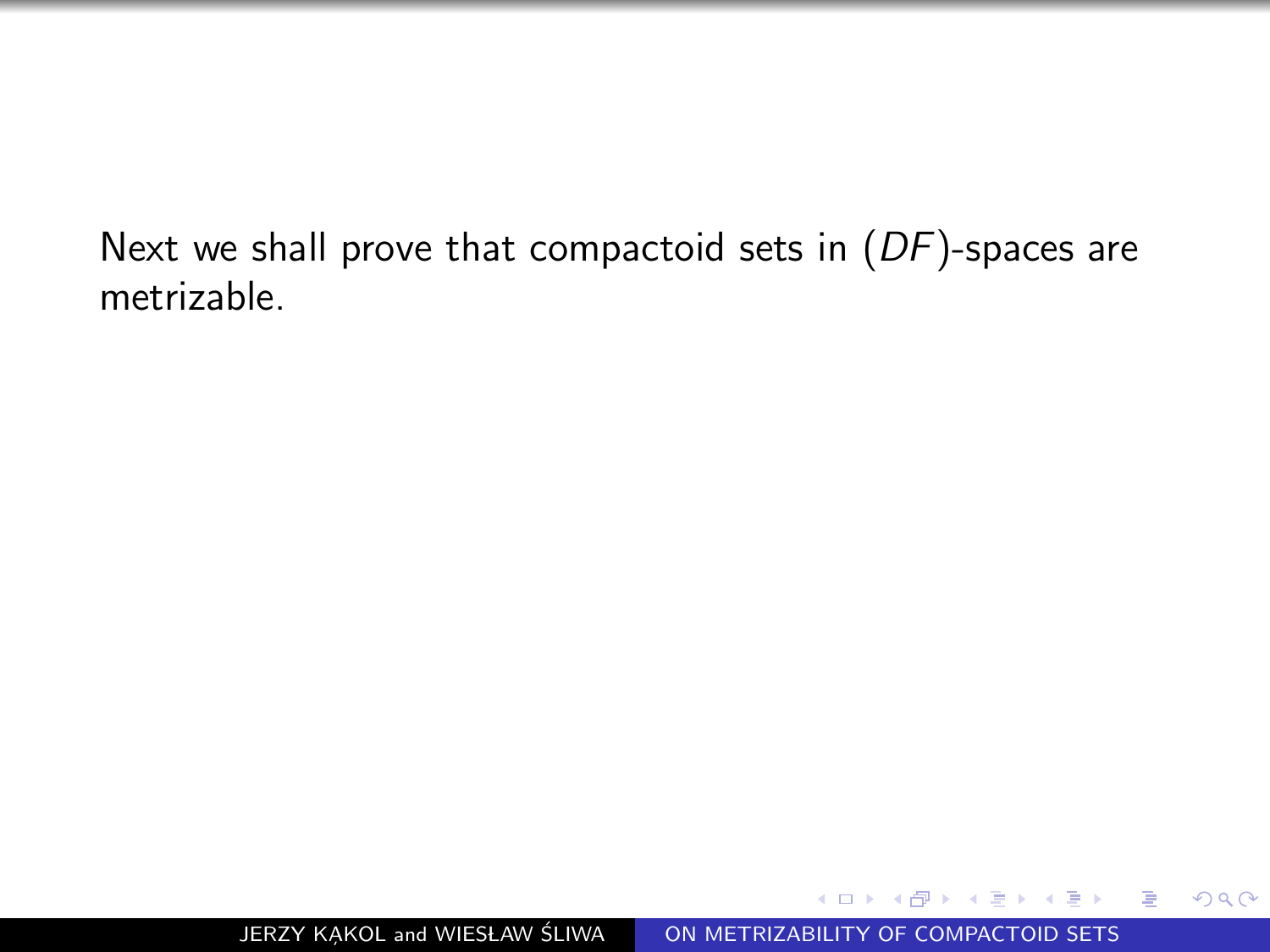Next we shall prove that compactoid sets in  $(DF)$ -spaces are metrizable.

Recall that a lcs  $E$  is a  $(DF)$ -space if it has a fundamental sequence  $(B_n)$  of bounded sets and for every sequence  $(V_n)$  of absolutely convex neighbourhoods of zero in  $E$  such that the set  $V = \bigcap_{n=1}^{\infty} V_n$  is bornivorous,  $V$  is a neighbourhood of zero in E.

 $\Omega$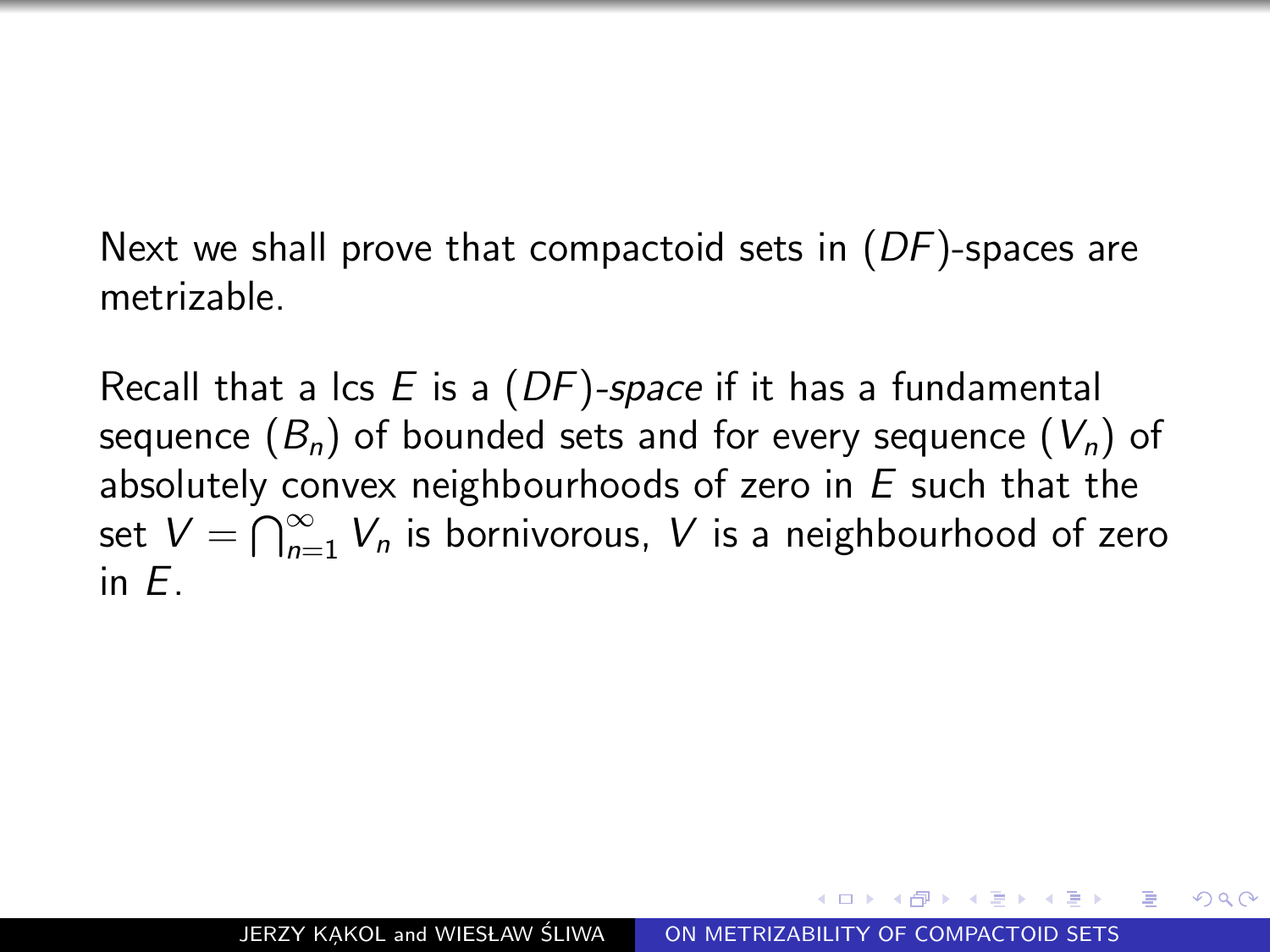One can show the following lemma ([KS, Lemma 18])

#### Lemma 18

If  $K$  is not spherically complete,  $L$  is the spherical completion of  $K$  and E is a (DF)-space over  $K$ , then the space  $H = \mathbb{L} \otimes E$  is a (DF)-space over  $\mathbb{L}$ .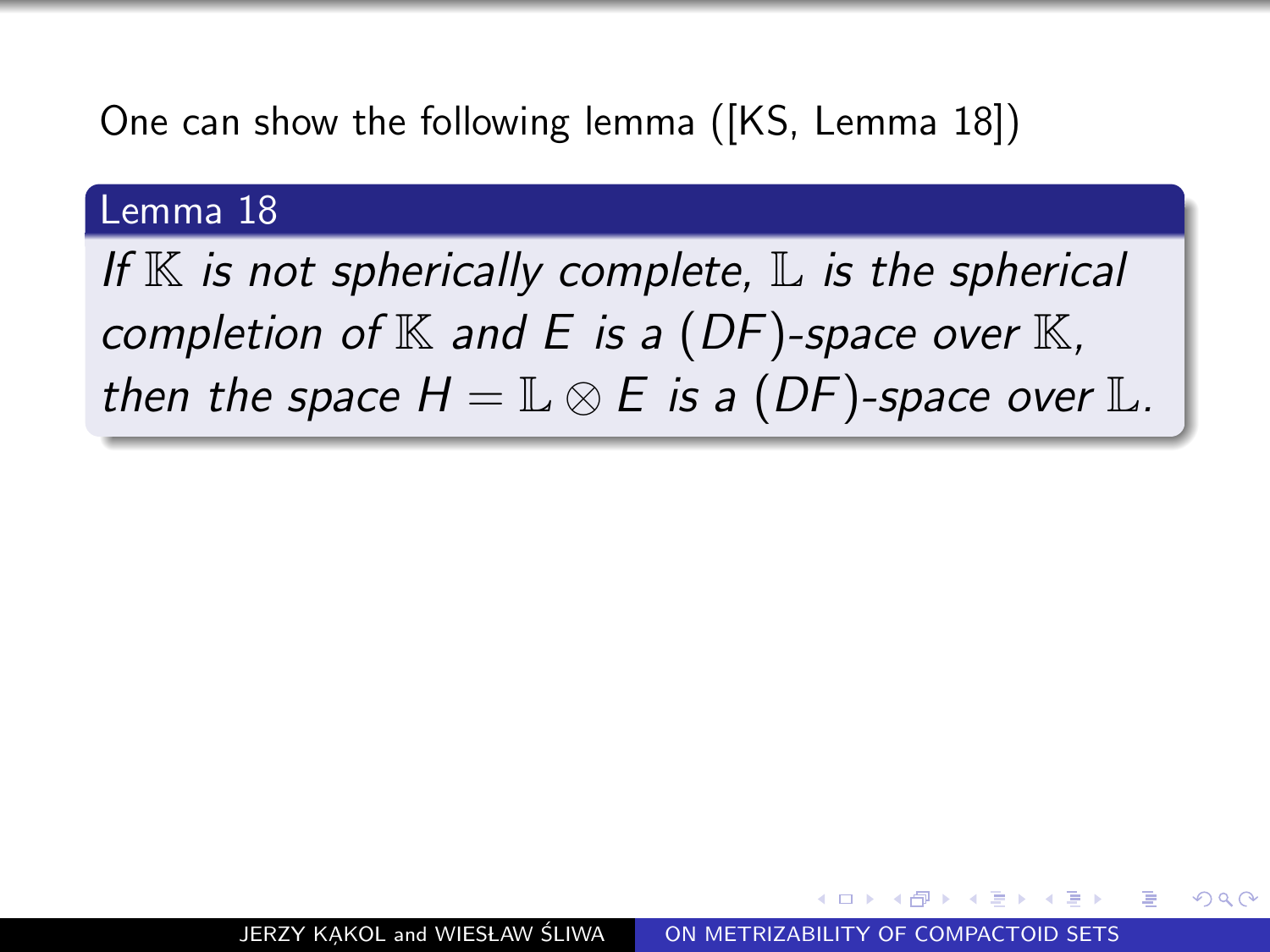One can show the following lemma ([KS, Lemma 18])

#### Lemma 18

If  $K$  is not spherically complete,  $L$  is the spherical completion of  $K$  and E is a (DF)-space over  $K$ , then the space  $H = \mathbb{L} \otimes E$  is a (DF)-space over  $\mathbb{L}$ .

Using this lemma we prove the following ([KS, Theorem 19])

#### Theorem 19

Every compactoid set in a (DF)-space E is metrizable.

ഹൈ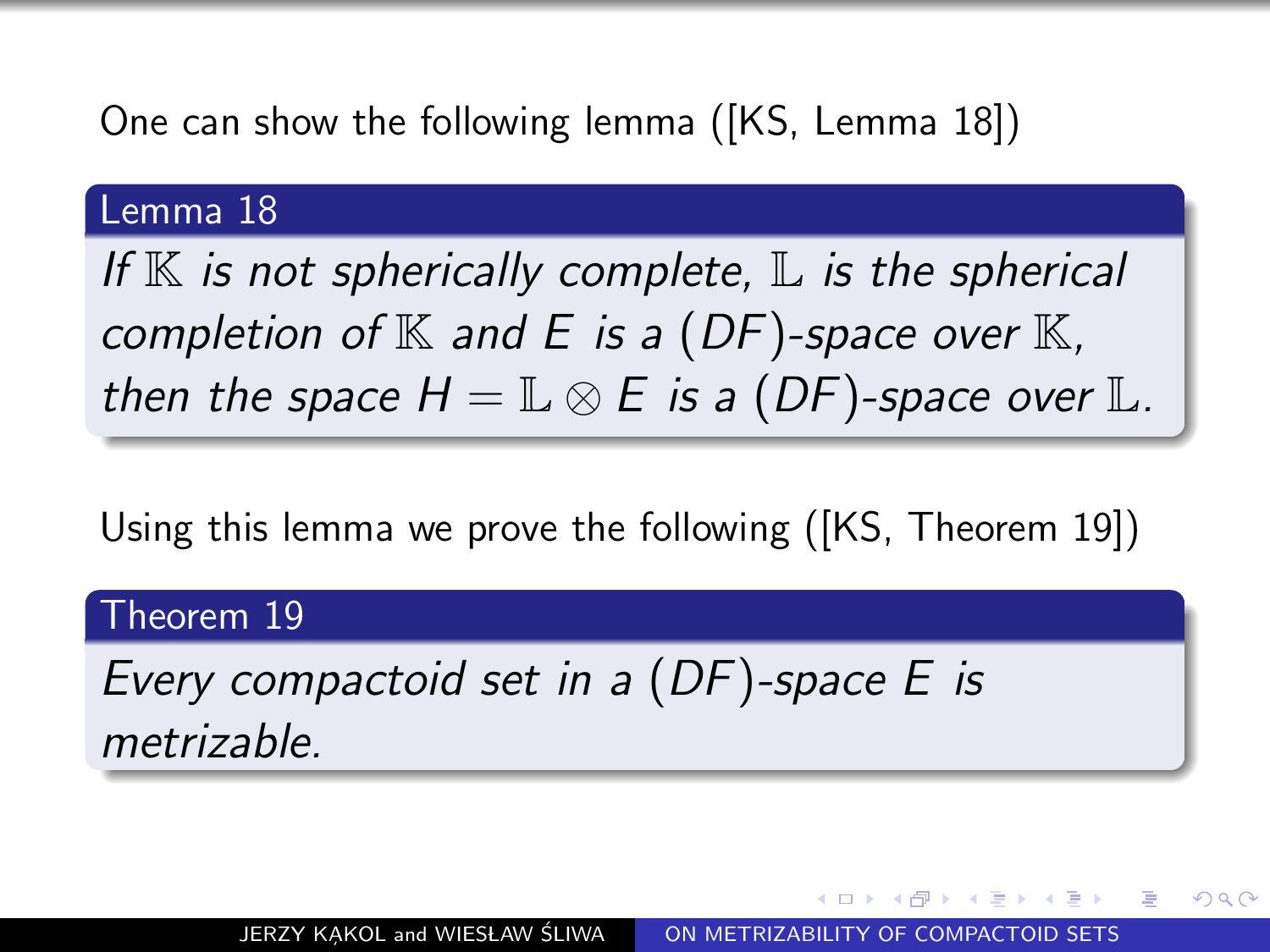First we show that every countable bounded subset  $F = \{f_n : n \in \mathbb{N}\}$  of  $E'_b$  is equicontinuous. Let  $F_n = \{f_i : 1 \leq i \leq n\}$  for  $n \in \mathbb{N}$ . Then  ${}^{\circ}F = \bigcap_{n=1}^{\infty} {}^{\circ}F_n$ . Clearly

$$
{}^{\circ}F_n = \bigcap_{k=1}^n f_k^{-1}(B_{\mathbb K})
$$

is an absolutely convex neighbourhood of zero in E for  $n \in \mathbb{N}$ . Moreover,  $\partial F$  is a bornivorous set in E. Indeed, let B be a bounded set in  $\bar E$ . Then for some  $\alpha\in\mathbb{K}$  we have  $\bar F\subset \alpha B^\circ,$  so

$$
{}^{\circ}F \supset \alpha^{-1}({}^{\circ}(B^{\circ})) \supset \alpha^{-1}B.
$$

Thus  $\mathscr{F}$  is a neighbourhood of zero in E, so F is equicontinuous.

つくい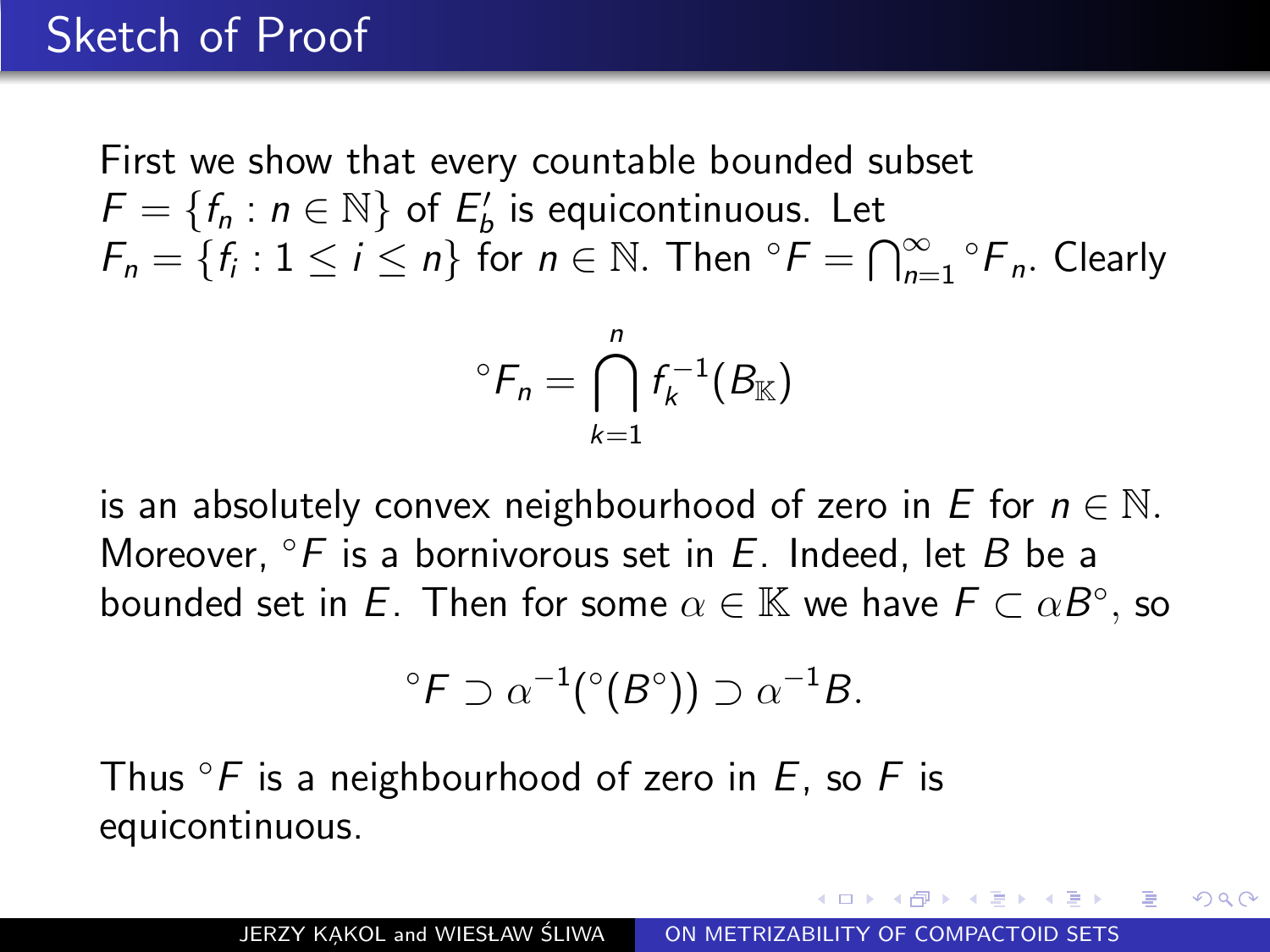$299$ 

活

Пb.

 $\sim$ э

Ξ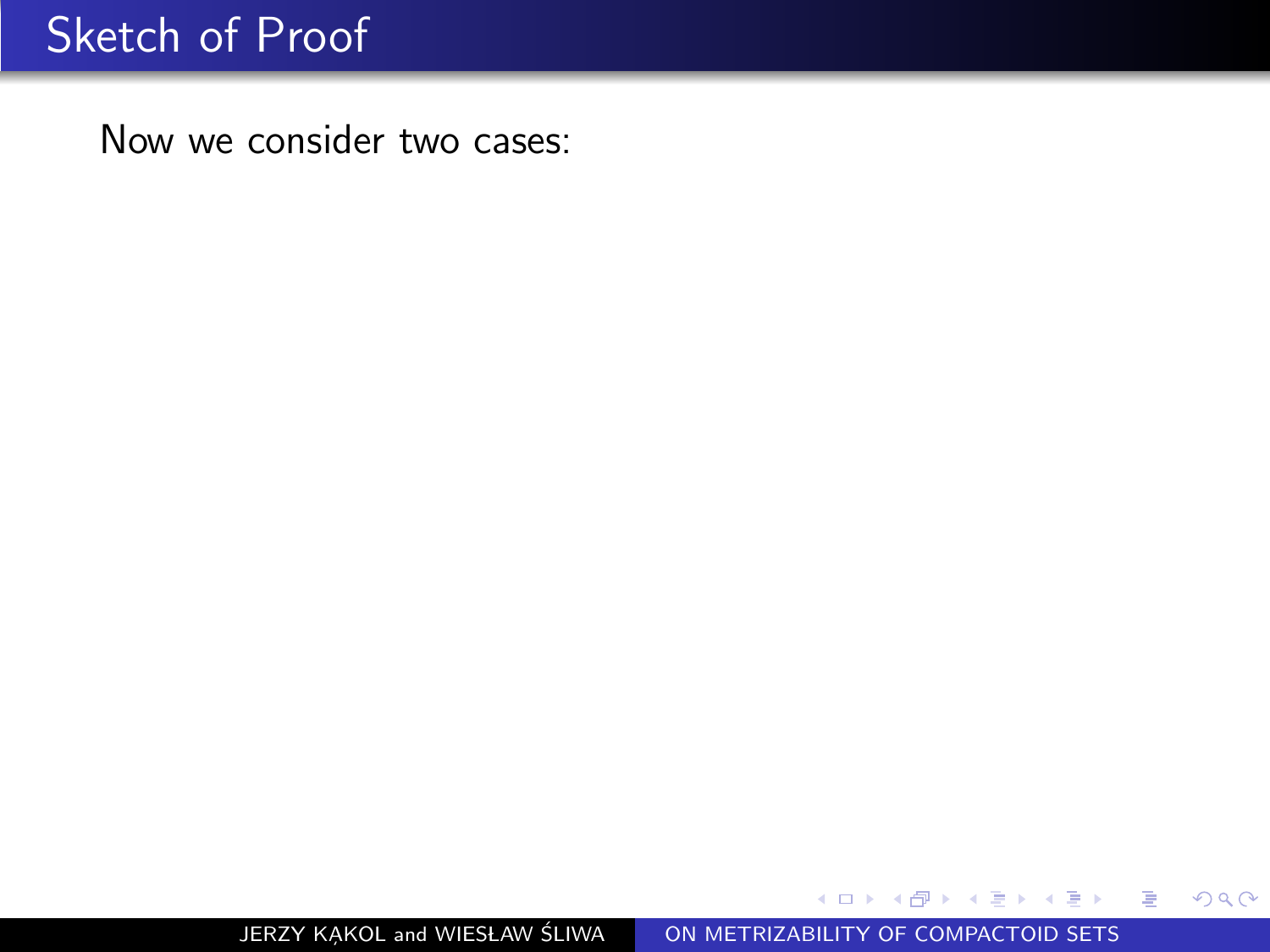$(1)$  *E* is polar.

 $299$ 

重

ヨメ イヨメ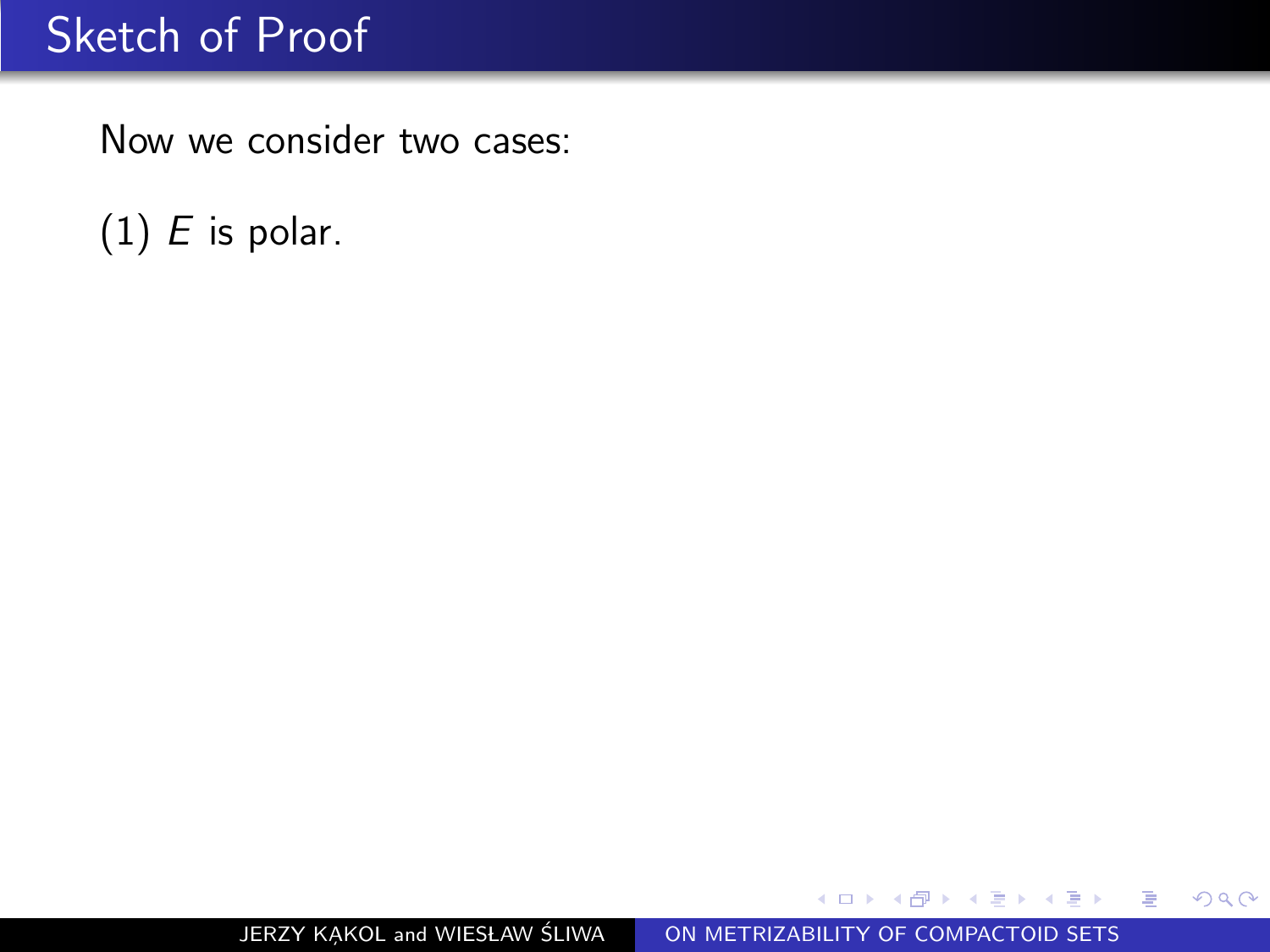$(1)$  *E* is polar. Let  $(B_n)$  be a fundamental sequence of bounded sets in E and let  $\beta \in \mathbb{K}$  with  $|\beta| > 1$ .

つくい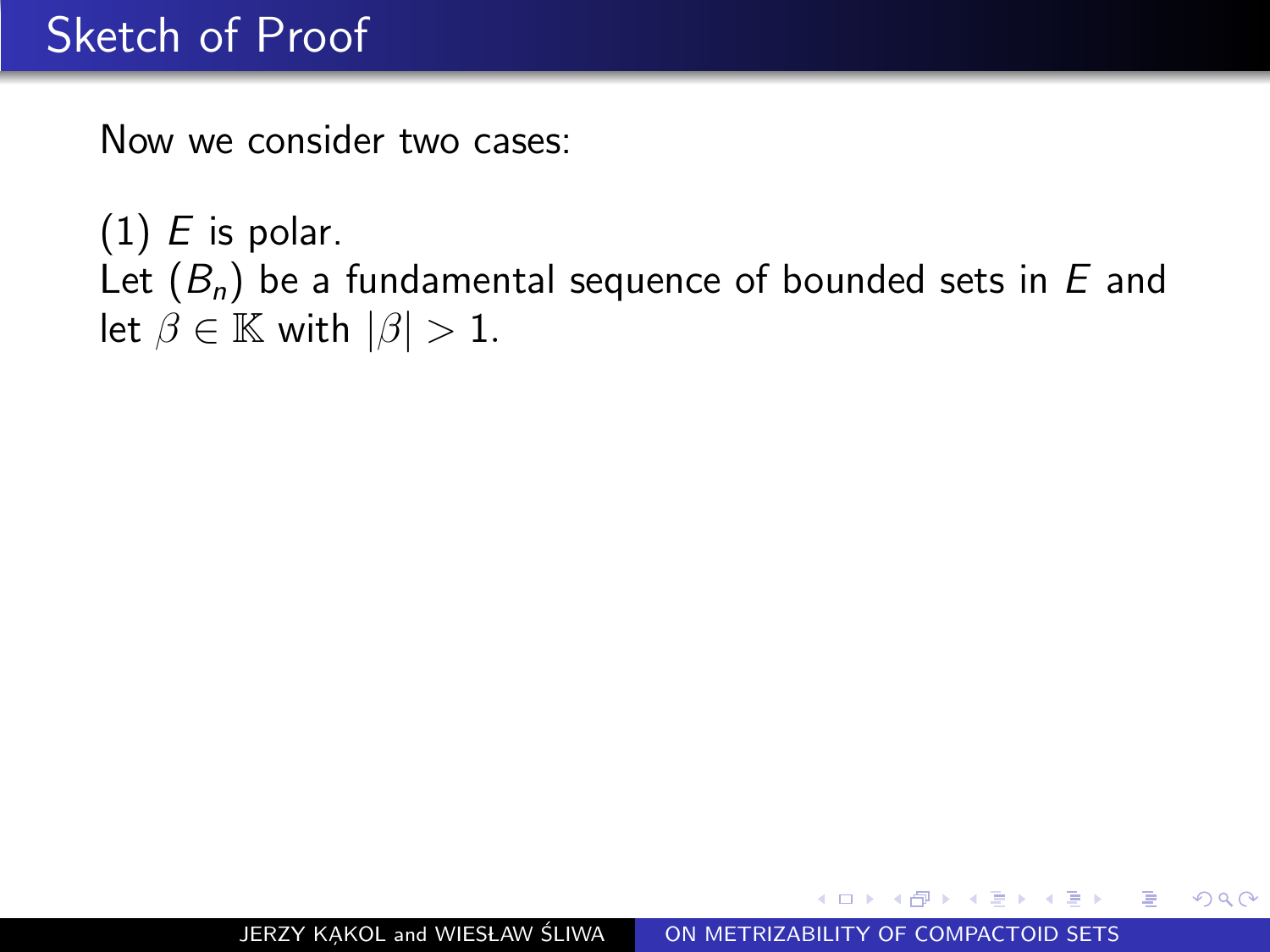$(1)$  *E* is polar. Let  $(B_n)$  be a fundamental sequence of bounded sets in E and let  $\beta \in \mathbb{K}$  with  $|\beta| > 1$ . Put  $\infty$ 

$$
A_{\alpha} = \bigcap_{k=1}^{\infty} \beta^{\alpha_k} B_k^{\circ} \text{ for } \alpha = (\alpha_k) \in \mathbb{N}^{\mathbb{N}}.
$$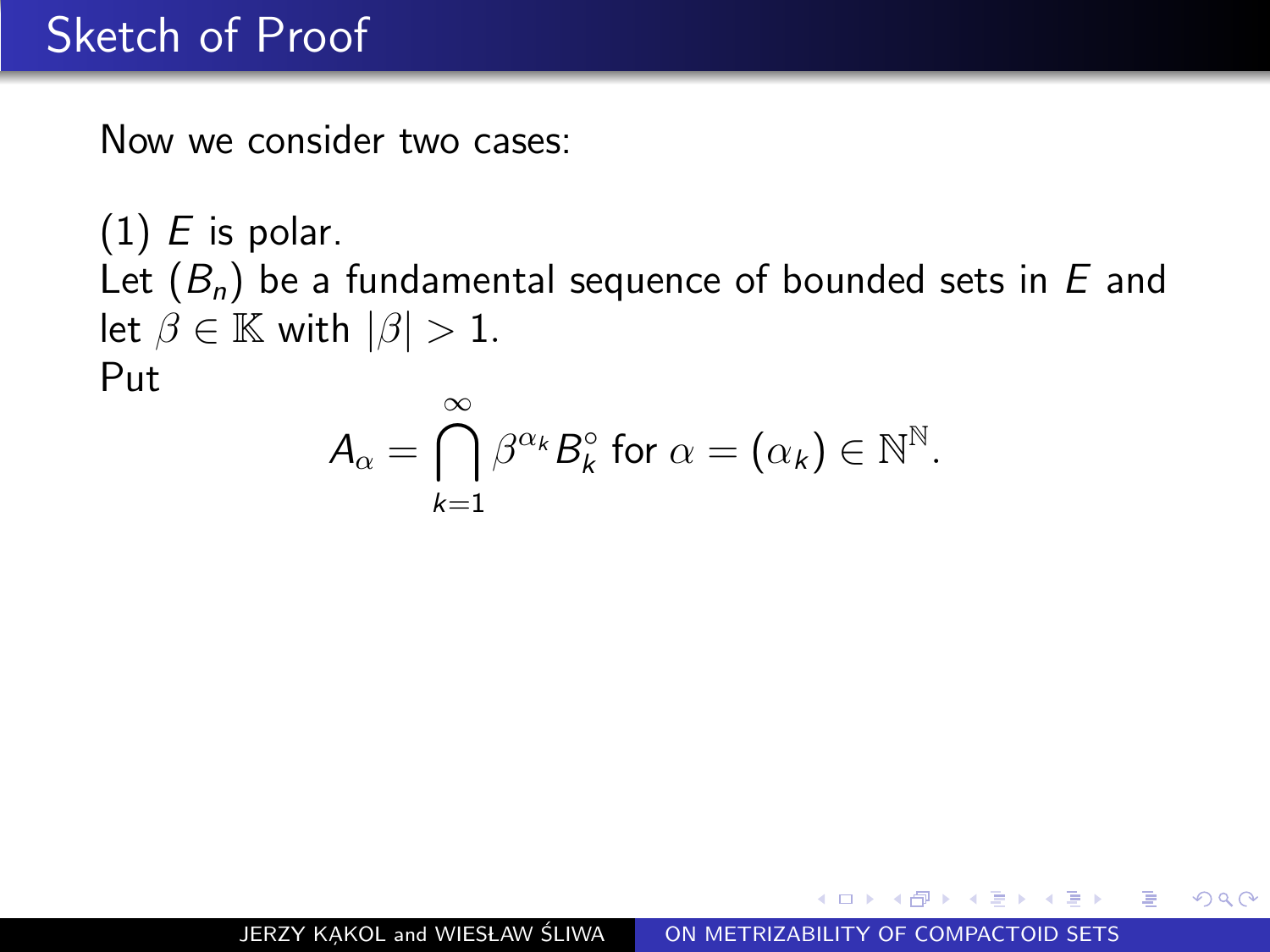$(1)$  E is polar. Let  $(B_n)$  be a fundamental sequence of bounded sets in E and let  $\beta \in \mathbb{K}$  with  $|\beta| > 1$ . Put

$$
A_{\alpha} = \bigcap_{k=1}^{\infty} \beta^{\alpha_k} B_k^{\circ} \text{ for } \alpha = (\alpha_k) \in \mathbb{N}^{\mathbb{N}}.
$$

Clearly  $(A_\alpha)_{\alpha\in\mathbb{N}^\mathbb{N}}$  is a bounded resolution of  $E'_b$ . By Lemma 9, every countable subset of  $A_{\alpha}, \alpha \in \mathbb{N}^{\mathbb{N}},$  is compactoid in  $E'_{c}$ .

つくい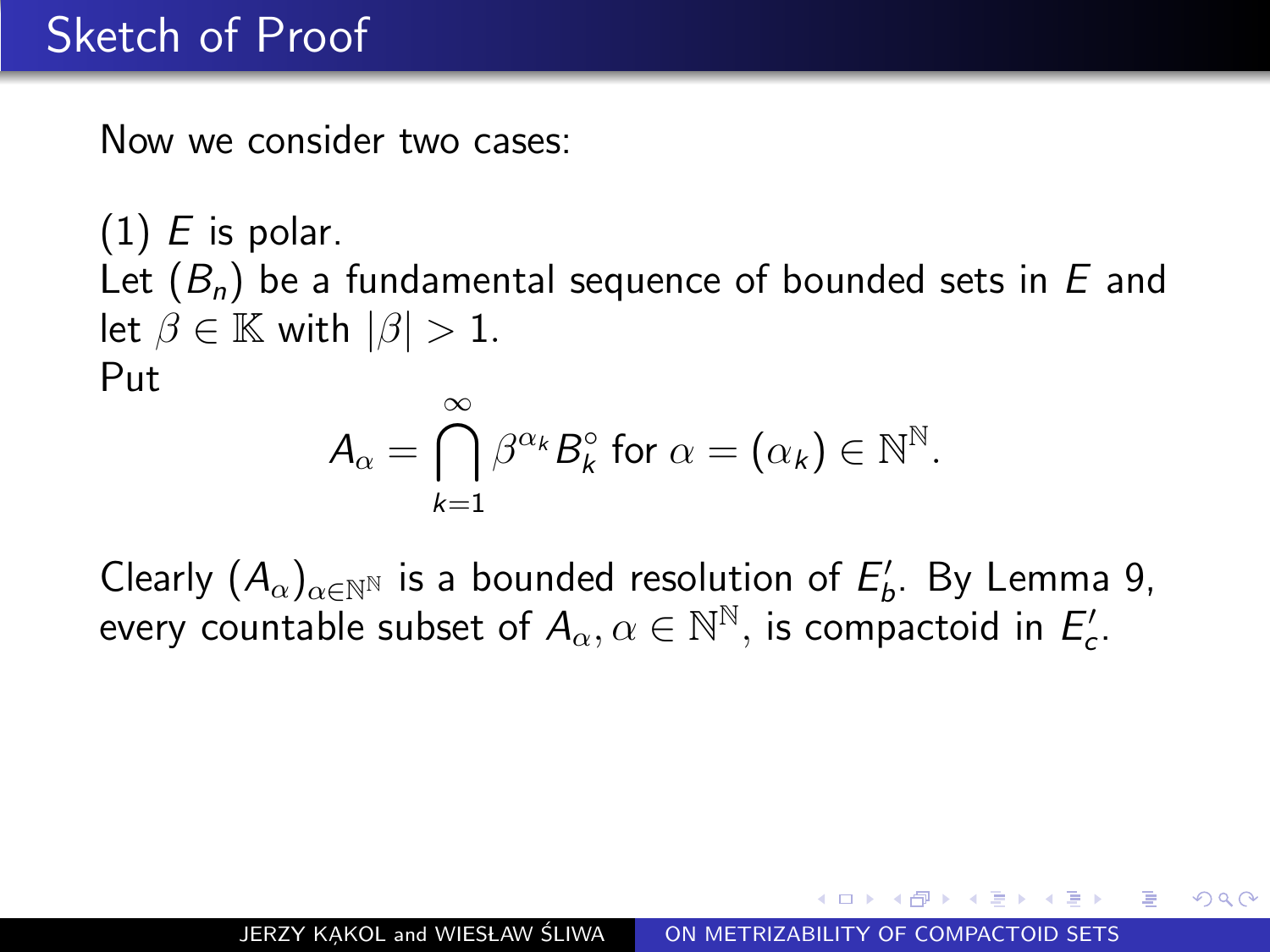$(1)$  E is polar. Let  $(B_n)$  be a fundamental sequence of bounded sets in E and let  $\beta \in \mathbb{K}$  with  $|\beta| > 1$ . Put

$$
A_{\alpha} = \bigcap_{k=1}^{\infty} \beta^{\alpha_k} B_k^{\circ} \text{ for } \alpha = (\alpha_k) \in \mathbb{N}^{\mathbb{N}}.
$$

Clearly  $(A_\alpha)_{\alpha\in\mathbb{N}^\mathbb{N}}$  is a bounded resolution of  $E'_b$ . By Lemma 9, every countable subset of  $A_{\alpha}, \alpha \in \mathbb{N}^{\mathbb{N}},$  is compactoid in  $E'_{c}$ .

Thus  $E_c'$  has a countably compactoid resolution. Using Remark 8 we deduce that  $E_c^{\prime}$  is of countable type.

つくい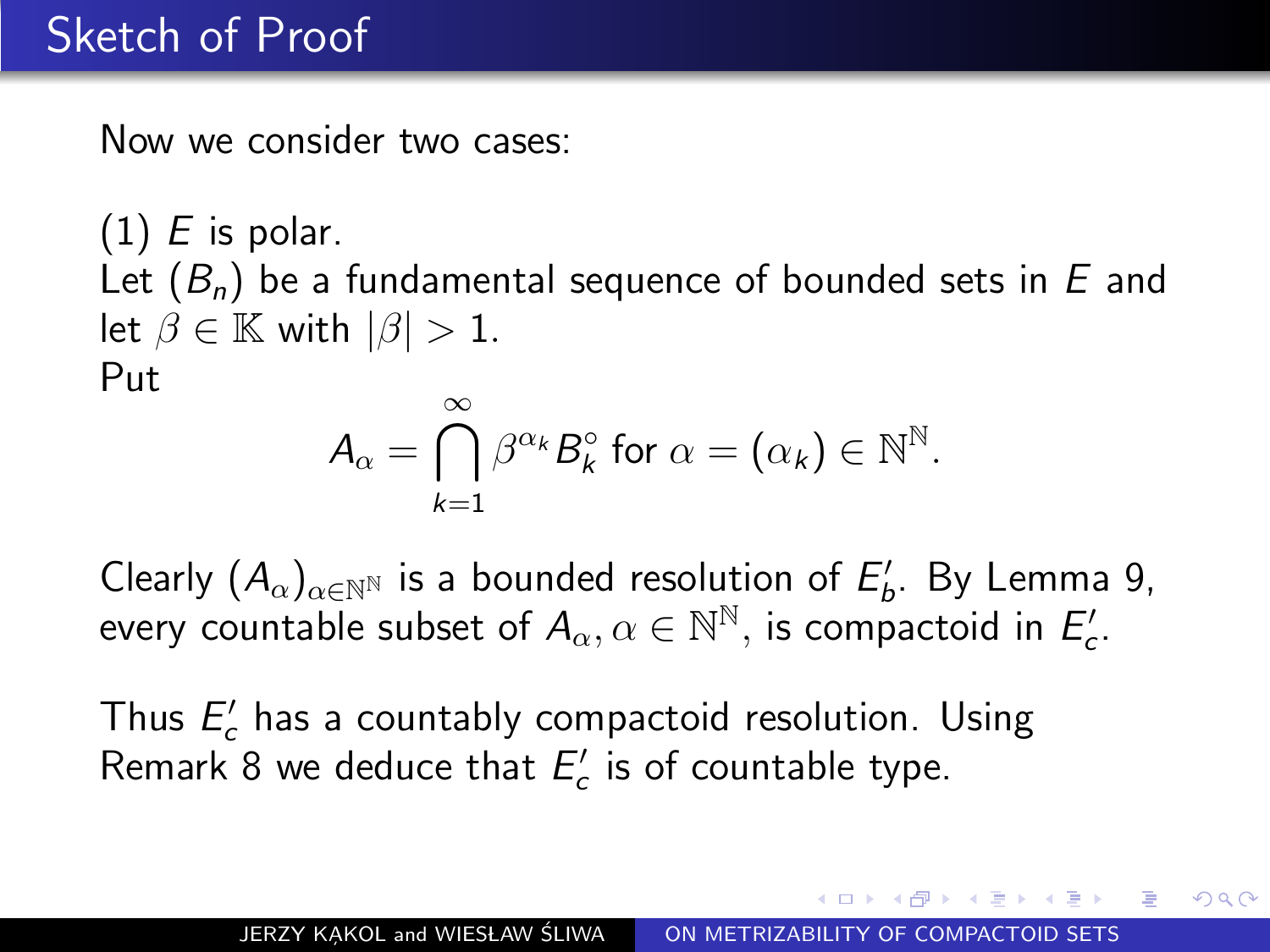$(1)$  E is polar. Let  $(B_n)$  be a fundamental sequence of bounded sets in E and let  $\beta \in \mathbb{K}$  with  $|\beta| > 1$ . Put

$$
A_{\alpha} = \bigcap_{k=1}^{\infty} \beta^{\alpha_k} B_k^{\circ} \text{ for } \alpha = (\alpha_k) \in \mathbb{N}^{\mathbb{N}}.
$$

Clearly  $(A_\alpha)_{\alpha\in\mathbb{N}^\mathbb{N}}$  is a bounded resolution of  $E'_b$ . By Lemma 9, every countable subset of  $A_{\alpha}, \alpha \in \mathbb{N}^{\mathbb{N}},$  is compactoid in  $E'_{c}$ .

Thus  $E_c'$  has a countably compactoid resolution. Using Remark 8 we deduce that  $E_c^{\prime}$  is of countable type.

It follows that compactoid sets in  $E$  are metrizable.

 $\Omega$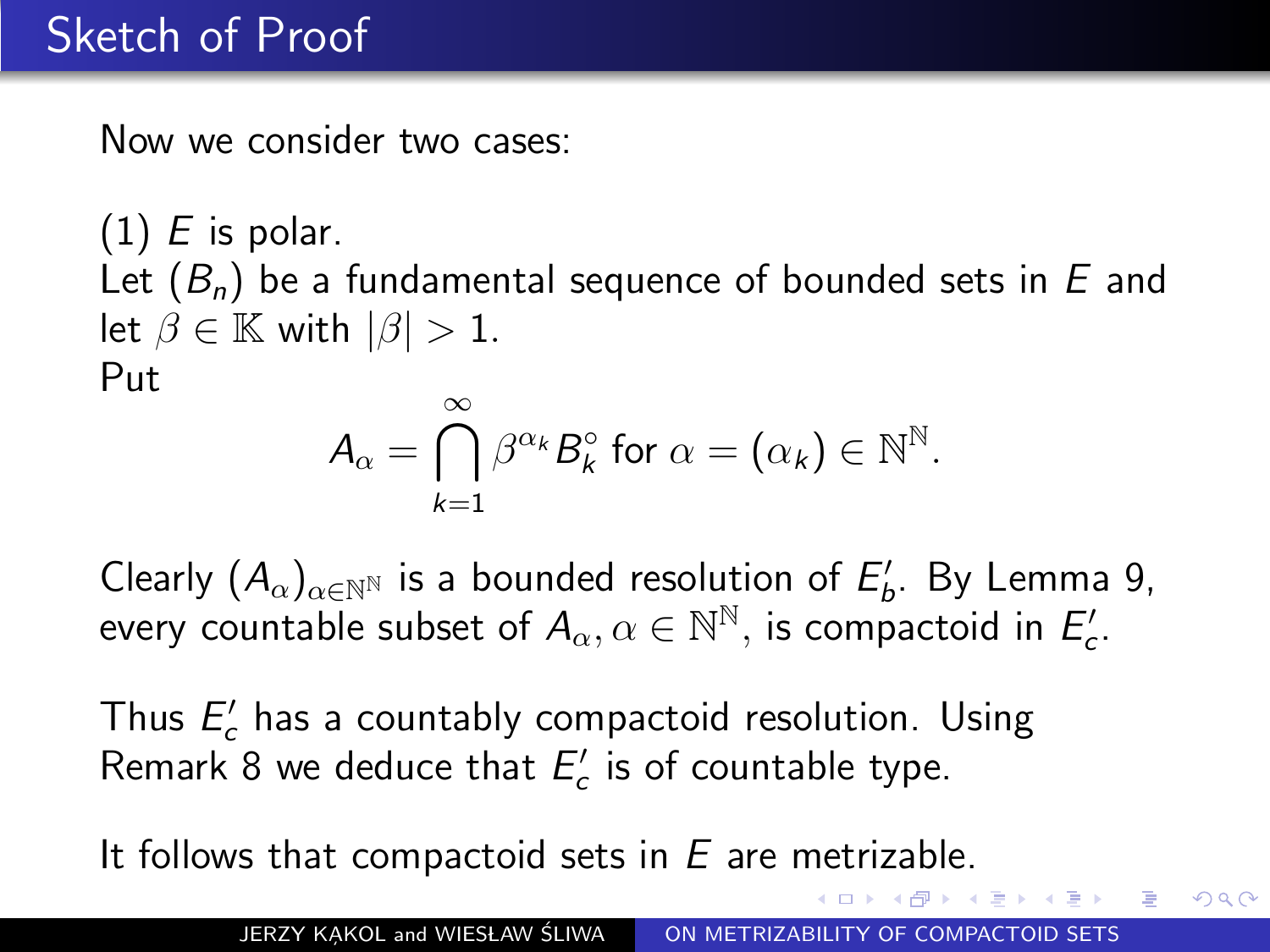$299$ 

活 -b

э  $\sim$ э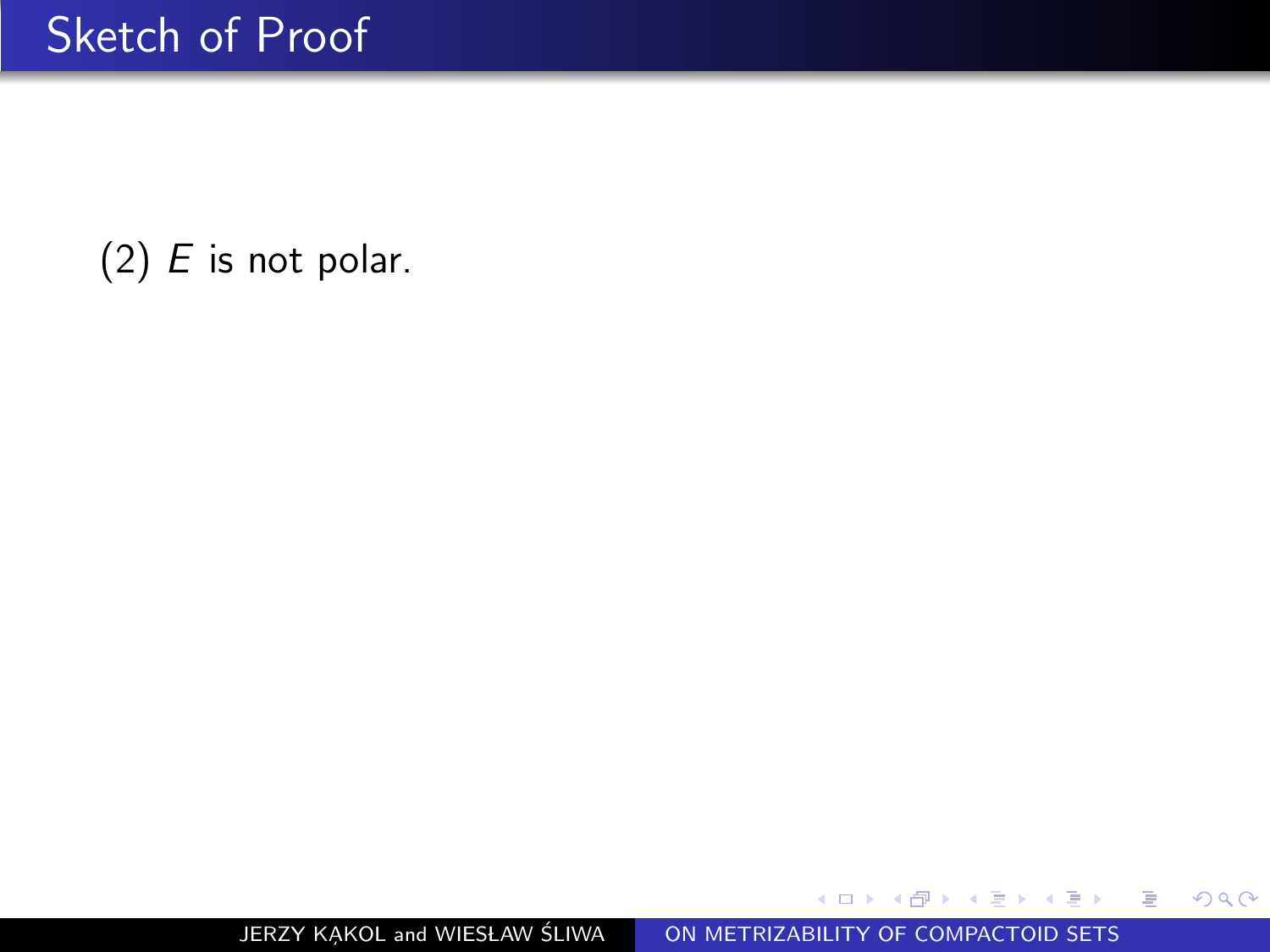Then  $K$  is not spherically complete. By Lemma 18,  $H = \mathbb{L} \otimes E$  is a polar (DF)-space over the field  $\mathbb{L}$ .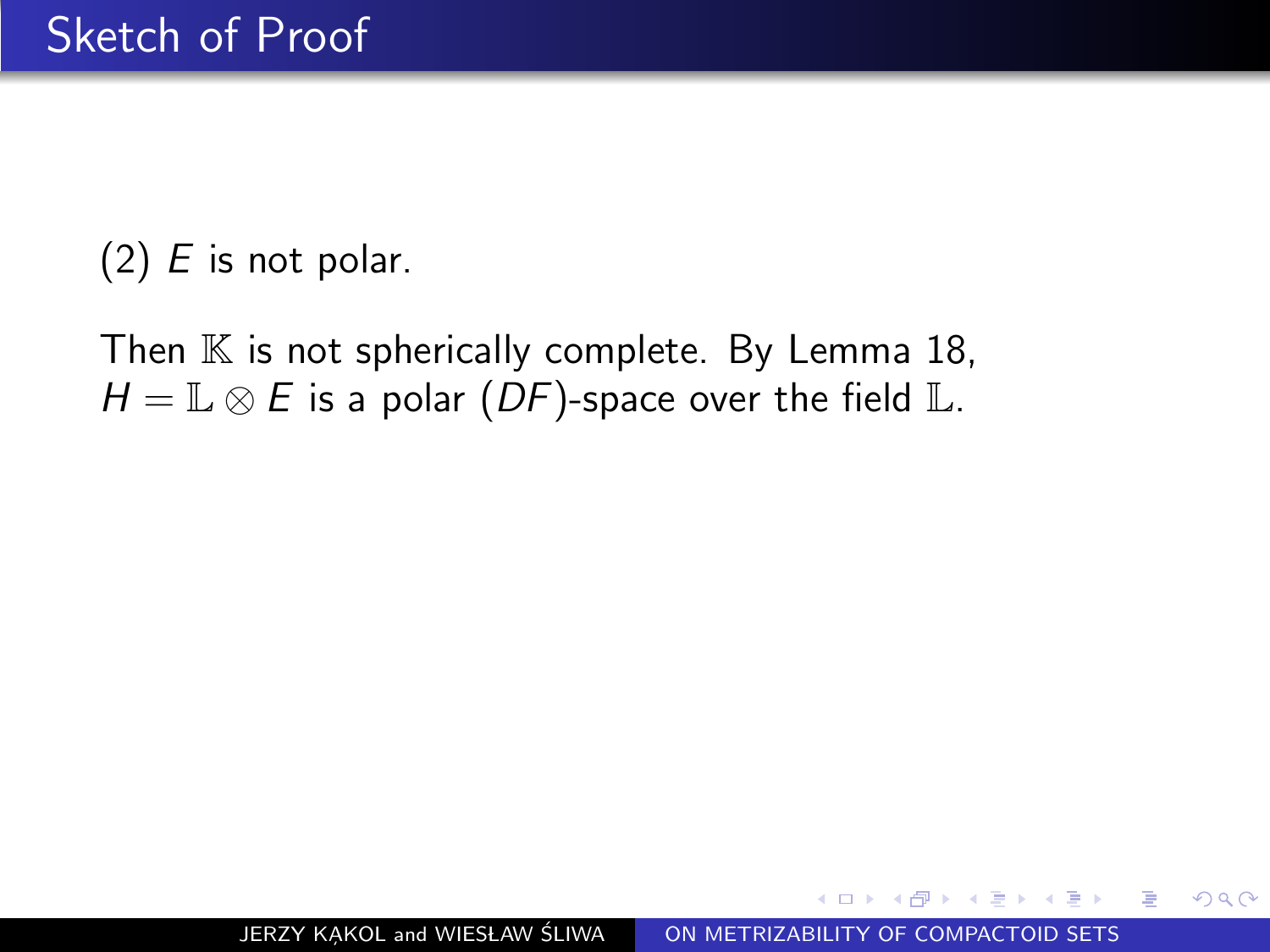Then  $K$  is not spherically complete. By Lemma 18,  $H = \mathbb{L} \otimes E$  is a polar  $(DF)$ -space over the field  $\mathbb{L}$ .

Let A be a compactoid set in E. Then  $C = 1 \otimes A$  is a compactoid set in H.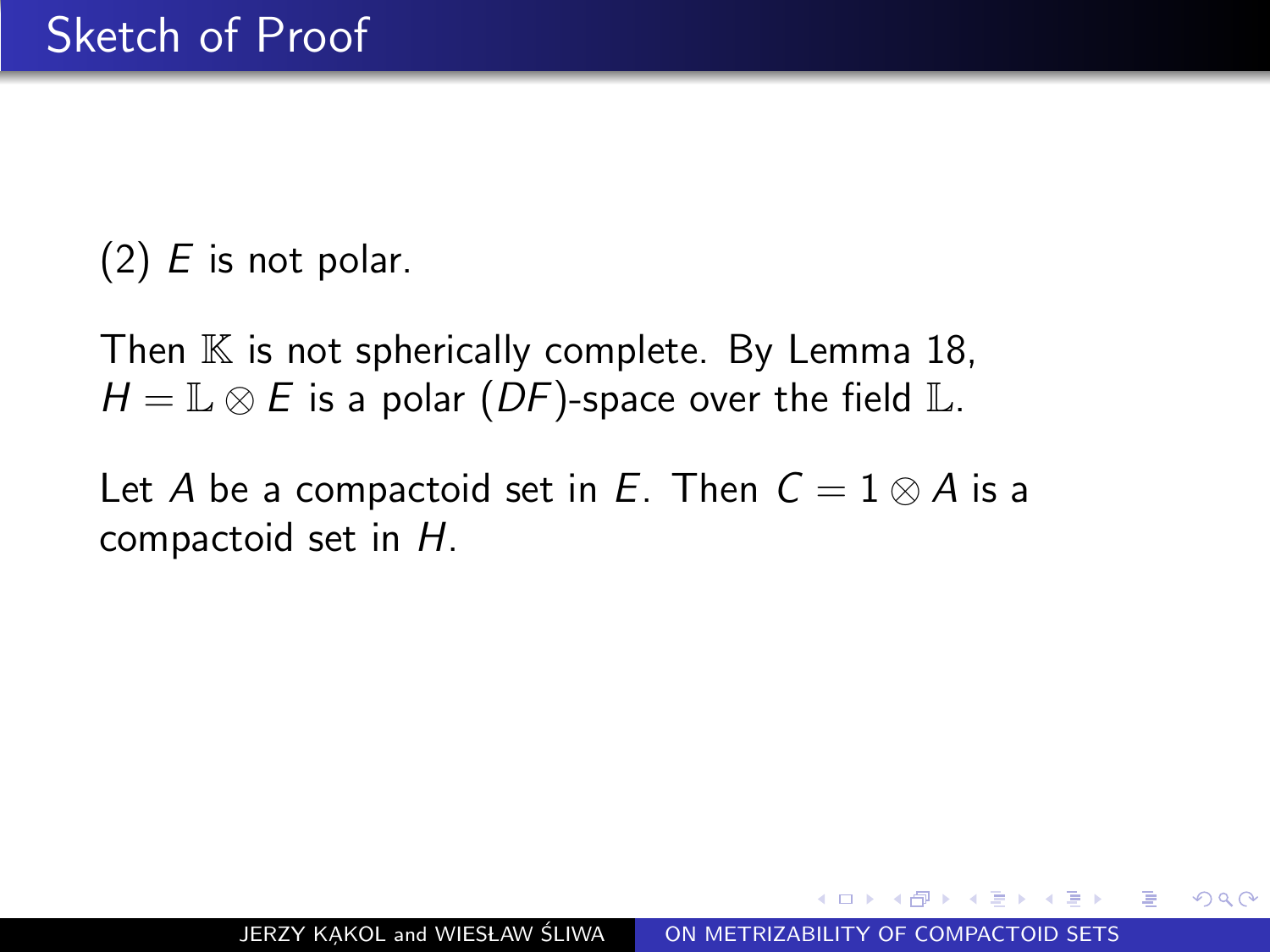Then  $\mathbb K$  is not spherically complete. By Lemma 18,  $H = \mathbb{L} \otimes E$  is a polar (DF)-space over the field  $\mathbb{L}$ .

Let A be a compactoid set in E. Then  $C = 1 \otimes A$  is a compactoid set in H.

By  $(1)$ , the set C is a metrizable subset of H. But C is homeomorphic to A, so A is metrizable.  $\square$ 

つくい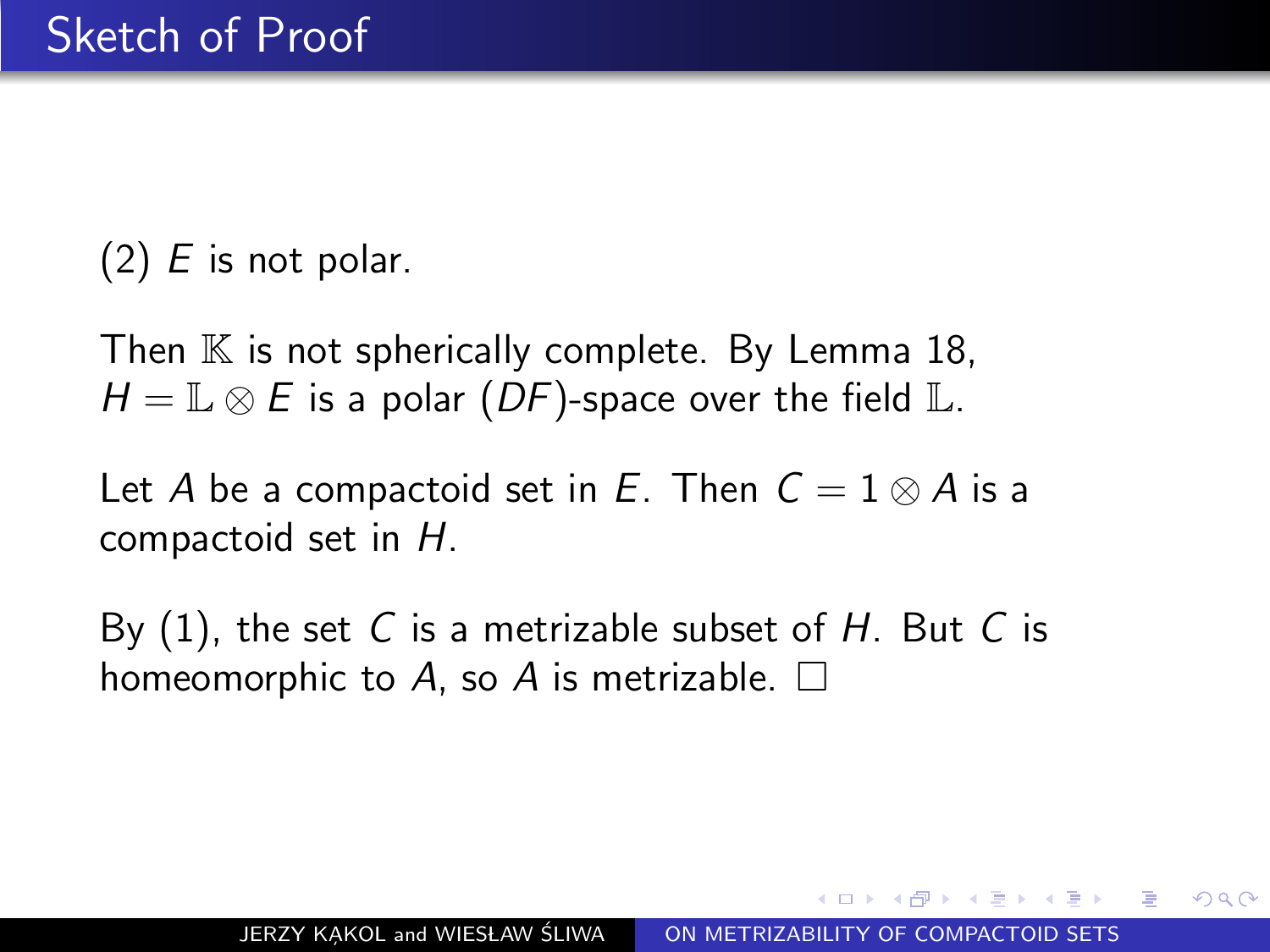We say that a compactoid resolution  $(S_{\alpha})_{\alpha \in \mathbb{N}^{\mathbb{N}}}$  of a lcs E is strong if every compactoid set in E is contained in some  $S_{\alpha}$ .

JERZY KAKOL and WIESŁAW ŚLIWA | [ON METRIZABILITY OF COMPACTOID SETS](#page-0-0)

 $\Omega$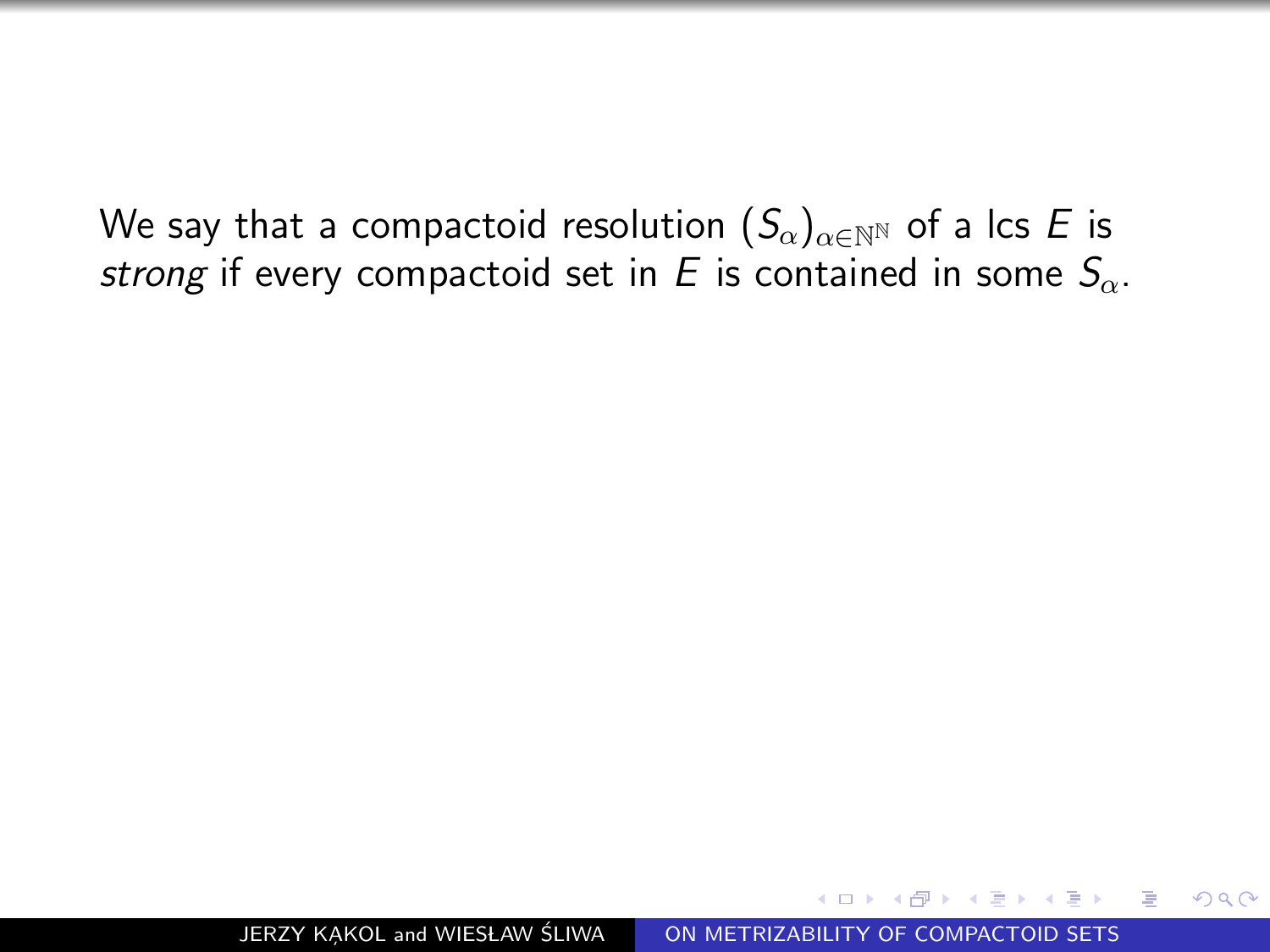We say that a compactoid resolution  $(S_{\alpha})_{\alpha \in \mathbb{N}^{\mathbb{N}}}$  of a lcs E is strong if every compactoid set in E is contained in some  $S_{\alpha}$ .

Finally, in connection to [Proposition 5](#page-40-0) we shall prove ([KS, Theorem 21])

#### Theorem 20

Every metrizable lcs E of countable type has a strong compactoid resolution  $(S_{\alpha})_{\alpha\in\mathbb{N}}$ N.

ഹൈ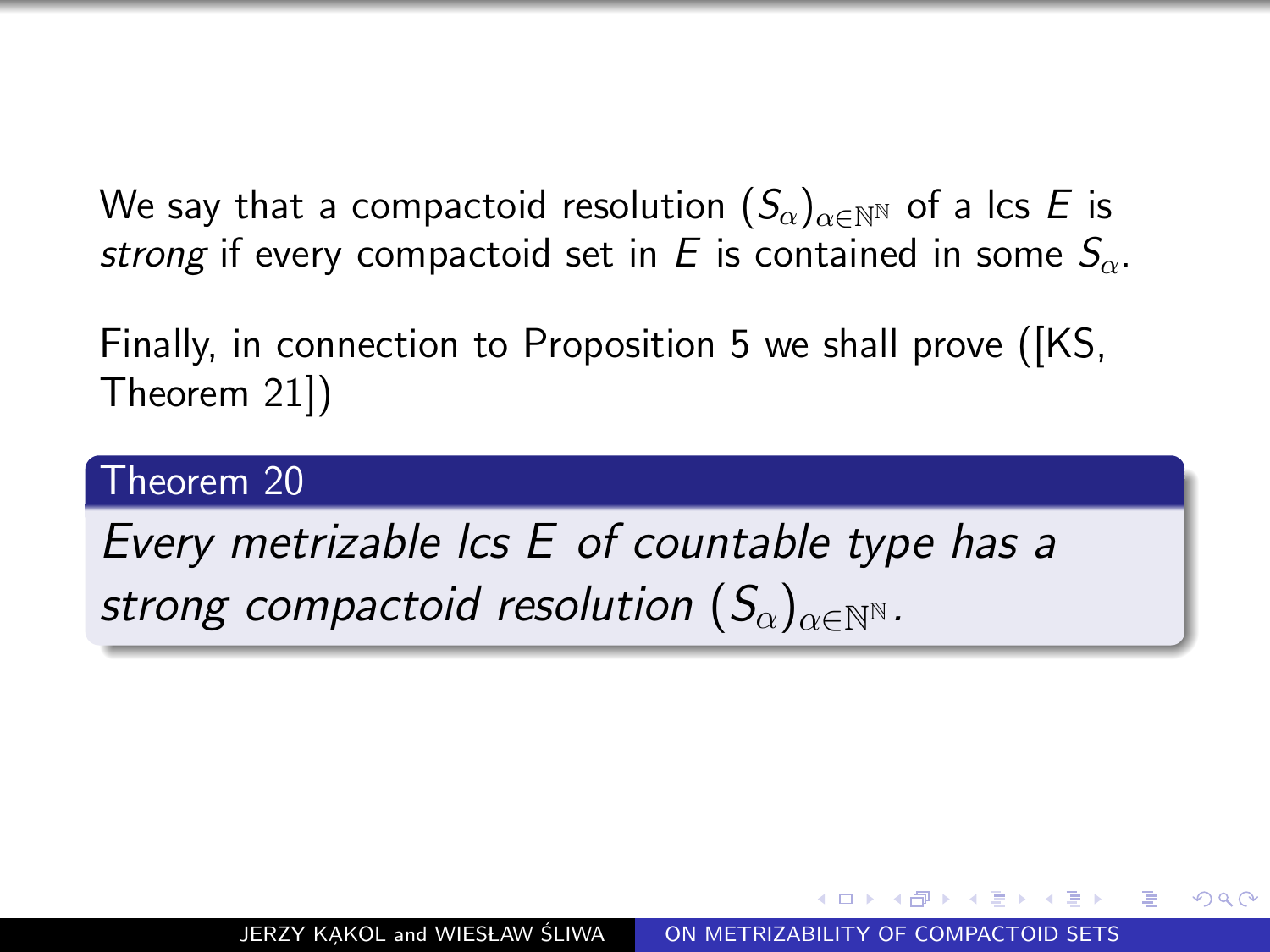By [Gra2, Corollary 3.7], a subset A of  $c_0$  is compactoid if and only if there exists  $y = (y_n) \in c_0$  such that for every  $x = (x_n) \in A$  we have  $|x_n| \le |y_n|$  for all  $n \in \mathbb{N}$ .

 $\Omega$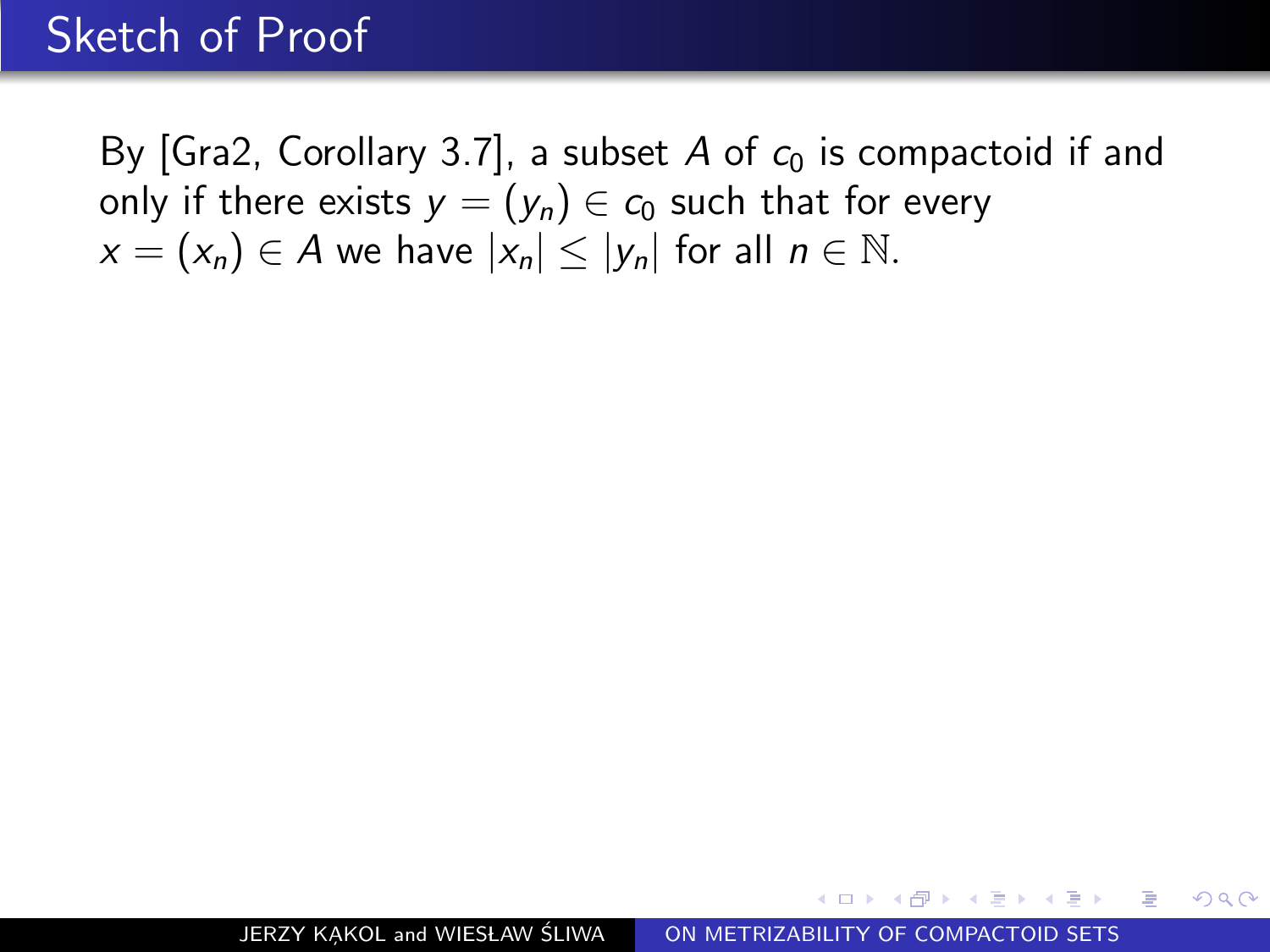By [Gra2, Corollary 3.7], a subset A of  $c_0$  is compactoid if and only if there exists  $y = (y_n) \in c_0$  such that for every  $x = (x_n) \in A$  we have  $|x_n| \le |y_n|$  for all  $n \in \mathbb{N}$ .

 $(A1)$ . Assume that  $\mathbb K$  is separable.

 $\Omega$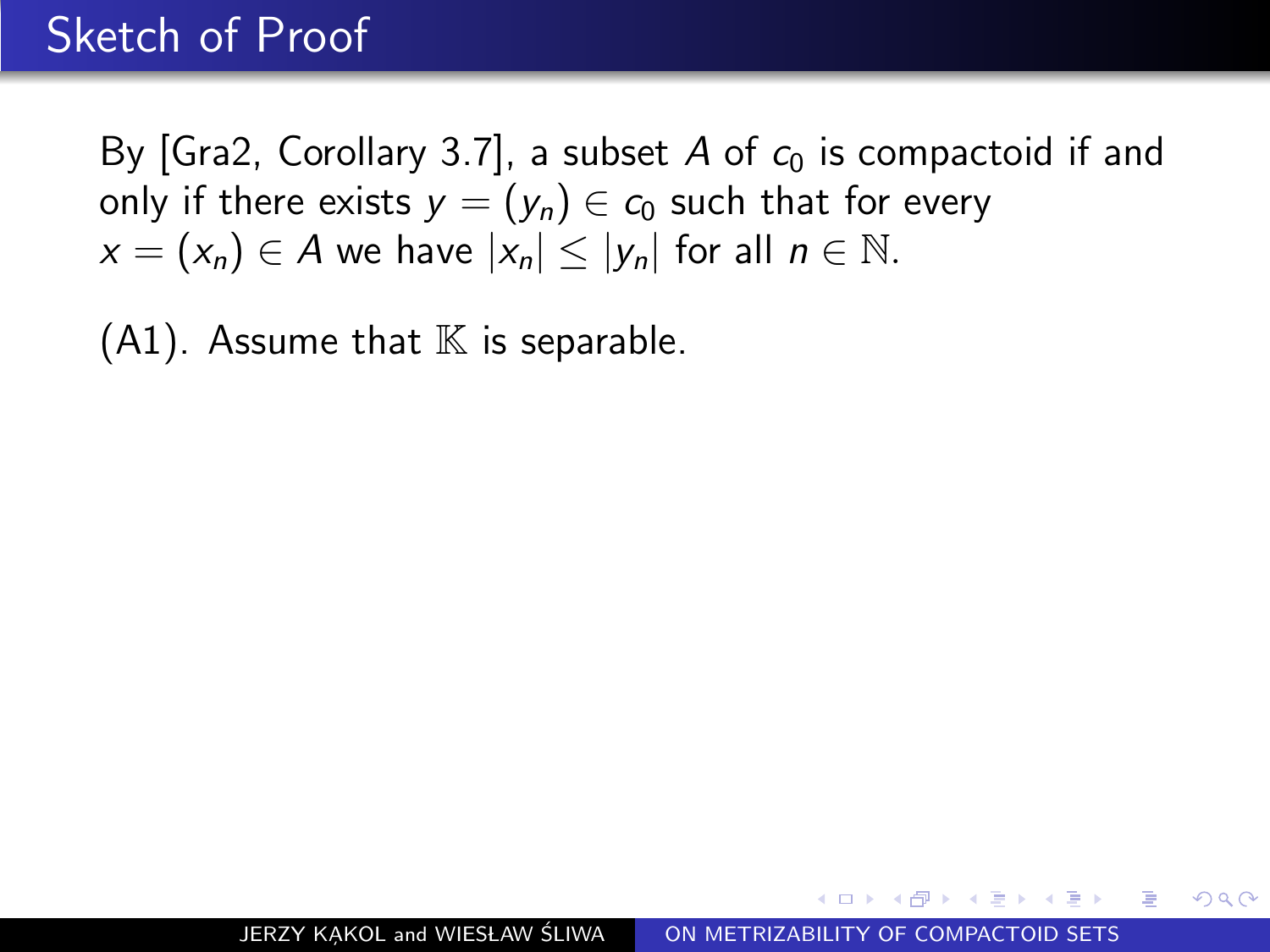By [Gra2, Corollary 3.7], a subset A of  $c_0$  is compactoid if and only if there exists  $y = (y_n) \in c_0$  such that for every  $x = (x_n) \in A$  we have  $|x_n| \le |y_n|$  for all  $n \in \mathbb{N}$ .

 $(A1)$ . Assume that  $\mathbb K$  is separable.

Then  $c_0$  is separable; so there is a homeomorphism  $f: \mathbb{N}^{\mathbb{N}} \to c_0$  ([Sli, Theorem 3]).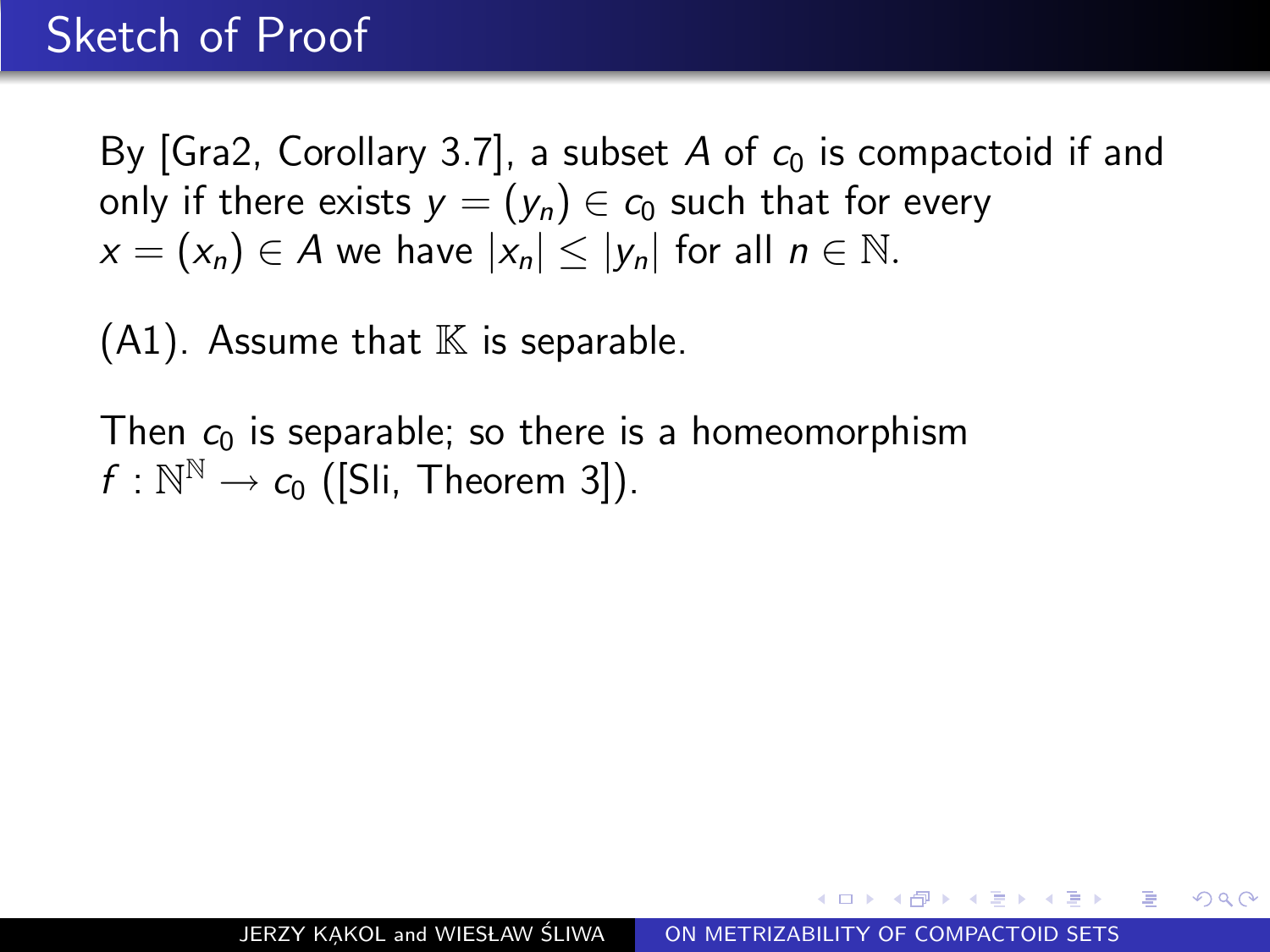By [Gra2, Corollary 3.7], a subset A of  $c_0$  is compactoid if and only if there exists  $y = (y_n) \in c_0$  such that for every  $x = (x_n) \in A$  we have  $|x_n| \le |y_n|$  for all  $n \in \mathbb{N}$ .

 $(A1)$ . Assume that  $\mathbb K$  is separable.

Then  $c_0$  is separable; so there is a homeomorphism  $f: \mathbb{N}^{\mathbb{N}} \to c_0$  ([Sli, Theorem 3]).

For  $\alpha = (\alpha_n) \in \mathbb{N}^{\mathbb{N}}$  we put

$$
A_{\alpha} = f(\{\beta \in \mathbb{N}^{\mathbb{N}} : \beta \leq \alpha\});
$$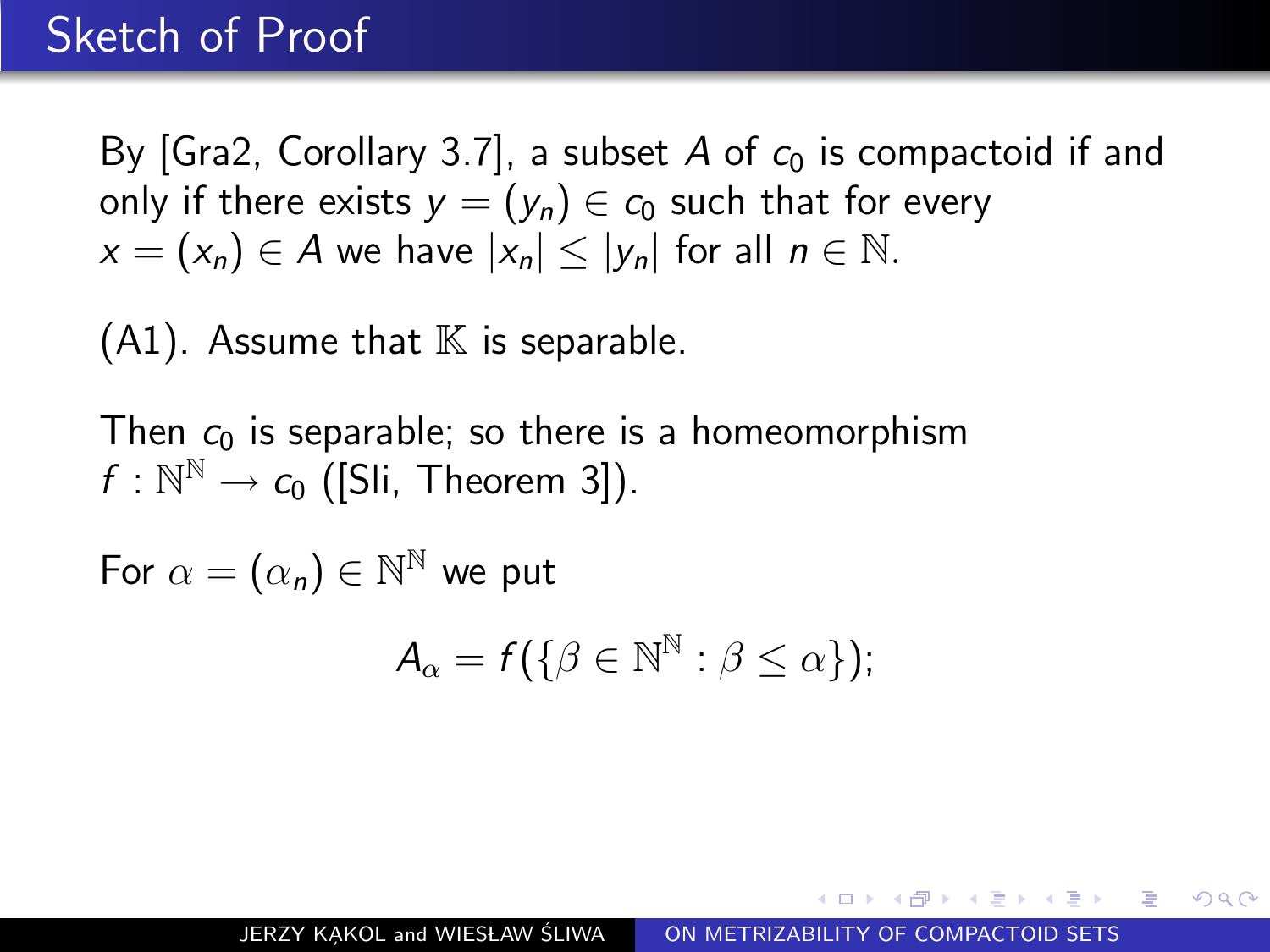By [Gra2, Corollary 3.7], a subset A of  $c_0$  is compactoid if and only if there exists  $y = (y_n) \in c_0$  such that for every  $x = (x_n) \in A$  we have  $|x_n| < |y_n|$  for all  $n \in \mathbb{N}$ .

 $(A1)$ . Assume that  $\mathbb K$  is separable.

Then  $c_0$  is separable; so there is a homeomorphism  $f: \mathbb{N}^{\mathbb{N}} \to c_0$  ([Sli, Theorem 3]).

For  $\alpha = (\alpha_n) \in \mathbb{N}^{\mathbb{N}}$  we put

$$
A_{\alpha}=f(\{\beta\in\mathbb{N}^{\mathbb{N}}:\beta\leq\alpha\});
$$

 $A_{\alpha}$  is compact, so it is compactoid in  $c_0$ .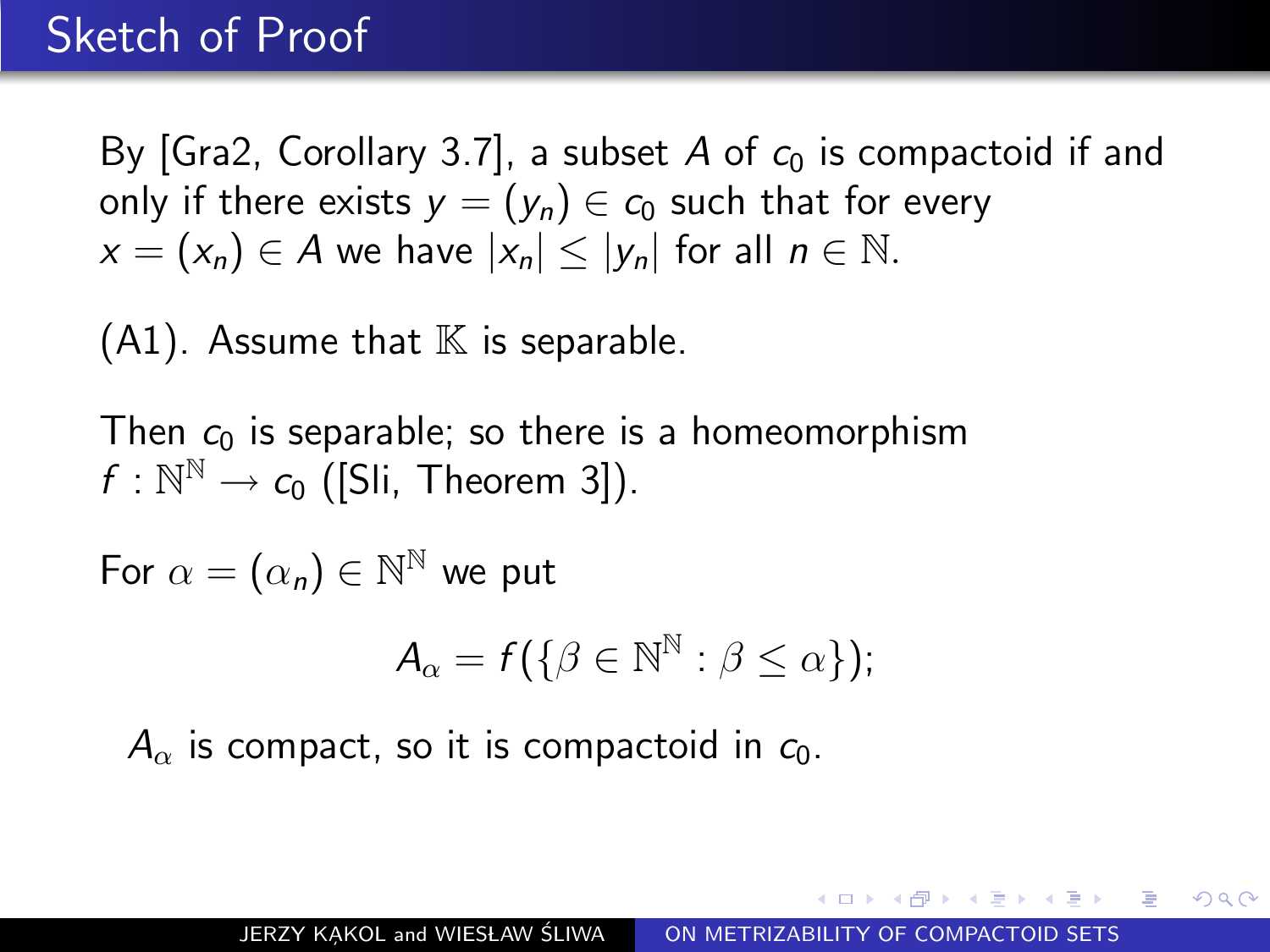By [Gra2, Corollary 3.7], a subset A of  $c_0$  is compactoid if and only if there exists  $y = (y_n) \in c_0$  such that for every  $x = (x_n) \in A$  we have  $|x_n| < |y_n|$  for all  $n \in \mathbb{N}$ .

 $(A1)$ . Assume that  $\mathbb K$  is separable.

Then  $c_0$  is separable; so there is a homeomorphism  $f: \mathbb{N}^{\mathbb{N}} \to c_0$  ([Sli, Theorem 3]).

For  $\alpha = (\alpha_n) \in \mathbb{N}^{\mathbb{N}}$  we put

$$
A_{\alpha}=f(\{\beta\in\mathbb{N}^{\mathbb{N}}:\beta\leq\alpha\});
$$

 $A_{\alpha}$  is compact, so it is compactoid in  $c_0$ .

Clearly,  $(A_{\alpha})_{\alpha \in \mathbb{N}^{\mathbb{N}}}$  is a compactoid resolution of  $c_0$ .

 $\Omega$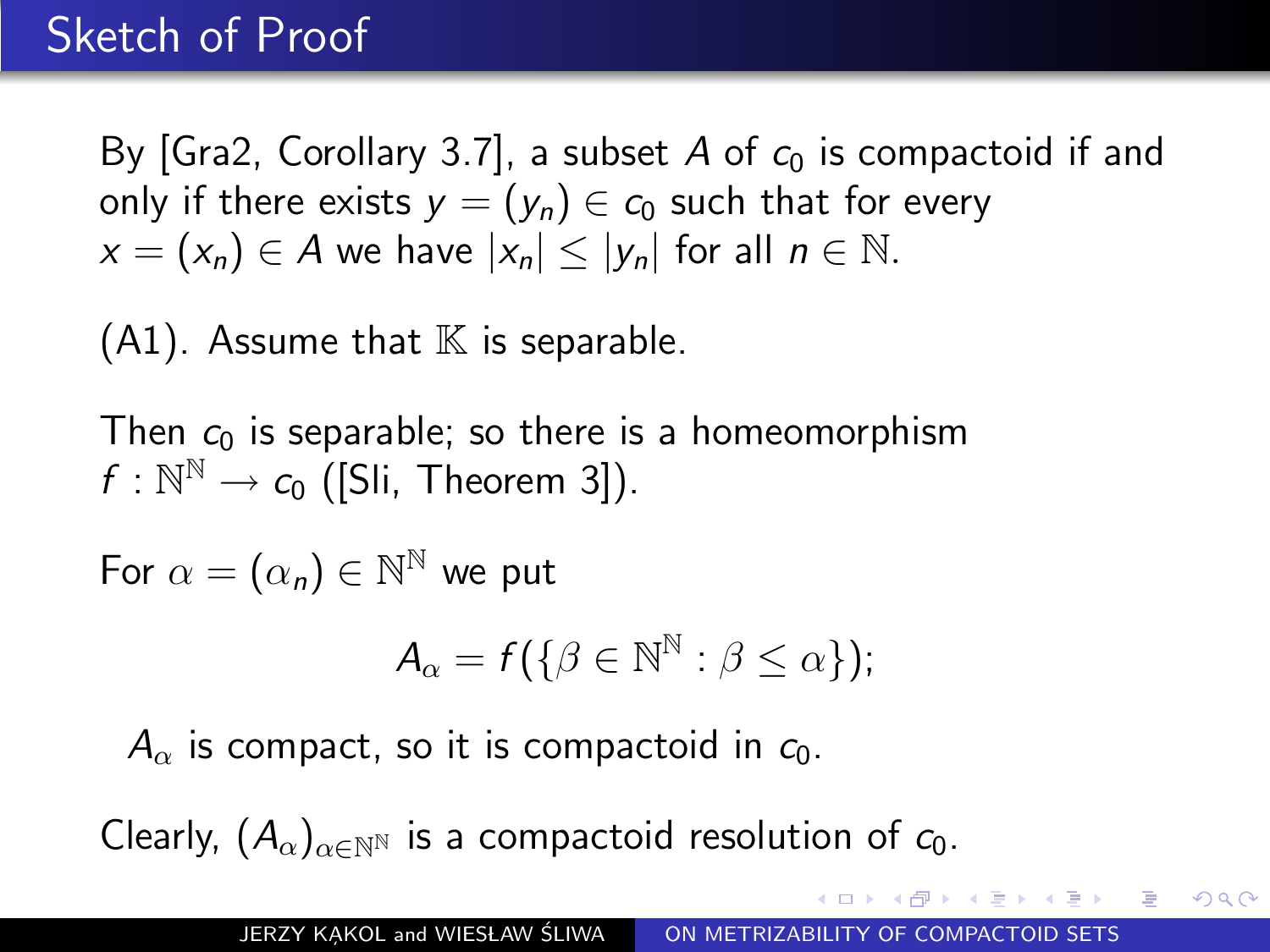Let  $\alpha \in \mathbb{N}^\mathbb{N}$ . Then there exists  $y_\alpha = (y_{\alpha,n}) \in c_0$  such that  $|x_n| \le |y_{\alpha,n}|$  for all  $x = (x_i) \in A_\alpha, n \in \mathbb{N}$ .

化重新润滑脂

重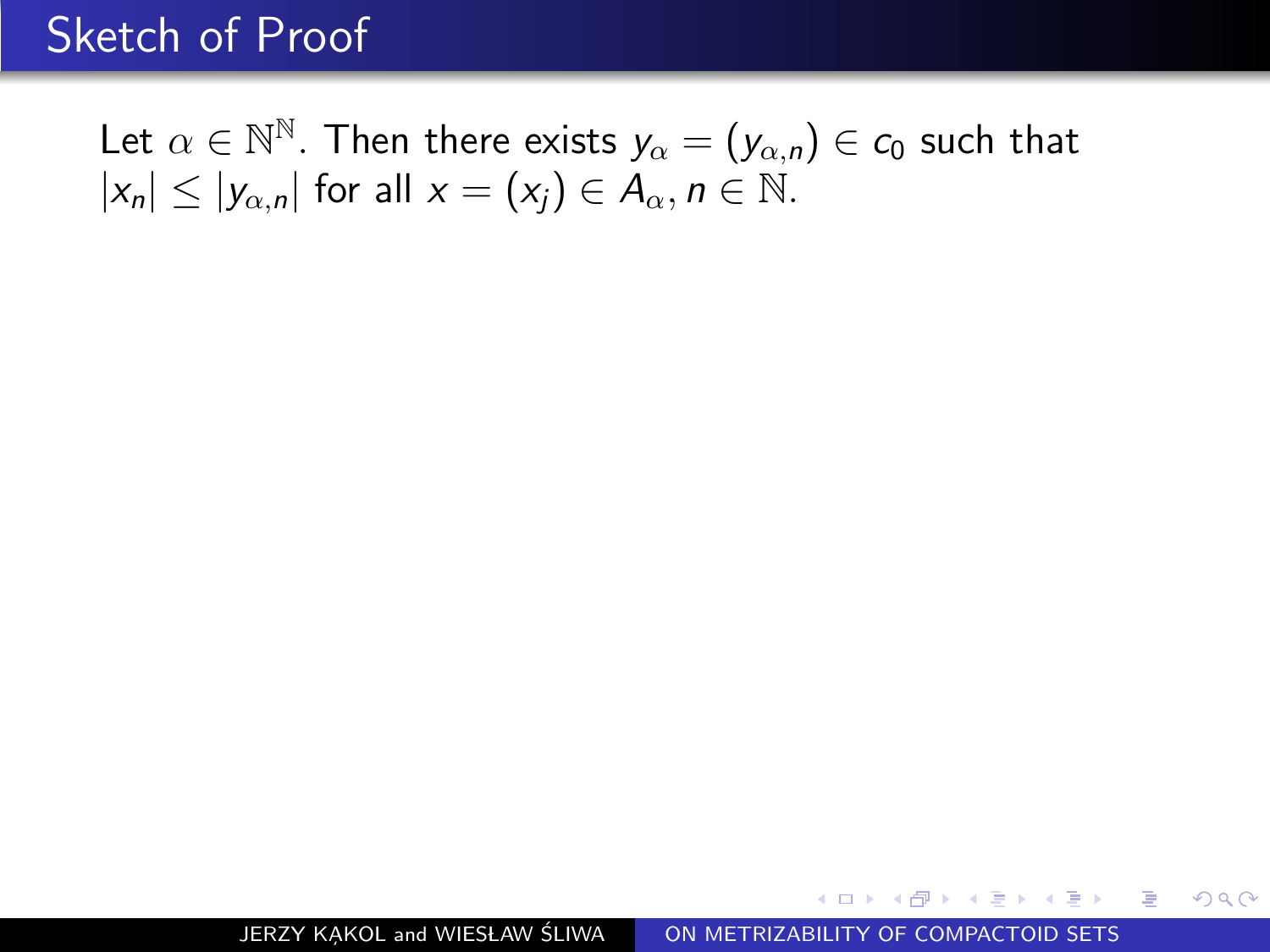Let  $\alpha \in \mathbb{N}^\mathbb{N}$ . Then there exists  $y_\alpha = (y_{\alpha,n}) \in c_0$  such that  $|x_n| \le |y_{\alpha,n}|$  for all  $x = (x_i) \in A_\alpha, n \in \mathbb{N}$ . Let

$$
s_{\alpha,n}=\sup\{|x_n|:x=(x_j)\in A_\alpha \text{ for } n\in\mathbb{N}\}.
$$

医单位 医单位

重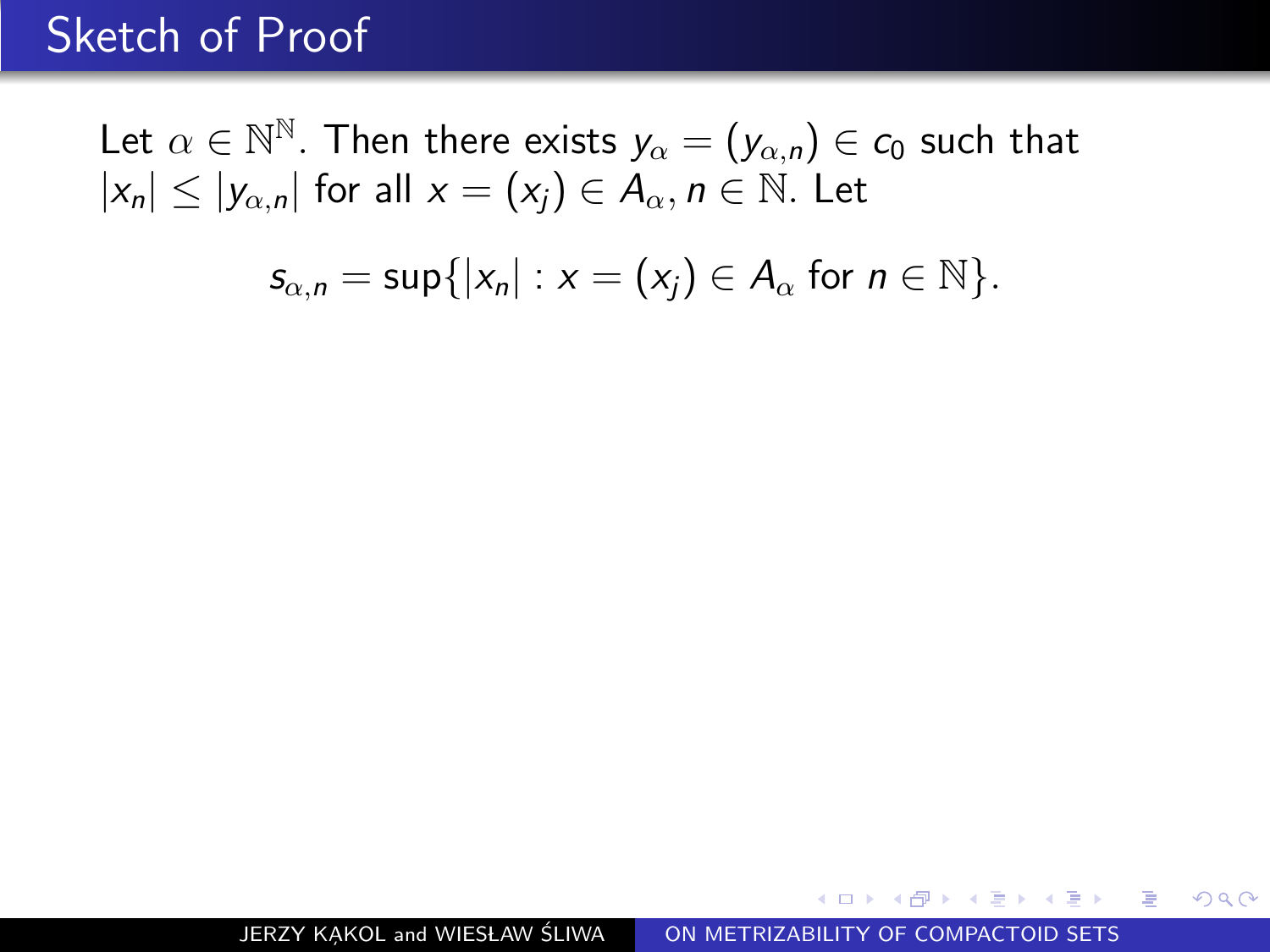Let  $\alpha \in \mathbb{N}^\mathbb{N}$ . Then there exists  $y_\alpha = (y_{\alpha,n}) \in c_0$  such that  $|x_n| \le |y_{\alpha,n}|$  for all  $x = (x_i) \in A_\alpha, n \in \mathbb{N}$ . Let

$$
s_{\alpha,n}=\sup\{|x_n|:x=(x_j)\in A_\alpha \text{ for } n\in\mathbb{N}\}.
$$

Then  $s_{\alpha,n} \leq |y_{\alpha,n}|$  for  $n \in \mathbb{N}$ , so  $s_{\alpha,n} \rightarrow n$  0.

Andreas Andrews Street

重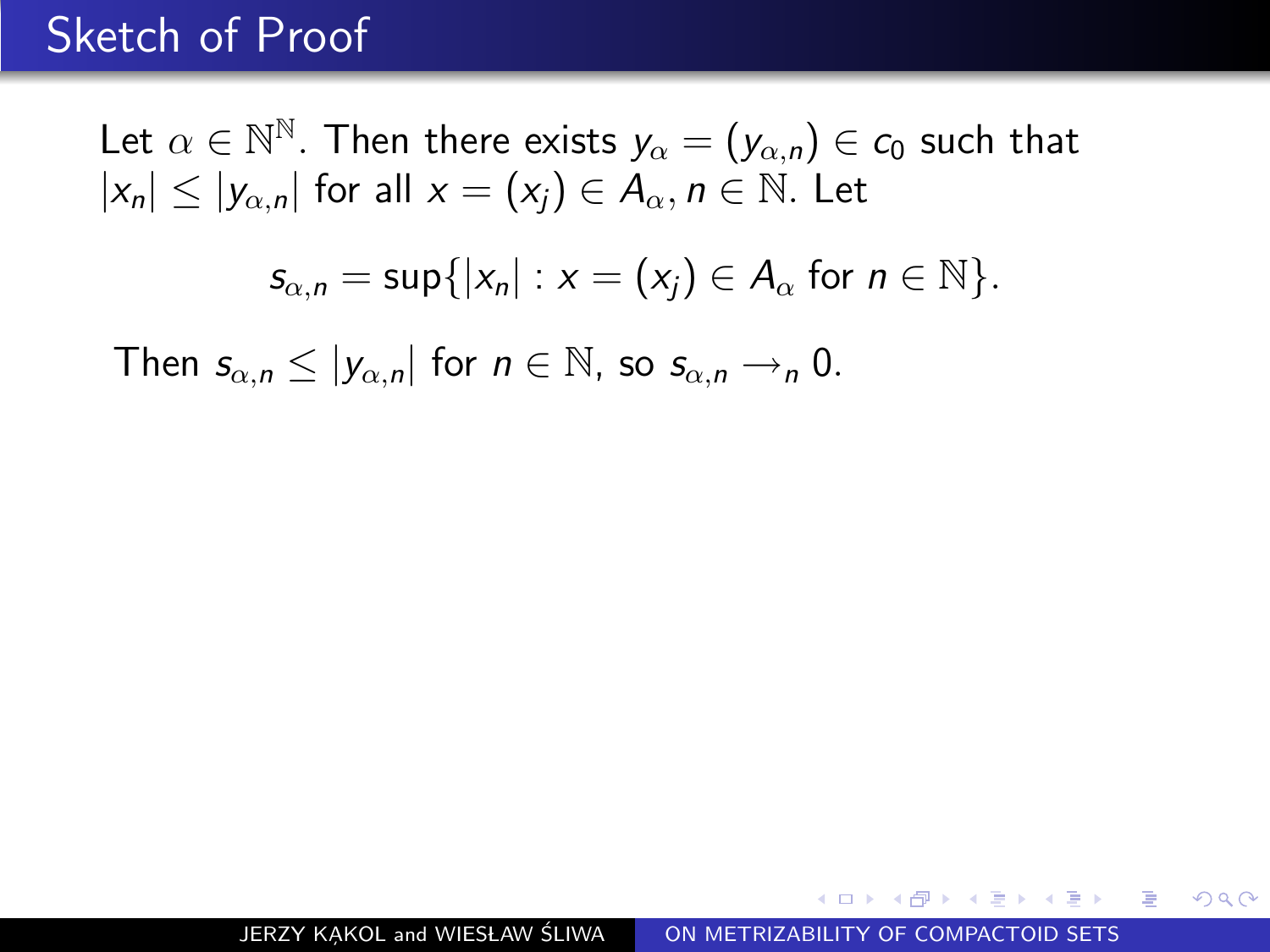Let  $\alpha \in \mathbb{N}^\mathbb{N}$ . Then there exists  $y_\alpha = (y_{\alpha,n}) \in c_0$  such that  $|x_n| \le |y_{\alpha,n}|$  for all  $x = (x_i) \in A_\alpha, n \in \mathbb{N}$ . Let  $s_{\alpha,n} = \sup\{|x_n| : x = (x_i) \in A_\alpha \text{ for } n \in \mathbb{N}\}.$ Then  $s_{\alpha,n} \leq |y_{\alpha,n}|$  for  $n \in \mathbb{N}$ , so  $s_{\alpha,n} \to_p 0$ . If  $\alpha, \beta \in \mathbb{N}^{\mathbb{N}}$  and  $\alpha \leq \beta$ , then  $s_{\alpha,n} \leq s_{\beta,n}$  for  $n \in \mathbb{N}$ .

 $299$ 

 $\equiv$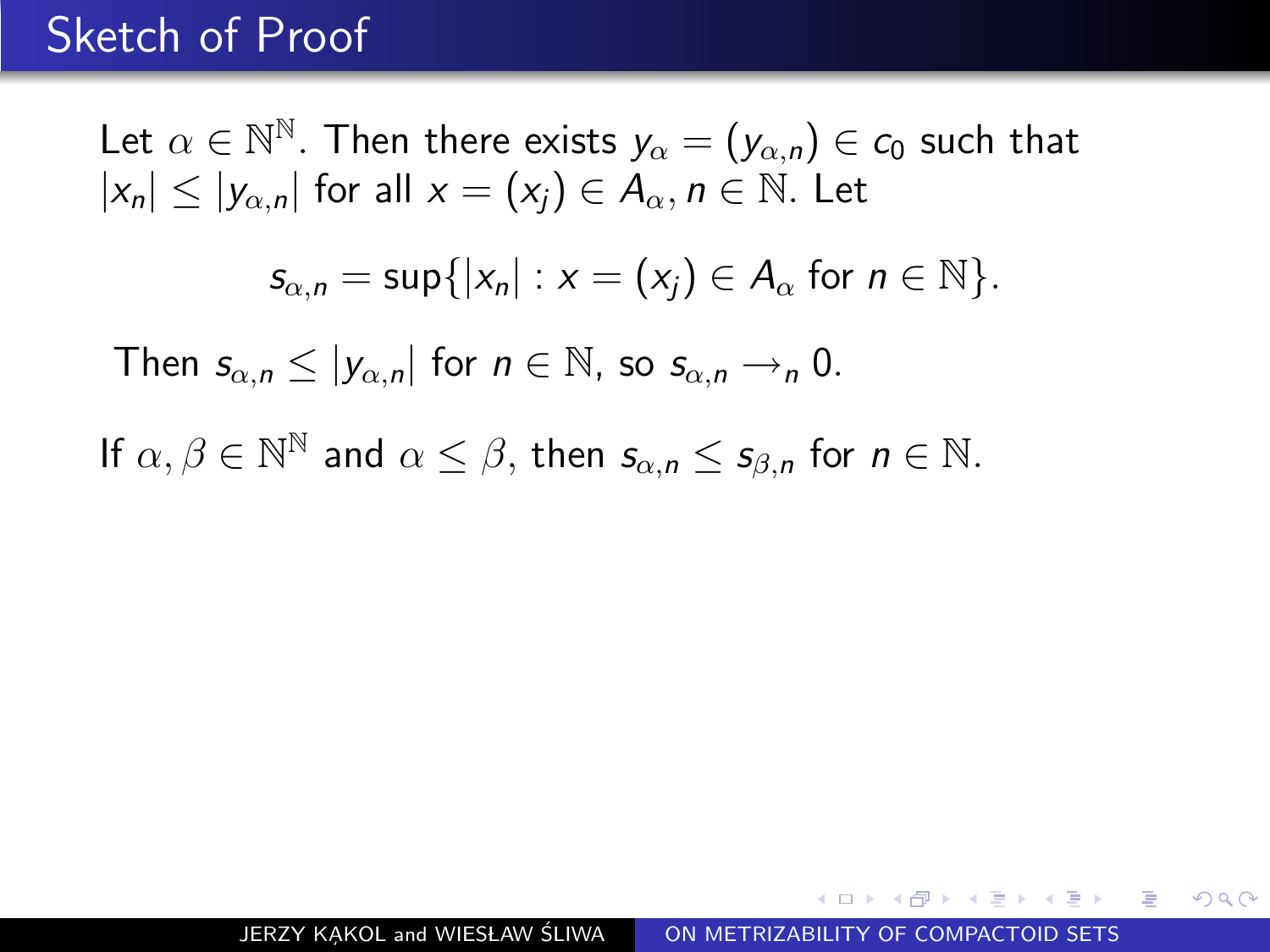Let  $\alpha \in \mathbb{N}^\mathbb{N}$ . Then there exists  $y_\alpha = (y_{\alpha,n}) \in c_0$  such that  $|x_n| \leq |y_{\alpha,n}|$  for all  $x = (x_i) \in A_\alpha$ ,  $n \in \mathbb{N}$ . Let  $s_{\alpha,n} = \sup\{|x_n| : x = (x_i) \in A_\alpha \text{ for } n \in \mathbb{N}\}.$ Then  $s_{\alpha,n} \leq |y_{\alpha,n}|$  for  $n \in \mathbb{N}$ , so  $s_{\alpha,n} \to_p 0$ . If  $\alpha, \beta \in \mathbb{N}^{\mathbb{N}}$  and  $\alpha \leq \beta$ , then  $s_{\alpha,n} \leq s_{\beta,n}$  for  $n \in \mathbb{N}$ .  $(A2)$ . Now let the field  $\mathbb K$  be arbitrary.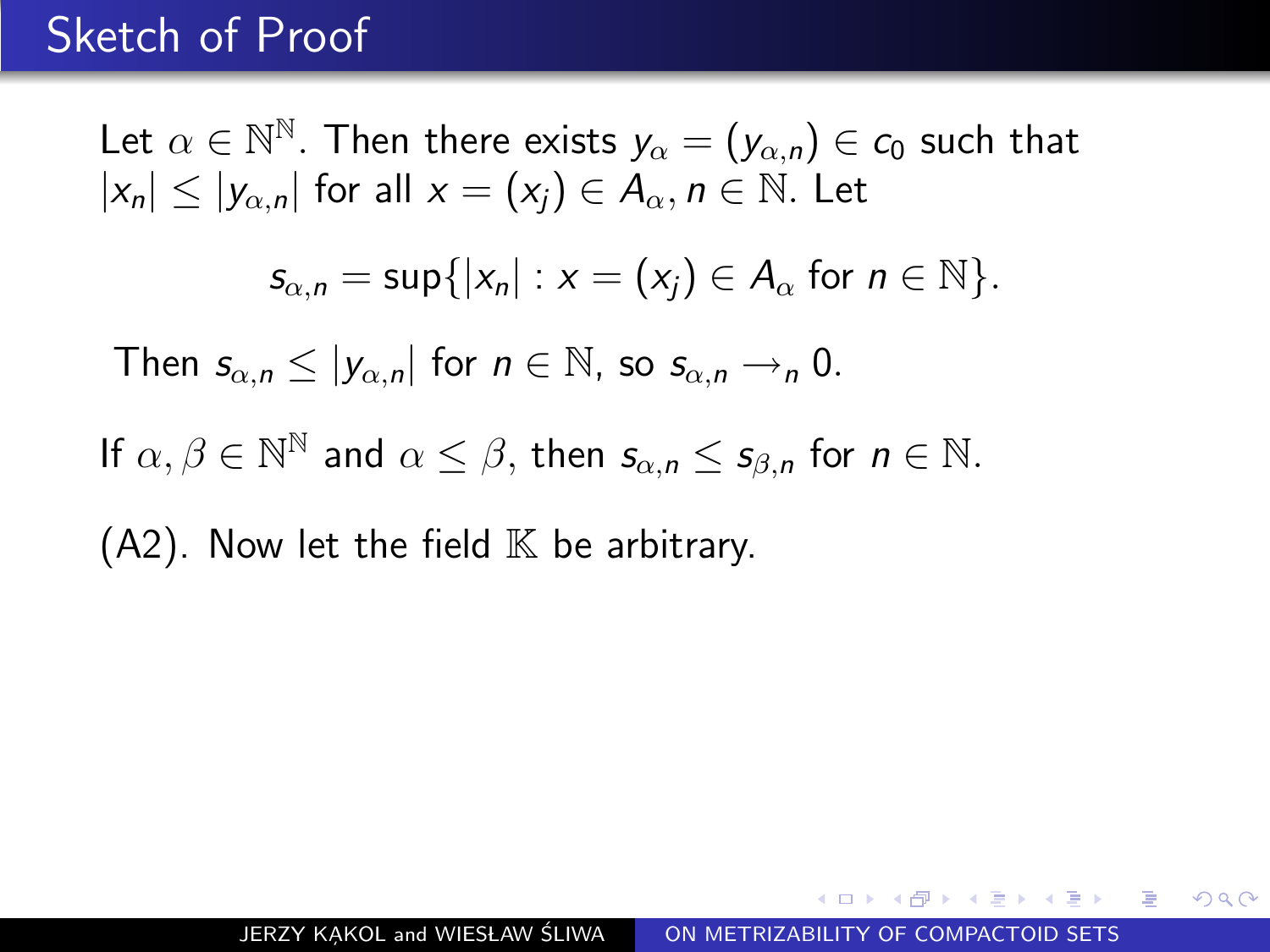Let  $\alpha \in \mathbb{N}^\mathbb{N}$ . Then there exists  $y_\alpha = (y_{\alpha,n}) \in c_0$  such that  $|x_n| \leq |y_{\alpha,n}|$  for all  $x = (x_i) \in A_\alpha$ ,  $n \in \mathbb{N}$ . Let  $s_{\alpha,n} = \sup\{|x_n| : x = (x_i) \in A_\alpha \text{ for } n \in \mathbb{N}\}.$ Then  $s_{\alpha,n} \leq |y_{\alpha,n}|$  for  $n \in \mathbb{N}$ , so  $s_{\alpha,n} \to_p 0$ . If  $\alpha, \beta \in \mathbb{N}^{\mathbb{N}}$  and  $\alpha \leq \beta$ , then  $s_{\alpha,n} \leq s_{\beta,n}$  for  $n \in \mathbb{N}$ .  $(A2)$ . Now let the field  $\mathbb K$  be arbitrary. For  $\alpha \in \mathbb{N}^\mathbb{N}$  we put  $B_{\alpha} = \{ (y_n) \in c_0 : |y_n| < s_{\alpha, n} \text{ for } n \in \mathbb{N} \}.$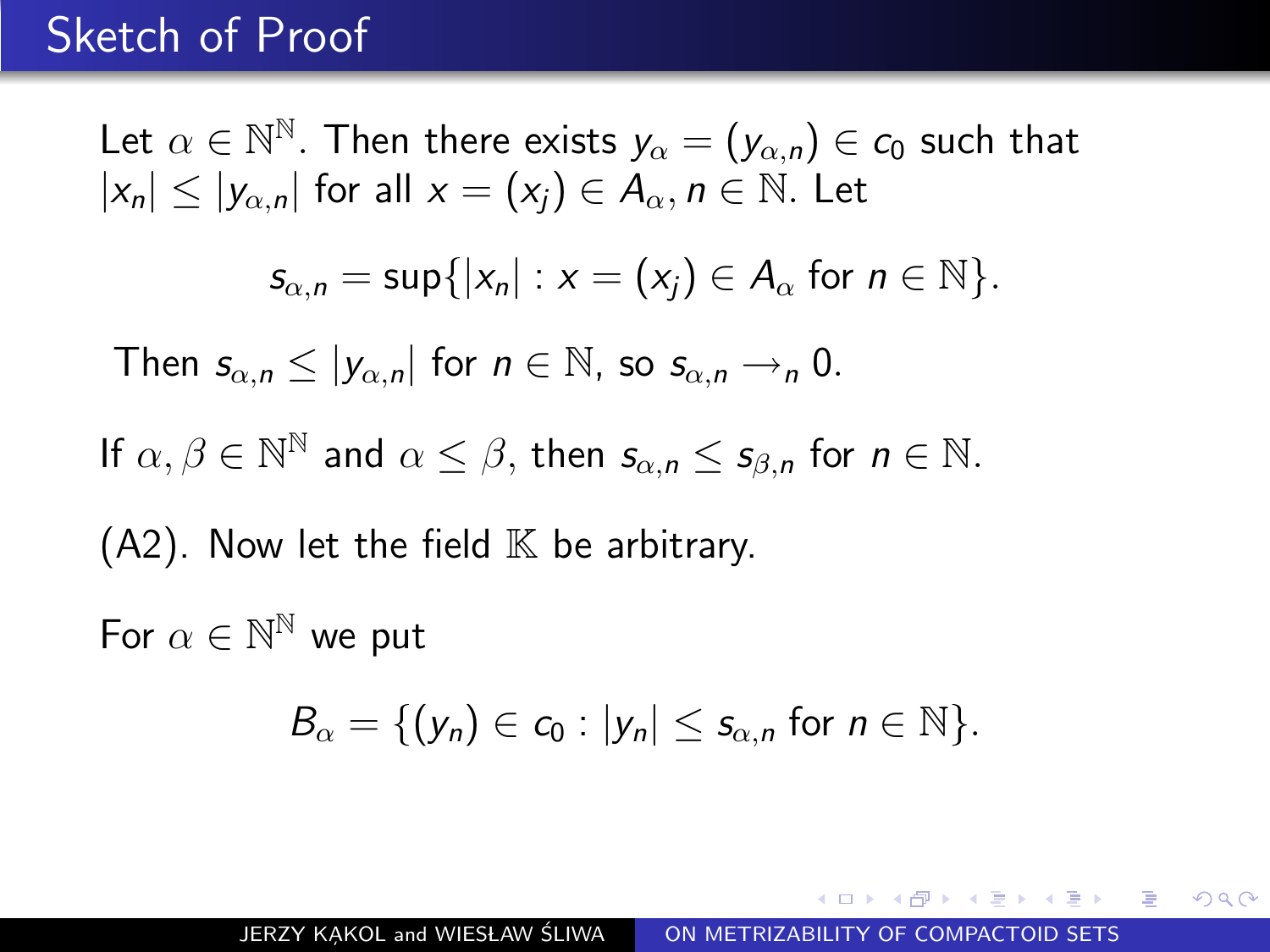Let  $\alpha \in \mathbb{N}^\mathbb{N}$ . Then there exists  $y_\alpha = (y_{\alpha,n}) \in c_0$  such that  $|x_n| \leq |y_{\alpha,n}|$  for all  $x = (x_i) \in A_\alpha$ ,  $n \in \mathbb{N}$ . Let  $s_{\alpha,n} = \sup\{|x_n| : x = (x_i) \in A_\alpha \text{ for } n \in \mathbb{N}\}.$ Then  $s_{\alpha,n} \leq |y_{\alpha,n}|$  for  $n \in \mathbb{N}$ , so  $s_{\alpha,n} \to_p 0$ . If  $\alpha, \beta \in \mathbb{N}^{\mathbb{N}}$  and  $\alpha \leq \beta$ , then  $s_{\alpha,n} \leq s_{\beta,n}$  for  $n \in \mathbb{N}$ .  $(A2)$ . Now let the field  $\mathbb K$  be arbitrary. For  $\alpha \in \mathbb{N}^\mathbb{N}$  we put  $B_{\alpha} = \{ (y_n) \in c_0 : |y_n| < s_{\alpha, n} \text{ for } n \in \mathbb{N} \}.$ One can show that  $(B_{\alpha})_{\alpha \in \mathbb{N}^{\mathbb{N}}}$  is a strong compactoid

resolution of  $c_0$ .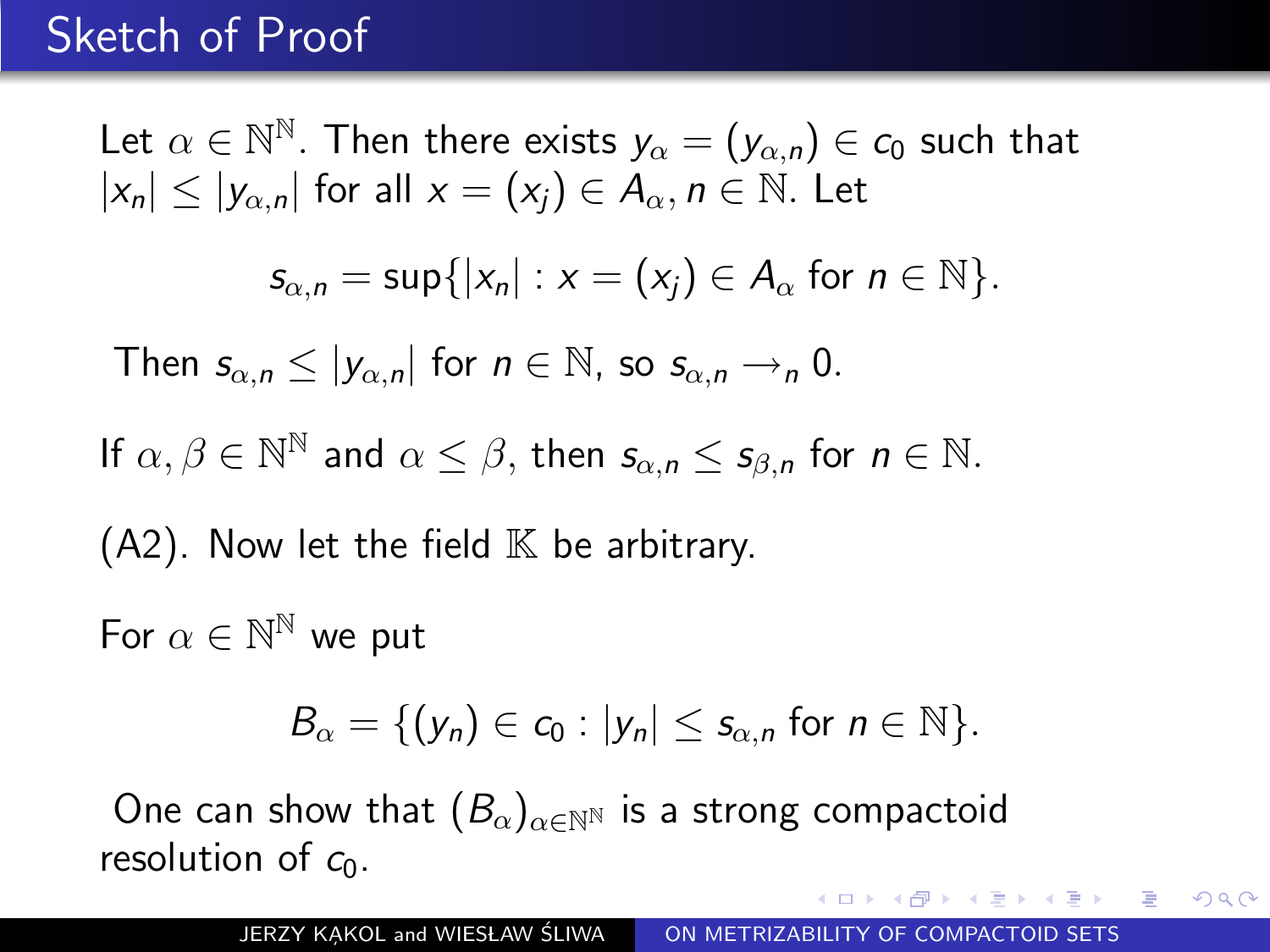(B). Let  $(N_k)$  be a partition of N into infinite subsets and let  $\phi_k : \mathbb{N} \to \mathbb{N}$  be strictly increasing with  $\phi_k(\mathbb{N}) = N_k$  for  $k \in \mathbb{N}$ .

**The Secret State State** 

重

<span id="page-108-0"></span> $\Omega$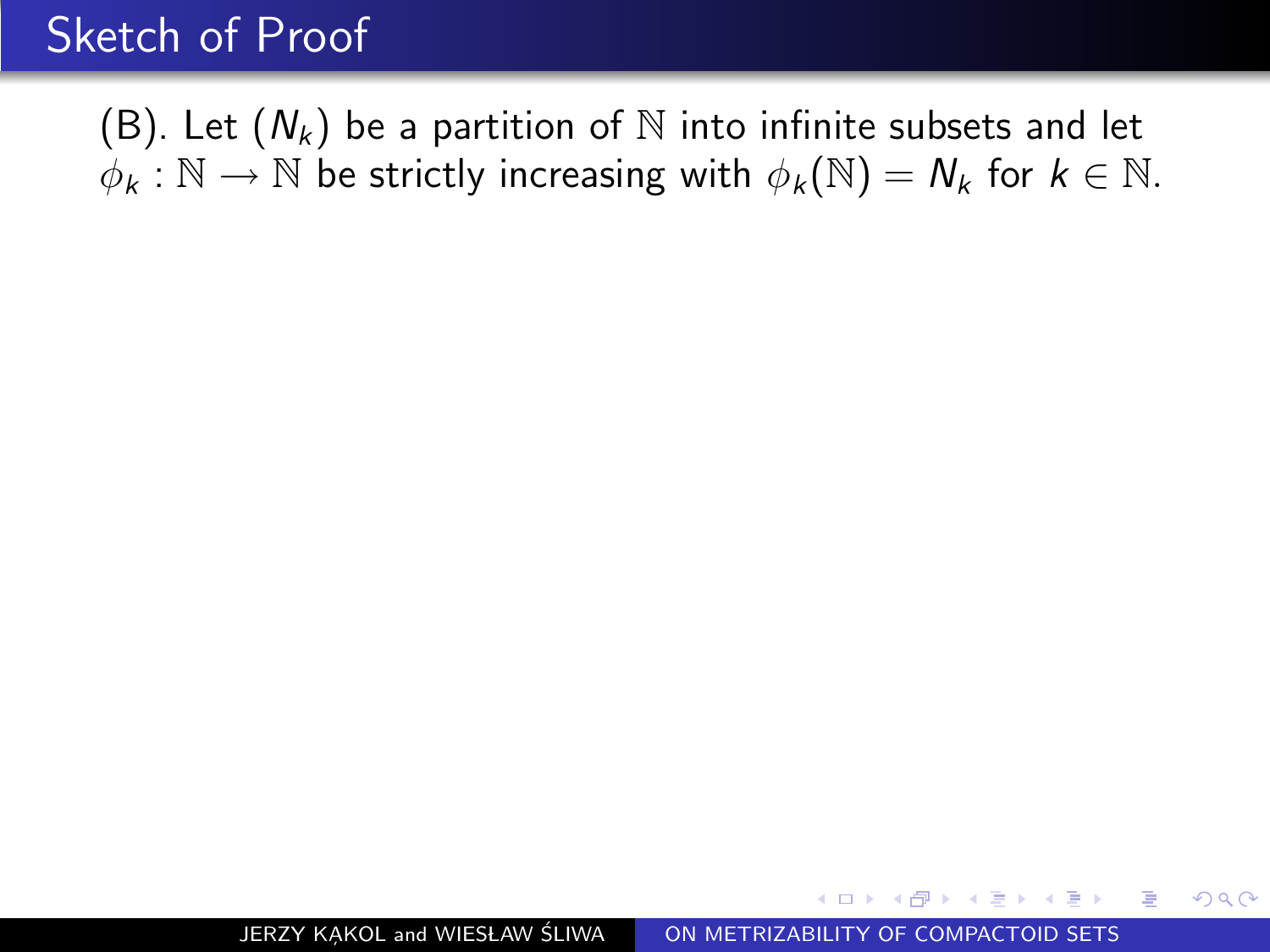(B). Let  $(N_k)$  be a partition of N into infinite subsets and let  $\phi_k : \mathbb{N} \to \mathbb{N}$  be strictly increasing with  $\phi_k(\mathbb{N}) = N_k$  for  $k \in \mathbb{N}$ . If  $\alpha, \beta \in \mathbb{N}^{\mathbb{N}}$  with  $\alpha \leq \beta$ , then  $\alpha \circ \phi_k \leq \beta \circ \phi_k$  for all  $k \in \mathbb{N}$ .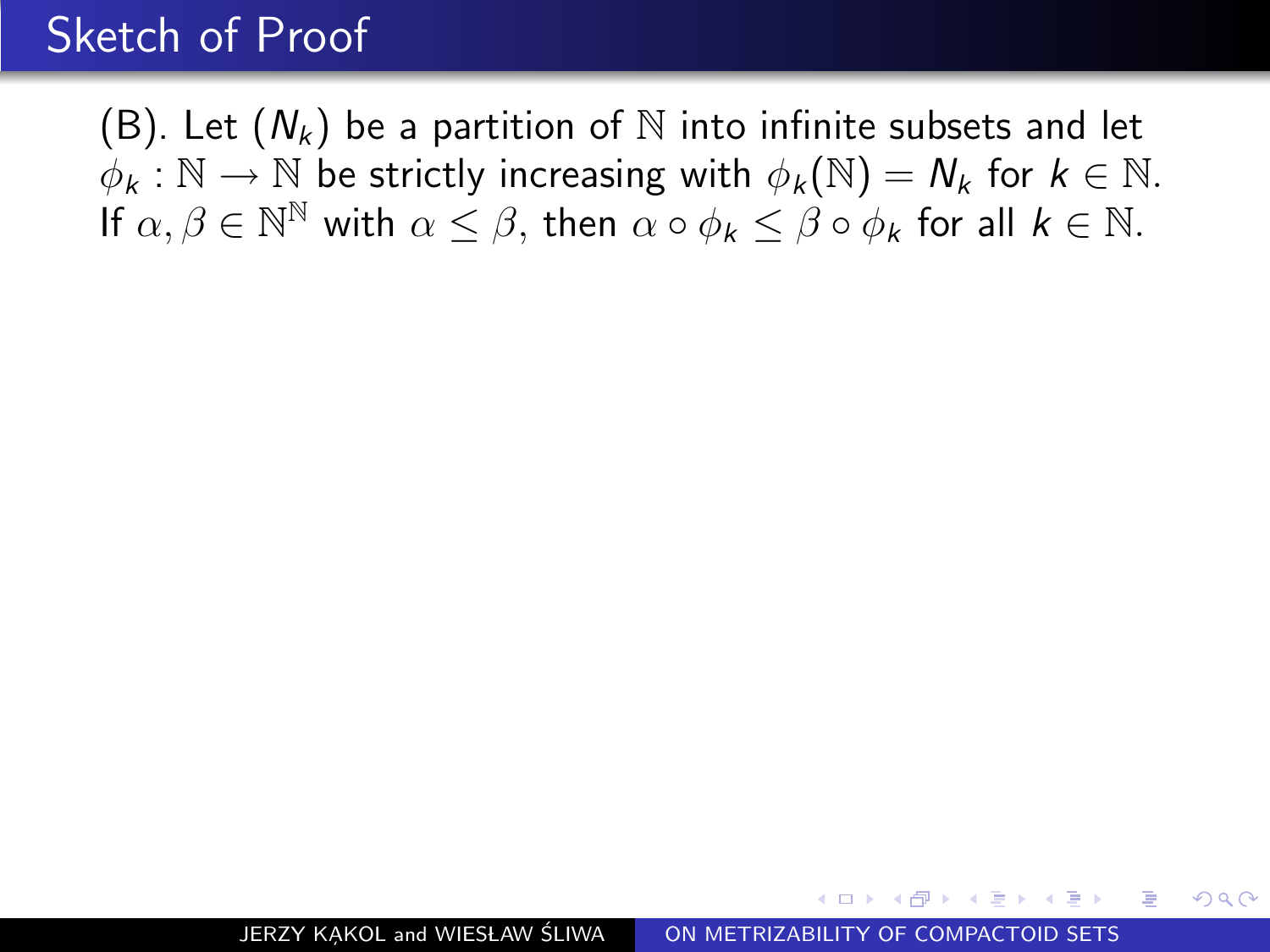(B). Let  $(N_k)$  be a partition of N into infinite subsets and let  $\phi_k : \mathbb{N} \to \mathbb{N}$  be strictly increasing with  $\phi_k(\mathbb{N}) = N_k$  for  $k \in \mathbb{N}$ . If  $\alpha, \beta \in \mathbb{N}^{\mathbb{N}}$  with  $\alpha \leq \beta$ , then  $\alpha \circ \phi_k \leq \beta \circ \phi_k$  for all  $k \in \mathbb{N}$ . The map  $\phi: \mathbb{N}^\mathbb{N} \to (\mathbb{N}^\mathbb{N})^\mathbb{N}$  defined by  $\phi(\alpha) = (\alpha \circ \phi_\mathsf{n})$  is a bijection.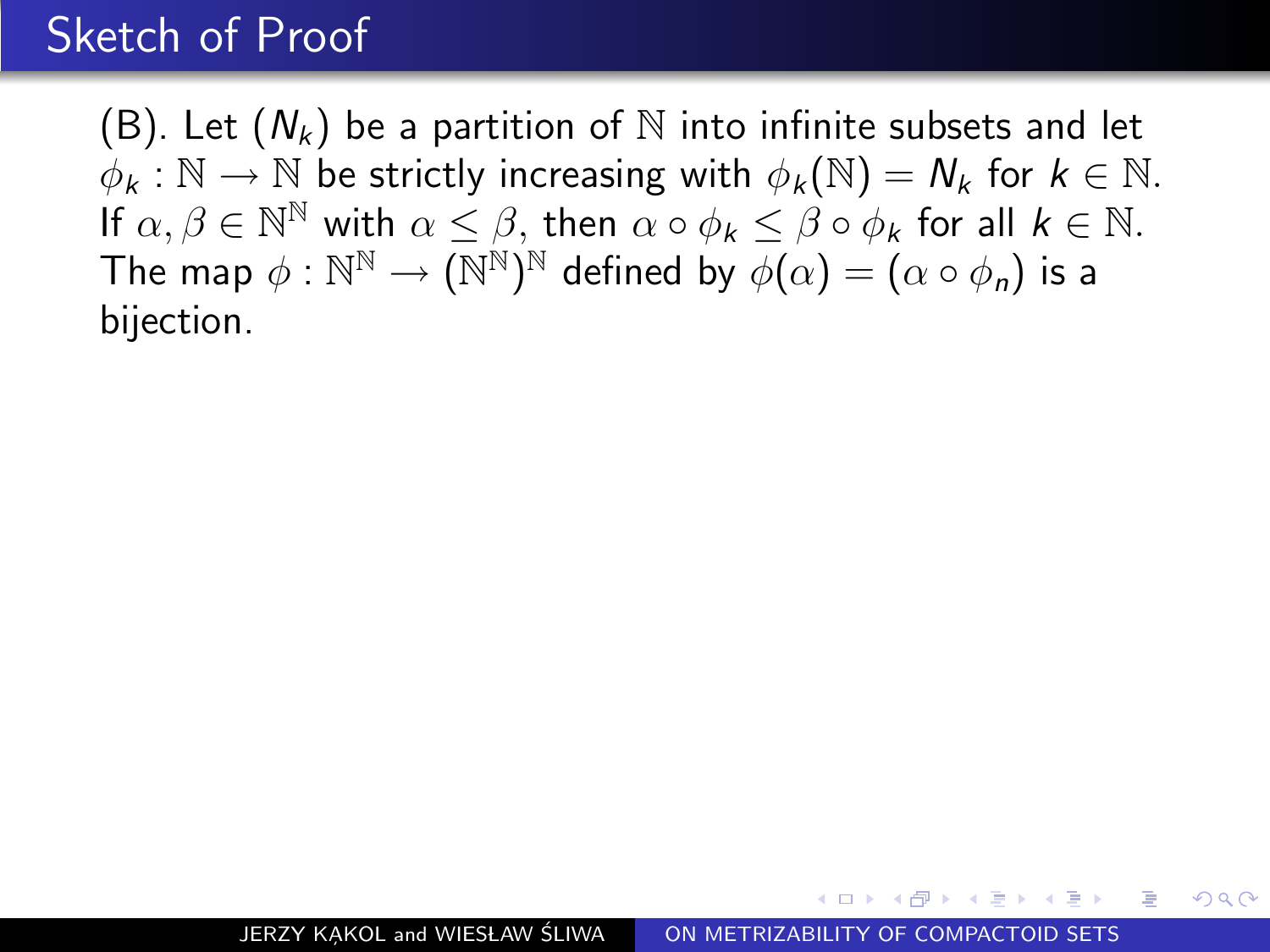(B). Let  $(N_k)$  be a partition of N into infinite subsets and let  $\phi_k : \mathbb{N} \to \mathbb{N}$  be strictly increasing with  $\phi_k(\mathbb{N}) = N_k$  for  $k \in \mathbb{N}$ . If  $\alpha, \beta \in \mathbb{N}^{\mathbb{N}}$  with  $\alpha \leq \beta$ , then  $\alpha \circ \phi_k \leq \beta \circ \phi_k$  for all  $k \in \mathbb{N}$ . The map  $\phi: \mathbb{N}^\mathbb{N} \to (\mathbb{N}^\mathbb{N})^\mathbb{N}$  defined by  $\phi(\alpha) = (\alpha \circ \phi_\mathsf{n})$  is a bijection.

For  $\alpha \in \mathbb{N}^{\mathbb{N}}$  we put  $D_{\alpha} = \prod_{n=1}^{\infty} B_{\alpha \circ \phi_n}$ .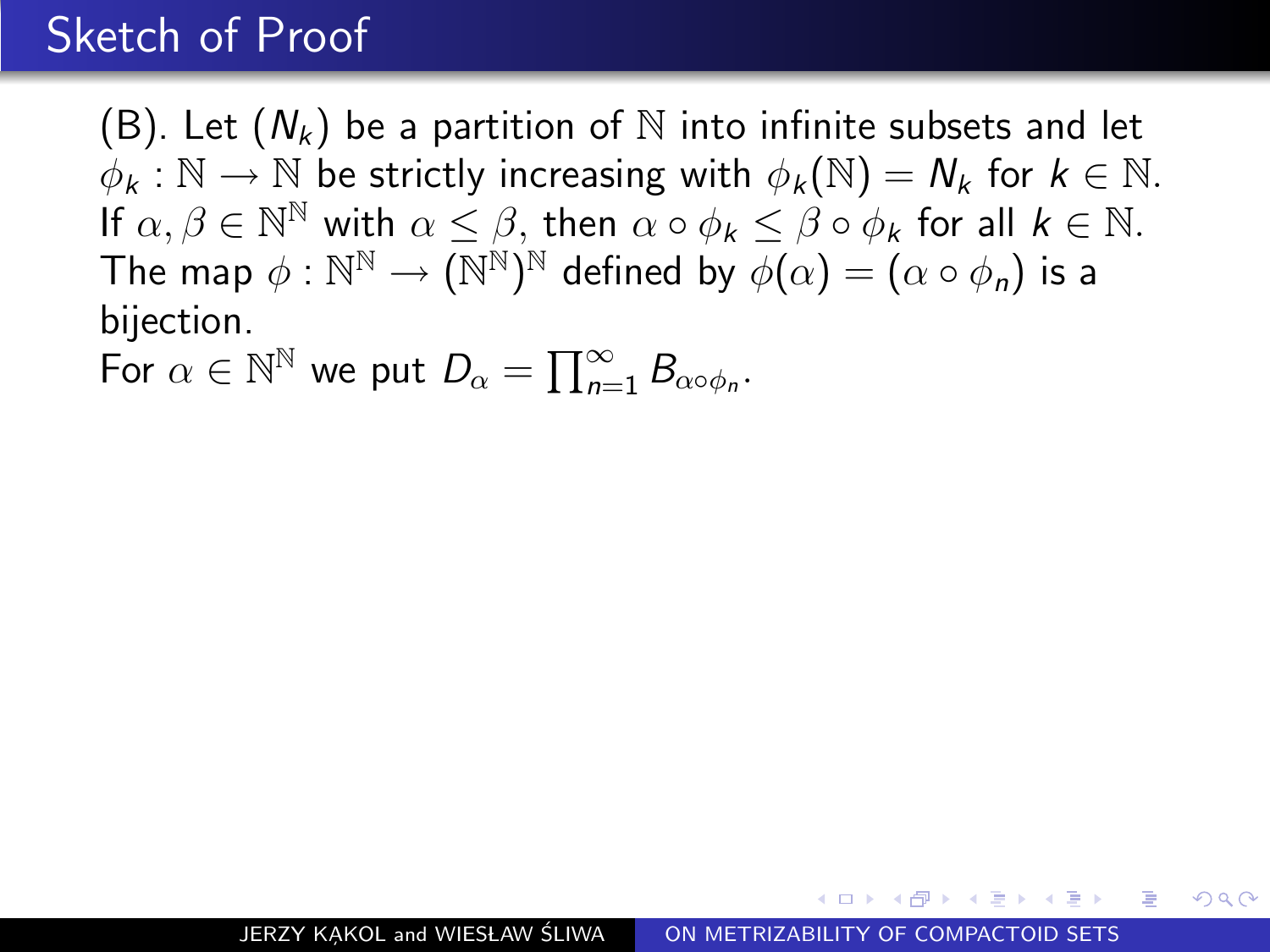(B). Let  $(N_k)$  be a partition of N into infinite subsets and let  $\phi_k : \mathbb{N} \to \mathbb{N}$  be strictly increasing with  $\phi_k(\mathbb{N}) = N_k$  for  $k \in \mathbb{N}$ . If  $\alpha, \beta \in \mathbb{N}^{\mathbb{N}}$  with  $\alpha \leq \beta$ , then  $\alpha \circ \phi_k \leq \beta \circ \phi_k$  for all  $k \in \mathbb{N}$ . The map  $\phi: \mathbb{N}^\mathbb{N} \to (\mathbb{N}^\mathbb{N})^\mathbb{N}$  defined by  $\phi(\alpha) = (\alpha \circ \phi_\mathsf{n})$  is a bijection.

For  $\alpha \in \mathbb{N}^{\mathbb{N}}$  we put  $D_{\alpha} = \prod_{n=1}^{\infty} B_{\alpha \circ \phi_n}$ . Using [Gra1, Propositon 1.7] one can prove that  $(D_{\alpha})_{\alpha \in \mathbb{N}^{\mathbb{N}}}$  is a strong compactoid resolution of  $c_0^{\mathbb{N}}$ .N<br>0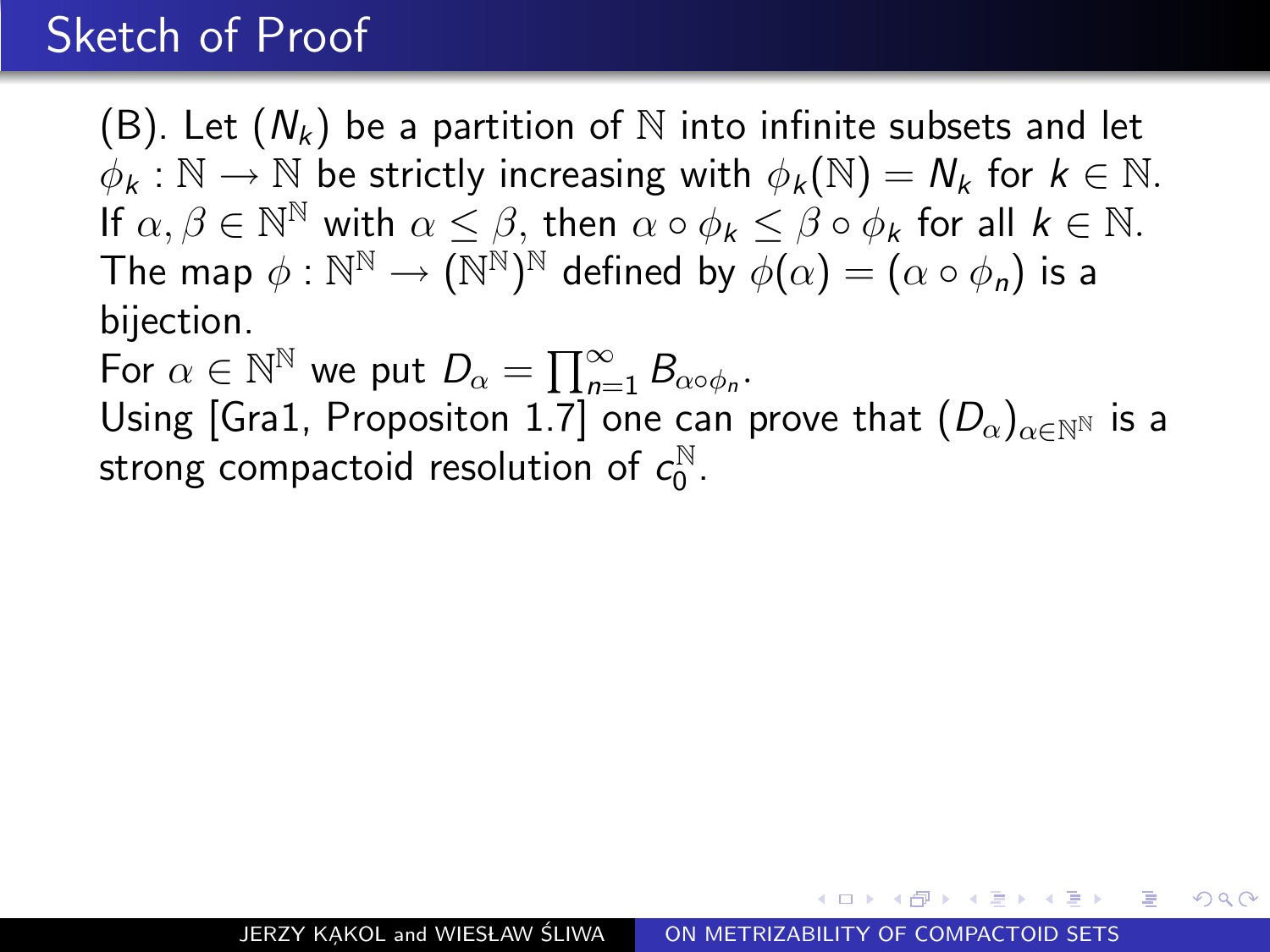(B). Let  $(N_k)$  be a partition of N into infinite subsets and let  $\phi_k : \mathbb{N} \to \mathbb{N}$  be strictly increasing with  $\phi_k(\mathbb{N}) = N_k$  for  $k \in \mathbb{N}$ . If  $\alpha, \beta \in \mathbb{N}^{\mathbb{N}}$  with  $\alpha \leq \beta$ , then  $\alpha \circ \phi_k \leq \beta \circ \phi_k$  for all  $k \in \mathbb{N}$ . The map  $\phi: \mathbb{N}^\mathbb{N} \to (\mathbb{N}^\mathbb{N})^\mathbb{N}$  defined by  $\phi(\alpha) = (\alpha \circ \phi_\mathsf{n})$  is a bijection.

For  $\alpha \in \mathbb{N}^{\mathbb{N}}$  we put  $D_{\alpha} = \prod_{n=1}^{\infty} B_{\alpha \circ \phi_n}$ . Using [Gra1, Propositon 1.7] one can prove that  $(D_{\alpha})_{\alpha \in \mathbb{N}^{\mathbb{N}}}$  is a strong compactoid resolution of  $c_0^{\mathbb{N}}$ .N<br>0

(C). Let F be a subspace of  $c_0^{\mathbb{N}}$  $_0^{\mathbb{N}}$ . Then the sets

$$
\mathcal{K}_{\alpha}=D_{\alpha}\cap\mathcal{F},\ \alpha\in\mathbb{N}^{\mathbb{N}},
$$

form a strong compactoid resolution of F.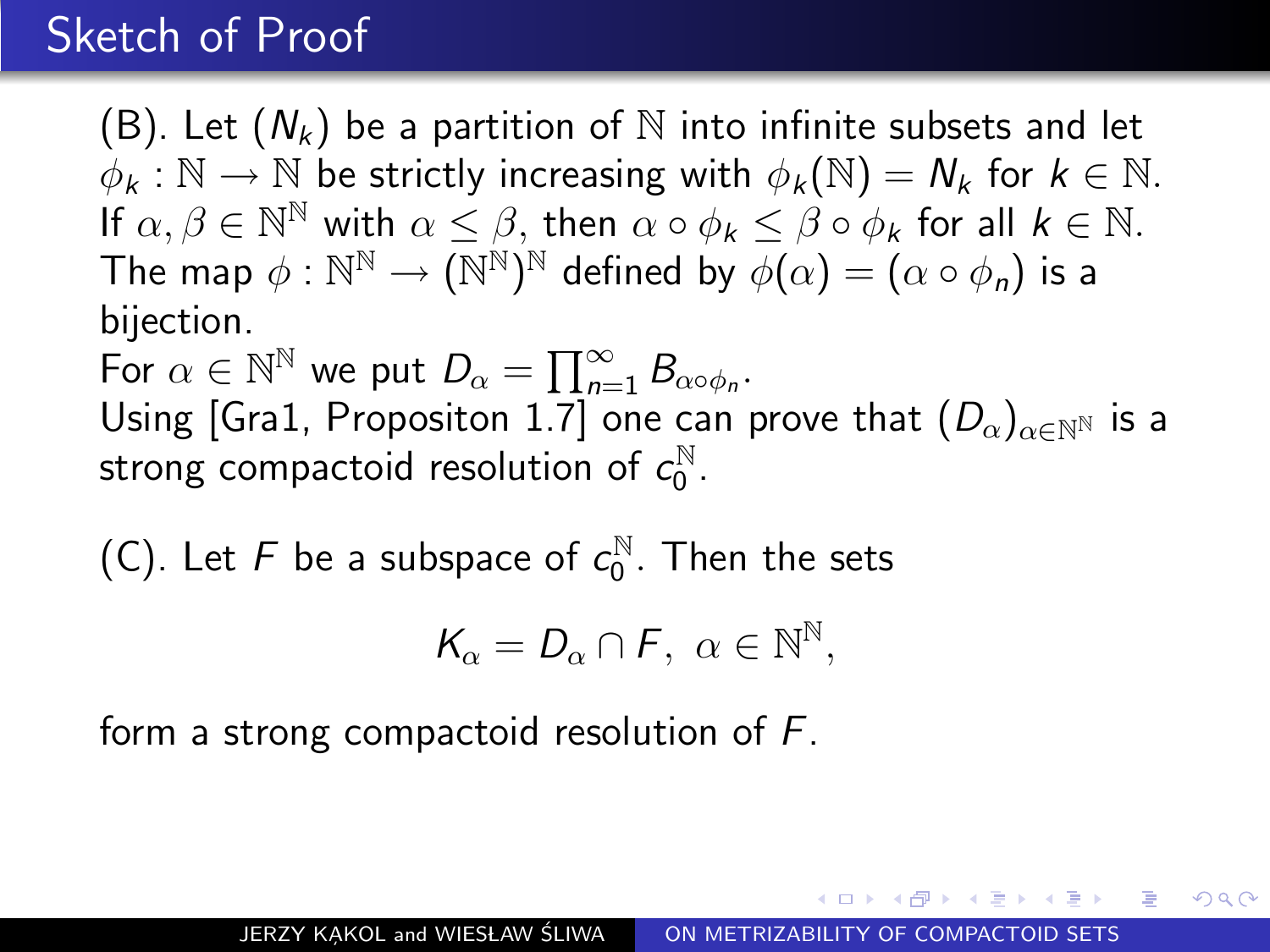(B). Let  $(N_k)$  be a partition of N into infinite subsets and let  $\phi_k : \mathbb{N} \to \mathbb{N}$  be strictly increasing with  $\phi_k(\mathbb{N}) = N_k$  for  $k \in \mathbb{N}$ . If  $\alpha, \beta \in \mathbb{N}^{\mathbb{N}}$  with  $\alpha \leq \beta$ , then  $\alpha \circ \phi_k \leq \beta \circ \phi_k$  for all  $k \in \mathbb{N}$ . The map  $\phi: \mathbb{N}^\mathbb{N} \to (\mathbb{N}^\mathbb{N})^\mathbb{N}$  defined by  $\phi(\alpha) = (\alpha \circ \phi_\mathsf{n})$  is a bijection.

For  $\alpha \in \mathbb{N}^{\mathbb{N}}$  we put  $D_{\alpha} = \prod_{n=1}^{\infty} B_{\alpha \circ \phi_n}$ . Using [Gra1, Propositon 1.7] one can prove that  $(D_{\alpha})_{\alpha \in \mathbb{N}^{\mathbb{N}}}$  is a strong compactoid resolution of  $c_0^{\mathbb{N}}$ .N<br>0

(C). Let F be a subspace of  $c_0^{\mathbb{N}}$  $_0^{\mathbb{N}}$ . Then the sets

$$
\mathcal{K}_{\alpha}=D_{\alpha}\cap\mathcal{F},\ \alpha\in\mathbb{N}^{\mathbb{N}},
$$

form a strong compactoid resolution of F.

 $(D)$ . E is a metrizable lcs of countable type, so it is isomorphic to a subspace of  $c_0^{\mathbb{N}}$  $\int_{0}^{\mathbb{N}}$  ([GKPS2, Remark 3.6]).

<span id="page-114-0"></span>**GARAGE**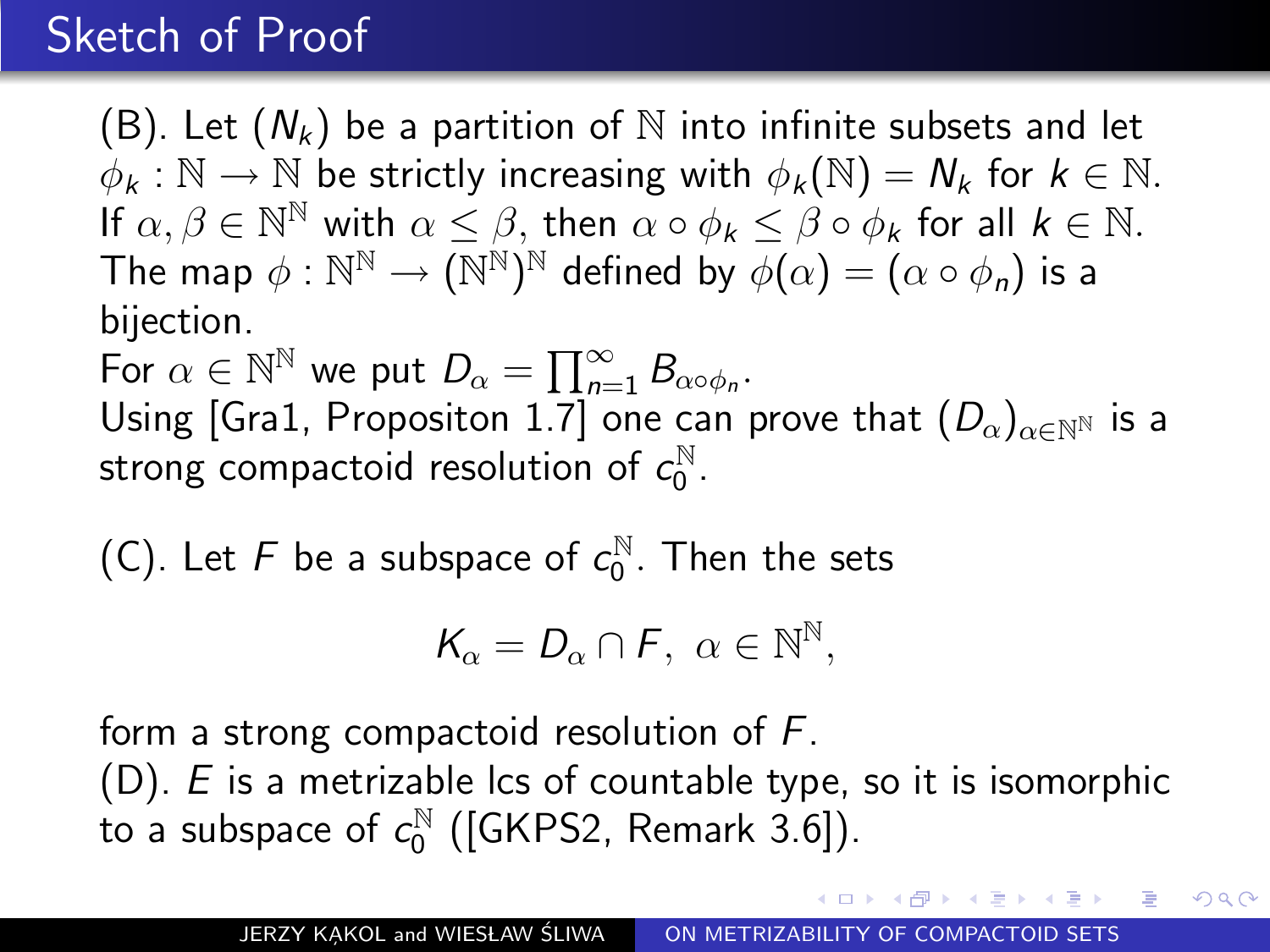(B). Let  $(N_k)$  be a partition of N into infinite subsets and let  $\phi_k : \mathbb{N} \to \mathbb{N}$  be strictly increasing with  $\phi_k(\mathbb{N}) = N_k$  for  $k \in \mathbb{N}$ . If  $\alpha, \beta \in \mathbb{N}^{\mathbb{N}}$  with  $\alpha \leq \beta$ , then  $\alpha \circ \phi_k \leq \beta \circ \phi_k$  for all  $k \in \mathbb{N}$ . The map  $\phi: \mathbb{N}^\mathbb{N} \to (\mathbb{N}^\mathbb{N})^\mathbb{N}$  defined by  $\phi(\alpha) = (\alpha \circ \phi_\mathsf{n})$  is a bijection.

For  $\alpha \in \mathbb{N}^{\mathbb{N}}$  we put  $D_{\alpha} = \prod_{n=1}^{\infty} B_{\alpha \circ \phi_n}$ . Using [Gra1, Propositon 1.7] one can prove that  $(D_{\alpha})_{\alpha \in \mathbb{N}^{N}}$  is a strong compactoid resolution of  $c_0^{\mathbb{N}}$ .N<br>0

(C). Let F be a subspace of  $c_0^{\mathbb{N}}$  $_0^{\mathbb{N}}$ . Then the sets

$$
\mathcal{K}_{\alpha}=D_{\alpha}\cap\mathcal{F},\ \alpha\in\mathbb{N}^{\mathbb{N}},
$$

form a strong compactoid resolution of F.

 $(D)$ . E is a metrizable lcs of countable type, so it is isomorphic to a subspace of  $c_0^{\mathbb{N}}$  $\int_{0}^{\mathbb{N}}$  ([GKPS2, Remark 3.6]). Thus  $E$  has a str[on](#page-114-0)g compactoid resolution.  $\square$ 

JERZY KAKOL and WIESŁAW ŚLIWA | [ON METRIZABILITY OF COMPACTOID SETS](#page-0-0)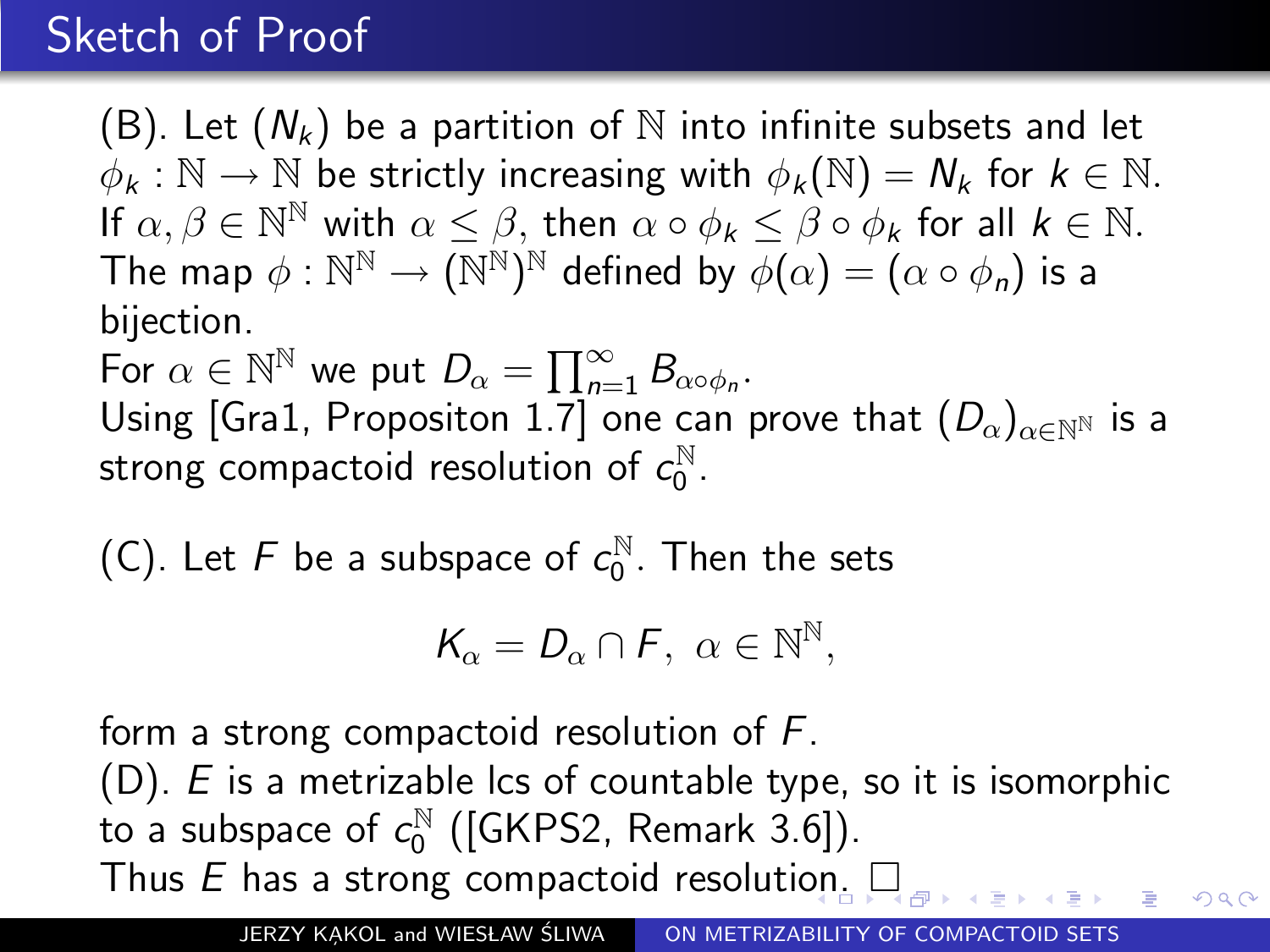<span id="page-116-0"></span>If the field  $K$  is locally compact, then the proof of Theorem 20 is considerably simpler.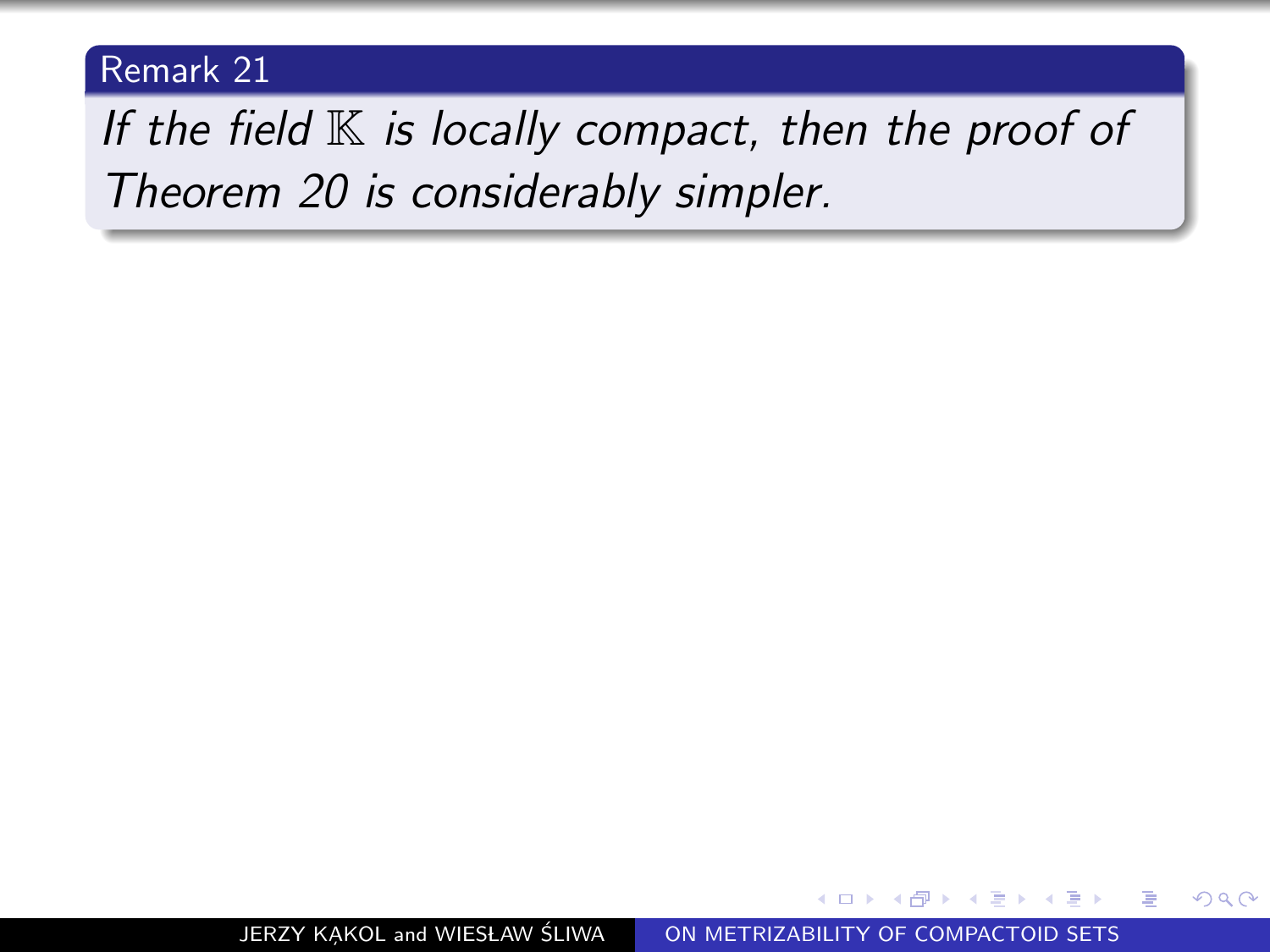If the field  $K$  is locally compact, then the proof of Theorem 20 is considerably simpler.

Indeed, in this case  $E$  is separable and every compactoid set in E is precompact. Let  $F$  be the completion of  $E$ .

 $\Omega$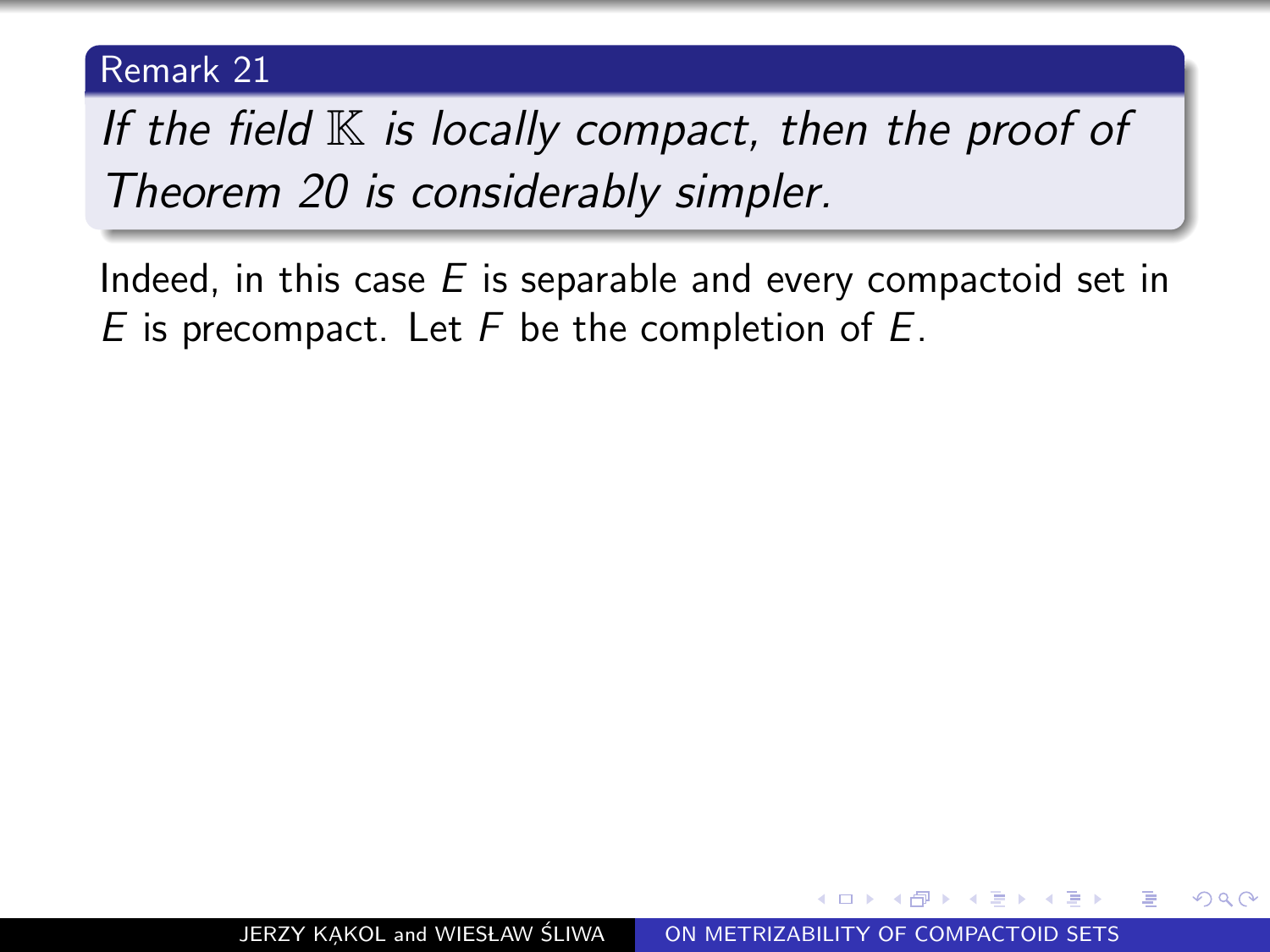If the field  $K$  is locally compact, then the proof of Theorem 20 is considerably simpler.

Indeed, in this case  $E$  is separable and every compactoid set in E is precompact. Let  $F$  be the completion of  $E$ . For a dense sequence  $(x_n)$  in  $F$  and  $\alpha = (\alpha_k) \in \mathbb{N}^{\mathbb{N}}$  we put

$$
\mathcal{K}_{\alpha} := \bigcap_{k=1}^{\infty} \bigcup_{j=1}^{\alpha_k} B(x_j, k^{-1}),
$$

where  $B(x, r)$  denotes the closed ball in F with center x and radius r.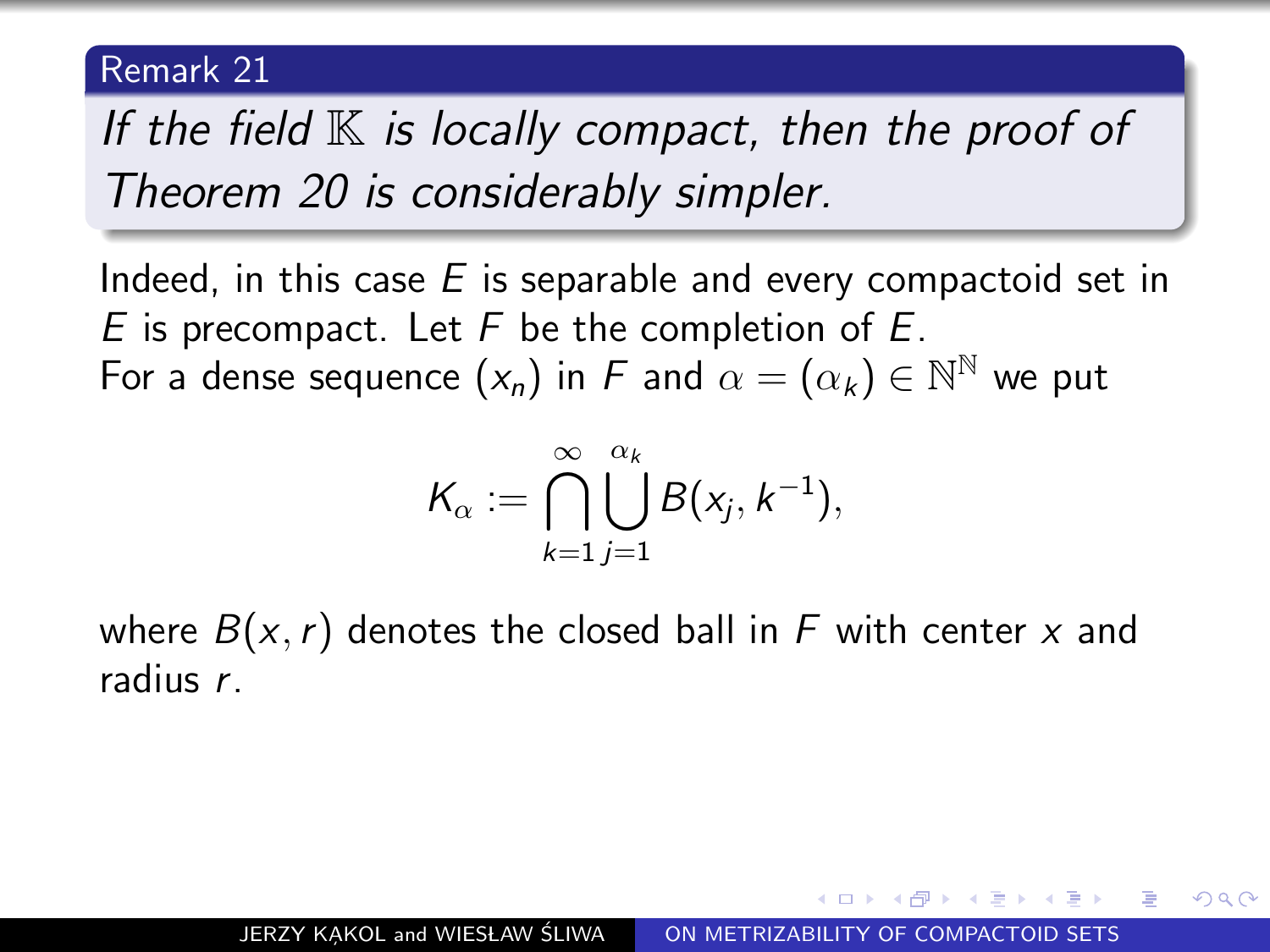If the field  $K$  is locally compact, then the proof of Theorem 20 is considerably simpler.

Indeed, in this case  $E$  is separable and every compactoid set in E is precompact. Let  $F$  be the completion of  $E$ . For a dense sequence  $(x_n)$  in  $F$  and  $\alpha = (\alpha_k) \in \mathbb{N}^{\mathbb{N}}$  we put

$$
\mathcal{K}_{\alpha} := \bigcap_{k=1}^{\infty} \bigcup_{j=1}^{\alpha_k} B(x_j, k^{-1}),
$$

where  $B(x, r)$  denotes the closed ball in F with center x and radius r.

It is not hard to check that  $(K_{\alpha})_{\alpha \in \mathbb{N}^{\mathbb{N}}}$  is a strong compact resolution of F.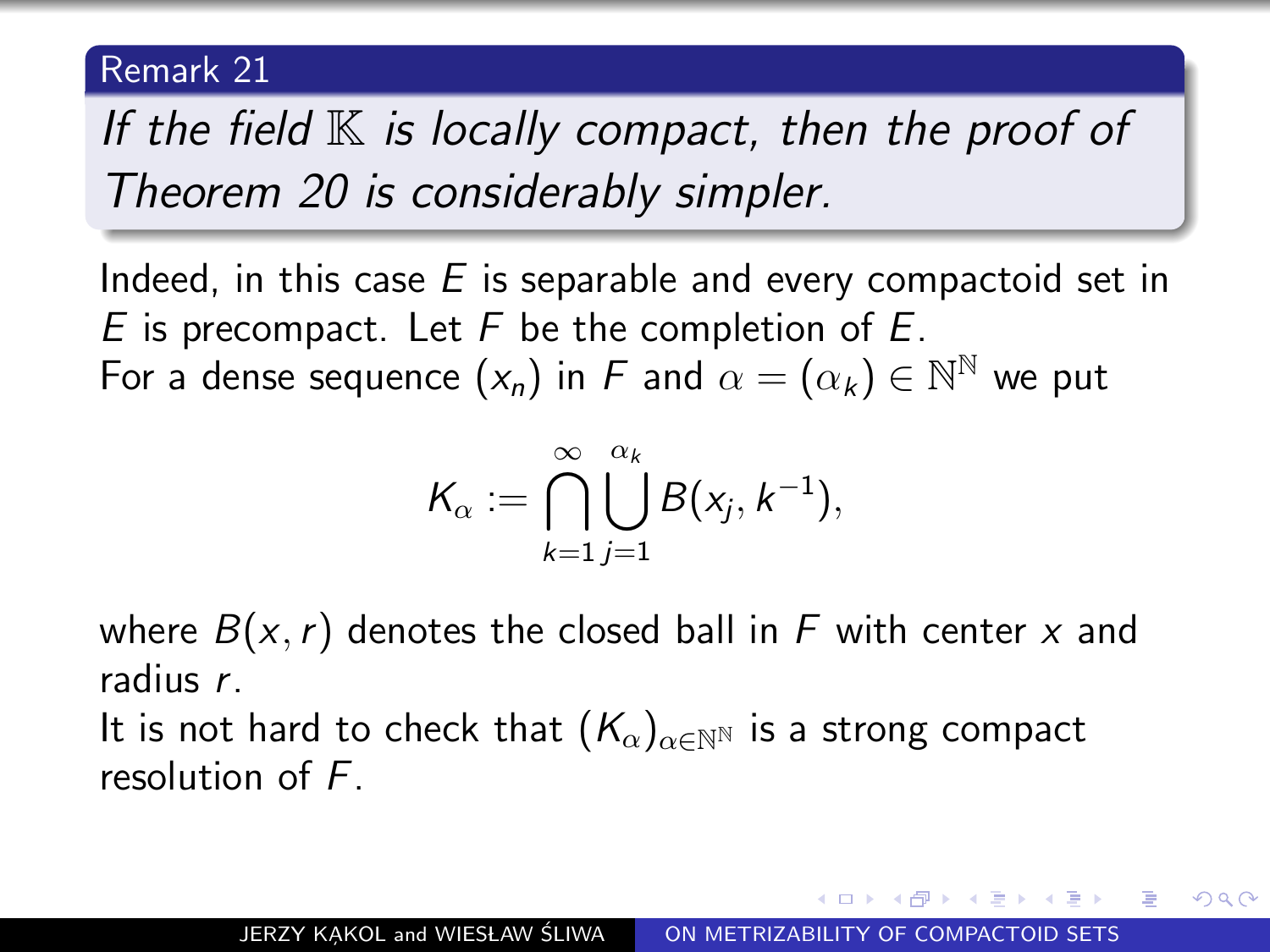If the field  $K$  is locally compact, then the proof of Theorem 20 is considerably simpler.

Indeed, in this case  $E$  is separable and every compactoid set in E is precompact. Let  $F$  be the completion of  $E$ . For a dense sequence  $(x_n)$  in  $F$  and  $\alpha = (\alpha_k) \in \mathbb{N}^{\mathbb{N}}$  we put

$$
\mathcal{K}_{\alpha} := \bigcap_{k=1}^{\infty} \bigcup_{j=1}^{\alpha_k} B(x_j, k^{-1}),
$$

where  $B(x, r)$  denotes the closed ball in F with center x and radius r.

It is not hard to check that  $(K_{\alpha})_{\alpha \in \mathbb{N}^{\mathbb{N}}}$  is a strong compact resolution of F.

Consequently  $(K_\alpha \cap E)_{\alpha \in \mathbb{N}^{\mathbb{N}}}$  is a strong compactoid resolution of  $F$   $\Box$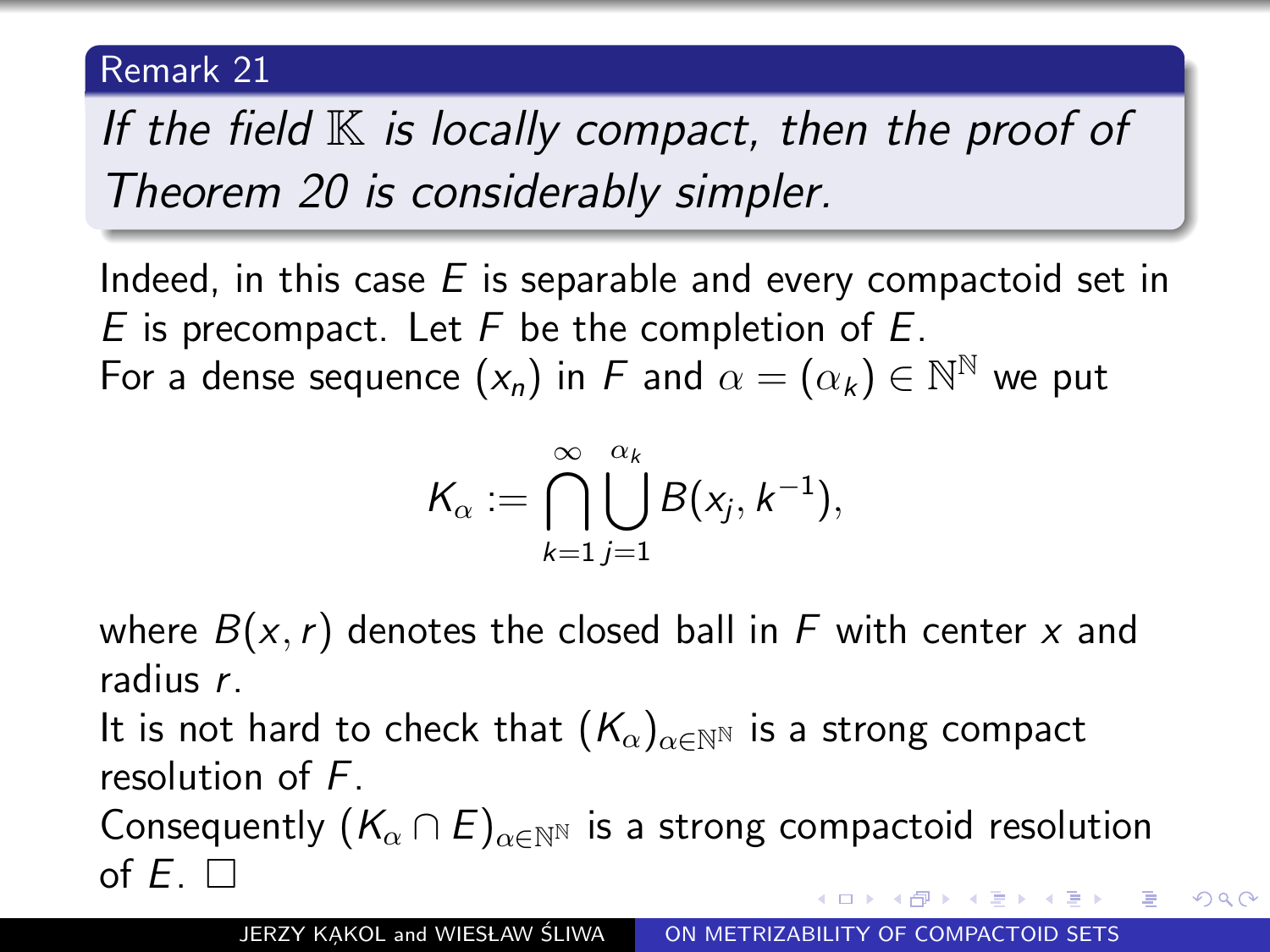### References I

- **F** [GKP] N. De Grande-De Kimpe, J. Kakol and C. Perez-Grcia, Metrizability of compactoid sets in non-archimedean Hausdorff (LM)-spaces, Ultrametric functional analysis, Contemporary Math., 319(2003), 99–107.
- [GKPS1] N. De Grande-De Kimpe, J. Kakol, C. Perez-Garcia 螶 and W.H. Schikhof, p-adic locally convex inductive limits, p-adic Functional Analysis (Nijmegen, 1996), Lecture Notes in Pure and Appl. Math., vol. 192, Marcel Dekker, New York, 1997, pp. 159–222.
- [GKPS2] N. De Grande-De Kimpe, J. Kakol, C. Perez-Garcia 暈 and W.H. Schikhof,

Orthogonal sequences in non-archimedean locally convex spaces,

Indag. Mathem., N.S., 11(2000), 187–195.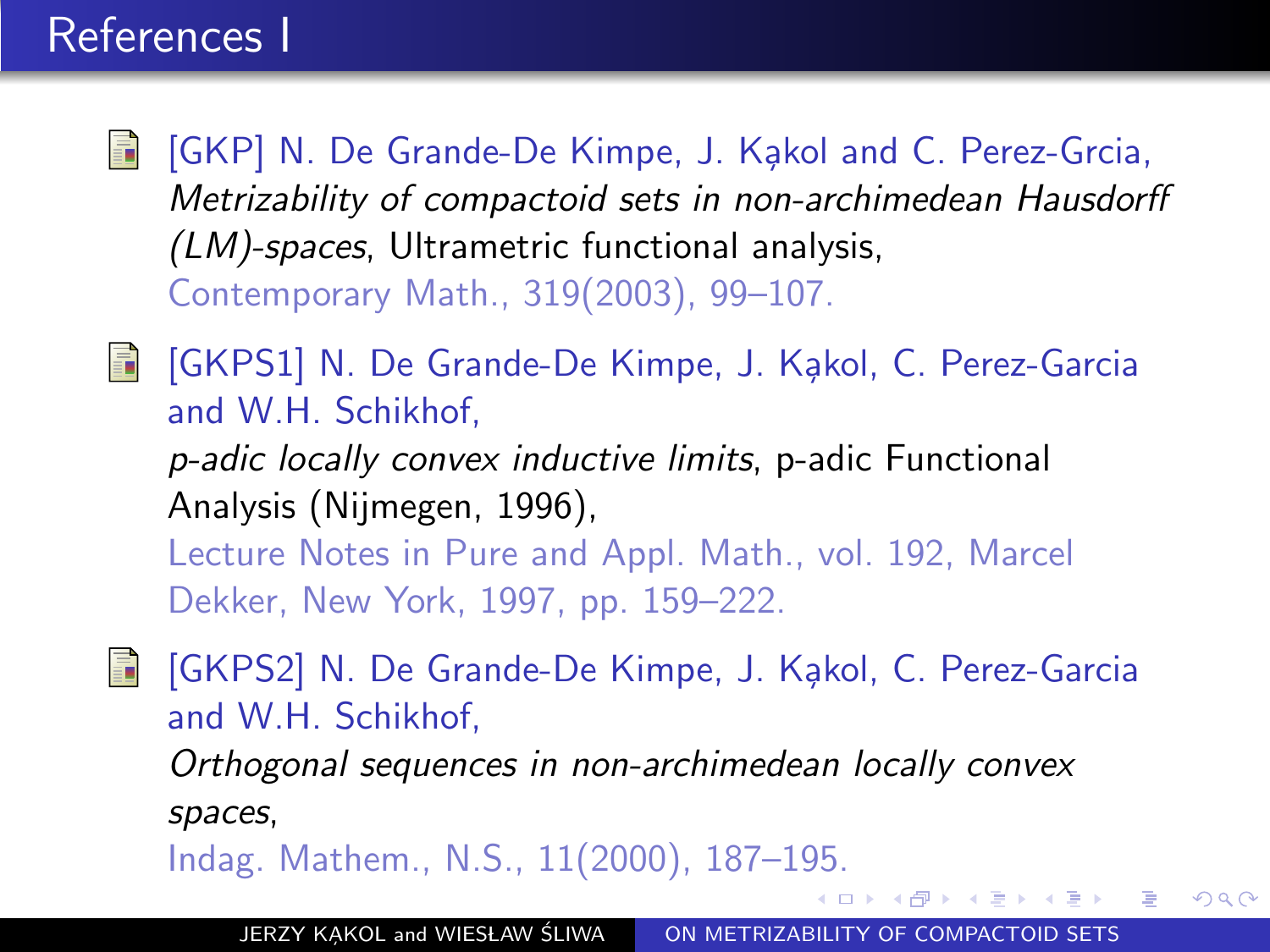[GKPS3] N. De Grande-De Kimpe, J. Kakol, C. Perez-Garcia F and W.H. Schikhof, Orthogonal and Schauder bases in non-archimedean locally convex spaces, p-adic Functional Analysis (Ioannina 2000), Lecture Notes in Pure and Appl. Math., vol. 222, Marcel Dekker, New York, 2001, pp. 103–126.

[GPS] N. De Grande-De Kimpe, C. Perez-Garcia and W.H. 螶 Schikhof,

Non-archimedean t-frames and FM-spaces, Canad. Math. Bull., 35(1992), 475–483.

**Fi** [Gra1] N. De Grande-De Kimpe, The non-archimedean space  $C^{\infty}(X)$ , Compositio Math., 48(1983), 297–309.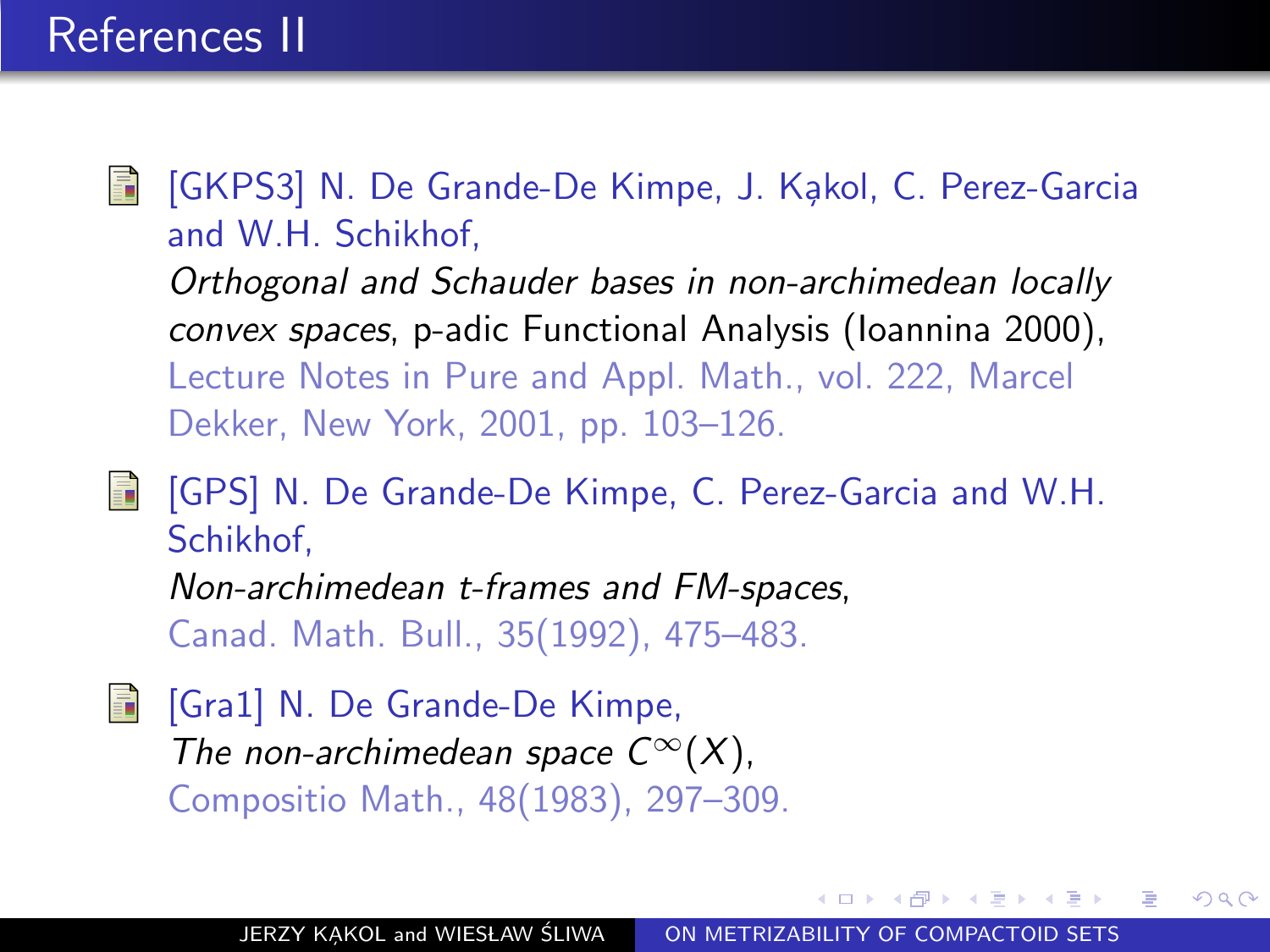- **Fi** [Gra2] N. De Grande-De Kimpe, Nuclear topologies on non-archimedean locally convex spaces, Indag. Mathem., 49(1987), 279–292.
- **[Kat] A.K. Katsaras,**

On compact operators between non-archimedean spaces, Annales Soc. Scientifique Bruxelles, 96(1982), 129–137.

 $\blacksquare$  [KS] J. Kakol and W. Sliwa,

On metrizability of compactoid sets in non-archimedean locally convex spaces,

Indag. Mathem., N.S., 19(2008), 563–578.

[MS] S. Mercourakis and E. Stamati, A new class of weakly K-analytic Banach spaces, Comment. Math. Univ. Carolin, 47(2006), 291–312.

つくへ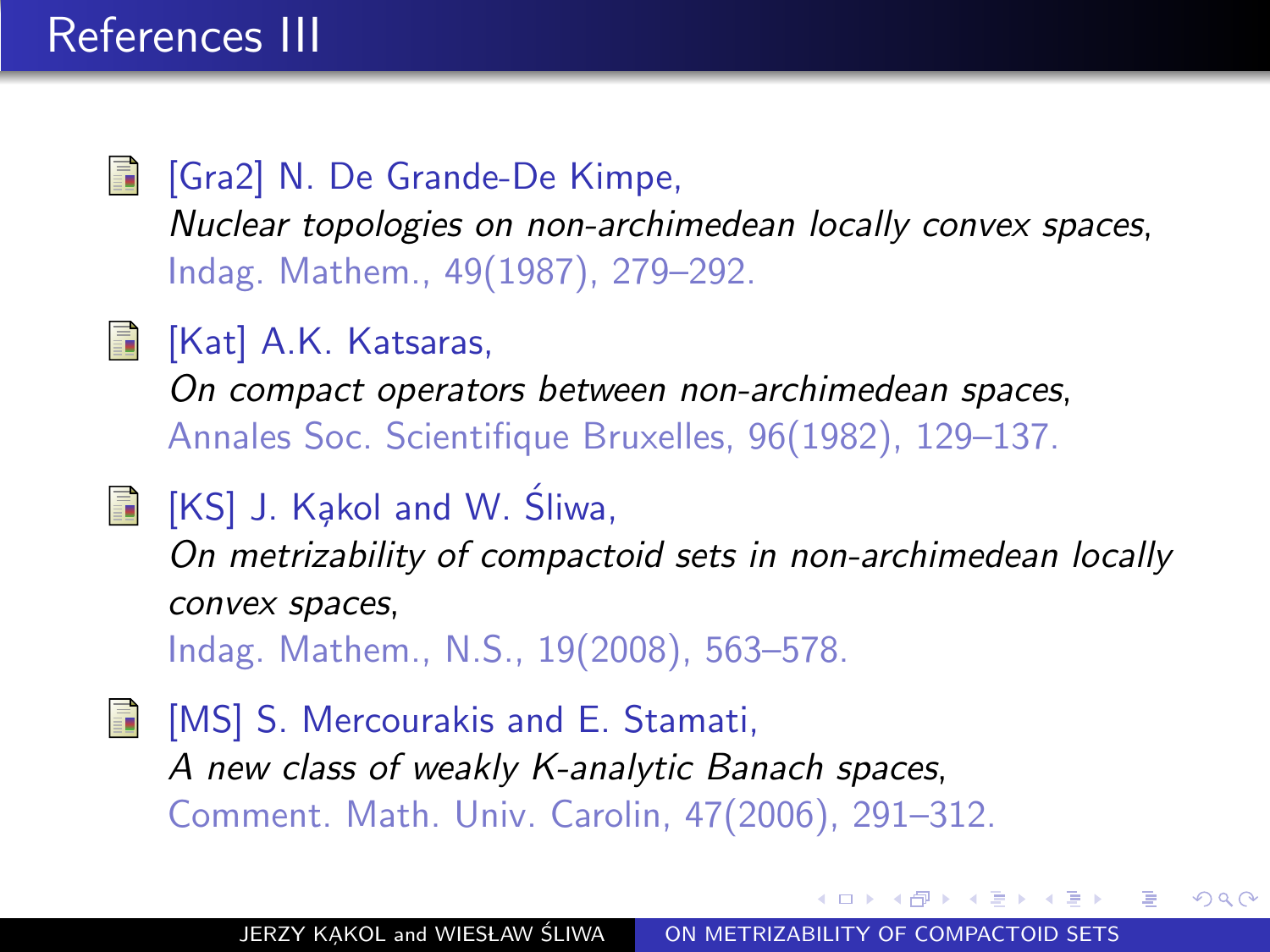### F [Per1] C. Perez-Garcia,

Semi-Fredholm operators and the Calkin algebra in p-adic analysis I-II, Bull. Soc. Math. Belg., 42(1990), 69–101.

### F [Per2] C. Perez-Garcia,

Locally convex spaces over non-archimedean valued fields, in: Ultrametric functional analysis,

Contemporary Math., 319(2003), 251–279.

### **[Sch1] W.H. Schikhof,**

Locally convex spaces over non-spherically complete valued fields I-II, Bull. Soc. Math. Belgique, 38(1986), 187–224.